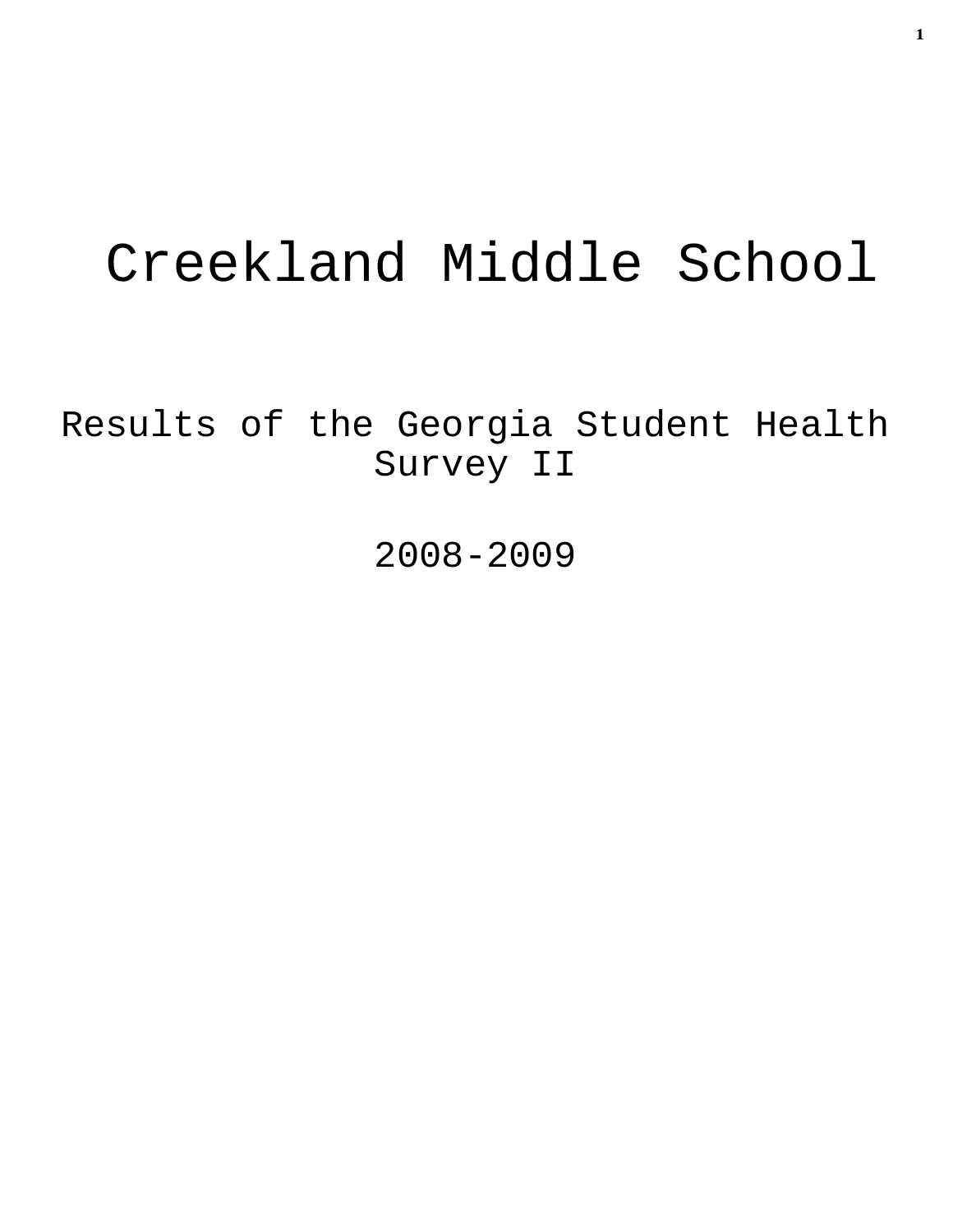# *Demographics* **2**

| Grade |                          |  |  |  |
|-------|--------------------------|--|--|--|
|       | <b>Grade   Frequency</b> |  |  |  |
| 6     | 486                      |  |  |  |
| 8     | 625                      |  |  |  |
| 12    |                          |  |  |  |

| Frequency      | <b>Table of Gender by Grade</b> |              |              |           |              |
|----------------|---------------------------------|--------------|--------------|-----------|--------------|
| <b>Col Pct</b> |                                 | Grade(Grade) |              |           |              |
|                | Gender(Gender)                  | 6            | 8            | 12        | <b>Total</b> |
|                | <b>Female</b>                   | 241<br>49.59 | 337<br>53.92 | 100.00    | 579          |
|                | <b>Male</b>                     | 245<br>50.41 | 288<br>46.08 | 0<br>0.00 | 533          |
|                | <b>Total</b>                    | 486          | 625          |           | 1112         |

| Frequency      | <b>Table of Ethnicity by Grade</b> |              |              |                  |              |
|----------------|------------------------------------|--------------|--------------|------------------|--------------|
| <b>Col Pct</b> |                                    |              | Grade(Grade) |                  |              |
|                | <b>Ethnicity</b> (Ethnicity)       | 6            | 8            | 12               | <b>Total</b> |
|                | <b>Black</b>                       | 94<br>19.34  | 106<br>16.96 | 0<br>0.00        | 200          |
|                | <b>Hispanic</b>                    | 72<br>14.81  | 90<br>14.40  | 0<br>0.00        | 162          |
|                | <b>White</b>                       | 218<br>44.86 | 300<br>48.00 | 100.00           | 519          |
|                | Asian                              | 57<br>11.73  | 78<br>12.48  | $\Omega$<br>0.00 | 135          |
|                | <b>Other</b>                       | 45<br>9.26   | 51<br>8.16   | 0<br>0.00        | 96           |
|                | <b>Total</b>                       | 486          | 625          | 1                | 1112         |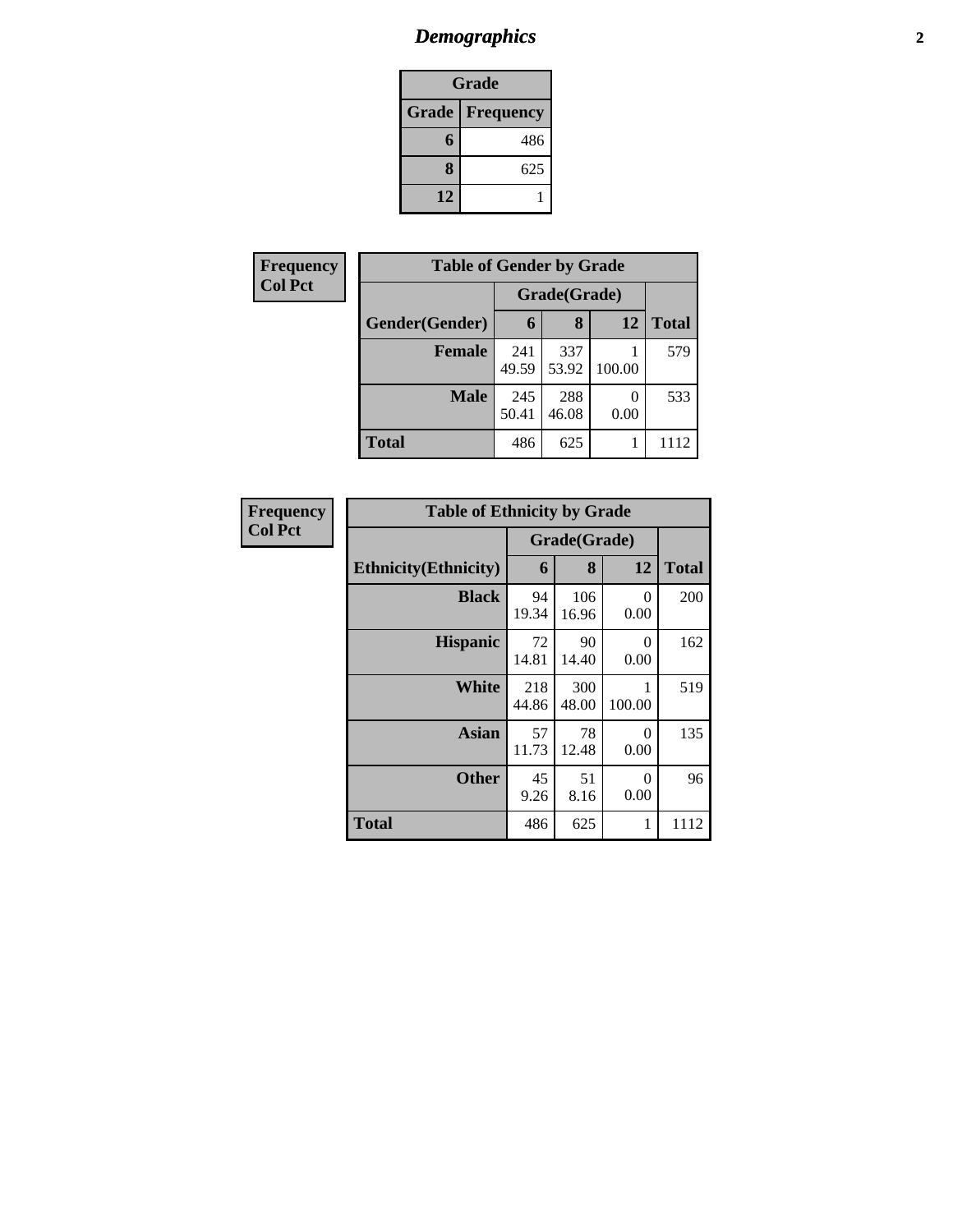#### *Title IV, Part A, Schedule A* **3** *Goal 1: Ensure that all schools are drug-free Baseline Data: Year 2008-2009 Prevalence of Drug Use*

| Frequency      | <b>Table of AlcoholAlt by Grade</b> |              |              |           |              |  |
|----------------|-------------------------------------|--------------|--------------|-----------|--------------|--|
| <b>Col Pct</b> | AlcoholAlt(Alcohol                  |              | Grade(Grade) |           |              |  |
|                | use, past 30 days)                  | 6            | 8            | 12        | <b>Total</b> |  |
|                | Yes                                 | 15<br>3.09   | 83<br>13.28  | 0<br>0.00 | 98           |  |
|                | N <sub>0</sub>                      | 471<br>96.91 | 542<br>86.72 | 100.00    | 1014         |  |
|                | <b>Total</b>                        | 486          | 625          |           | 1112         |  |

| Frequency<br><b>Col Pct</b> | <b>Table of TobaccoAny by Grade</b> |              |              |                  |              |
|-----------------------------|-------------------------------------|--------------|--------------|------------------|--------------|
|                             | TobaccoAny(Tobacco                  | Grade(Grade) |              |                  |              |
|                             | use, past 30 days)                  | 6            | 8            | 12               | <b>Total</b> |
|                             | <b>Yes</b>                          | 6<br>1.23    | 39<br>6.24   | 100.00           | 46           |
|                             | N <sub>0</sub>                      | 480<br>98.77 | 586<br>93.76 | $\Omega$<br>0.00 | 1066         |
|                             | <b>Total</b>                        | 486          | 625          |                  | 1112         |

| <b>Frequency</b><br><b>Col Pct</b> | <b>Table of MarijuanaAlt by Grade</b> |              |              |        |              |
|------------------------------------|---------------------------------------|--------------|--------------|--------|--------------|
|                                    | MarijuanaAlt(Marijuana                | Grade(Grade) |              |        |              |
|                                    | use, past 30 days)                    | 6            | 8            | 12     | <b>Total</b> |
|                                    | Yes                                   | 4<br>0.82    | 29<br>4.64   | 0.00   | 33           |
|                                    | N <sub>o</sub>                        | 482<br>99.18 | 596<br>95.36 | 100.00 | 1079         |
|                                    | <b>Total</b>                          | 486          | 625          |        | 1112         |

| Frequency<br><b>Col Pct</b> | <b>Table of OtherDrugAny by Grade</b>  |              |              |           |              |
|-----------------------------|----------------------------------------|--------------|--------------|-----------|--------------|
|                             | <b>OtherDrugAny(Other</b><br>drug use, |              | Grade(Grade) |           |              |
|                             | past 30 days)                          | 6            | 8            | 12        | <b>Total</b> |
|                             | Yes                                    | 12<br>2.47   | 33<br>5.28   | 100.00    | 46           |
|                             | N <sub>o</sub>                         | 474<br>97.53 | 592<br>94.72 | 0<br>0.00 | 1066         |
|                             | <b>Total</b>                           | 486          | 625          |           | 1112         |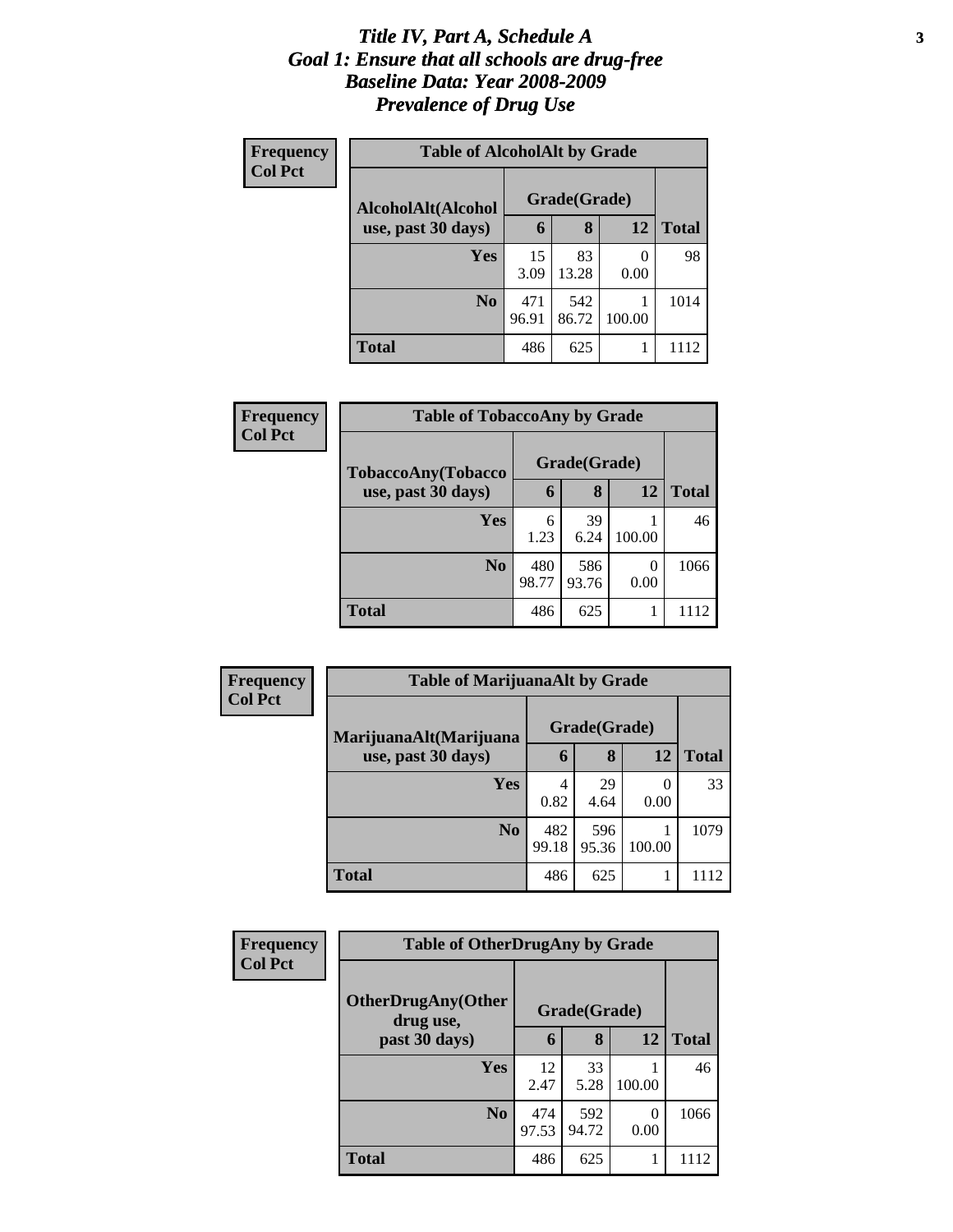#### *Average Age of Onset of Use* **4** *Results for "Average Age of Onset of Use" questions exclude students who said they did not use that substance*

| <b>Variable</b>    | Label                                                              | <b>Mean</b> |
|--------------------|--------------------------------------------------------------------|-------------|
| Alcoholinit2       | I started using alcohol when I was                                 | 11.27       |
| Cigarettesinit2    | I started smoking tobacco when I was                               | 11.74       |
| Smokelessinit2     | I started chewing tobacco when I was                               | 12.09       |
| Marijuanainit2     | I started using marijuana when I was                               | 12.46       |
| Cocaineinit2       | I started using cocaine when I was                                 | 11.75       |
| Inhalantsinit2     | I started using inhalants when I was                               | 10.66       |
| Steroidsinit2      | I started using steroids when I was                                | 11.14       |
| Ecstasyinit2       | I started using ecstasy when I was                                 | 12.40       |
| Methinit2          | I started using methamphetamines when I was                        | 11.29       |
| Hallucinogensinit2 | I started using hallucinogens when I was                           | 12.00       |
| Prescriptioninit2  | I started using prescription drugs not prescribed to me when I was | 11.35       |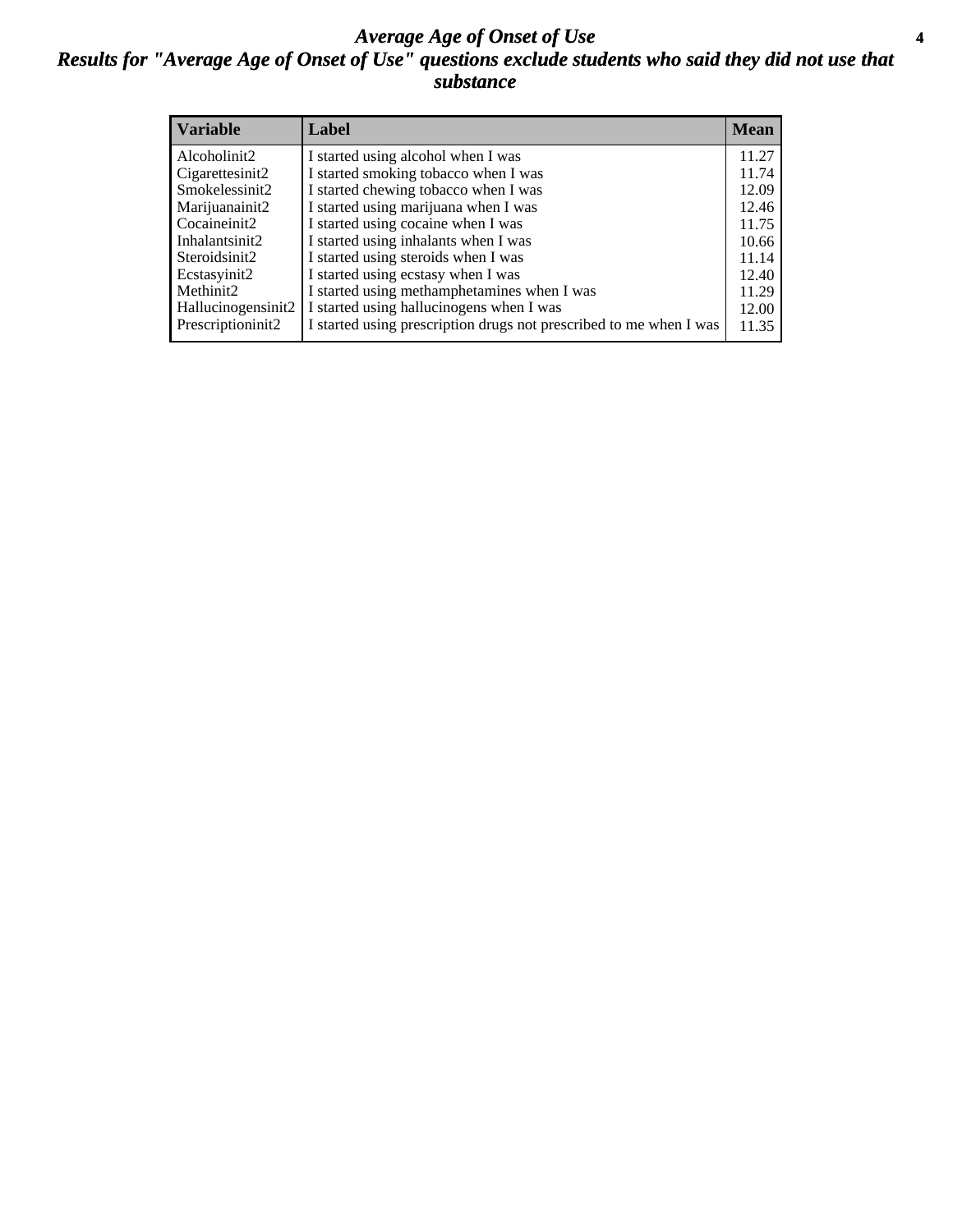# *Perception of Health Risk* **5**

| <b>Frequency</b> | <b>Table of Alcoholharmdich by Grade</b> |              |              |                |              |
|------------------|------------------------------------------|--------------|--------------|----------------|--------------|
| <b>Col Pct</b>   | Alcoholharmdich(I<br>think alcohol is    | Grade(Grade) |              |                |              |
|                  | harmful)                                 | 6            | 8            | 12             | <b>Total</b> |
|                  | <b>Yes</b>                               | 432<br>88.89 | 509<br>81.44 | 100.00         | 942          |
|                  | N <sub>0</sub>                           | 54<br>11.11  | 116<br>18.56 | $_{0}$<br>0.00 | 170          |
|                  | <b>Total</b>                             | 486          | 625          |                | 1112         |

| <b>Frequency</b> | <b>Table of Tobaccoharmdich by Grade</b> |              |              |                  |              |
|------------------|------------------------------------------|--------------|--------------|------------------|--------------|
| <b>Col Pct</b>   | Tobaccoharmdich(I<br>think tobacco is    |              | Grade(Grade) |                  |              |
|                  | harmful)                                 | 6            | 8            | 12               | <b>Total</b> |
|                  | Yes                                      | 444<br>91.36 | 567<br>90.72 | 100.00           | 1012         |
|                  | N <sub>0</sub>                           | 42<br>8.64   | 58<br>9.28   | $\Omega$<br>0.00 | 100          |
|                  | <b>Total</b>                             | 486          | 625          | 1                | 1112         |

| Frequency      | <b>Table of Marijuanaharmdich by Grade</b> |              |              |                  |              |
|----------------|--------------------------------------------|--------------|--------------|------------------|--------------|
| <b>Col Pct</b> | Marijuanaharmdich(I<br>think marijuana is  |              | Grade(Grade) |                  |              |
|                | harmful)                                   | 6            | 8            | 12               | <b>Total</b> |
|                | <b>Yes</b>                                 | 443<br>91.15 | 527<br>84.32 | 100.00           | 971          |
|                | N <sub>0</sub>                             | 43<br>8.85   | 98<br>15.68  | $\theta$<br>0.00 | 141          |
|                | <b>Total</b>                               | 486          | 625          |                  | 1112         |

| Frequency      | <b>Table of Otherdrugharmdich by Grade</b>   |              |              |        |              |
|----------------|----------------------------------------------|--------------|--------------|--------|--------------|
| <b>Col Pct</b> | Otherdrugharmdich(I<br>think other drugs are | Grade(Grade) |              |        |              |
|                | harmful)                                     | 6            | 8            | 12     | <b>Total</b> |
|                | <b>Yes</b>                                   | 448<br>92.18 | 573<br>91.68 | 100.00 | 1022         |
|                | N <sub>0</sub>                               | 38<br>7.82   | 52<br>8.32   | 0.00   | 90           |
|                | <b>Total</b>                                 | 486          | 625          | 1      | 1112         |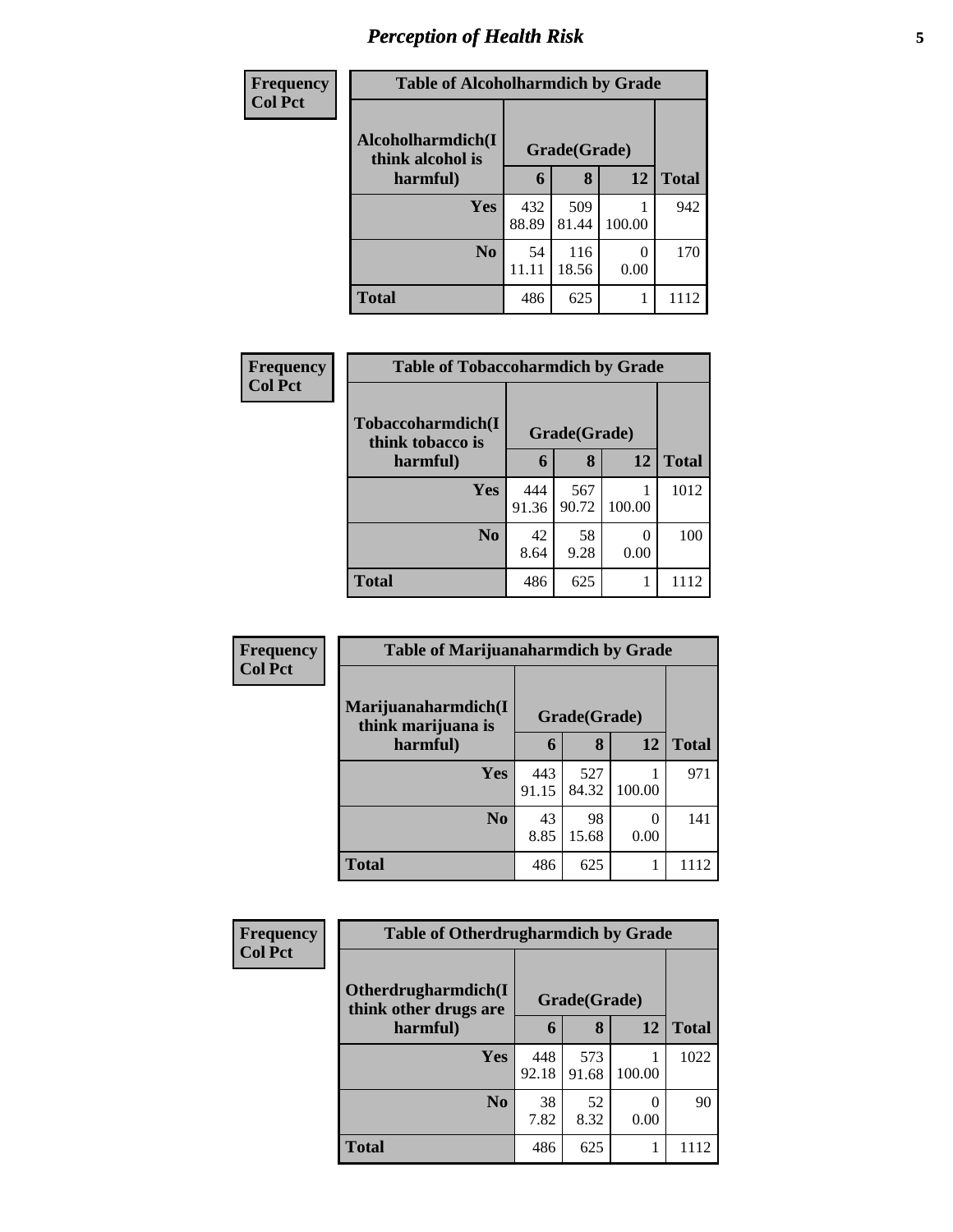## *Social Disapproval* **6**

| Frequency      |                                                             | <b>Table of Alcoholpeerdich by Grade</b> |              |                  |              |  |  |  |
|----------------|-------------------------------------------------------------|------------------------------------------|--------------|------------------|--------------|--|--|--|
| <b>Col Pct</b> | Alcoholpeerdich(My<br>friends would<br>disapprove if I used | Grade(Grade)                             |              |                  |              |  |  |  |
|                | alcohol)                                                    | 6                                        | 8            | 12               | <b>Total</b> |  |  |  |
|                | <b>Yes</b>                                                  | 422<br>86.83                             | 455<br>72.80 | 100.00           | 878          |  |  |  |
|                | N <sub>0</sub>                                              | 64<br>13.17                              | 170<br>27.20 | $\theta$<br>0.00 | 234          |  |  |  |
|                | <b>Total</b>                                                | 486                                      | 625          |                  | 1112         |  |  |  |

| <b>Frequency</b> | <b>Table of Tobaccopeerdich by Grade</b>                    |              |              |           |              |  |  |
|------------------|-------------------------------------------------------------|--------------|--------------|-----------|--------------|--|--|
| <b>Col Pct</b>   | Tobaccopeerdich(My<br>friends would<br>disapprove if I used | Grade(Grade) |              |           |              |  |  |
|                  | tobacco)                                                    | 6            | 8            | 12        | <b>Total</b> |  |  |
|                  | <b>Yes</b>                                                  | 435<br>89.51 | 490<br>78.40 | 100.00    | 926          |  |  |
|                  | No                                                          | 51<br>10.49  | 135<br>21.60 | ∩<br>0.00 | 186          |  |  |
|                  | <b>Total</b>                                                | 486          | 625          |           | 1112         |  |  |

| Frequency      | <b>Table of Marijuanapeerdich by Grade</b>                    |              |              |        |              |  |
|----------------|---------------------------------------------------------------|--------------|--------------|--------|--------------|--|
| <b>Col Pct</b> | Marijuanapeerdich(My<br>friends would<br>disapprove if I used |              | Grade(Grade) |        |              |  |
|                | marijuana)                                                    | 6            | 8            | 12     | <b>Total</b> |  |
|                | <b>Yes</b>                                                    | 440<br>90.53 | 498<br>79.68 | 100.00 | 939          |  |
|                | N <sub>0</sub>                                                | 46           | 127          | 0      | 173          |  |
|                |                                                               | 9.47         | 20.32        | 0.00   |              |  |
|                | <b>Total</b>                                                  | 486          | 625          |        | 1112         |  |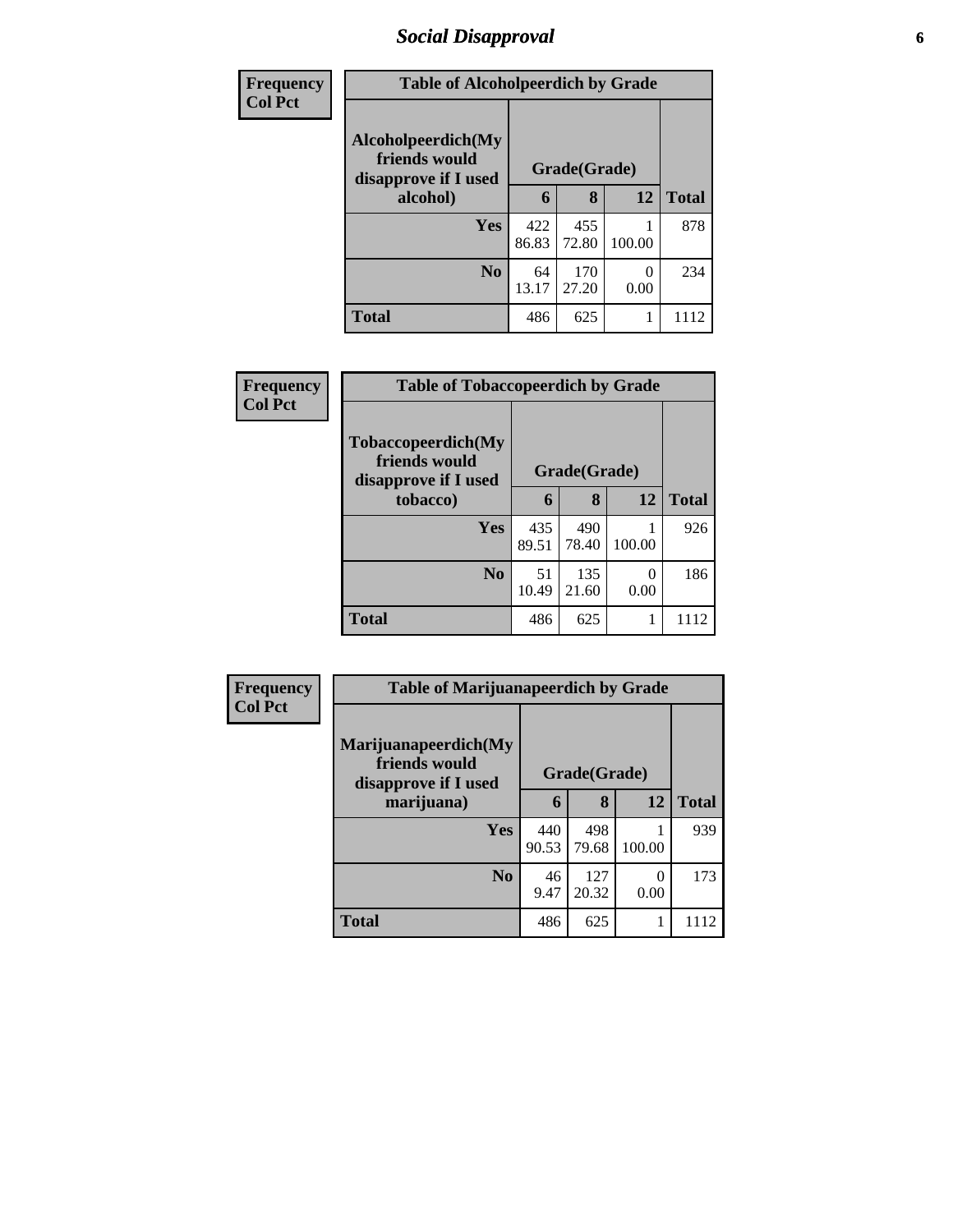## *Social Disapproval* **7**

| <b>Frequency</b> | <b>Table of Otherdrugpeerdich by Grade</b>                    |              |              |                  |              |
|------------------|---------------------------------------------------------------|--------------|--------------|------------------|--------------|
| <b>Col Pct</b>   | Otherdrugpeerdich(My<br>friends would<br>disapprove if I used | Grade(Grade) |              |                  |              |
|                  | other drugs)                                                  | 6            | 8            | 12               | <b>Total</b> |
|                  | <b>Yes</b>                                                    | 438<br>90.12 | 521<br>83.36 | 100.00           | 960          |
|                  | $\bf N_0$                                                     | 48<br>9.88   | 104<br>16.64 | $\Omega$<br>0.00 | 152          |
|                  | <b>Total</b>                                                  | 486          | 625          |                  | 1112         |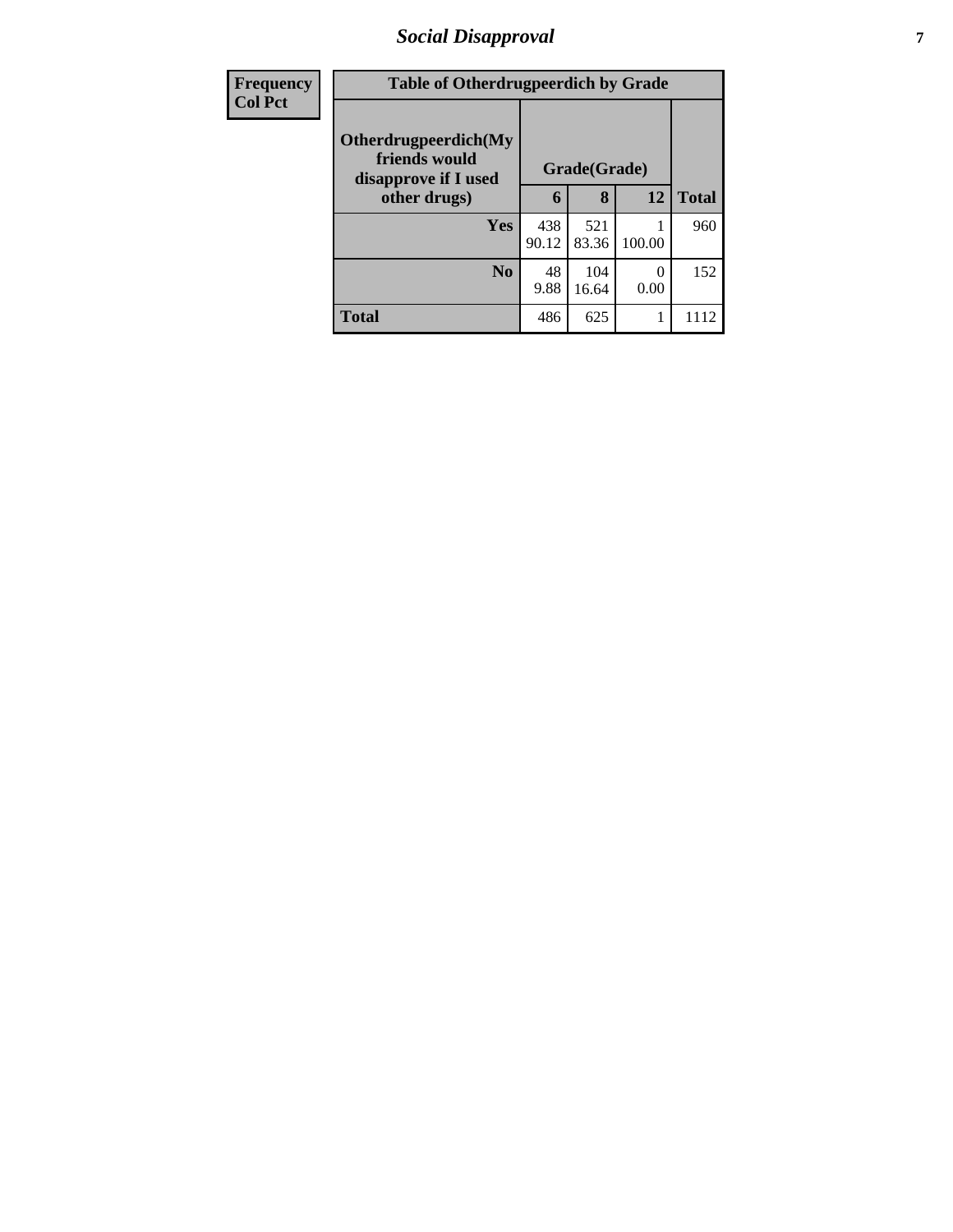#### Title IV, Part A, Schedule A **8** *Goal 2: To help ensure that all schools are safe and disciplined Baseline Data: Year 2008-2009 Student Involvement in Gang Activity*

| Frequency<br><b>Col Pct</b> | <b>Table of Gangself by Grade</b>                                                                         |              |                   |           |              |
|-----------------------------|-----------------------------------------------------------------------------------------------------------|--------------|-------------------|-----------|--------------|
|                             | <b>Gangself</b> (I<br>have<br>participated<br>in illegal<br>gang<br>activities in<br>the past 30<br>days) | 6            | Grade(Grade)<br>8 | 12        | <b>Total</b> |
|                             | <b>Yes</b>                                                                                                | 13<br>2.67   | 31<br>4.96        | 0<br>0.00 | 44           |
|                             | N <sub>0</sub>                                                                                            | 473<br>97.33 | 594<br>95.04      | 100.00    | 1068         |
|                             | <b>Total</b>                                                                                              | 486          | 625               | 1         | 1112         |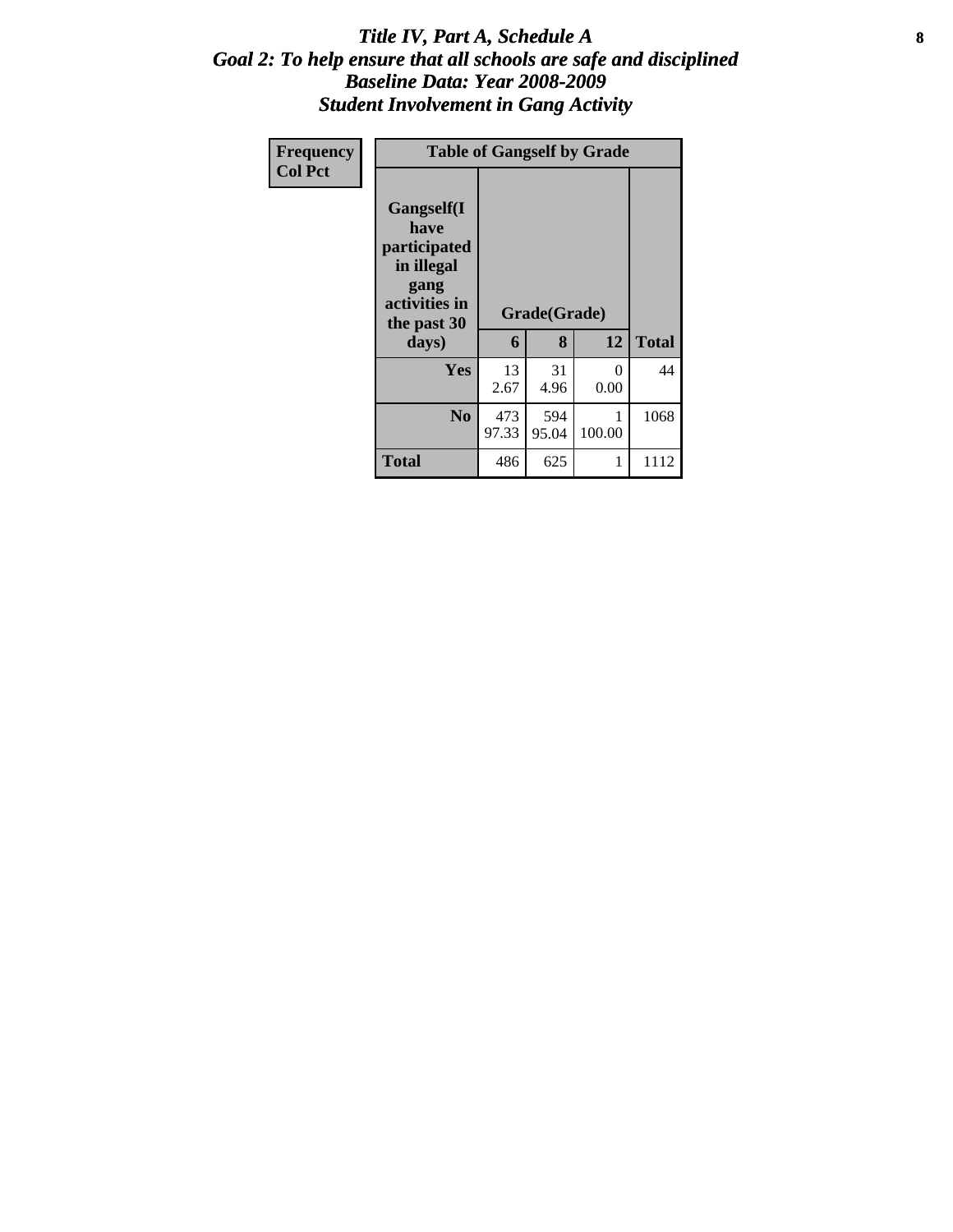# *Student Perception of School Safety* **9**

| <b>Frequency</b> |
|------------------|
| <b>Row Pct</b>   |

| <b>Table of Grade by Safeschool</b> |                          |                                                        |                                    |                                    |              |  |  |  |  |
|-------------------------------------|--------------------------|--------------------------------------------------------|------------------------------------|------------------------------------|--------------|--|--|--|--|
|                                     |                          | Safeschool (School is a place at which I feel<br>safe) |                                    |                                    |              |  |  |  |  |
| Grade(Grade)                        | <b>Strongly</b><br>Agree | Somewhat<br>Agree                                      | <b>Somewhat</b><br><b>Disagree</b> | <b>Strongly</b><br><b>Disagree</b> | <b>Total</b> |  |  |  |  |
| 6                                   | 185<br>38.07             | 212<br>43.62                                           | 60<br>12.35                        | 29<br>5.97                         | 486          |  |  |  |  |
| 8                                   | 119<br>19.04             | 319<br>51.04                                           | 115<br>18.40                       | 72<br>11.52                        | 625          |  |  |  |  |
| 12                                  | 100.00                   | 0<br>0.00                                              | 0<br>0.00                          | 0<br>0.00                          |              |  |  |  |  |
| <b>Total</b>                        | 305                      | 531                                                    | 175                                | 101                                | 1112         |  |  |  |  |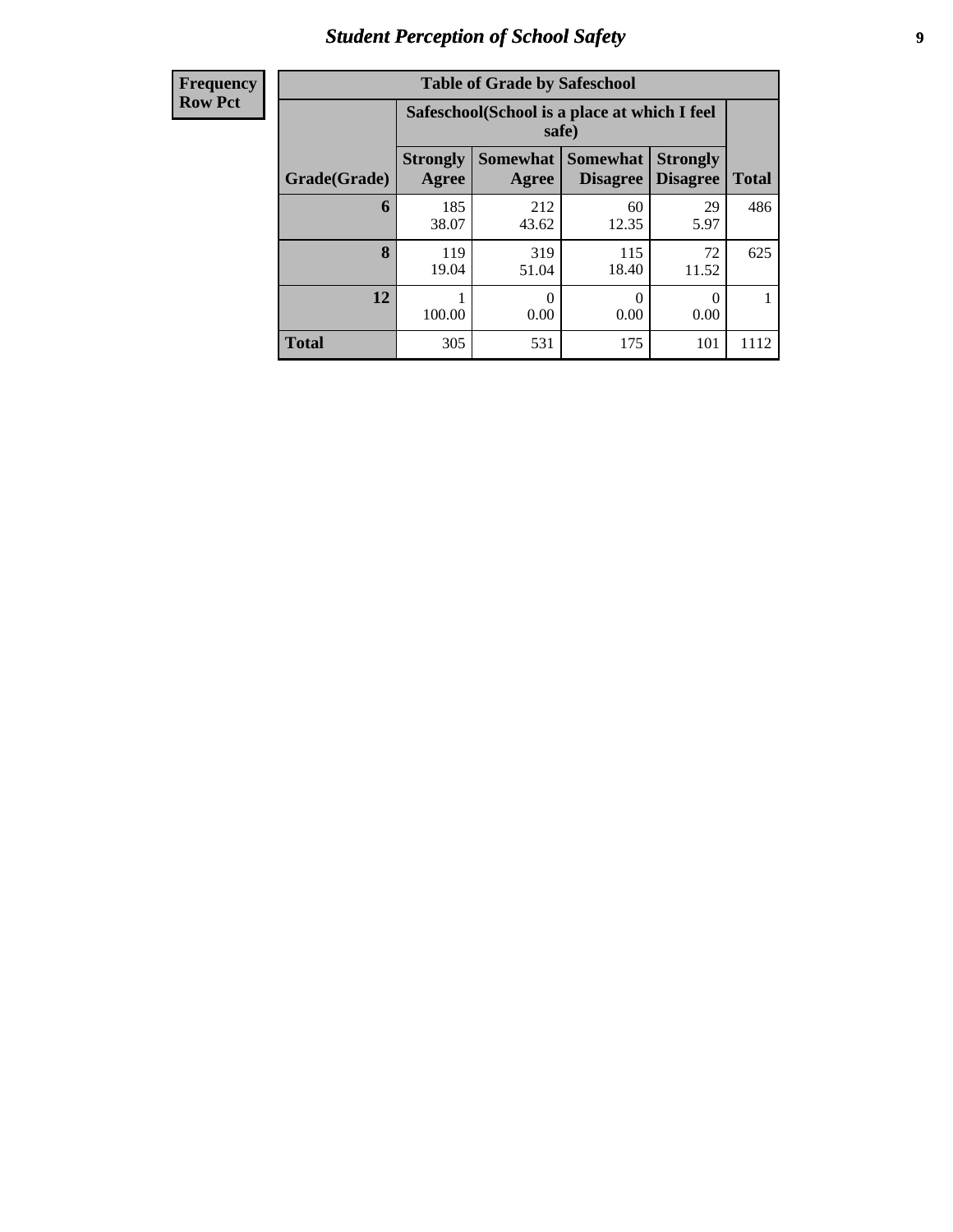#### *Students Who Have Been Bullied* **10**

| <b>Table of Grade by Bullied</b> |                  |                                                                               |                   |                   |                        |                        |                          |              |  |
|----------------------------------|------------------|-------------------------------------------------------------------------------|-------------------|-------------------|------------------------|------------------------|--------------------------|--------------|--|
|                                  |                  | <b>Bullied</b> (I have been bullied by other<br>students in the past 30 days) |                   |                   |                        |                        |                          |              |  |
| Grade(Grade)                     | 0<br><b>Days</b> | 1 or<br>2<br>days                                                             | 3 to<br>5<br>days | 6 to<br>9<br>days | 10<br>to<br>19<br>days | 20<br>to<br>29<br>days | All<br><b>30</b><br>days | <b>Total</b> |  |
| 6                                | 380<br>78.19     | 43<br>8.85                                                                    | 29<br>5.97        | 8<br>1.65         | 13<br>2.67             | 5<br>1.03              | 8<br>1.65                | 486          |  |
| 8                                | 548<br>87.68     | 32<br>5.12                                                                    | 14<br>2.24        | 7<br>1.12         | 12<br>1.92             | 6<br>0.96              | 6<br>0.96                | 625          |  |
| 12                               | 1<br>100.00      | $\Omega$<br>0.00                                                              | $\Omega$<br>0.00  | $\Omega$<br>0.00  | $\Omega$<br>0.00       | $\Omega$<br>0.00       | $\Omega$<br>0.00         |              |  |
| <b>Total</b>                     | 929              | 75                                                                            | 43                | 15                | 25                     | 11                     | 14                       | 1112         |  |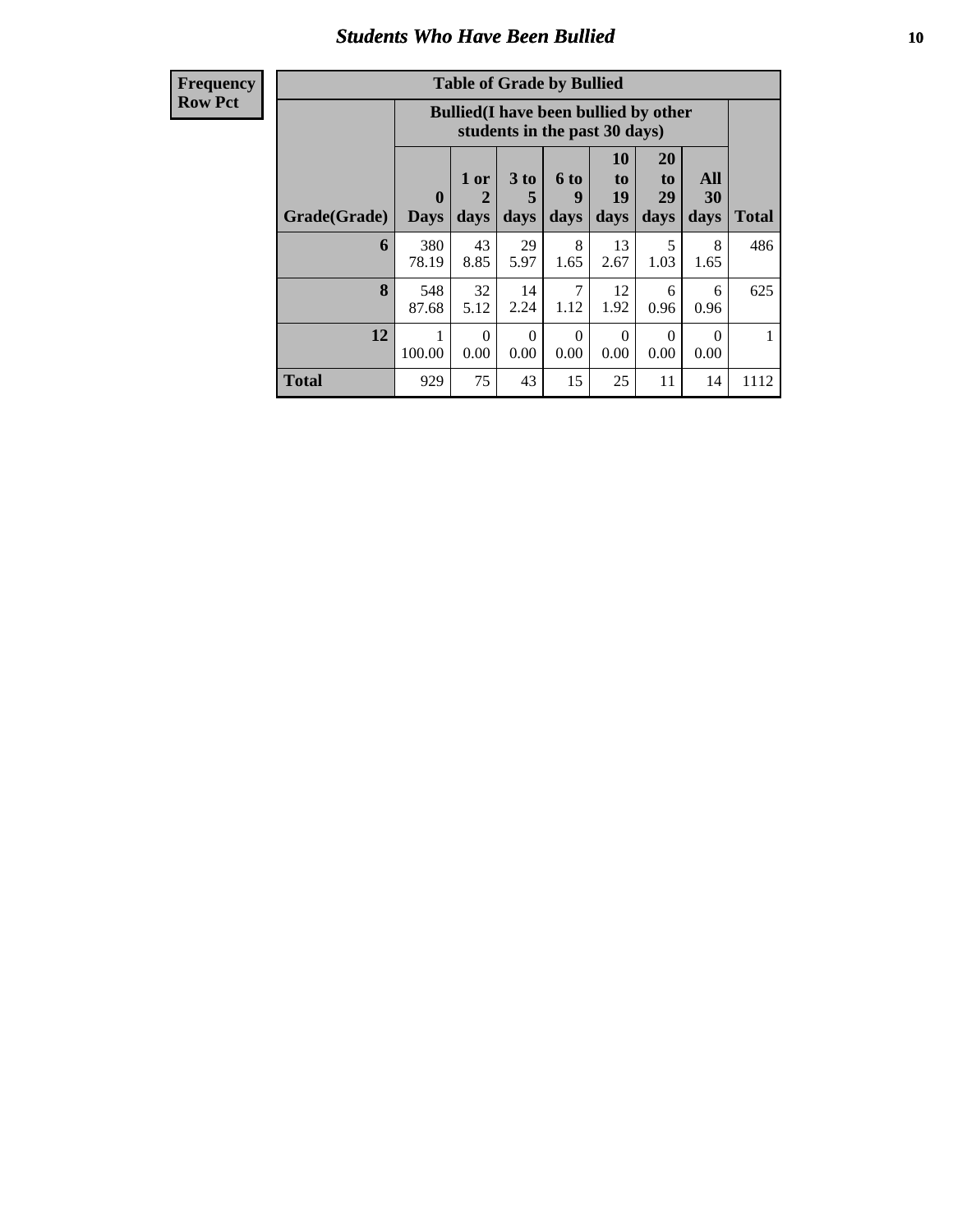#### *School Climate* **11**

| Frequency      | <b>Table of SchoolClimate1 by Grade</b> |                   |              |              |      |  |  |
|----------------|-----------------------------------------|-------------------|--------------|--------------|------|--|--|
| <b>Col Pct</b> | SchoolClimate1(I<br>like school)        | Grade(Grade)<br>6 | <b>Total</b> |              |      |  |  |
|                | <b>Strongly Agree</b>                   | 107<br>22.02      | 66<br>10.56  | 12<br>100.00 | 174  |  |  |
|                | <b>Somewhat Agree</b>                   | 287<br>59.05      | 383<br>61.28 | 0<br>0.00    | 670  |  |  |
|                | <b>Somewhat Disagree</b>                | 59<br>12.14       | 111<br>17.76 | 0<br>0.00    | 170  |  |  |
|                | <b>Strongly Disagree</b>                | 33<br>6.79        | 65<br>10.40  | 0<br>0.00    | 98   |  |  |
|                | <b>Total</b>                            | 486               | 625          |              | 1112 |  |  |

| Frequency      | <b>Table of SchoolClimate2 by Grade</b>           |              |                   |           |              |
|----------------|---------------------------------------------------|--------------|-------------------|-----------|--------------|
| <b>Col Pct</b> | SchoolClimate2(I<br>feel successful at<br>school) | 6            | Grade(Grade)<br>8 | 12        | <b>Total</b> |
|                | <b>Strongly Agree</b>                             | 238<br>48.97 | 193<br>30.88      | 0<br>0.00 | 431          |
|                | <b>Somewhat Agree</b>                             | 201<br>41.36 | 334<br>53.44      | 100.00    | 536          |
|                | <b>Somewhat Disagree</b>                          | 37<br>7.61   | 73<br>11.68       | 0<br>0.00 | 110          |
|                | <b>Strongly Disagree</b>                          | 10<br>2.06   | 25<br>4.00        | 0<br>0.00 | 35           |
|                | <b>Total</b>                                      | 486          | 625               | 1         | 1112         |

| Frequency |                                                                       | <b>Table of SchoolClimate3 by Grade</b> |                   |                  |              |  |  |
|-----------|-----------------------------------------------------------------------|-----------------------------------------|-------------------|------------------|--------------|--|--|
| Col Pct   | SchoolClimate3(My<br>school has high<br>standards for<br>achievement) | 6                                       | Grade(Grade)<br>8 | 12               | <b>Total</b> |  |  |
|           | <b>Strongly Agree</b>                                                 | 329<br>67.70                            | 252<br>40.32      | 0<br>0.00        | 581          |  |  |
|           | <b>Somewhat Agree</b>                                                 | 134<br>27.57                            | 288<br>46.08      | 100.00           | 423          |  |  |
|           | <b>Somewhat Disagree</b>                                              | 15<br>3.09                              | 58<br>9.28        | 0<br>0.00        | 73           |  |  |
|           | <b>Strongly Disagree</b>                                              | 8<br>1.65                               | 27<br>4.32        | $\Omega$<br>0.00 | 35           |  |  |
|           | Total                                                                 | 486                                     | 625               | 1                | 1112         |  |  |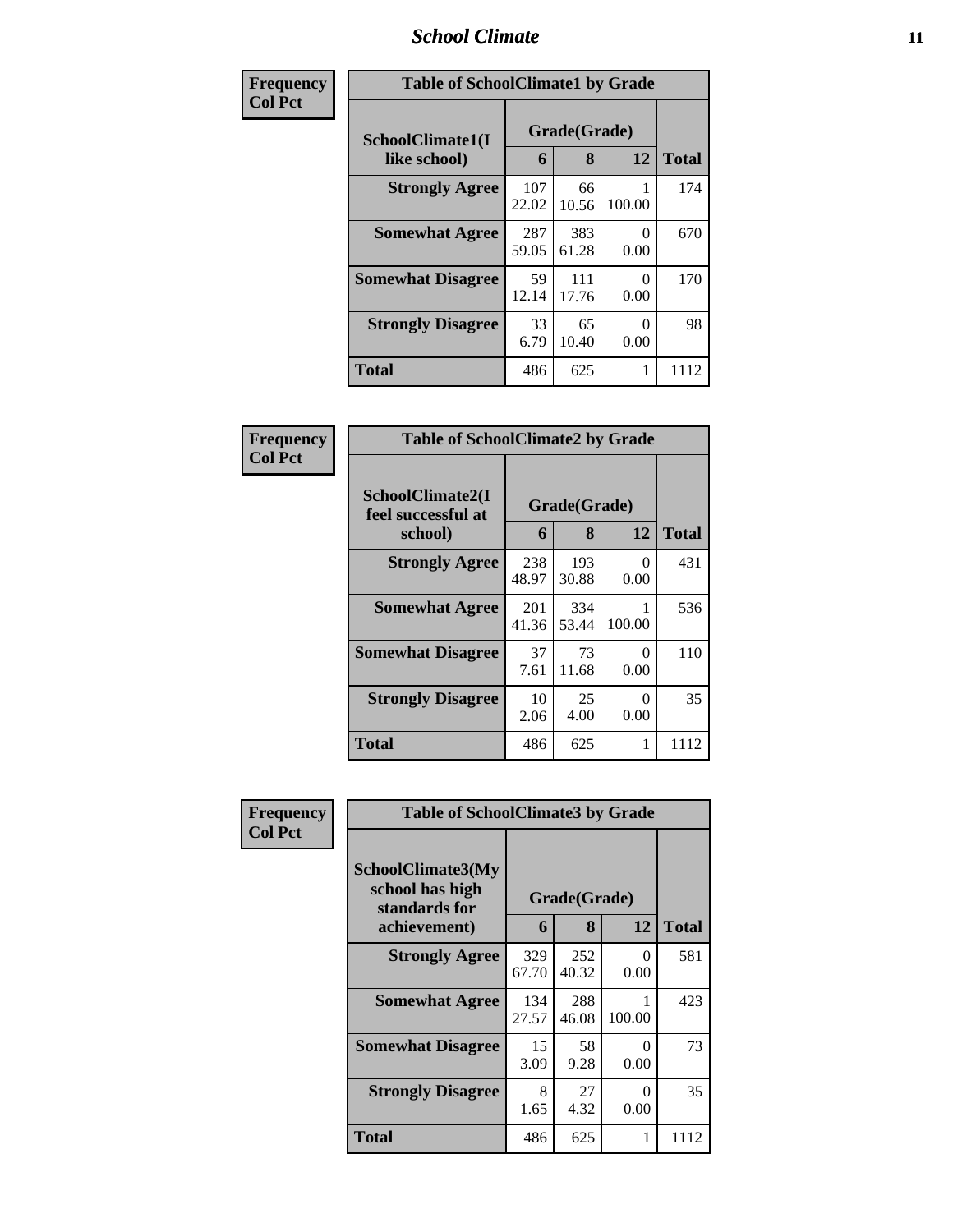# *School Climate* **12**

| Frequency      | <b>Table of SchoolClimate4 by Grade</b>                       |              |                   |           |              |  |
|----------------|---------------------------------------------------------------|--------------|-------------------|-----------|--------------|--|
| <b>Col Pct</b> | SchoolClimate4(My<br>school sets clear<br>rules for behavior) | 6            | Grade(Grade)<br>8 | 12        | <b>Total</b> |  |
|                | <b>Strongly Agree</b>                                         | 379<br>77.98 | 371<br>59.36      | 100.00    | 751          |  |
|                | <b>Somewhat Agree</b>                                         | 87<br>17.90  | 186<br>29.76      | 0<br>0.00 | 273          |  |
|                | <b>Somewhat Disagree</b>                                      | 15<br>3.09   | 53<br>8.48        | 0<br>0.00 | 68           |  |
|                | <b>Strongly Disagree</b>                                      | 5<br>1.03    | 15<br>2.40        | 0<br>0.00 | 20           |  |
|                | <b>Total</b>                                                  | 486          | 625               | 1         | 1112         |  |

| <b>Frequency</b><br>Col Pct |
|-----------------------------|

| <b>Table of SchoolClimate5 by Grade</b>                   |                              |              |             |       |  |  |  |
|-----------------------------------------------------------|------------------------------|--------------|-------------|-------|--|--|--|
| SchoolClimate5(I<br>know what to do in<br>an emergency at | Grade(Grade)<br>8<br>12<br>6 |              |             |       |  |  |  |
| school)                                                   |                              |              |             | Total |  |  |  |
| <b>Strongly Agree</b>                                     | 324<br>66.67                 | 326<br>52.16 | 1<br>100.00 | 651   |  |  |  |
| <b>Somewhat Agree</b>                                     | 131<br>26.95                 | 231<br>36.96 | 0<br>0.00   | 362   |  |  |  |
| <b>Somewhat Disagree</b>                                  | 24<br>4.94                   | 49<br>7.84   | 0<br>0.00   | 73    |  |  |  |
| <b>Strongly Disagree</b>                                  | 7<br>1.44                    | 19<br>3.04   | 0<br>0.00   | 26    |  |  |  |
| Total                                                     | 486                          | 625          | 1           | 1112  |  |  |  |

| Frequency      | <b>Table of SchoolClimate6 by Grade</b> |              |              |           |              |
|----------------|-----------------------------------------|--------------|--------------|-----------|--------------|
| <b>Col Pct</b> | <b>SchoolClimate6(Teachers</b>          | Grade(Grade) |              |           |              |
|                | treat me with respect)                  | 6            | 8            | 12        | <b>Total</b> |
|                | <b>Strongly Agree</b>                   | 249<br>51.23 | 162<br>25.92 | 0<br>0.00 | 411          |
|                | <b>Somewhat Agree</b>                   | 178<br>36.63 | 274<br>43.84 | 100.00    | 453          |
|                | <b>Somewhat Disagree</b>                | 37<br>7.61   | 120<br>19.20 | 0<br>0.00 | 157          |
|                | <b>Strongly Disagree</b>                | 22<br>4.53   | 69<br>11.04  | ∩<br>0.00 | 91           |
|                | <b>Total</b>                            | 486          | 625          |           | 1112         |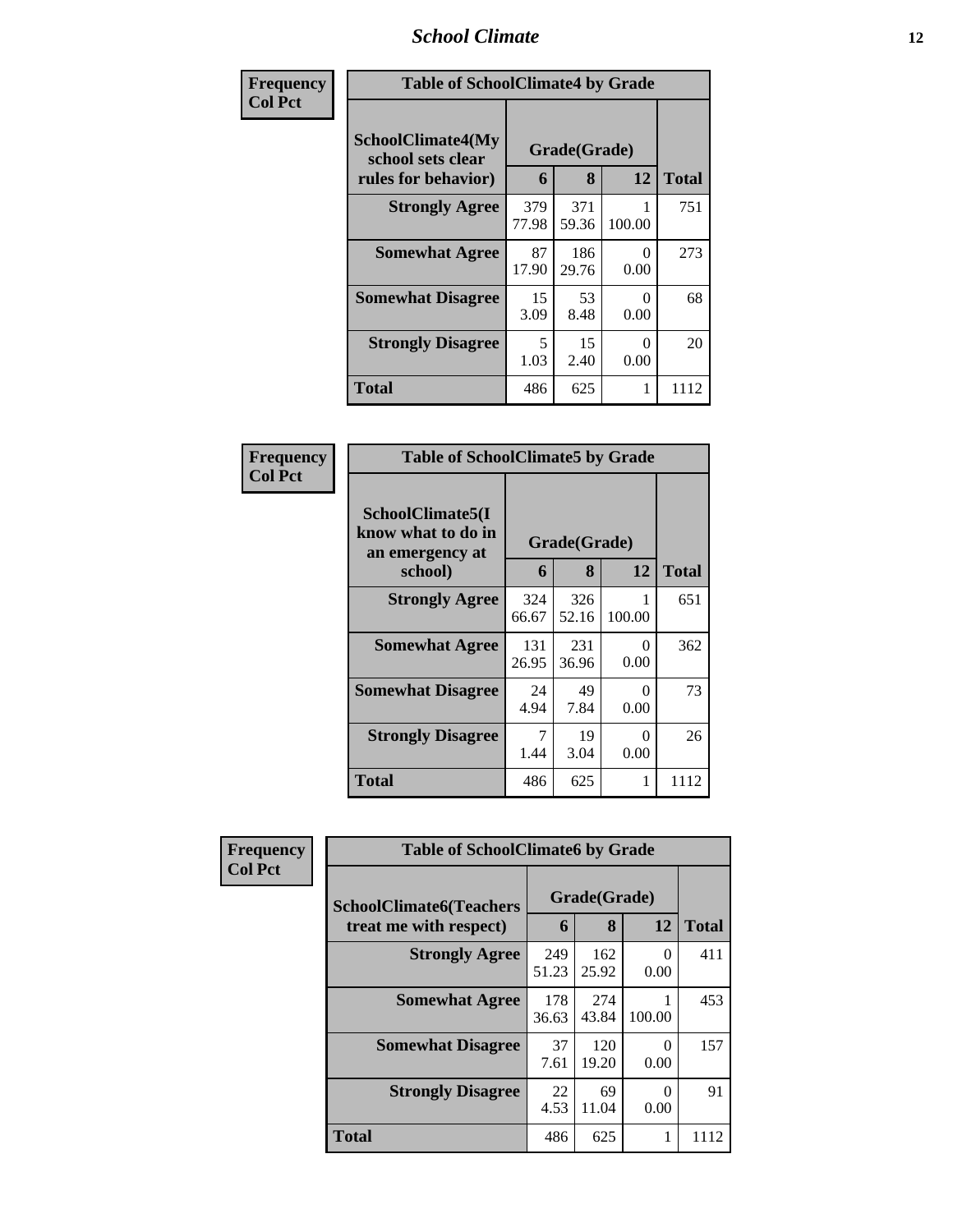#### *School Climate* **13**

| Frequency<br><b>Col Pct</b> | <b>Table of SchoolClimate7 by Grade</b>                                       |              |                   |           |              |
|-----------------------------|-------------------------------------------------------------------------------|--------------|-------------------|-----------|--------------|
|                             | <b>SchoolClimate7(Behaviors</b><br>in my class allow the<br>teacher to teach) | 6            | Grade(Grade)<br>8 | 12        | <b>Total</b> |
|                             | <b>Strongly Agree</b>                                                         | 154<br>31.69 | 101<br>16.16      | 0<br>0.00 | 255          |
|                             | <b>Somewhat Agree</b>                                                         | 241<br>49.59 | 330<br>52.80      | 100.00    | 572          |
|                             | <b>Somewhat Disagree</b>                                                      | 68<br>13.99  | 146<br>23.36      | 0<br>0.00 | 214          |
|                             | <b>Strongly Disagree</b>                                                      | 23<br>4.73   | 48<br>7.68        | 0<br>0.00 | 71           |
|                             | <b>Total</b>                                                                  | 486          | 625               |           | 1112         |

| Frequency      | <b>Table of SchoolClimate8 by Grade</b>                                              |              |                   |           |              |
|----------------|--------------------------------------------------------------------------------------|--------------|-------------------|-----------|--------------|
| <b>Col Pct</b> | <b>SchoolClimate8(Students</b><br>are frequently<br>recognized for good<br>behavior) | 6            | Grade(Grade)<br>8 | 12        | <b>Total</b> |
|                |                                                                                      |              |                   |           |              |
|                | <b>Strongly Agree</b>                                                                | 164<br>33.74 | 93<br>14.88       | 0<br>0.00 | 257          |
|                | <b>Somewhat Agree</b>                                                                | 219<br>45.06 | 303<br>48.48      | 100.00    | 523          |
|                | <b>Somewhat Disagree</b>                                                             | 75<br>15.43  | 150<br>24.00      | 0<br>0.00 | 225          |
|                | <b>Strongly Disagree</b>                                                             | 28<br>5.76   | 79<br>12.64       | 0<br>0.00 | 107          |
|                | Total                                                                                | 486          | 625               |           | 1112         |

| Frequency      | <b>Table of SchoolClimate9 by Grade</b>                                           |              |                   |                  |              |
|----------------|-----------------------------------------------------------------------------------|--------------|-------------------|------------------|--------------|
| <b>Col Pct</b> | SchoolClimate9(School<br>counselor would be<br>helpful if I needed<br>assistance) | 6            | Grade(Grade)<br>8 | 12               | <b>Total</b> |
|                | <b>Strongly Agree</b>                                                             | 308<br>63.37 | 243<br>38.88      | $\Omega$<br>0.00 | 551          |
|                | <b>Somewhat Agree</b>                                                             | 113<br>23.25 | 231<br>36.96      | 100.00           | 345          |
|                | <b>Somewhat Disagree</b>                                                          | 31<br>6.38   | 90<br>14.40       | 0<br>0.00        | 121          |
|                | <b>Strongly Disagree</b>                                                          | 34<br>7.00   | 61<br>9.76        | $\Omega$<br>0.00 | 95           |
|                | Total                                                                             | 486          | 625               |                  | 1112         |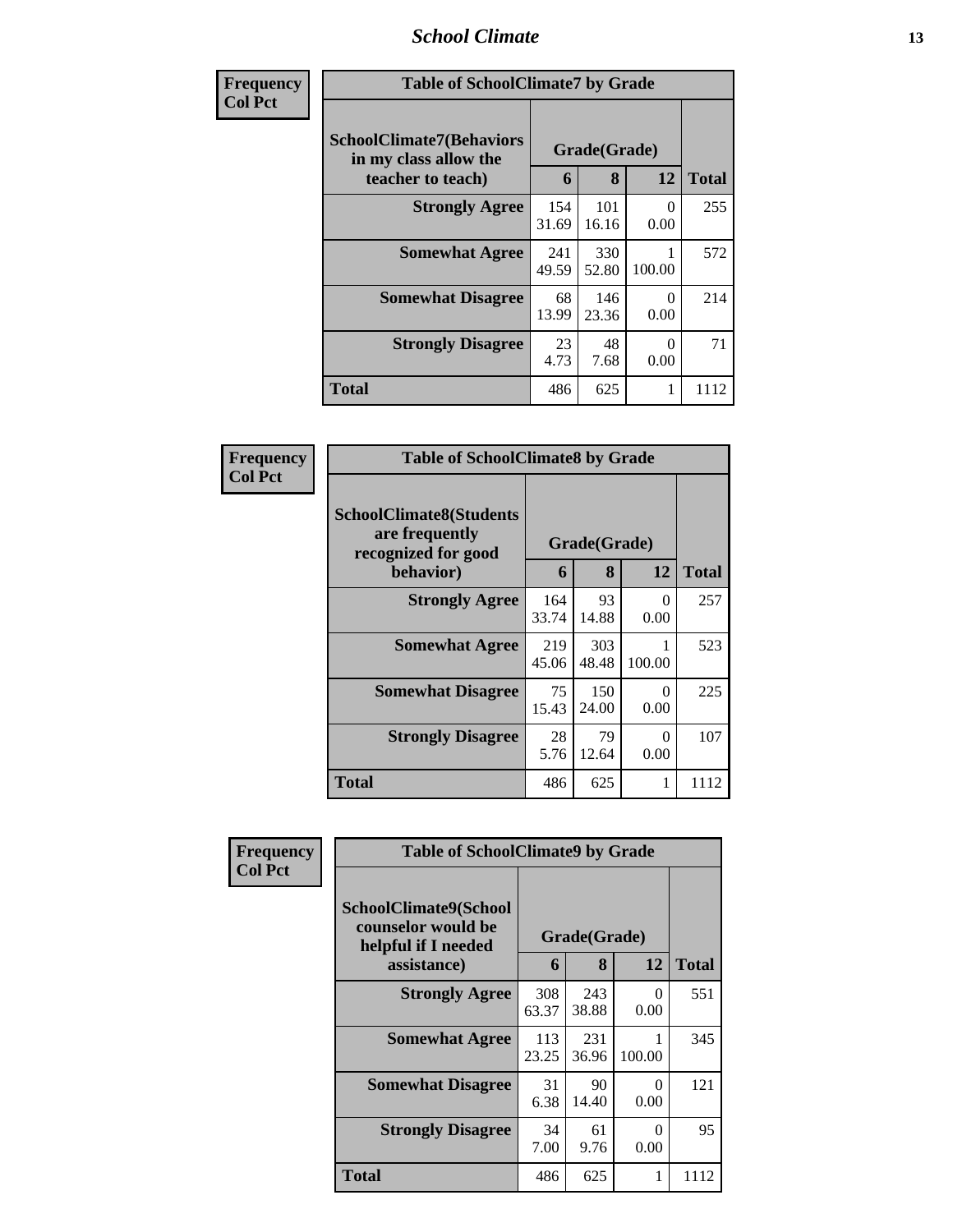## *Reasons for Dropping Out* **14**

| Frequency      | <b>Table of Dropoutreason by Grade</b>                                   |              |                   |                  |              |
|----------------|--------------------------------------------------------------------------|--------------|-------------------|------------------|--------------|
| <b>Col Pct</b> | Dropoutreason(If<br>I dropped out the<br>reason would<br>most likely be) | 6            | Grade(Grade)<br>8 | 12               | <b>Total</b> |
|                | <b>Won't Drop out</b>                                                    | 363<br>74.69 | 425<br>68.00      | 100.00           | 789          |
|                | <b>Bored</b>                                                             | 44<br>9.05   | 91<br>14.56       | $\Omega$<br>0.00 | 135          |
|                | <b>Family Reasons</b>                                                    | 14<br>2.88   | 25<br>4.00        | $\Omega$<br>0.00 | 39           |
|                | <b>Being Bullied</b>                                                     | 32<br>6.58   | 12<br>1.92        | 0<br>0.00        | 44           |
|                | <b>Other</b>                                                             | 33<br>6.79   | 72<br>11.52       | 0<br>0.00        | 105          |
|                | Total                                                                    | 486          | 625               | 1                | 1112         |

| Frequency      | <b>Table of Dropout by Grade</b>                                       |                   |              |           |      |  |  |
|----------------|------------------------------------------------------------------------|-------------------|--------------|-----------|------|--|--|
| <b>Col Pct</b> | Dropout(I<br>have<br>thought<br>about<br>dropping<br>out of<br>school) | Grade(Grade)<br>6 | <b>Total</b> |           |      |  |  |
|                | Yes                                                                    | 67<br>13.79       | 127<br>20.32 | 0<br>0.00 | 194  |  |  |
|                | N <sub>0</sub>                                                         | 419<br>86.21      | 498<br>79.68 | 100.00    | 918  |  |  |
|                | <b>Total</b>                                                           | 486               | 625          | 1         | 1112 |  |  |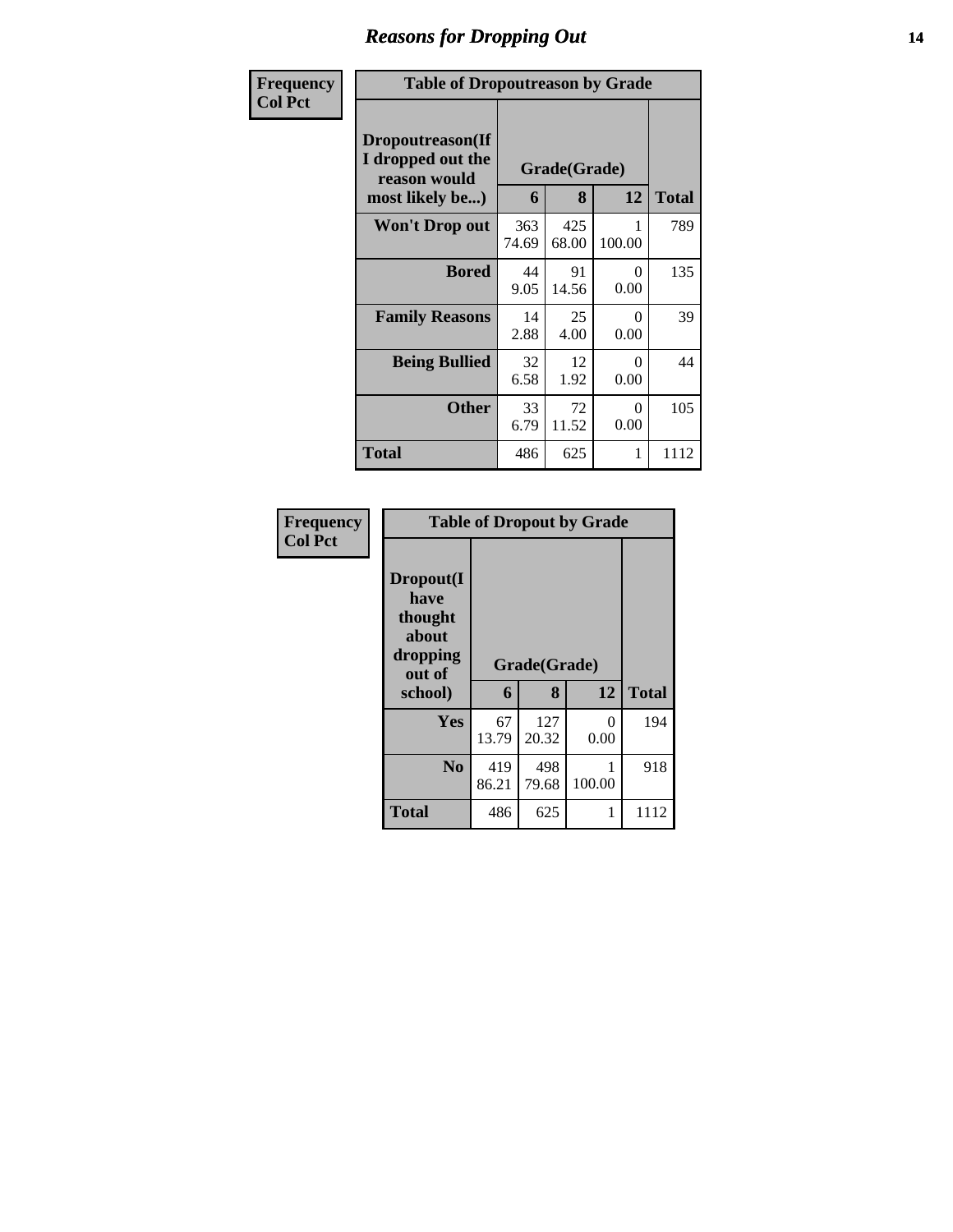*School Safety* **15**

| Frequency<br><b>Col Pct</b> | <b>Table of Gangself by Grade</b>                                                                |              |              |           |              |
|-----------------------------|--------------------------------------------------------------------------------------------------|--------------|--------------|-----------|--------------|
|                             | <b>Gangself</b> (I<br>have<br>participated<br>in illegal<br>gang<br>activities in<br>the past 30 |              | Grade(Grade) |           |              |
|                             | days)                                                                                            | 6            | 8            | 12        | <b>Total</b> |
|                             | Yes                                                                                              | 13<br>2.67   | 31<br>4.96   | 0<br>0.00 | 44           |
|                             | N <sub>0</sub>                                                                                   | 473<br>97.33 | 594<br>95.04 | 100.00    | 1068         |
|                             | <b>Total</b>                                                                                     | 486          | 625          |           | 1112         |

#### **Frequency Col Pct**

| <b>Table of Gangpeers by Grade</b>                                                                                             |              |                   |             |              |  |  |  |
|--------------------------------------------------------------------------------------------------------------------------------|--------------|-------------------|-------------|--------------|--|--|--|
| <b>Gangpeers</b> (I<br>have friends<br>who have<br>participated<br>in illegal<br>gang<br>activities in<br>the past 30<br>days) | 6            | Grade(Grade)<br>8 | 12          | <b>Total</b> |  |  |  |
|                                                                                                                                |              |                   |             |              |  |  |  |
|                                                                                                                                |              |                   |             |              |  |  |  |
| Yes                                                                                                                            | 43<br>8.85   | 150<br>24.00      | 0<br>0.00   | 193          |  |  |  |
| N <sub>0</sub>                                                                                                                 | 443<br>91.15 | 475<br>76.00      | 1<br>100.00 | 919          |  |  |  |

| Frequency      |                                              | <b>Table of Pickedon by Grade</b> |              |           |              |  |
|----------------|----------------------------------------------|-----------------------------------|--------------|-----------|--------------|--|
| <b>Col Pct</b> | <b>Pickedon</b> (I have<br>been picked on or |                                   | Grade(Grade) |           |              |  |
|                | teased at school in<br>the past 30 days)     | 6                                 | 8            | 12        | <b>Total</b> |  |
|                | <b>Strongly Agree</b>                        | 60<br>12.35                       | 48<br>7.68   | 0<br>0.00 | 108          |  |
|                | <b>Somewhat Agree</b>                        | 111<br>22.84                      | 142<br>22.72 | 0<br>0.00 | 253          |  |
|                | <b>Somewhat Disagree</b>                     | 61<br>12.55                       | 123<br>19.68 | 0<br>0.00 | 184          |  |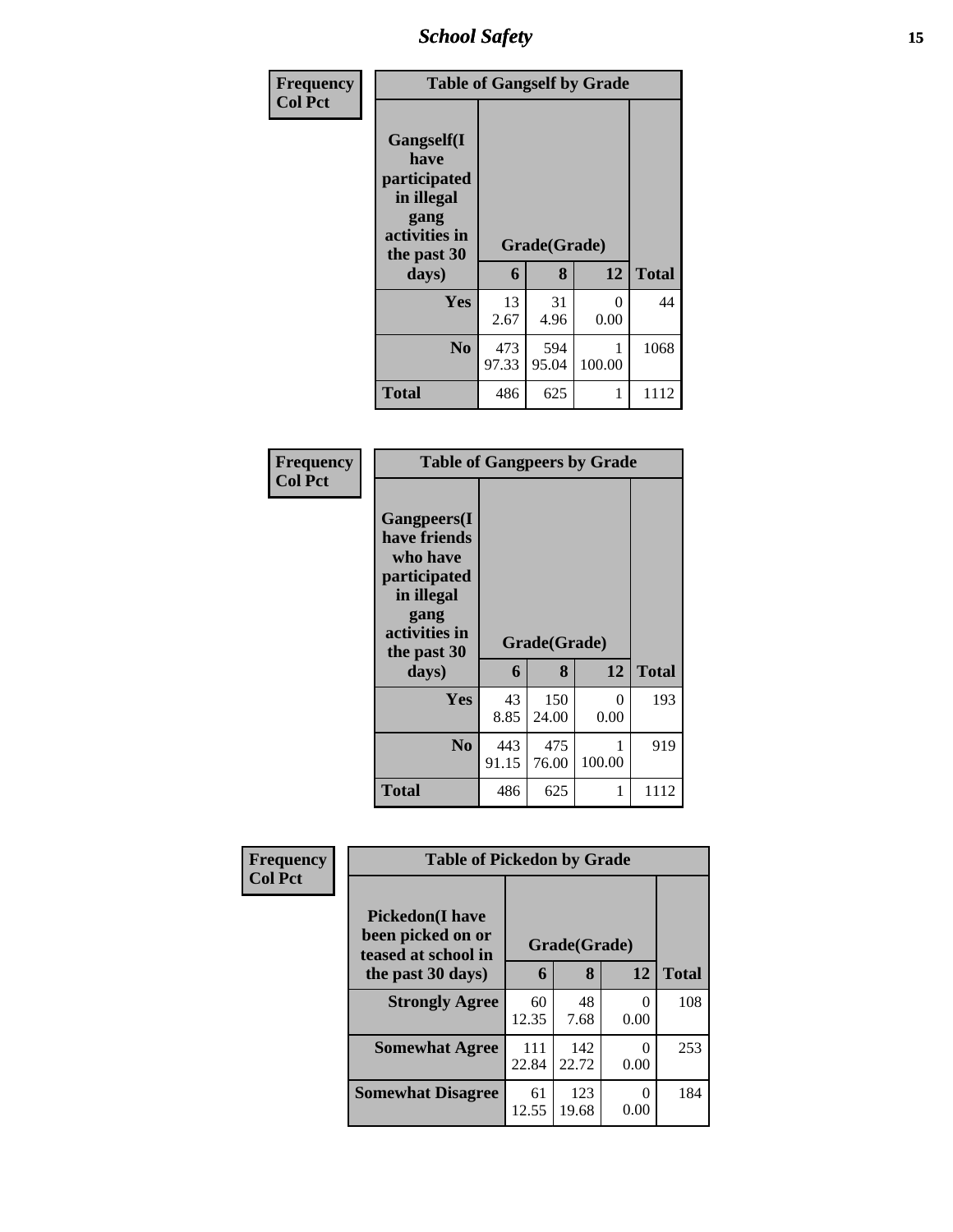# *School Safety* **16**

| Frequency<br><b>Col Pct</b> | <b>Table of Pickedon by Grade</b>                                                        |              |                   |        |              |
|-----------------------------|------------------------------------------------------------------------------------------|--------------|-------------------|--------|--------------|
|                             | <b>Pickedon</b> (I have<br>been picked on or<br>teased at school in<br>the past 30 days) | 6            | Grade(Grade)<br>8 | 12     | <b>Total</b> |
|                             | <b>Strongly Disagree</b>                                                                 | 254<br>52.26 | 312<br>49.92      | 100.00 | 567          |
|                             | <b>Total</b>                                                                             | 486          | 625               |        |              |

| <b>Frequency</b> | <b>Table of Safeschool by Grade</b>                      |              |                   |           |              |
|------------------|----------------------------------------------------------|--------------|-------------------|-----------|--------------|
| <b>Col Pct</b>   | Safeschool(School<br>is a place at which I<br>feel safe) | 6            | Grade(Grade)<br>8 | 12        | <b>Total</b> |
|                  | <b>Strongly Agree</b>                                    | 185<br>38.07 | 119<br>19.04      | 100.00    | 305          |
|                  | <b>Somewhat Agree</b>                                    | 212<br>43.62 | 319<br>51.04      | 0<br>0.00 | 531          |
|                  | <b>Somewhat Disagree</b>                                 | 60<br>12.35  | 115<br>18.40      | 0<br>0.00 | 175          |
|                  | <b>Strongly Disagree</b>                                 | 29<br>5.97   | 72<br>11.52       | 0<br>0.00 | 101          |
|                  | Total                                                    | 486          | 625               | 1         | 1112         |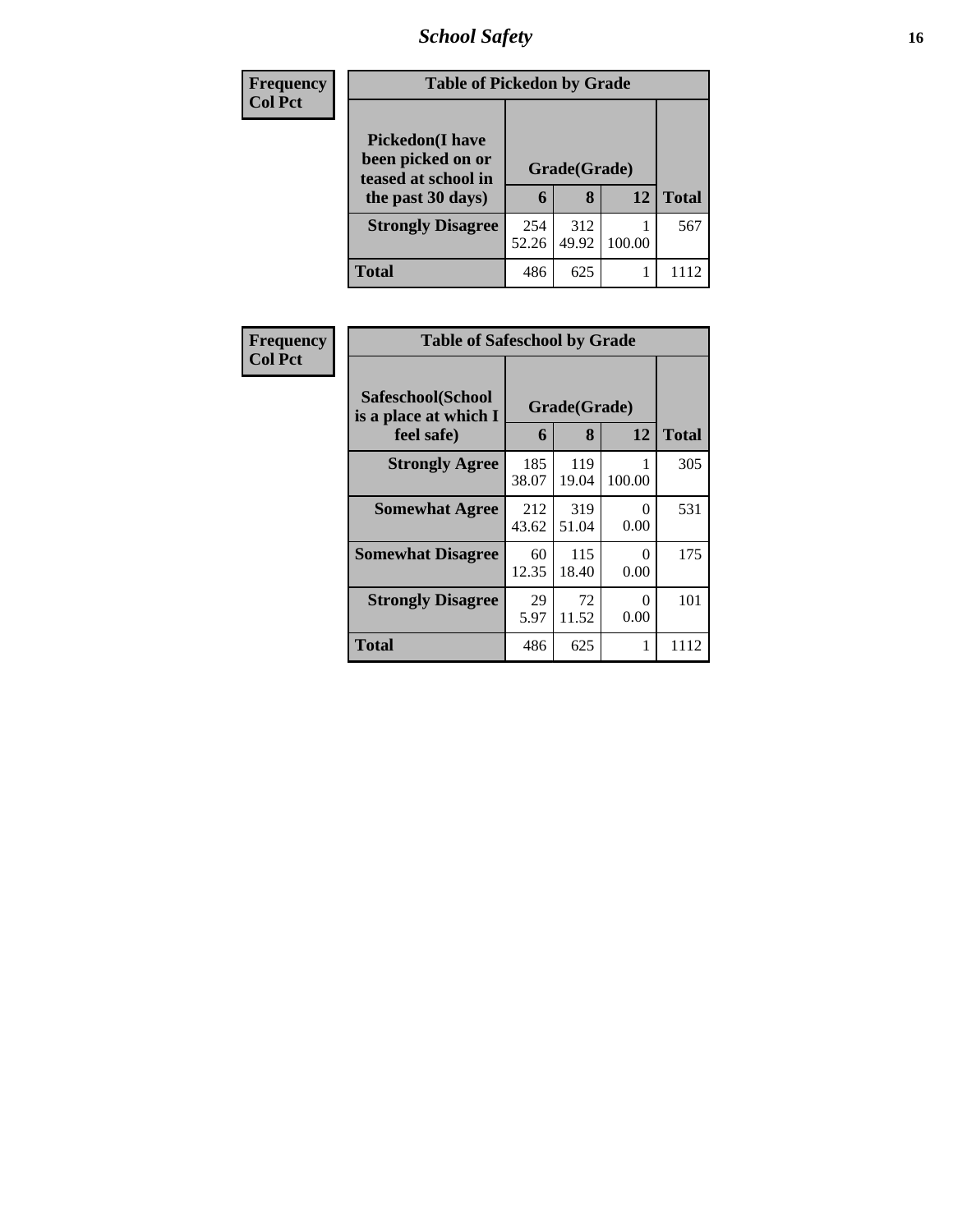*School Safety* **17**

**Frequency Row Pct**

| <b>Table of Grade by Bullied</b> |              |                                                                                                                                                                                                                                                                    |            |           |            |           |           |      |  |  |  |  |
|----------------------------------|--------------|--------------------------------------------------------------------------------------------------------------------------------------------------------------------------------------------------------------------------------------------------------------------|------------|-----------|------------|-----------|-----------|------|--|--|--|--|
|                                  |              | <b>Bullied</b> (I have been bullied by other<br>students in the past 30 days)<br><b>10</b><br><b>20</b><br>All<br>3 to<br>1 or<br>6 to<br>to<br>to<br>19<br>29<br>30<br>9<br>$\mathbf{0}$<br>2<br>5<br>days<br>days<br>days<br><b>Days</b><br>days<br>days<br>days |            |           |            |           |           |      |  |  |  |  |
| Grade(Grade)                     |              |                                                                                                                                                                                                                                                                    |            |           |            |           |           |      |  |  |  |  |
| 6                                | 380<br>78.19 | 43<br>8.85                                                                                                                                                                                                                                                         | 29<br>5.97 | 8<br>1.65 | 13<br>2.67 | 5<br>1.03 | 8<br>1.65 | 486  |  |  |  |  |
| 8                                | 548<br>87.68 | 32<br>5.12                                                                                                                                                                                                                                                         | 14<br>2.24 | 7<br>1.12 | 12<br>1.92 | 6<br>0.96 | 6<br>0.96 | 625  |  |  |  |  |
| 12                               | 1<br>100.00  | $\Omega$<br>$\Omega$<br>$\Omega$<br>$\Omega$<br>$\Omega$<br>$\Omega$<br>0.00<br>0.00<br>0.00<br>0.00<br>0.00<br>0.00                                                                                                                                               |            |           |            |           |           |      |  |  |  |  |
| <b>Total</b>                     | 929          | 75                                                                                                                                                                                                                                                                 | 43         | 15        | 25         | 11        | 14        | 1112 |  |  |  |  |

**Frequency Row Pct**

| <b>Table of Grade by Bulliedothers</b> |                                                 |                              |                         |                          |                        |                        |                          |              |  |  |  |  |
|----------------------------------------|-------------------------------------------------|------------------------------|-------------------------|--------------------------|------------------------|------------------------|--------------------------|--------------|--|--|--|--|
|                                        | Bullied others (I bullied others in the past 30 |                              |                         | days)                    |                        |                        |                          |              |  |  |  |  |
| Grade(Grade)                           | $\mathbf{0}$<br><b>Days</b>                     | 1 or<br>$\mathbf{2}$<br>days | 3 <sub>to</sub><br>days | <b>6 to</b><br>9<br>days | 10<br>to<br>19<br>days | 20<br>to<br>29<br>days | <b>All</b><br>30<br>days | <b>Total</b> |  |  |  |  |
| 6                                      | 437<br>89.92                                    | 22<br>4.53                   | 12<br>2.47              | 0.21                     | 6<br>1.23              | $\overline{2}$<br>0.41 | 6<br>1.23                | 486          |  |  |  |  |
| 8                                      | 569<br>91.04                                    | 22<br>3.52                   | 16<br>2.56              | 7<br>1.12                | $\overline{c}$<br>0.32 | 3<br>0.48              | 6<br>0.96                | 625          |  |  |  |  |
| 12                                     | 100.00                                          | $\Omega$<br>0.00             | $\Omega$<br>0.00        | $\Omega$<br>0.00         | $\Omega$<br>0.00       | $\Omega$<br>0.00       | $\Omega$<br>0.00         |              |  |  |  |  |
| <b>Total</b>                           | 1007                                            | 44                           | 28                      | 8                        | 8                      | 5                      | 12                       | 1112         |  |  |  |  |

**Frequency Row Pct**

| <b>Table of Grade by Weaponschool</b> |                             |                                     |                              |                             |                               |                        |                   |              |  |  |  |
|---------------------------------------|-----------------------------|-------------------------------------|------------------------------|-----------------------------|-------------------------------|------------------------|-------------------|--------------|--|--|--|
|                                       |                             | Weaponschool (I brought a weapon to |                              | school in the past 30 days) |                               |                        |                   |              |  |  |  |
| Grade(Grade)                          | $\mathbf{0}$<br><b>Days</b> | $1$ or<br>2<br>days                 | 3 <sub>to</sub><br>5<br>days | 6 to<br>9<br>days           | <b>10</b><br>to<br>19<br>days | 20<br>to<br>29<br>days | All<br>30<br>days | <b>Total</b> |  |  |  |
| 6                                     | 479<br>98.56                | 4<br>0.82                           | 0<br>0.00                    | 0.21                        | 0<br>0.00                     | 0.21                   | 0.21              | 486          |  |  |  |
| 8                                     | 603<br>96.48                | 7<br>1.12                           | $\overline{2}$<br>0.32       | 0.16                        | 3<br>0.48                     | 6<br>0.96              | 3<br>0.48         | 625          |  |  |  |
| 12                                    | 100.00                      | $\Omega$<br>0.00                    | $\Omega$<br>0.00             | 0<br>0.00                   | 0<br>0.00                     | $\Omega$<br>0.00       | 0<br>0.00         |              |  |  |  |
| <b>Total</b>                          | 1083                        | 11                                  | $\overline{2}$               | $\overline{2}$              | 3                             | 7                      | 4                 | 1112         |  |  |  |

٦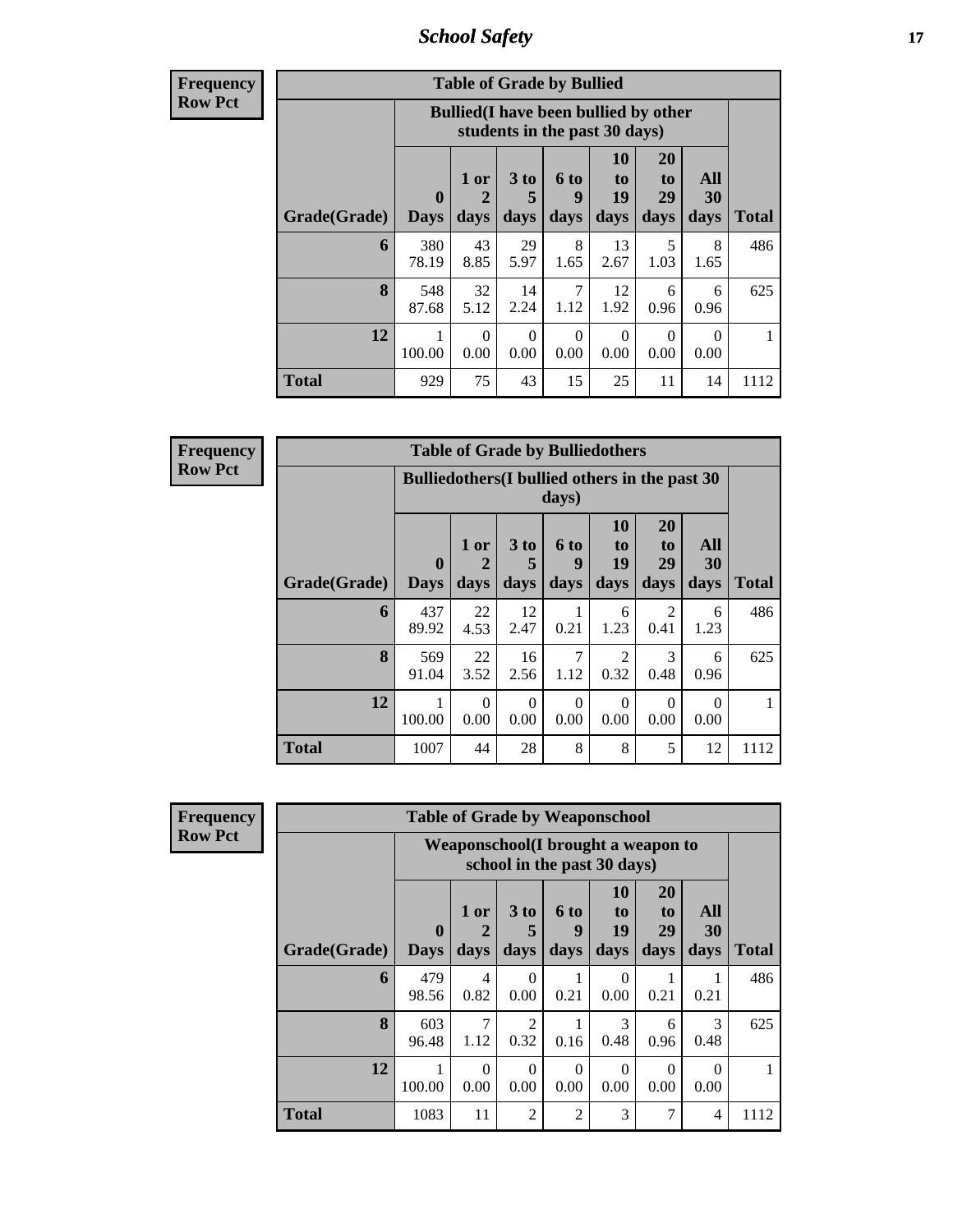*School Safety* **18**

| <b>Frequency</b> |              | <b>Table of Grade by Absentunsafe</b> |                                                                           |                   |                          |                               |                   |              |
|------------------|--------------|---------------------------------------|---------------------------------------------------------------------------|-------------------|--------------------------|-------------------------------|-------------------|--------------|
| <b>Row Pct</b>   |              |                                       | Absentunsafe(I have missed school<br>because I felt unsafe in the past 30 | days)             |                          |                               |                   |              |
|                  | Grade(Grade) | $\bf{0}$<br><b>Days</b>               | 1 or<br>2<br>days                                                         | 3 to<br>5<br>days | <b>6 to</b><br>9<br>days | <b>20</b><br>to<br>29<br>days | All<br>30<br>days | <b>Total</b> |
|                  | 6            | 470<br>96.71                          | 8<br>1.65                                                                 | 4<br>0.82         | $\Omega$<br>0.00         | 1<br>0.21                     | 3<br>0.62         | 486          |
|                  | 8            | 613<br>98.08                          | 5<br>0.80                                                                 | 5<br>0.80         | 1<br>0.16                | $\Omega$<br>0.00              | 1<br>0.16         | 625          |
|                  | 12           | 1<br>100.00                           | $\Omega$<br>0.00                                                          | $\Omega$<br>0.00  | $\Omega$<br>0.00         | $\Omega$<br>0.00              | $\Omega$<br>0.00  | $\mathbf{1}$ |
|                  | <b>Total</b> | 1084                                  | 13                                                                        | 9                 | 1                        | 1                             | 4                 | 1112         |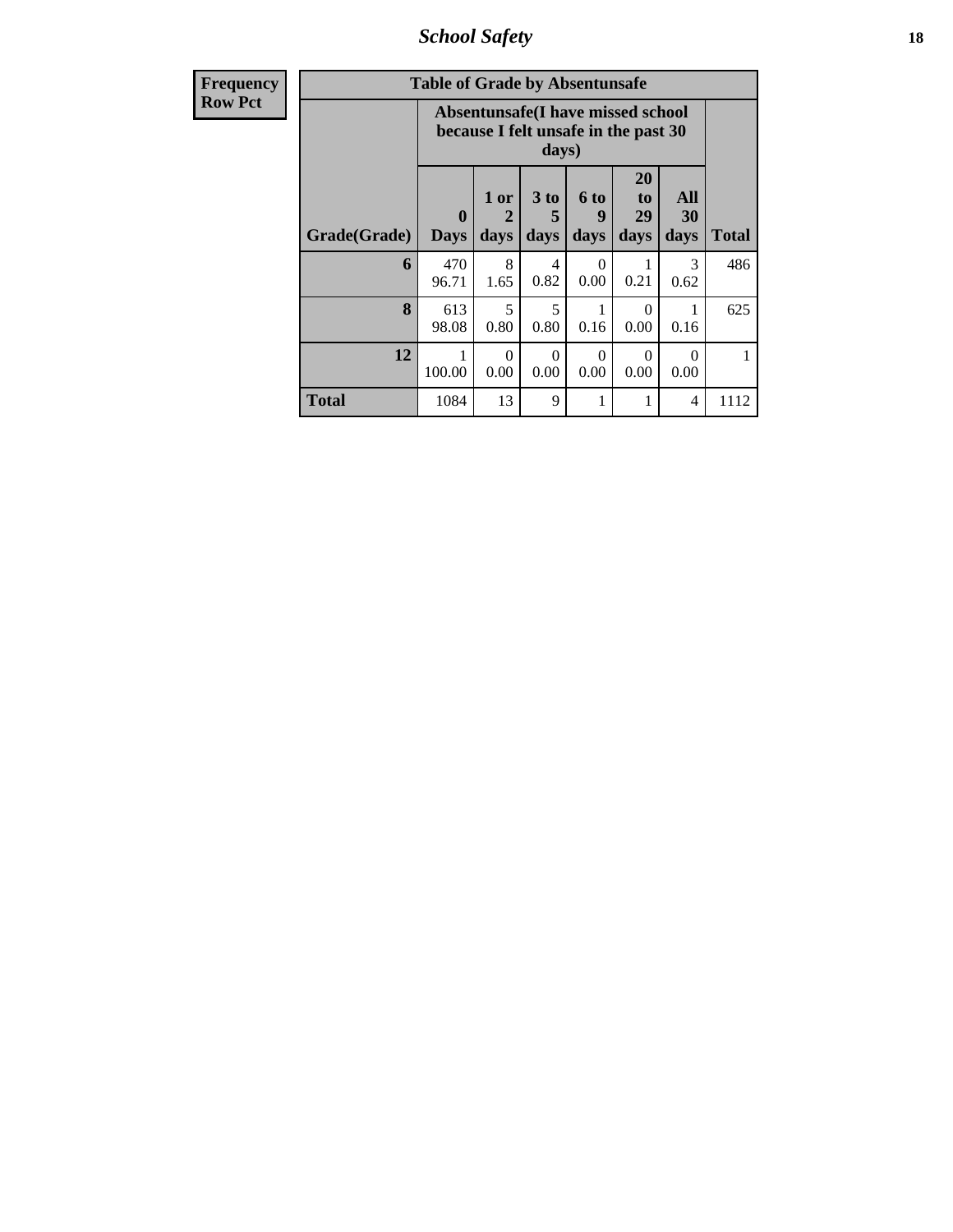## *Drug Use During Last 30 Days* **19**

#### **Frequency Row Pct**

| <b>Table of Grade by Alcohol</b> |                                 |                  |                  |                  |                                    |                        |                     |       |  |  |  |  |
|----------------------------------|---------------------------------|------------------|------------------|------------------|------------------------------------|------------------------|---------------------|-------|--|--|--|--|
|                                  |                                 |                  |                  |                  | Alcohol(Alcohol use, past 30 days) |                        |                     |       |  |  |  |  |
| Grade(Grade)                     | <b>Did</b><br>not<br><b>use</b> | $1 - 2$<br>days  | $3 - 5$<br>days  | $6-9$<br>days    | $10-19$<br>days                    | 20-29<br>days          | <b>Every</b><br>day | Total |  |  |  |  |
| 6                                | 471<br>96.91                    | 8<br>1.65        | 3<br>0.62        | $\Omega$<br>0.00 | 0<br>0.00                          | $\overline{2}$<br>0.41 | 2<br>0.41           | 486   |  |  |  |  |
| 8                                | 542<br>86.72                    | 40<br>6.40       | 19<br>3.04       | 5<br>0.80        | 7<br>1.12                          | 6<br>0.96              | 6<br>0.96           | 625   |  |  |  |  |
| 12                               | 100.00                          | $\Omega$<br>0.00 | $\Omega$<br>0.00 | $\Omega$<br>0.00 | $\Omega$<br>0.00                   | $\Omega$<br>0.00       | $\Omega$<br>0.00    |       |  |  |  |  |
| <b>Total</b>                     | 1014                            | 48               | 22               | 5                | 7                                  | 8                      | 8                   | 1112  |  |  |  |  |

| <b>Table of Grade by Cigarettes</b> |                                 |                                                |                           |                  |                  |                   |                     |              |  |  |  |  |
|-------------------------------------|---------------------------------|------------------------------------------------|---------------------------|------------------|------------------|-------------------|---------------------|--------------|--|--|--|--|
|                                     |                                 | Cigarettes (Smoking tobacco use, past 30 days) |                           |                  |                  |                   |                     |              |  |  |  |  |
| Grade(Grade)                        | <b>Did</b><br>not<br><b>use</b> | $1 - 2$<br>days                                | $3 - 5$<br>days           | $6-9$<br>days    | $10-19$<br>days  | $20 - 29$<br>days | <b>Every</b><br>day | <b>Total</b> |  |  |  |  |
| 6                                   | 480<br>98.77                    | 3<br>0.62                                      | 0.21                      | $\Omega$<br>0.00 | $\Omega$<br>0.00 | 0.21              | 0.21                | 486          |  |  |  |  |
| 8                                   | 587<br>93.92                    | 14<br>2.24                                     | 9<br>1.44                 | 3<br>0.48        | 4<br>0.64        | 0.16              | 7<br>1.12           | 625          |  |  |  |  |
| 12                                  | 0<br>0.00                       | 100.00                                         | $\mathbf{\Omega}$<br>0.00 | $\Omega$<br>0.00 | $\Omega$<br>0.00 | 0<br>0.00         | 0<br>0.00           |              |  |  |  |  |
| <b>Total</b>                        | 1067                            | 18                                             | 10                        | 3                | 4                | 2                 | 8                   | 1112         |  |  |  |  |

| Frequency      |              | <b>Table of Grade by Smokeless</b> |                  |                                                        |                   |                        |              |
|----------------|--------------|------------------------------------|------------------|--------------------------------------------------------|-------------------|------------------------|--------------|
| <b>Row Pct</b> |              |                                    |                  | <b>Smokeless</b> (Chewing tobaccouse,<br>past 30 days) |                   |                        |              |
|                | Grade(Grade) | <b>Did</b><br>not<br><b>use</b>    | $1 - 2$<br>days  | $10-19$<br>days                                        | $20 - 29$<br>days | <b>Every</b><br>day    | <b>Total</b> |
|                | 6            | 485<br>99.79                       | $\Omega$<br>0.00 | $\Omega$<br>0.00                                       | 0<br>0.00         | 0.21                   | 486          |
|                | 8            | 619<br>99.04                       | 0.16             | $\overline{2}$<br>0.32                                 | 0.16              | $\mathfrak{D}$<br>0.32 | 625          |
|                | 12           | 100.00                             | 0<br>0.00        | $\theta$<br>0.00                                       | $\Omega$<br>0.00  | $\Omega$<br>0.00       |              |
|                | <b>Total</b> | 1105                               |                  | $\overline{2}$                                         | 1                 | 3                      | 1112         |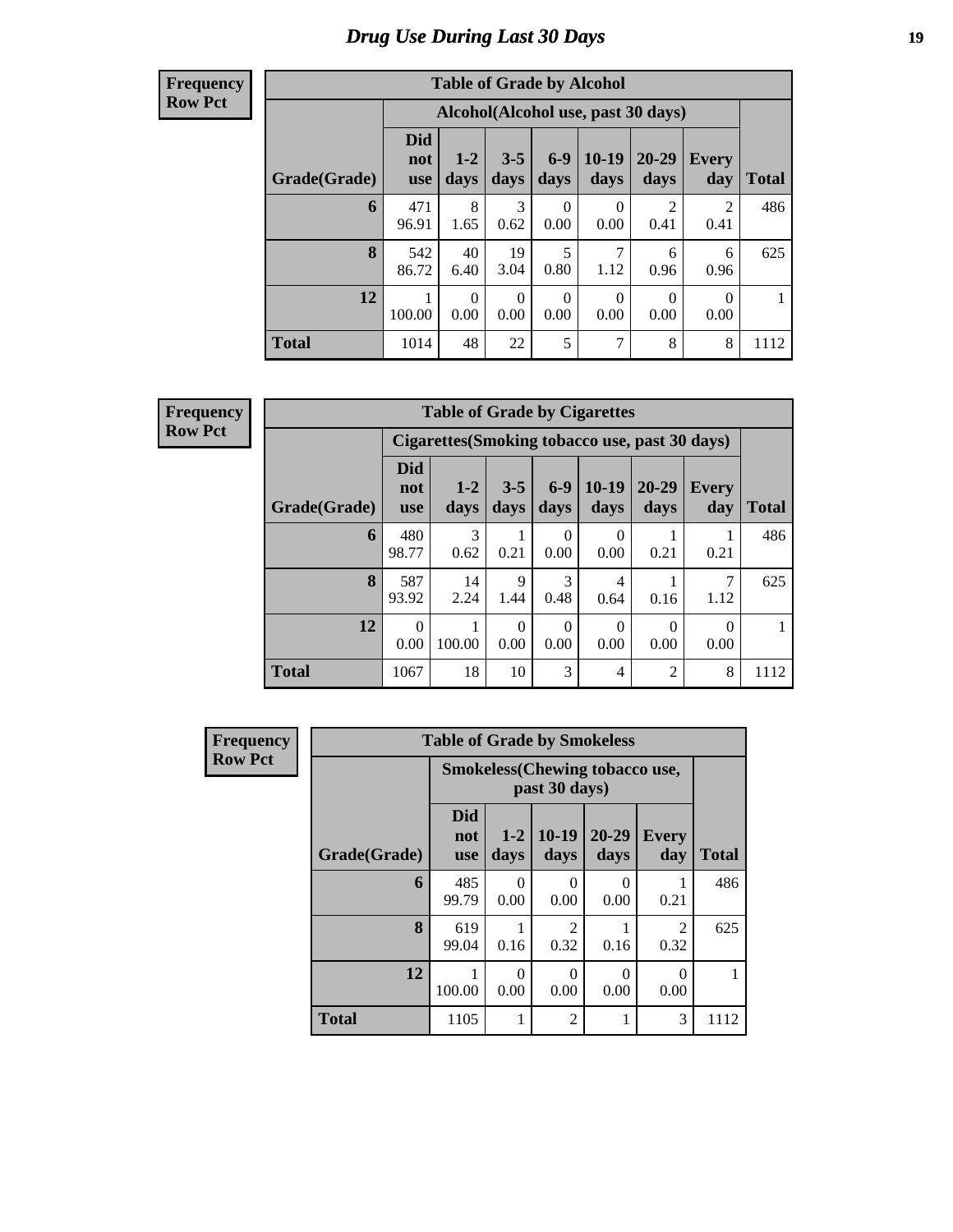| <b>Table of Grade by Marijuana</b>                                                                                                                                  |              |                                         |           |                        |                  |                        |                        |      |  |  |  |  |
|---------------------------------------------------------------------------------------------------------------------------------------------------------------------|--------------|-----------------------------------------|-----------|------------------------|------------------|------------------------|------------------------|------|--|--|--|--|
|                                                                                                                                                                     |              | Marijuana (Marijuana use, past 30 days) |           |                        |                  |                        |                        |      |  |  |  |  |
| <b>Did</b><br>$10-19$<br>20-29<br>$6-9$<br>$3 - 5$<br>$1 - 2$<br>Every<br>not<br>Grade(Grade)<br>days<br>day<br>Total<br>days<br>days<br>days<br>days<br><b>use</b> |              |                                         |           |                        |                  |                        |                        |      |  |  |  |  |
| 6                                                                                                                                                                   | 482<br>99.18 | $\Omega$<br>0.00                        | 1<br>0.21 | $\Omega$<br>0.00       | 0.21             | 0.21                   | 0.21                   | 486  |  |  |  |  |
| 8                                                                                                                                                                   | 596<br>95.36 | 10<br>1.60                              | 6<br>0.96 | $\overline{2}$<br>0.32 | 7<br>1.12        | $\mathfrak{D}$<br>0.32 | $\mathfrak{D}$<br>0.32 | 625  |  |  |  |  |
| 12                                                                                                                                                                  | 100.00       | $\Omega$<br>0.00                        | 0<br>0.00 | $\Omega$<br>0.00       | $\theta$<br>0.00 | $\Omega$<br>0.00       | $\Omega$<br>0.00       |      |  |  |  |  |
| <b>Total</b>                                                                                                                                                        | 1079         | 10                                      | 7         | $\overline{2}$         | 8                | 3                      | 3                      | 1112 |  |  |  |  |

| Frequency      |              | <b>Table of Grade by Cocaine</b> |                                               |                 |               |                     |       |
|----------------|--------------|----------------------------------|-----------------------------------------------|-----------------|---------------|---------------------|-------|
| <b>Row Pct</b> |              |                                  | <b>Cocaine</b> (Cocaine use,<br>past 30 days) |                 |               |                     |       |
|                | Grade(Grade) | <b>Did</b><br>not<br><b>use</b>  | $1-2$<br>days                                 | $3 - 5$<br>days | 20-29<br>days | <b>Every</b><br>day | Total |
|                | 6            | 484<br>99.59                     | 0<br>0.00                                     | 0<br>0.00       | 0.21          | 0.21                | 486   |
|                | 8            | 621<br>99.36                     | 2<br>0.32                                     | 0.16            | 0<br>0.00     | 0.16                | 625   |
|                | 12           | 100.00                           | 0<br>0.00                                     | 0<br>0.00       | 0<br>0.00     | $\Omega$<br>0.00    |       |
|                | <b>Total</b> | 1106                             | $\overline{2}$                                | 1               |               | $\overline{2}$      | 1112  |

| Frequency      | <b>Table of Grade by Inhalants</b> |                                 |                 |                 |                |                  |                                        |                     |              |  |  |
|----------------|------------------------------------|---------------------------------|-----------------|-----------------|----------------|------------------|----------------------------------------|---------------------|--------------|--|--|
| <b>Row Pct</b> |                                    |                                 |                 |                 |                |                  | Inhalants (Inhalant use, past 30 days) |                     |              |  |  |
|                | Grade(Grade)                       | <b>Did</b><br>not<br><b>use</b> | $1 - 2$<br>days | $3 - 5$<br>days | $6-9$<br>days  | $10-19$<br>days  | $20 - 29$<br>days                      | <b>Every</b><br>day | <b>Total</b> |  |  |
|                | 6                                  | 478<br>98.35                    | 4<br>0.82       | 0.21            | 0.21           | $\theta$<br>0.00 | 0.21                                   | 0.21                | 486          |  |  |
|                | 8                                  | 608<br>97.28                    | 6<br>0.96       | 6<br>0.96       | 0.16           | 0.32             | 0.16                                   | 0.16                | 625          |  |  |
|                | 12                                 | 100.00                          | 0<br>0.00       | 0<br>0.00       | 0.00           | $\Omega$<br>0.00 | $\theta$<br>0.00                       | $\Omega$<br>0.00    |              |  |  |
|                | <b>Total</b>                       | 1087                            | 10              | $\tau$          | $\mathfrak{D}$ | 2                | $\overline{2}$                         | 2                   | 1112         |  |  |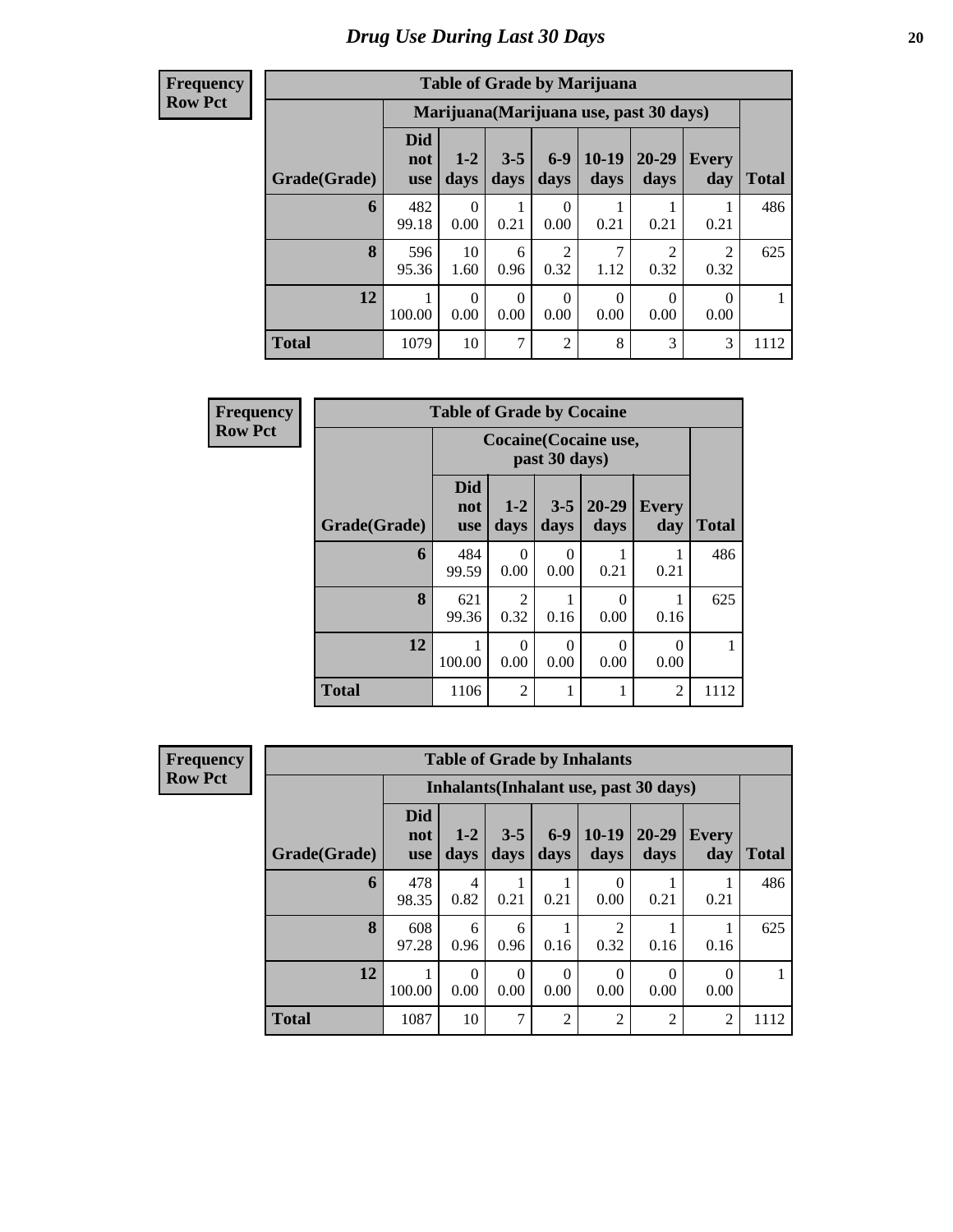| <b>Table of Grade by Steroids</b> |                                 |                        |                  |                        |                                      |                     |              |  |  |  |  |
|-----------------------------------|---------------------------------|------------------------|------------------|------------------------|--------------------------------------|---------------------|--------------|--|--|--|--|
|                                   |                                 |                        |                  |                        | Steroids (Steroid use, past 30 days) |                     |              |  |  |  |  |
| Grade(Grade)                      | <b>Did</b><br>not<br><b>use</b> | $1 - 2$<br>days        | $3 - 5$<br>days  | $6-9$<br>days          | 20-29<br>days                        | <b>Every</b><br>day | <b>Total</b> |  |  |  |  |
| 6                                 | 483<br>99.38                    | 0<br>0.00              | 0.21             | 0<br>0.00              | 0.21                                 | 0.21                | 486          |  |  |  |  |
| 8                                 | 620<br>99.20                    | $\mathfrak{D}$<br>0.32 | $\Omega$<br>0.00 | $\mathfrak{D}$<br>0.32 | $\mathbf{\Omega}$<br>0.00            | 0.16                | 625          |  |  |  |  |
| 12                                | 100.00                          | $\Omega$<br>0.00       | $\Omega$<br>0.00 | $\Omega$<br>0.00       | 0<br>0.00                            | 0.00                |              |  |  |  |  |
| <b>Total</b>                      | 1104                            | $\mathfrak{D}$         | 1                | $\overline{2}$         | 1                                    | $\mathfrak{D}$      | 1112         |  |  |  |  |

| <b>Frequency</b> | <b>Table of Grade by Ecstasy</b> |                                 |                                       |                  |                   |                     |              |  |  |
|------------------|----------------------------------|---------------------------------|---------------------------------------|------------------|-------------------|---------------------|--------------|--|--|
| <b>Row Pct</b>   |                                  |                                 | Ecstasy(Ecstasy use,<br>past 30 days) |                  |                   |                     |              |  |  |
|                  | Grade(Grade)                     | <b>Did</b><br>not<br><b>use</b> | $3 - 5$<br>days                       | $6-9$<br>days    | $20 - 29$<br>days | <b>Every</b><br>day | <b>Total</b> |  |  |
|                  | 6                                | 484<br>99.59                    | 0<br>0.00                             | $\theta$<br>0.00 | 0.21              | 0.21                | 486          |  |  |
|                  | 8                                | 623<br>99.68                    | 0.16                                  | 1<br>0.16        | $\Omega$<br>0.00  | $\Omega$<br>0.00    | 625          |  |  |
|                  | 12                               | 100.00                          | 0<br>0.00                             | $\theta$<br>0.00 | $\Omega$<br>0.00  | $\Omega$<br>0.00    |              |  |  |
|                  | <b>Total</b>                     | 1108                            | 1                                     | 1                |                   | 1                   | 1112         |  |  |

| <b>Frequency</b> | <b>Table of Grade by Meth</b> |                                 |                  |                 |                   |                     |              |  |  |
|------------------|-------------------------------|---------------------------------|------------------|-----------------|-------------------|---------------------|--------------|--|--|
| <b>Row Pct</b>   |                               | Meth(Methamphetamine use,       |                  |                 |                   |                     |              |  |  |
|                  | Grade(Grade)                  | <b>Did</b><br>not<br><b>use</b> | $1 - 2$<br>days  | $10-19$<br>days | $20 - 29$<br>days | <b>Every</b><br>day | <b>Total</b> |  |  |
|                  | 6                             | 484<br>99.59                    | $\Omega$<br>0.00 | 0<br>0.00       | 0.21              | 0.21                | 486          |  |  |
|                  | 8                             | 622<br>99.52                    | 0.16             | 0.16            | 0.16              | 0<br>0.00           | 625          |  |  |
|                  | 12                            | 100.00                          | $\Omega$<br>0.00 | 0<br>0.00       | 0<br>0.00         | 0<br>0.00           |              |  |  |
|                  | <b>Total</b>                  | 1107                            |                  |                 | $\overline{2}$    | 1                   | 1112         |  |  |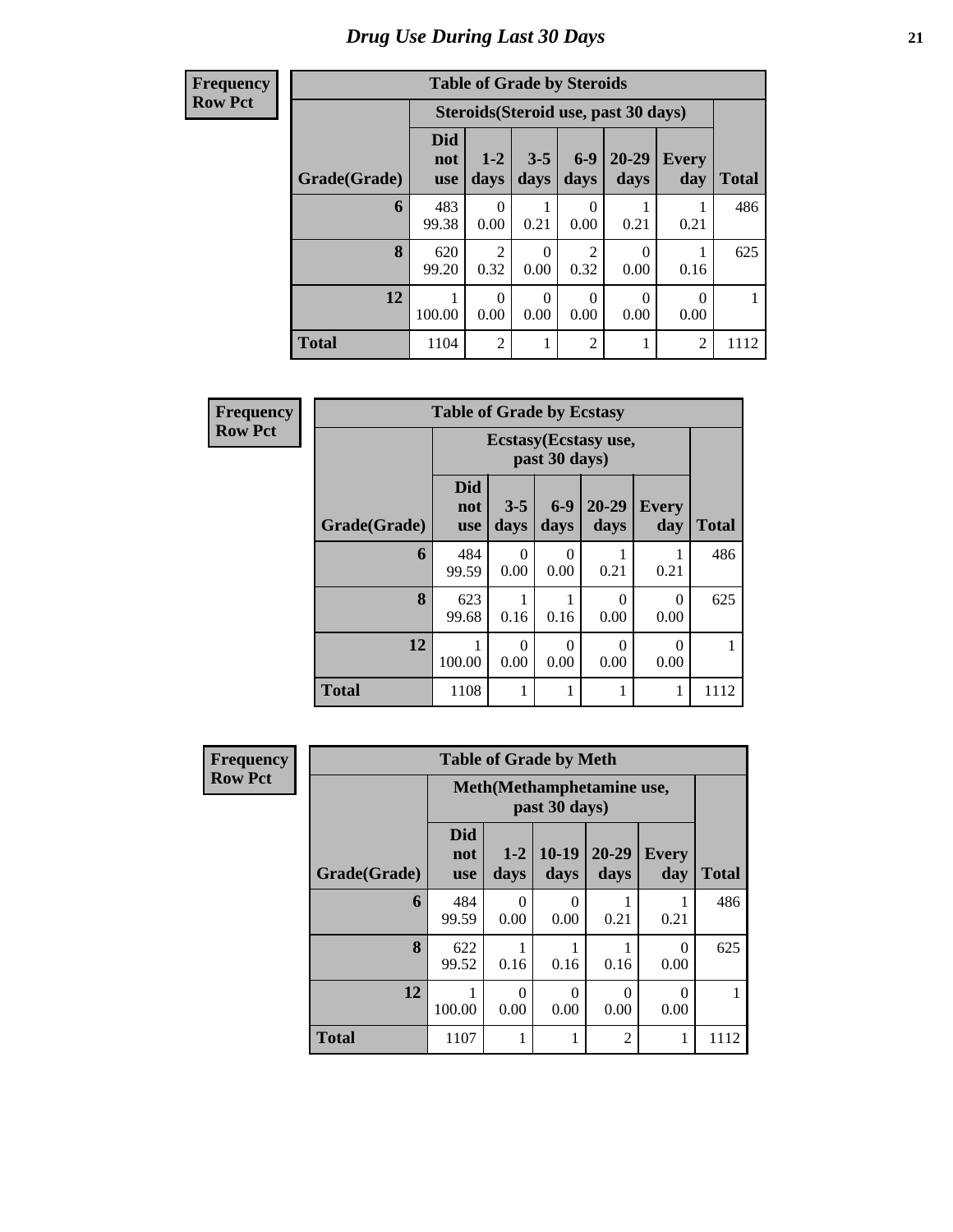# *Drug Use During Last 30 Days* **22**

| <b>Frequency</b> | <b>Table of Grade by Hallucinogens</b> |                                 |                                                   |                  |                   |                        |              |  |  |
|------------------|----------------------------------------|---------------------------------|---------------------------------------------------|------------------|-------------------|------------------------|--------------|--|--|
| <b>Row Pct</b>   |                                        |                                 | Hallucinogens (Hallucinogen use,<br>past 30 days) |                  |                   |                        |              |  |  |
|                  | Grade(Grade)                           | <b>Did</b><br>not<br><b>use</b> | $1 - 2$<br>days                                   | $10-19$<br>days  | $20 - 29$<br>days | <b>Every</b><br>day    | <b>Total</b> |  |  |
|                  | 6                                      | 484<br>99.59                    | 0<br>0.00                                         | $\Omega$<br>0.00 | 0.21              | 0.21                   | 486          |  |  |
|                  | 8                                      | 620<br>99.20                    | $\mathcal{D}_{\mathcal{L}}$<br>0.32               | 0.16             | 0<br>0.00         | $\mathfrak{D}$<br>0.32 | 625          |  |  |
|                  | 12                                     | 100.00                          | 0<br>0.00                                         | 0<br>0.00        | 0.00              | $\Omega$<br>0.00       |              |  |  |
|                  | <b>Total</b>                           | 1105                            | $\mathfrak{D}$                                    |                  | 1                 | 3                      | 1112         |  |  |

| <b>Frequency</b> |
|------------------|
| <b>Row Pct</b>   |

| <b>Table of Grade by Prescription</b> |                                 |                                                                                 |                 |                  |                  |                   |                  |              |  |
|---------------------------------------|---------------------------------|---------------------------------------------------------------------------------|-----------------|------------------|------------------|-------------------|------------------|--------------|--|
|                                       |                                 | <b>Prescription (Prescription drugs not prescribed)</b><br>to me, past 30 days) |                 |                  |                  |                   |                  |              |  |
| Grade(Grade)                          | <b>Did</b><br>not<br><b>use</b> | $1 - 2$<br>days                                                                 | $3 - 5$<br>days | $6-9$<br>days    | $10-19$<br>days  | $20 - 29$<br>days | Every<br>day     | <b>Total</b> |  |
| 6                                     | 478<br>98.35                    | 4<br>0.82                                                                       | 0.00            | 0.41             | $\theta$<br>0.00 | 0.21              | 0.21             | 486          |  |
| 8                                     | 614<br>98.24                    | 5<br>0.80                                                                       | 3<br>0.48       | $\Omega$<br>0.00 | 3<br>0.48        | 0.00              | 0<br>0.00        | 625          |  |
| 12                                    | 0<br>0.00                       | 100.00                                                                          | 0<br>0.00       | 0<br>0.00        | $\Omega$<br>0.00 | 0<br>0.00         | $\Omega$<br>0.00 |              |  |
| <b>Total</b>                          | 1092                            | 10                                                                              | 3               | $\overline{2}$   | 3                |                   |                  | 1112         |  |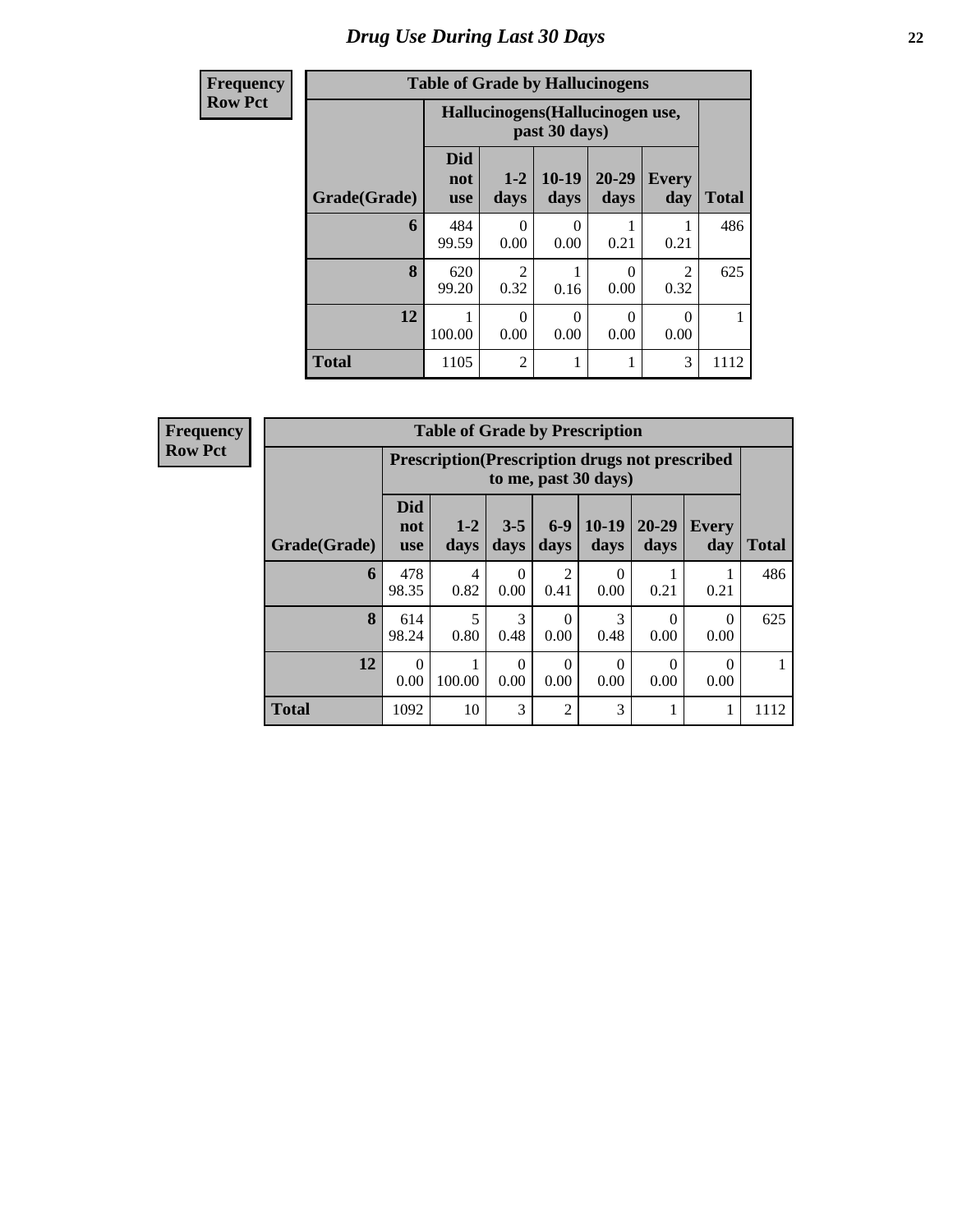| <b>Frequency</b> | <b>Table of Alcoholease by Grade</b>      |              |                   |                           |              |  |
|------------------|-------------------------------------------|--------------|-------------------|---------------------------|--------------|--|
| <b>Col Pct</b>   | Alcoholease(It is<br>easy to get alcohol) | 6            | Grade(Grade)<br>8 | 12                        | <b>Total</b> |  |
|                  | <b>Strongly Agree</b>                     | 53<br>10.91  | 132<br>21.12      | $\mathbf{\Omega}$<br>0.00 | 185          |  |
|                  | <b>Somewhat Agree</b>                     | 86<br>17.70  | 160<br>25.60      | 0<br>0.00                 | 246          |  |
|                  | <b>Somewhat Disagree</b>                  | 59<br>12.14  | 103<br>16.48      | 0<br>0.00                 | 162          |  |
|                  | <b>Strongly Disagree</b>                  | 288<br>59.26 | 230<br>36.80      | 100.00                    | 519          |  |
|                  | <b>Total</b>                              | 486          | 625               | 1                         | 1112         |  |

| Frequency      | <b>Table of Cigarettesease by Grade</b>                 |              |                   |           |              |  |
|----------------|---------------------------------------------------------|--------------|-------------------|-----------|--------------|--|
| <b>Col Pct</b> | Cigarettesease(It is<br>easy to get smoking<br>tobacco) | 6            | Grade(Grade)<br>8 | 12        | <b>Total</b> |  |
|                | <b>Strongly Agree</b>                                   | 59<br>12.14  | 105<br>16.80      | 0<br>0.00 | 164          |  |
|                | <b>Somewhat Agree</b>                                   | 57<br>11.73  | 135<br>21.60      | 0<br>0.00 | 192          |  |
|                | <b>Somewhat Disagree</b>                                | 69<br>14.20  | 103<br>16.48      | 0<br>0.00 | 172          |  |
|                | <b>Strongly Disagree</b>                                | 301<br>61.93 | 282<br>45.12      | 100.00    | 584          |  |
|                | <b>Total</b>                                            | 486          | 625               | 1         | 1112         |  |

| Frequency      | <b>Table of Smokelessease by Grade</b>                         |              |                   |           |              |
|----------------|----------------------------------------------------------------|--------------|-------------------|-----------|--------------|
| <b>Col Pct</b> | <b>Smokelessease</b> (It is<br>easy to get chewing<br>tobacco) | 6            | Grade(Grade)<br>8 | 12        | <b>Total</b> |
|                | <b>Strongly Agree</b>                                          | 37<br>7.61   | 60<br>9.60        | 0<br>0.00 | 97           |
|                | <b>Somewhat Agree</b>                                          | 65<br>13.37  | 89<br>14.24       | 0<br>0.00 | 154          |
|                | <b>Somewhat Disagree</b>                                       | 62<br>12.76  | 128<br>20.48      | 0<br>0.00 | 190          |
|                | <b>Strongly Disagree</b>                                       | 322<br>66.26 | 348<br>55.68      | 100.00    | 671          |
|                | Total                                                          | 486          | 625               | 1         | 1112         |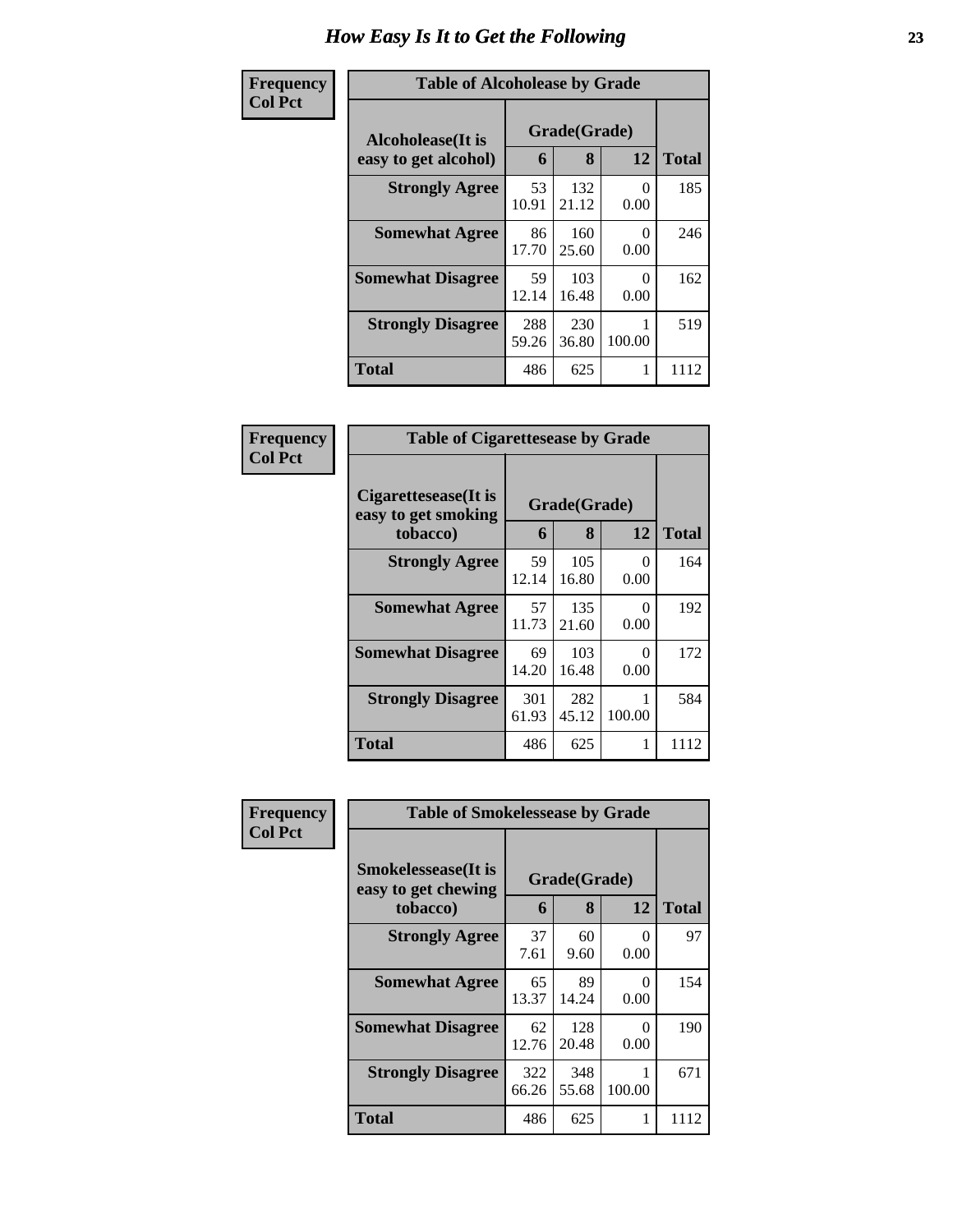| Frequency      | <b>Table of Marijuanaease by Grade</b>           |                   |                  |                 |      |  |  |
|----------------|--------------------------------------------------|-------------------|------------------|-----------------|------|--|--|
| <b>Col Pct</b> | Marijuanaease(It is<br>easy to get<br>marijuana) | Grade(Grade)<br>6 | <b>Total</b>     |                 |      |  |  |
|                | <b>Strongly Agree</b>                            | 29<br>5.97        | 8<br>90<br>14.40 | 12<br>0<br>0.00 | 119  |  |  |
|                | <b>Somewhat Agree</b>                            | 43<br>8.85        | 90<br>14.40      | 0<br>0.00       | 133  |  |  |
|                | <b>Somewhat Disagree</b>                         | 63<br>12.96       | 90<br>14.40      | 0<br>0.00       | 153  |  |  |
|                | <b>Strongly Disagree</b>                         | 351<br>72.22      | 355<br>56.80     | 100.00          | 707  |  |  |
|                | <b>Total</b>                                     | 486               | 625              | 1               | 1112 |  |  |

| Frequency      |                                           | <b>Table of Cocaineease by Grade</b> |                   |           |              |  |  |
|----------------|-------------------------------------------|--------------------------------------|-------------------|-----------|--------------|--|--|
| <b>Col Pct</b> | Cocaineease(It is<br>easy to get cocaine) | 6                                    | Grade(Grade)<br>8 | 12        | <b>Total</b> |  |  |
|                | <b>Strongly Agree</b>                     | 23<br>4.73                           | 42<br>6.72        | 0<br>0.00 | 65           |  |  |
|                | <b>Somewhat Agree</b>                     | 40<br>8.23                           | 79<br>12.64       | 0<br>0.00 | 119          |  |  |
|                | <b>Somewhat Disagree</b>                  | 61<br>12.55                          | 99<br>15.84       | 0<br>0.00 | 160          |  |  |
|                | <b>Strongly Disagree</b>                  | 362<br>74.49                         | 405<br>64.80      | 100.00    | 768          |  |  |
|                | Total                                     | 486                                  | 625               | 1         | 1112         |  |  |

| Frequency<br><b>Col Pct</b> | <b>Table of Inhalantsease by Grade</b> |              |              |                  |              |  |  |
|-----------------------------|----------------------------------------|--------------|--------------|------------------|--------------|--|--|
|                             | Inhalantsease(It is<br>easy to get     |              | Grade(Grade) |                  |              |  |  |
|                             | inhalants)                             | 6            | 8            | 12               | <b>Total</b> |  |  |
|                             | <b>Strongly Agree</b>                  | 75<br>15.43  | 166<br>26.56 | 0<br>0.00        | 241          |  |  |
|                             | <b>Somewhat Agree</b>                  | 67<br>13.79  | 101<br>16.16 | $\Omega$<br>0.00 | 168          |  |  |
|                             | <b>Somewhat Disagree</b>               | 50<br>10.29  | 79<br>12.64  | 0<br>0.00        | 129          |  |  |
|                             | <b>Strongly Disagree</b>               | 294<br>60.49 | 279<br>44.64 | 100.00           | 574          |  |  |
|                             | <b>Total</b>                           | 486          | 625          | 1                | 1112         |  |  |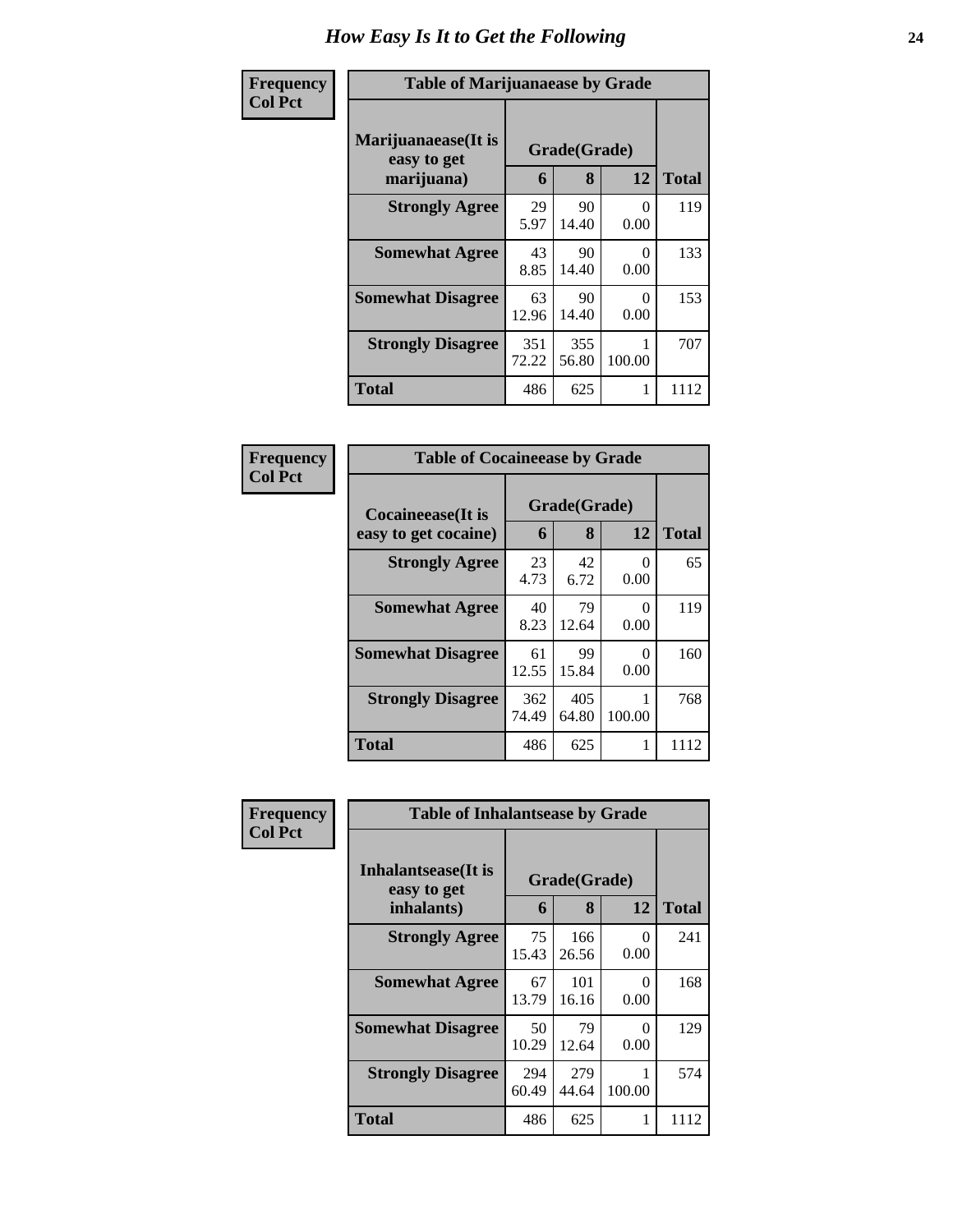| Frequency      | <b>Table of Steroidsease by Grade</b>               |              |                   |                  |              |  |  |
|----------------|-----------------------------------------------------|--------------|-------------------|------------------|--------------|--|--|
| <b>Col Pct</b> | <b>Steroidsease</b> (It is<br>easy to get steroids) | 6            | Grade(Grade)<br>8 | 12               | <b>Total</b> |  |  |
|                | <b>Strongly Agree</b>                               | 26<br>5.35   | 39<br>6.24        | $\Omega$<br>0.00 | 65           |  |  |
|                | <b>Somewhat Agree</b>                               | 54<br>11.11  | 67<br>10.72       | 0<br>0.00        | 121          |  |  |
|                | <b>Somewhat Disagree</b>                            | 68<br>13.99  | 121<br>19.36      | $\Omega$<br>0.00 | 189          |  |  |
|                | <b>Strongly Disagree</b>                            | 338<br>69.55 | 398<br>63.68      | 100.00           | 737          |  |  |
|                | <b>Total</b>                                        | 486          | 625               |                  | 1112         |  |  |

| Frequency      | <b>Table of Ecstasyease by Grade</b>              |                   |              |                  |      |  |  |  |  |  |  |  |
|----------------|---------------------------------------------------|-------------------|--------------|------------------|------|--|--|--|--|--|--|--|
| <b>Col Pct</b> | <b>Ecstasyease</b> (It is<br>easy to get ecstasy) | Grade(Grade)<br>6 | <b>Total</b> |                  |      |  |  |  |  |  |  |  |
|                | <b>Strongly Agree</b>                             | 18<br>3.70        | 38<br>6.08   | $\theta$<br>0.00 | 56   |  |  |  |  |  |  |  |
|                | <b>Somewhat Agree</b>                             | 45<br>9.26        | 61<br>9.76   | 0<br>0.00        | 106  |  |  |  |  |  |  |  |
|                | <b>Somewhat Disagree</b>                          | 63<br>12.96       | 89<br>14.24  | 0<br>0.00        | 152  |  |  |  |  |  |  |  |
|                | <b>Strongly Disagree</b>                          | 360<br>74.07      | 437<br>69.92 | 100.00           | 798  |  |  |  |  |  |  |  |
|                | <b>Total</b>                                      | 486               | 625          |                  | 1112 |  |  |  |  |  |  |  |

| Frequency      | <b>Table of Methease by Grade</b>                          |              |                   |           |              |  |  |  |  |  |
|----------------|------------------------------------------------------------|--------------|-------------------|-----------|--------------|--|--|--|--|--|
| <b>Col Pct</b> | <b>Methease</b> (It is easy<br>to get<br>methamphetamines) | 6            | Grade(Grade)<br>8 | 12        | <b>Total</b> |  |  |  |  |  |
|                | <b>Strongly Agree</b>                                      | 29<br>5.97   | 40<br>6.40        | 0<br>0.00 | 69           |  |  |  |  |  |
|                | <b>Somewhat Agree</b>                                      | 50<br>10.29  | 62<br>9.92        | 0<br>0.00 | 112          |  |  |  |  |  |
|                | <b>Somewhat Disagree</b>                                   | 53<br>10.91  | 93<br>14.88       | 0<br>0.00 | 146          |  |  |  |  |  |
|                | <b>Strongly Disagree</b>                                   | 354<br>72.84 | 430<br>68.80      | 100.00    | 785          |  |  |  |  |  |
|                | Total                                                      | 486          | 625               |           | 1112         |  |  |  |  |  |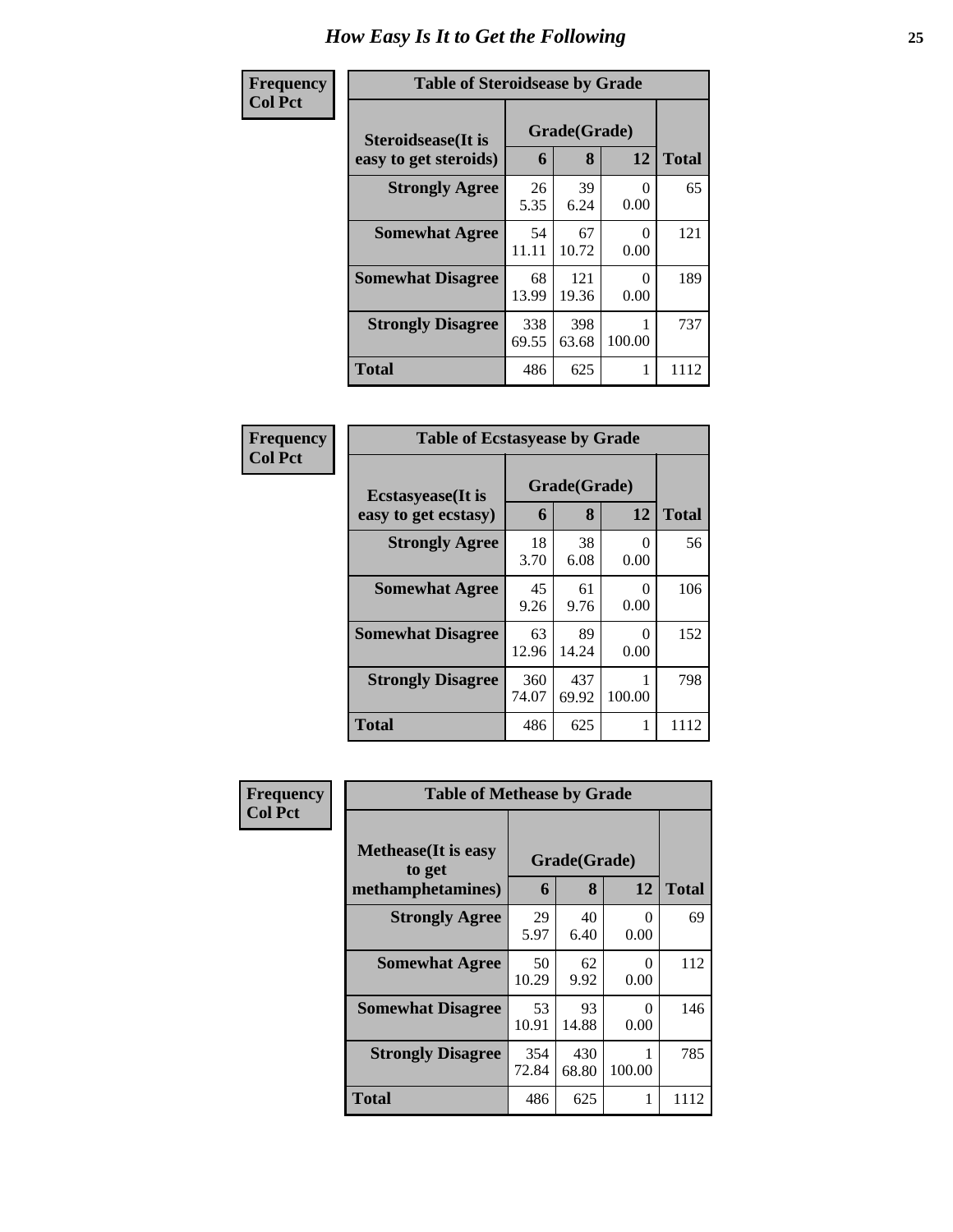| Frequency      | <b>Table of Hallucinogensease by Grade</b>               |              |                   |                  |              |  |  |  |  |
|----------------|----------------------------------------------------------|--------------|-------------------|------------------|--------------|--|--|--|--|
| <b>Col Pct</b> | Hallucinogensease(It<br>is easy to get<br>hallucinogens) | 6            | Grade(Grade)<br>8 | 12               | <b>Total</b> |  |  |  |  |
|                | <b>Strongly Agree</b>                                    | 22<br>4.53   | 35<br>5.60        | $\Omega$<br>0.00 | 57           |  |  |  |  |
|                | <b>Somewhat Agree</b>                                    | 41<br>8.44   | 64<br>10.24       | 0<br>0.00        | 105          |  |  |  |  |
|                | <b>Somewhat Disagree</b>                                 | 57<br>11.73  | 92<br>14.72       | $\Omega$<br>0.00 | 149          |  |  |  |  |
|                | <b>Strongly Disagree</b>                                 | 366<br>75.31 | 434<br>69.44      | 100.00           | 801          |  |  |  |  |
|                | <b>Total</b>                                             | 486          | 625               | 1                | 1112         |  |  |  |  |

| Frequency      | <b>Table of Prescriptionease by Grade</b>                                        |              |              |           |       |
|----------------|----------------------------------------------------------------------------------|--------------|--------------|-----------|-------|
| <b>Col Pct</b> | Prescriptionease(It<br>is easy to get<br>prescription drugs<br>not prescribed to |              | Grade(Grade) |           |       |
|                | me)                                                                              | 6            | 8            | 12        | Total |
|                | <b>Strongly Agree</b>                                                            | 73<br>15.02  | 154<br>24.64 | 0<br>0.00 | 227   |
|                | <b>Somewhat Agree</b>                                                            | 70<br>14.40  | 112<br>17.92 | 0<br>0.00 | 182   |
|                | <b>Somewhat Disagree</b>                                                         | 57<br>11.73  | 81<br>12.96  | 0<br>0.00 | 138   |
|                | <b>Strongly Disagree</b>                                                         | 286<br>58.85 | 278<br>44.48 | 100.00    | 565   |
|                | Total                                                                            | 486          | 625          | 1         | 1112  |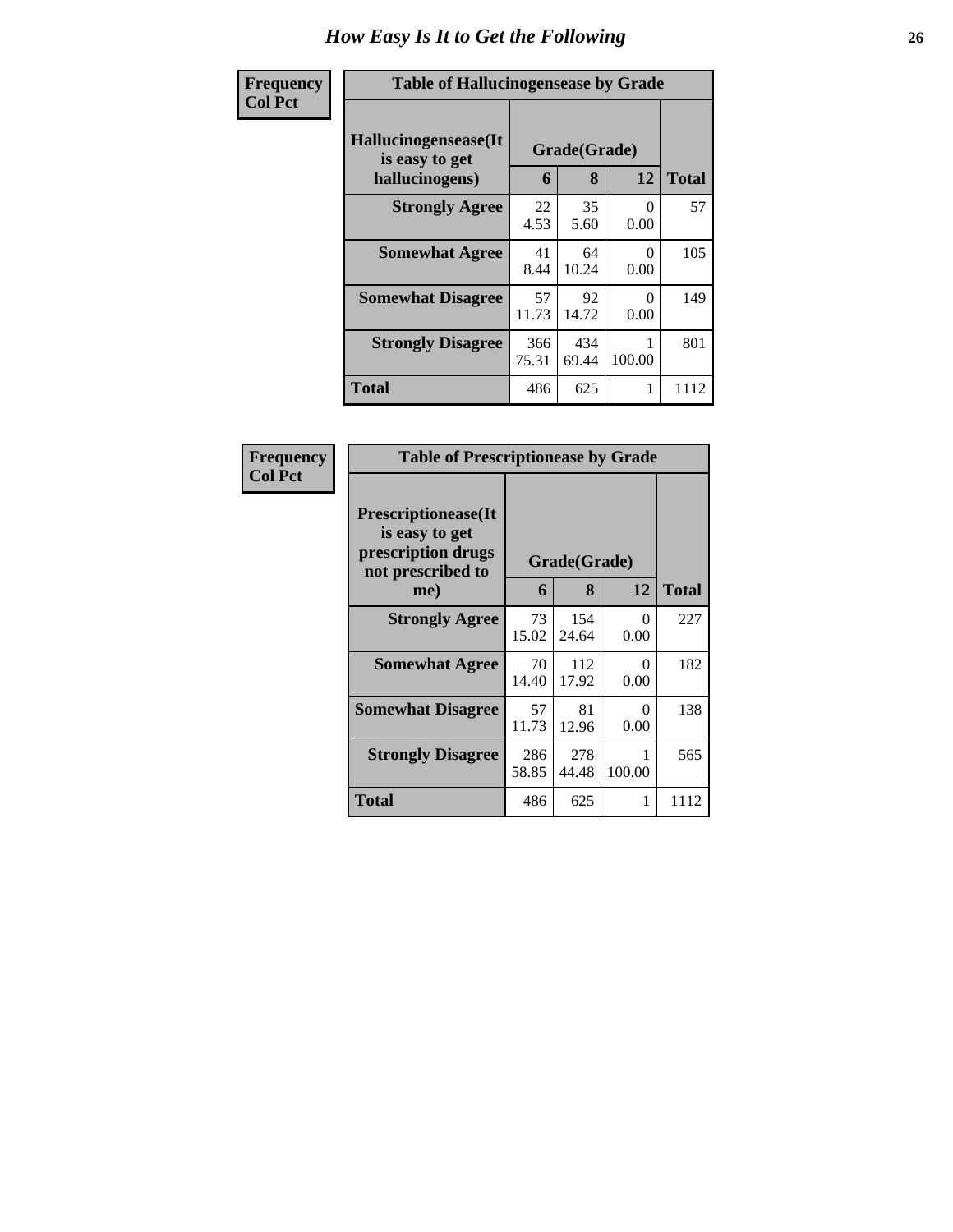#### *Age at Onset of Use* **27** *Results for "Age at Onset of Use" questions exclude students who said they did not use that substance*

| Frequency      | <b>Table of Grade by Alcoholinit</b> |                                                  |               |            |                   |                                |               |                  |                  |                       |              |  |  |
|----------------|--------------------------------------|--------------------------------------------------|---------------|------------|-------------------|--------------------------------|---------------|------------------|------------------|-----------------------|--------------|--|--|
| <b>Row Pct</b> |                                      | Alcoholinit (I started using alcohol when I was) |               |            |                   |                                |               |                  |                  |                       |              |  |  |
|                | Grade(Grade)                         | 8 or<br>younger                                  | 9             | 10         | 11                | 12                             | 13            | 14               | 16               | <b>18 or</b><br>older | <b>Total</b> |  |  |
|                | 6                                    | 41.18                                            | 5.88          | 2<br>11.76 | 4<br>23.53        | 5.88                           | 5.88          | $\theta$<br>0.00 | $\Omega$<br>0.00 | 5.88                  | 17           |  |  |
|                | 8                                    | 14<br>14.00                                      | 5<br>5.00     | 9<br>9.00  | 10<br>10.00       | 27<br>27.00                    | 26<br>26.00   | 8<br>8.00        | 1.00             | $\theta$<br>0.00      | 100          |  |  |
|                | 12                                   | $\theta$                                         | $\Omega$<br>٠ | $\Omega$   | $\mathbf{0}$<br>٠ | 0                              | $\theta$<br>٠ | $\overline{0}$   | $\theta$         | $\Omega$<br>٠         | $\theta$     |  |  |
|                | <b>Total</b>                         | 21                                               | 6             | 11         | 14                | 28                             | 27            | 8                |                  | 1                     | 117          |  |  |
|                |                                      |                                                  |               |            |                   | <b>Frequency Missing = 995</b> |               |                  |                  |                       |              |  |  |

| Frequency      |                        |                  | Tal           |
|----------------|------------------------|------------------|---------------|
| <b>Row Pct</b> |                        | <b>Cigaretto</b> |               |
|                | $Grade(Grade)$ younger | 8 or             |               |
|                |                        |                  |               |
|                | 6                      |                  |               |
|                |                        | 37.50            | $\mathsf{I}'$ |

| <b>Table of Grade by Cigarettesinit</b>                                                                                                                               |                 |                |                                                      |                       |             |                  |                        |                        |                       |              |
|-----------------------------------------------------------------------------------------------------------------------------------------------------------------------|-----------------|----------------|------------------------------------------------------|-----------------------|-------------|------------------|------------------------|------------------------|-----------------------|--------------|
|                                                                                                                                                                       |                 |                | Cigarettesinit(I started smoking tobacco when I was) |                       |             |                  |                        |                        |                       |              |
| Grade(Grade)                                                                                                                                                          | 8 or<br>younger | 9              | 10                                                   | 11                    | <b>12</b>   | 13               | 14                     | 15                     | <b>18 or</b><br>older | <b>Total</b> |
| 6                                                                                                                                                                     | 3<br>37.50      | 12.50          | 2<br>25.00                                           | $\Omega$<br>0.00      | 12.50       | $\Omega$<br>0.00 | $\Omega$<br>0.00       | 0<br>0.00              | 12.50                 | 8            |
| 8                                                                                                                                                                     | 6<br>12.50      | 3<br>6.25      | 2.08                                                 | $\mathcal{F}$<br>6.25 | 13<br>27.08 | 16<br>33.33      | $\overline{4}$<br>8.33 | $\overline{2}$<br>4.17 | 0<br>0.00             | 48           |
| 12<br>$\Omega$<br>$\Omega$<br>$\Omega$<br>$\Omega$<br>$\Omega$<br>$\Omega$<br>$\Omega$<br>0<br>0.00<br>0.00<br>0.00<br>0.00<br>0.00<br>0.00<br>0.00<br>0.00<br>100.00 |                 |                |                                                      |                       |             |                  |                        |                        |                       |              |
| <b>Total</b>                                                                                                                                                          | 9               | $\overline{4}$ | 3                                                    | 3                     | 14          | 16               | 4                      | $\overline{2}$         | $\overline{2}$        | 57           |
| Frequency Missing $= 1055$                                                                                                                                            |                 |                |                                                      |                       |             |                  |                        |                        |                       |              |

| Frequency      | <b>Table of Grade by Smokelessinit</b> |                                                      |                                                         |               |                  |                  |                  |                       |                |  |  |  |
|----------------|----------------------------------------|------------------------------------------------------|---------------------------------------------------------|---------------|------------------|------------------|------------------|-----------------------|----------------|--|--|--|
| <b>Row Pct</b> |                                        |                                                      | Smokelessinit (I started chewing tobacco when I<br>was) |               |                  |                  |                  |                       |                |  |  |  |
|                | Grade(Grade)   younger                 | 8 or                                                 | 9                                                       | <b>10</b>     | <b>12</b>        | 13               | <b>16</b>        | <b>18 or</b><br>older | <b>Total</b>   |  |  |  |
|                | 6                                      | 25.00                                                | 25.00                                                   | 25.00         | $\theta$<br>0.00 | $\left($<br>0.00 | $\Omega$<br>0.00 | 25.00                 | $\overline{4}$ |  |  |  |
|                | 8                                      | $\Omega$<br>0.00                                     | 14.29                                                   | 0<br>0.00     | 28.57            | 3<br>42.86       | 14.29            | 0.00                  | 7              |  |  |  |
|                | 12                                     | $\Omega$                                             | $\theta$                                                | $\theta$<br>٠ | $\Omega$         | $\Omega$         | $\Omega$<br>٠    | $\theta$<br>٠         | $\Omega$       |  |  |  |
|                | <b>Total</b>                           | $\overline{2}$<br>$\overline{2}$<br>3<br>1<br>1<br>1 |                                                         |               |                  |                  |                  |                       |                |  |  |  |
|                |                                        |                                                      | Frequency Missing $= 1101$                              |               |                  |                  |                  |                       |                |  |  |  |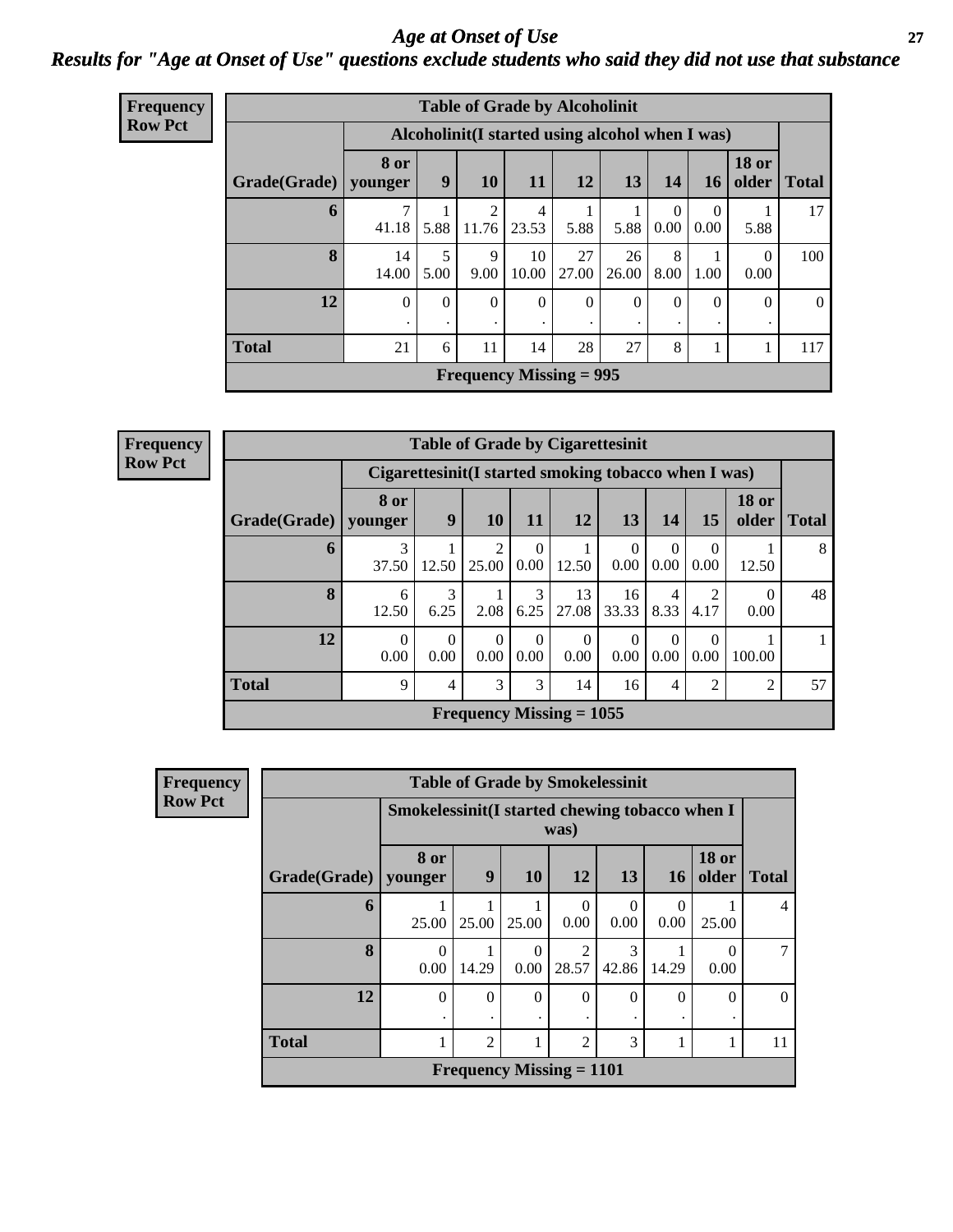#### *Age at Onset of Use* **28**

#### *Results for "Age at Onset of Use" questions exclude students who said they did not use that substance*

| Frequency      |                        |                | <b>Table of Grade by Marijuanainit</b>                  |                         |                  |               |                  |                       |              |  |  |  |
|----------------|------------------------|----------------|---------------------------------------------------------|-------------------------|------------------|---------------|------------------|-----------------------|--------------|--|--|--|
| <b>Row Pct</b> |                        |                | Marijuanainit (I started using marijuana when<br>I was) |                         |                  |               |                  |                       |              |  |  |  |
|                | Grade(Grade)   younger | 8 or           | 10                                                      | <b>11</b>               | <b>12</b>        | 13            | <b>14</b>        | <b>18 or</b><br>older | <b>Total</b> |  |  |  |
|                | 6                      | 33.33          | 33.33                                                   | $\Omega$<br>0.00        | $\theta$<br>0.00 | 0<br>0.00     | $\Omega$<br>0.00 | 33.33                 | 3            |  |  |  |
|                | 8                      | 2.78           | 2.78                                                    | $\overline{4}$<br>11.11 | 9<br>25.00       | 14<br>38.89   | 19.44            | 0.00                  | 36           |  |  |  |
|                | 12                     | $\Omega$       | $\Omega$                                                | $\theta$<br>٠           | $\Omega$<br>٠    | $\Omega$<br>٠ | $\Omega$         | $\Omega$<br>٠         | $\Omega$     |  |  |  |
|                | <b>Total</b>           | $\overline{2}$ | 7<br>$\overline{c}$<br>$\overline{4}$<br>9<br>14        |                         |                  |               |                  |                       |              |  |  |  |
|                |                        |                | <b>Frequency Missing = 1073</b>                         |                         |                  |               |                  |                       |              |  |  |  |

| Frequency      |                        | <b>Table of Grade by Cocaineinit</b>                    |                                                         |           |                                                                                                                                                                          |           |          |  |  |  |  |  |
|----------------|------------------------|---------------------------------------------------------|---------------------------------------------------------|-----------|--------------------------------------------------------------------------------------------------------------------------------------------------------------------------|-----------|----------|--|--|--|--|--|
| <b>Row Pct</b> |                        |                                                         | Cocaine in it (I started using cocaine<br>when I was)   |           |                                                                                                                                                                          |           |          |  |  |  |  |  |
|                | Grade(Grade)   younger | 8 or                                                    | <b>18 or</b><br>older<br>11<br>12<br><b>Total</b><br>13 |           |                                                                                                                                                                          |           |          |  |  |  |  |  |
|                | 6                      | 33.33                                                   | 33.33                                                   | 0<br>0.00 | $\theta$<br>0.00                                                                                                                                                         | 33.33     | 3        |  |  |  |  |  |
|                | 8                      | 20.00                                                   | 20.00                                                   | 20.00     | $\mathcal{D}_{\mathcal{A}}^{\mathcal{A}}(\mathcal{A})=\mathcal{D}_{\mathcal{A}}^{\mathcal{A}}(\mathcal{A})\mathcal{D}_{\mathcal{A}}^{\mathcal{A}}(\mathcal{A})$<br>40.00 | 0<br>0.00 | 5        |  |  |  |  |  |
|                | 12                     | $\theta$                                                | 0                                                       | 0         | 0                                                                                                                                                                        | $\theta$  | $\Omega$ |  |  |  |  |  |
|                | <b>Total</b>           | $\mathfrak{D}$<br>$\mathfrak{D}$<br>$\mathfrak{D}$<br>1 |                                                         |           |                                                                                                                                                                          |           |          |  |  |  |  |  |
|                |                        | Frequency Missing $= 1104$                              |                                                         |           |                                                                                                                                                                          |           |          |  |  |  |  |  |

| <b>Frequency</b> | <b>Table of Grade by Inhalantsinit</b>                                                                             |                                                                   |                                                         |                  |                            |            |                  |                  |    |  |  |
|------------------|--------------------------------------------------------------------------------------------------------------------|-------------------------------------------------------------------|---------------------------------------------------------|------------------|----------------------------|------------|------------------|------------------|----|--|--|
| <b>Row Pct</b>   |                                                                                                                    |                                                                   | Inhalantsinit (I started using inhalants when I<br>was) |                  |                            |            |                  |                  |    |  |  |
|                  | <b>18 or</b><br>8 or<br>9<br>Grade(Grade)   younger<br><b>10</b><br>12<br>older<br>13<br><b>Total</b><br><b>11</b> |                                                                   |                                                         |                  |                            |            |                  |                  |    |  |  |
|                  | 6                                                                                                                  | 4<br>44.44                                                        | 11.11                                                   | $\Omega$<br>0.00 | 2<br>22.22                 | 11.11      | $\Omega$<br>0.00 | 11.11            | 9  |  |  |
|                  | 8                                                                                                                  | 5<br>25.00                                                        | 5.00                                                    | 4<br>20.00       | $\Omega$<br>0.00           | 3<br>15.00 | 35.00            | $\Omega$<br>0.00 | 20 |  |  |
|                  | 12                                                                                                                 | $\theta$                                                          | $\Omega$                                                | $\theta$<br>٠    | $\Omega$                   | $\Omega$   | $\Omega$         | $\Omega$<br>٠    | 0  |  |  |
|                  | <b>Total</b>                                                                                                       | $\overline{2}$<br>9<br>4<br>$\mathfrak{D}$<br>7<br>$\overline{4}$ |                                                         |                  |                            |            |                  |                  |    |  |  |
|                  |                                                                                                                    |                                                                   |                                                         |                  | Frequency Missing $= 1083$ |            |                  |                  |    |  |  |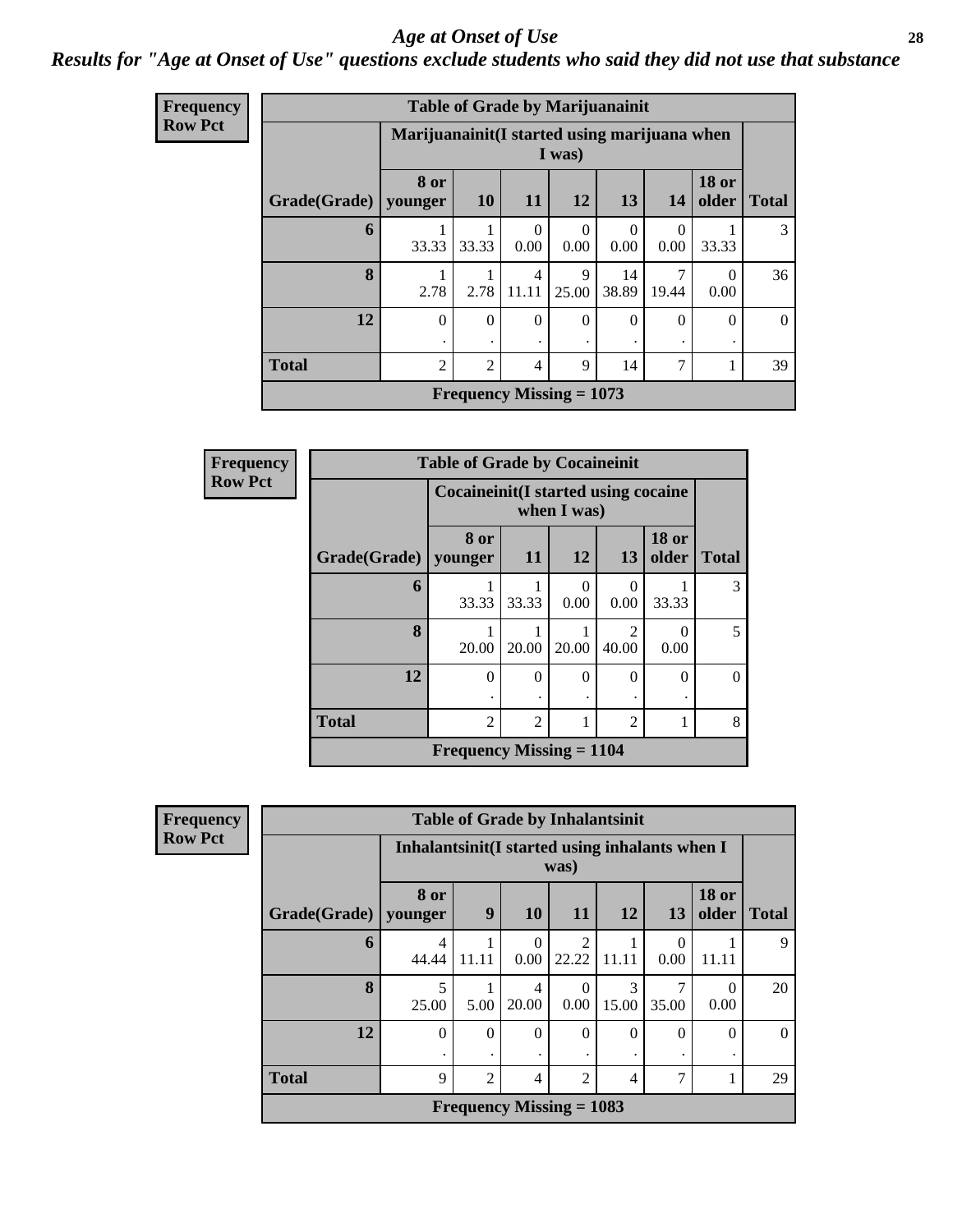#### *Age at Onset of Use* **29**

#### *Results for "Age at Onset of Use" questions exclude students who said they did not use that substance*

| Frequency      |              | <b>Table of Grade by Steroidsinit</b>                       |                  |           |           |                       |              |  |  |
|----------------|--------------|-------------------------------------------------------------|------------------|-----------|-----------|-----------------------|--------------|--|--|
| <b>Row Pct</b> |              | <b>Steroidsinit(I started using</b><br>steroids when I was) |                  |           |           |                       |              |  |  |
|                | Grade(Grade) | 8 or<br>younger                                             | <b>10</b>        | <b>12</b> | 14        | <b>18 or</b><br>older | <b>Total</b> |  |  |
|                | 6            | 33.33                                                       | 33.33            | 0<br>0.00 | 0<br>0.00 | 33.33                 | 3            |  |  |
|                | 8            | 2<br>50.00                                                  | $\Omega$<br>0.00 | 25.00     | 25.00     | $\theta$<br>0.00      | 4            |  |  |
|                | 12           | $\Omega$                                                    | $\Omega$         | $\theta$  | $\Omega$  | $\Omega$              | 0            |  |  |
|                | <b>Total</b> | 3<br>1<br>1                                                 |                  |           |           |                       |              |  |  |
|                |              | Frequency Missing $= 1105$                                  |                  |           |           |                       |              |  |  |

| Frequency      | <b>Table of Grade by Ecstasyinit</b> |                                     |                     |                  |                       |                |  |
|----------------|--------------------------------------|-------------------------------------|---------------------|------------------|-----------------------|----------------|--|
| <b>Row Pct</b> |                                      | <b>Ecstasyinit</b> (I started using | ecstasy when I was) |                  |                       |                |  |
|                | Grade(Grade)                         | 8 or<br>younger                     | <b>12</b>           | <b>16</b>        | <b>18 or</b><br>older | <b>Total</b>   |  |
|                | 6                                    | 50.00                               | $\Omega$<br>0.00    | $\Omega$<br>0.00 | 50.00                 | $\mathfrak{D}$ |  |
|                | 8                                    | 1<br>33.33                          | 33.33               | 33.33            | $\Omega$<br>0.00      | 3              |  |
|                | 12                                   | $\theta$<br>٠                       | $\Omega$            | $\theta$         | $\theta$              | $\theta$       |  |
|                | <b>Total</b>                         | $\overline{c}$                      | 1                   | 1                | 1                     | 5              |  |
|                |                                      | Frequency Missing $= 1107$          |                     |                  |                       |                |  |

| Frequency      | <b>Table of Grade by Methinit</b> |                                                                 |           |           |                  |                           |                |  |  |
|----------------|-----------------------------------|-----------------------------------------------------------------|-----------|-----------|------------------|---------------------------|----------------|--|--|
| <b>Row Pct</b> |                                   | <b>Methinit(I started using</b><br>methamphetamines when I was) |           |           |                  |                           |                |  |  |
|                | Grade(Grade)                      | 8 or<br>younger                                                 | 11        | <b>12</b> | 14               | <b>18 or</b><br>older     | <b>Total</b>   |  |  |
|                | 6                                 | $\overline{c}$<br>66.67                                         | 0<br>0.00 | 0<br>0.00 | $\Omega$<br>0.00 | 33.33                     | 3              |  |  |
|                | 8                                 | 25.00                                                           | 25.00     | 25.00     | 25.00            | $\mathbf{\Omega}$<br>0.00 | $\overline{4}$ |  |  |
|                | 12                                | $\theta$                                                        | $\Omega$  | $\Omega$  | $\Omega$         | 0                         | $\Omega$       |  |  |
|                | <b>Total</b>                      | 3                                                               |           |           |                  |                           |                |  |  |
|                |                                   | Frequency Missing $= 1105$                                      |           |           |                  |                           |                |  |  |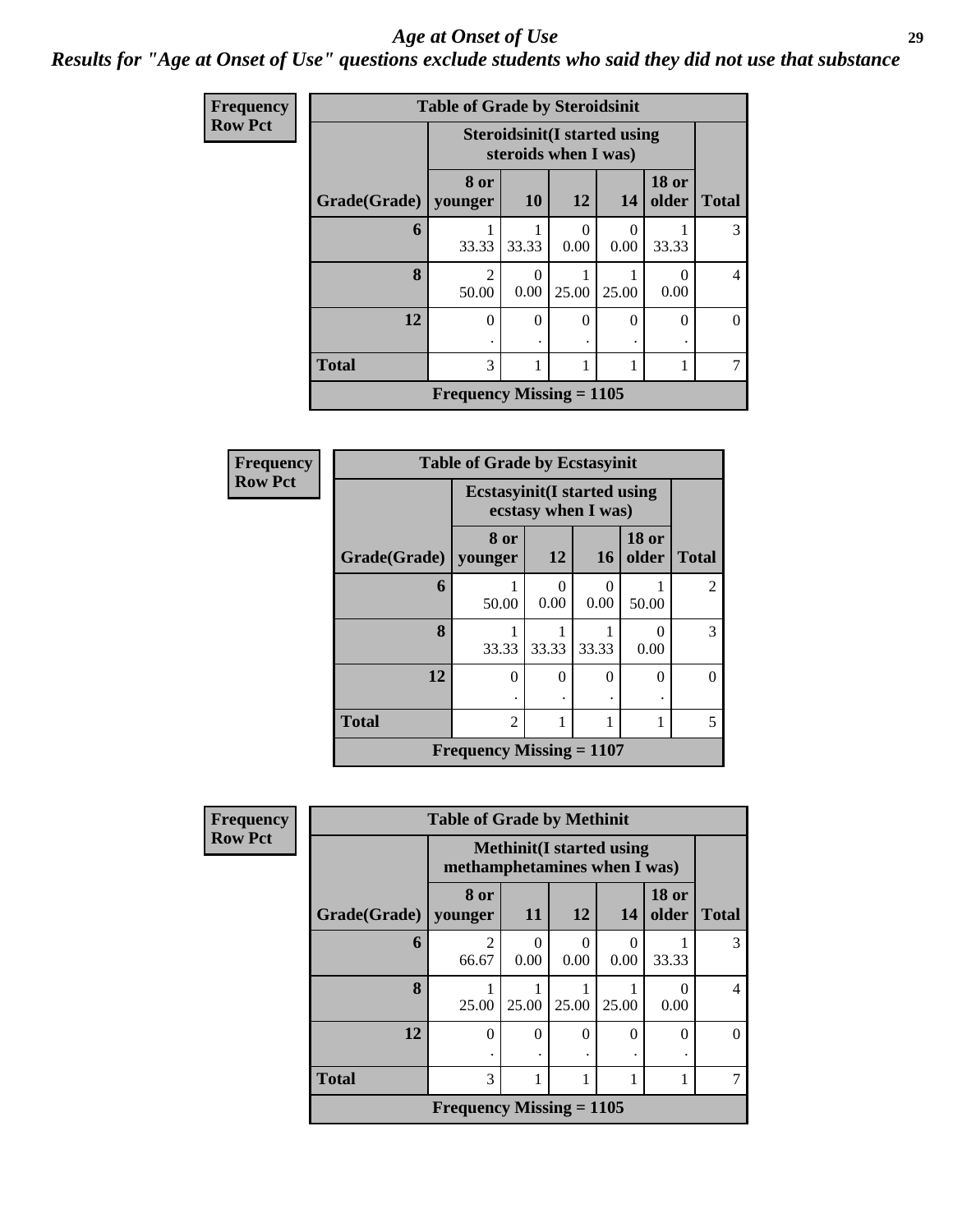#### Age at Onset of Use **30**

*Results for "Age at Onset of Use" questions exclude students who said they did not use that substance*

| Frequency      | <b>Table of Grade by Hallucinogensinit</b> |                                                           |                                  |                         |                       |                |  |  |
|----------------|--------------------------------------------|-----------------------------------------------------------|----------------------------------|-------------------------|-----------------------|----------------|--|--|
| <b>Row Pct</b> |                                            | Hallucinogensinit(I started<br>using hallucinogens when I |                                  |                         |                       |                |  |  |
|                | Grade(Grade)                               | 8 or<br>younger                                           | 12                               | 13                      | <b>18 or</b><br>older | <b>Total</b>   |  |  |
|                | 6                                          | 50.00                                                     | 0<br>0.00                        | 0.00                    | 50.00                 | $\overline{2}$ |  |  |
|                | 8                                          | 1<br>20.00                                                | $\mathcal{L}$<br>40.00           | $\mathfrak{D}$<br>40.00 | $\Omega$<br>0.00      | 5              |  |  |
|                | 12                                         | $\theta$                                                  | $\theta$<br>$\ddot{\phantom{0}}$ | 0                       | 0                     | 0              |  |  |
|                | <b>Total</b>                               | $\overline{2}$                                            | 2                                | $\overline{2}$          |                       |                |  |  |
|                |                                            | Frequency Missing $= 1105$                                |                                  |                         |                       |                |  |  |

| <b>Frequency</b> | <b>Table of Grade by Prescriptioninit</b> |                 |                                                                                                 |                                      |                            |                |            |                       |              |
|------------------|-------------------------------------------|-----------------|-------------------------------------------------------------------------------------------------|--------------------------------------|----------------------------|----------------|------------|-----------------------|--------------|
| <b>Row Pct</b>   |                                           |                 | <b>Prescriptioninit (I started using prescription</b><br>drugs not prescribed to me when I was) |                                      |                            |                |            |                       |              |
|                  | Grade(Grade)                              | 8 or<br>younger | 9                                                                                               | <b>10</b>                            | <b>11</b>                  | 12             | 13         | <b>18 or</b><br>older | <b>Total</b> |
|                  | 6                                         | っ<br>20.00      | $\Omega$<br>0.00                                                                                | $\mathcal{D}_{\mathcal{L}}$<br>20.00 | 4<br>40.00                 | 10.00          | 0<br>0.00  | 10.00                 | 10           |
|                  | 8                                         | 4<br>25.00      | 6.25                                                                                            | 6.25                                 | $\Omega$<br>0.00           | 6.25           | 8<br>50.00 | 6.25                  | 16           |
|                  | 12                                        | 0               | $\theta$                                                                                        | $\Omega$<br>٠                        | $\Omega$                   | $\Omega$       | $\Omega$   | 0                     | $\Omega$     |
|                  | <b>Total</b>                              | 6               | 1                                                                                               | 3                                    | $\overline{4}$             | $\mathfrak{D}$ | 8          | $\overline{2}$        | 26           |
|                  |                                           |                 |                                                                                                 |                                      | Frequency Missing $= 1086$ |                |            |                       |              |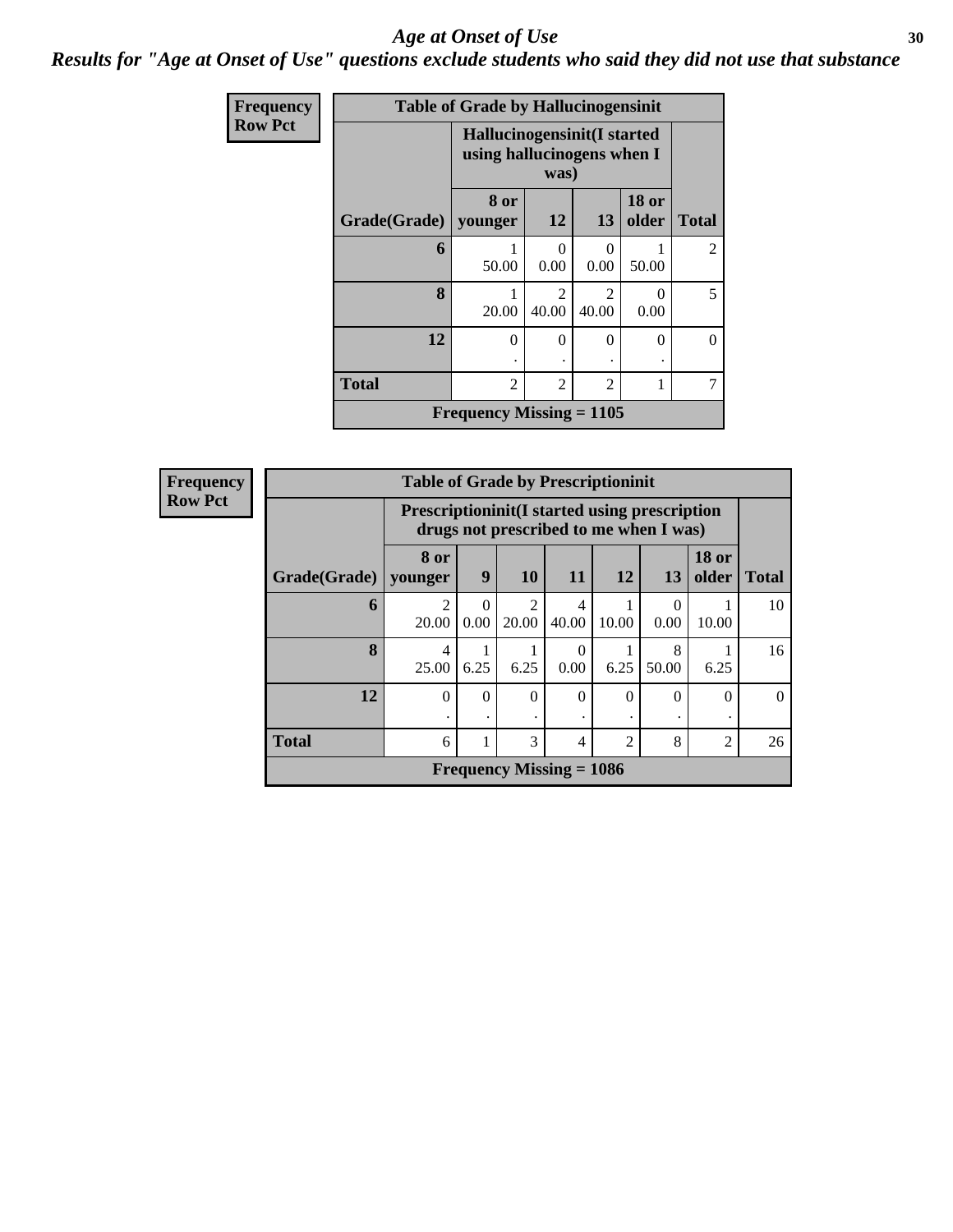| Frequency      | <b>Table of Alcoholharm by Grade</b>          |              |                   |                  |              |  |  |  |
|----------------|-----------------------------------------------|--------------|-------------------|------------------|--------------|--|--|--|
| <b>Col Pct</b> | Alcoholharm(I<br>think alcohol is<br>harmful) | 6            | Grade(Grade)<br>8 | 12               | <b>Total</b> |  |  |  |
|                | <b>Strongly Agree</b>                         | 373<br>76.75 | 334<br>53.44      | 100.00           | 708          |  |  |  |
|                | <b>Somewhat Agree</b>                         | 59<br>12.14  | 175<br>28.00      | 0<br>0.00        | 234          |  |  |  |
|                | <b>Somewhat Disagree</b>                      | 17<br>3.50   | 70<br>11.20       | $\Omega$<br>0.00 | 87           |  |  |  |
|                | <b>Strongly Disagree</b>                      | 37<br>7.61   | 46<br>7.36        | 0<br>0.00        | 83           |  |  |  |
|                | <b>Total</b>                                  | 486          | 625               | 1                | 1112         |  |  |  |

| Frequency<br>  Col Pct |
|------------------------|
|                        |

|                                                          | <b>Table of Cigarettesharm by Grade</b> |              |             |      |  |  |  |  |
|----------------------------------------------------------|-----------------------------------------|--------------|-------------|------|--|--|--|--|
| Cigarettesharm(I<br>think smoking<br>tobacco is harmful) | Grade(Grade)<br>6                       | <b>Total</b> |             |      |  |  |  |  |
| <b>Strongly Agree</b>                                    | 427<br>87.86                            | 499<br>79.84 | 1<br>100.00 | 927  |  |  |  |  |
| <b>Somewhat Agree</b>                                    | 16<br>3.29                              | 61<br>9.76   | 0<br>0.00   | 77   |  |  |  |  |
| <b>Somewhat Disagree</b>                                 | 3<br>0.62                               | 22<br>3.52   | 0<br>0.00   | 25   |  |  |  |  |
| <b>Strongly Disagree</b>                                 | 40<br>8.23                              | 43<br>6.88   | 0<br>0.00   | 83   |  |  |  |  |
| Total                                                    | 486                                     | 625          | 1           | 1112 |  |  |  |  |

| Frequency      | <b>Table of Smokelessharm by Grade</b>                  |                   |              |           |      |  |  |
|----------------|---------------------------------------------------------|-------------------|--------------|-----------|------|--|--|
| <b>Col Pct</b> | Smokelessharm(I<br>think chewing<br>tobacco is harmful) | Grade(Grade)<br>6 | <b>Total</b> |           |      |  |  |
|                | <b>Strongly Agree</b>                                   | 429<br>88.27      | 506<br>80.96 | 100.00    | 936  |  |  |
|                | <b>Somewhat Agree</b>                                   | 14<br>2.88        | 52<br>8.32   | 0<br>0.00 | 66   |  |  |
|                | <b>Somewhat Disagree</b>                                | 6<br>1.23         | 19<br>3.04   | 0<br>0.00 | 25   |  |  |
|                | <b>Strongly Disagree</b>                                | 37<br>7.61        | 48<br>7.68   | 0<br>0.00 | 85   |  |  |
|                | Total                                                   | 486               | 625          |           | 1112 |  |  |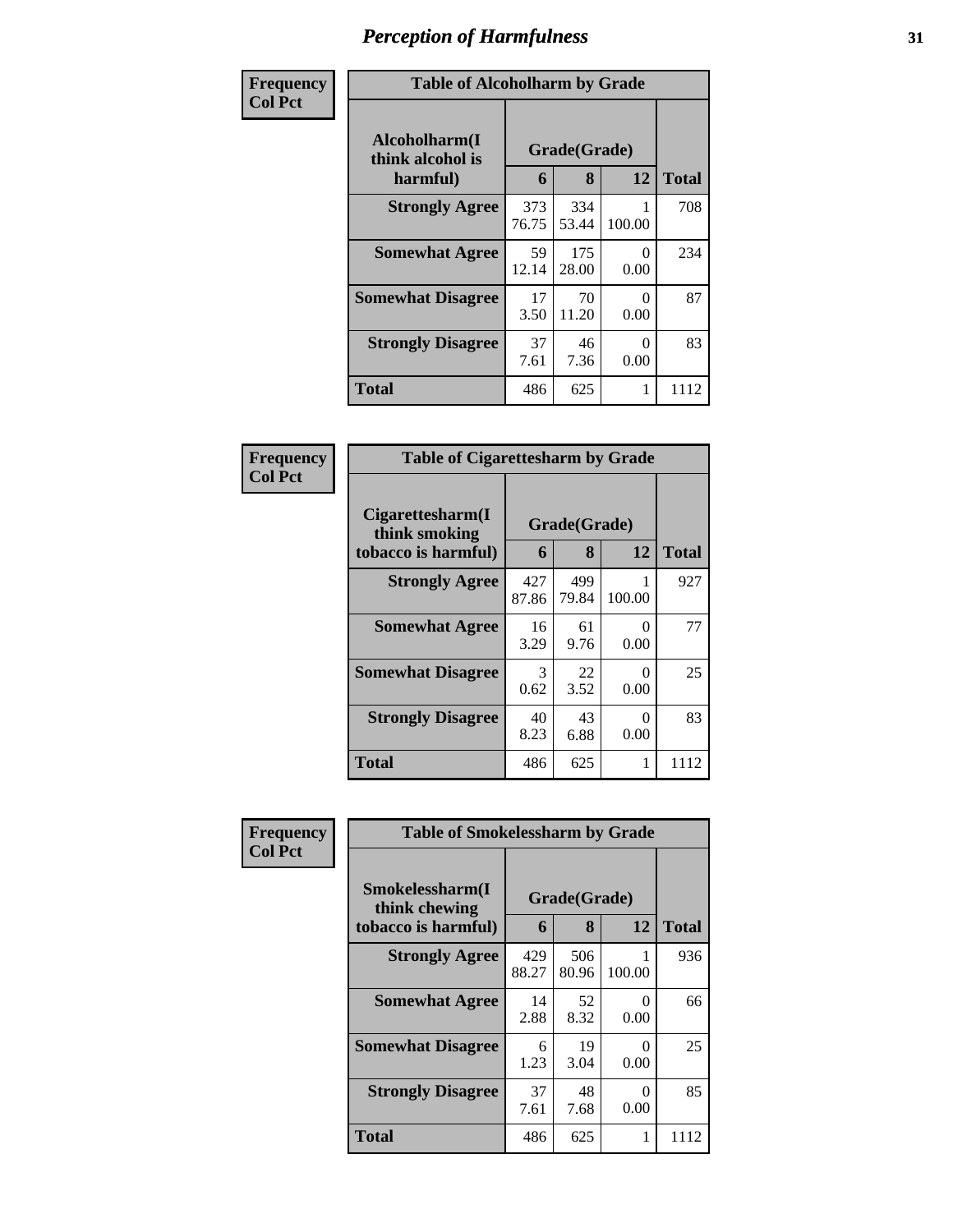| Frequency      | <b>Table of Marijuanaharm by Grade</b>            |                   |                   |                  |      |  |  |
|----------------|---------------------------------------------------|-------------------|-------------------|------------------|------|--|--|
| <b>Col Pct</b> | Marijuanaharm(I<br>think marijuana is<br>harmful) | Grade(Grade)<br>6 | <b>Total</b>      |                  |      |  |  |
|                | <b>Strongly Agree</b>                             | 437<br>89.92      | 8<br>475<br>76.00 | 12<br>100.00     | 913  |  |  |
|                | <b>Somewhat Agree</b>                             | 6<br>1.23         | 52<br>8.32        | $\Omega$<br>0.00 | 58   |  |  |
|                | <b>Somewhat Disagree</b>                          | 4<br>0.82         | 40<br>6.40        | 0<br>0.00        | 44   |  |  |
|                | <b>Strongly Disagree</b>                          | 39<br>8.02        | 58<br>9.28        | 0<br>0.00        | 97   |  |  |
|                | <b>Total</b>                                      | 486               | 625               | 1                | 1112 |  |  |

| <b>Frequency</b><br>Col Pct |
|-----------------------------|

| <b>Table of Cocaineharm by Grade</b>          |                   |              |             |      |  |  |  |
|-----------------------------------------------|-------------------|--------------|-------------|------|--|--|--|
| Cocaineharm(I<br>think cocaine is<br>harmful) | Grade(Grade)<br>6 | <b>Total</b> |             |      |  |  |  |
| <b>Strongly Agree</b>                         | 438<br>90.12      | 523<br>83.68 | 1<br>100.00 | 962  |  |  |  |
| <b>Somewhat Agree</b>                         | 1.44              | 41<br>6.56   | 0<br>0.00   | 48   |  |  |  |
| <b>Somewhat Disagree</b>                      | 4<br>0.82         | 13<br>2.08   | 0<br>0.00   | 17   |  |  |  |
| <b>Strongly Disagree</b>                      | 37<br>7.61        | 48<br>7.68   | 0<br>0.00   | 85   |  |  |  |
| <b>Total</b>                                  | 486               | 625          | 1           | 1112 |  |  |  |

| Frequency      | <b>Table of Inhalantsharm by Grade</b>  |              |              |           |              |
|----------------|-----------------------------------------|--------------|--------------|-----------|--------------|
| <b>Col Pct</b> | Inhalantsharm(I)<br>think inhalants are | Grade(Grade) |              |           |              |
|                | harmful)                                | 6            | 8            | 12        | <b>Total</b> |
|                | <b>Strongly Agree</b>                   | 417<br>85.80 | 505<br>80.80 | 100.00    | 923          |
|                | <b>Somewhat Agree</b>                   | 26<br>5.35   | 50<br>8.00   | 0<br>0.00 | 76           |
|                | <b>Somewhat Disagree</b>                | 3<br>0.62    | 23<br>3.68   | 0<br>0.00 | 26           |
|                | <b>Strongly Disagree</b>                | 40<br>8.23   | 47<br>7.52   | 0<br>0.00 | 87           |
|                | <b>Total</b>                            | 486          | 625          | 1         | 1112         |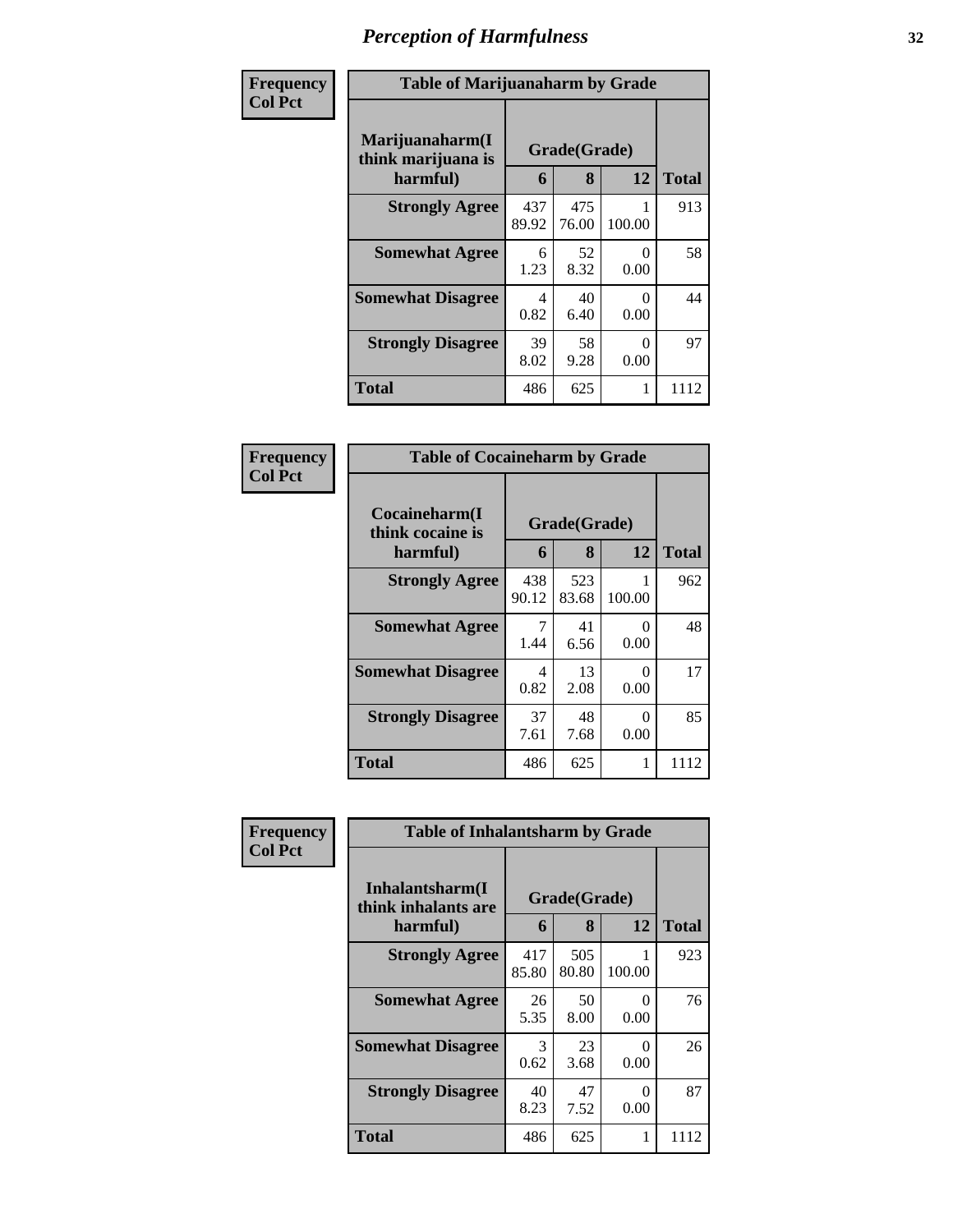| Frequency      | <b>Table of Steroidsharm by Grade</b>            |              |                   |           |              |  |
|----------------|--------------------------------------------------|--------------|-------------------|-----------|--------------|--|
| <b>Col Pct</b> | Steroidsharm(I<br>think steroids are<br>harmful) | 6            | Grade(Grade)<br>8 | 12        | <b>Total</b> |  |
|                | <b>Strongly Agree</b>                            | 400<br>82.30 | 479<br>76.64      | 100.00    | 880          |  |
|                | <b>Somewhat Agree</b>                            | 38<br>7.82   | 70<br>11.20       | 0<br>0.00 | 108          |  |
|                | <b>Somewhat Disagree</b>                         | 10<br>2.06   | 27<br>4.32        | 0<br>0.00 | 37           |  |
|                | <b>Strongly Disagree</b>                         | 38<br>7.82   | 49<br>7.84        | 0<br>0.00 | 87           |  |
|                | <b>Total</b>                                     | 486          | 625               | 1         | 1112         |  |

| Frequency<br>Col Pct |
|----------------------|
|                      |

| <b>Table of Ecstasyharm by Grade</b>          |                        |              |             |      |  |  |  |
|-----------------------------------------------|------------------------|--------------|-------------|------|--|--|--|
| Ecstasyharm(I<br>think ecstasy is<br>harmful) | Grade(Grade)<br>6      | <b>Total</b> |             |      |  |  |  |
| <b>Strongly Agree</b>                         | 432<br>88.89           | 512<br>81.92 | 1<br>100.00 | 945  |  |  |  |
| <b>Somewhat Agree</b>                         | 12<br>2.47             | 47<br>7.52   | 0<br>0.00   | 59   |  |  |  |
| <b>Somewhat Disagree</b>                      | $\mathfrak{D}$<br>0.41 | 17<br>2.72   | 0<br>0.00   | 19   |  |  |  |
| <b>Strongly Disagree</b>                      | 40<br>8.23             | 49<br>7.84   | 0<br>0.00   | 89   |  |  |  |
| <b>Total</b>                                  | 486                    | 625          | 1           | 1112 |  |  |  |

| Frequency      |                                              | <b>Table of Methharm by Grade</b> |              |           |              |  |
|----------------|----------------------------------------------|-----------------------------------|--------------|-----------|--------------|--|
| <b>Col Pct</b> | <b>Methharm</b> (I think<br>methamphetamines |                                   | Grade(Grade) |           |              |  |
|                | are harmful)                                 | 6                                 | 8            | 12        | <b>Total</b> |  |
|                | <b>Strongly Agree</b>                        | 435<br>89.51                      | 524<br>83.84 | 100.00    | 960          |  |
|                | <b>Somewhat Agree</b>                        | 10<br>2.06                        | 41<br>6.56   | 0<br>0.00 | 51           |  |
|                | <b>Somewhat Disagree</b>                     | 3<br>0.62                         | 15<br>2.40   | 0<br>0.00 | 18           |  |
|                | <b>Strongly Disagree</b>                     | 38<br>7.82                        | 45<br>7.20   | 0<br>0.00 | 83           |  |
|                | <b>Total</b>                                 | 486                               | 625          | 1         | 1112         |  |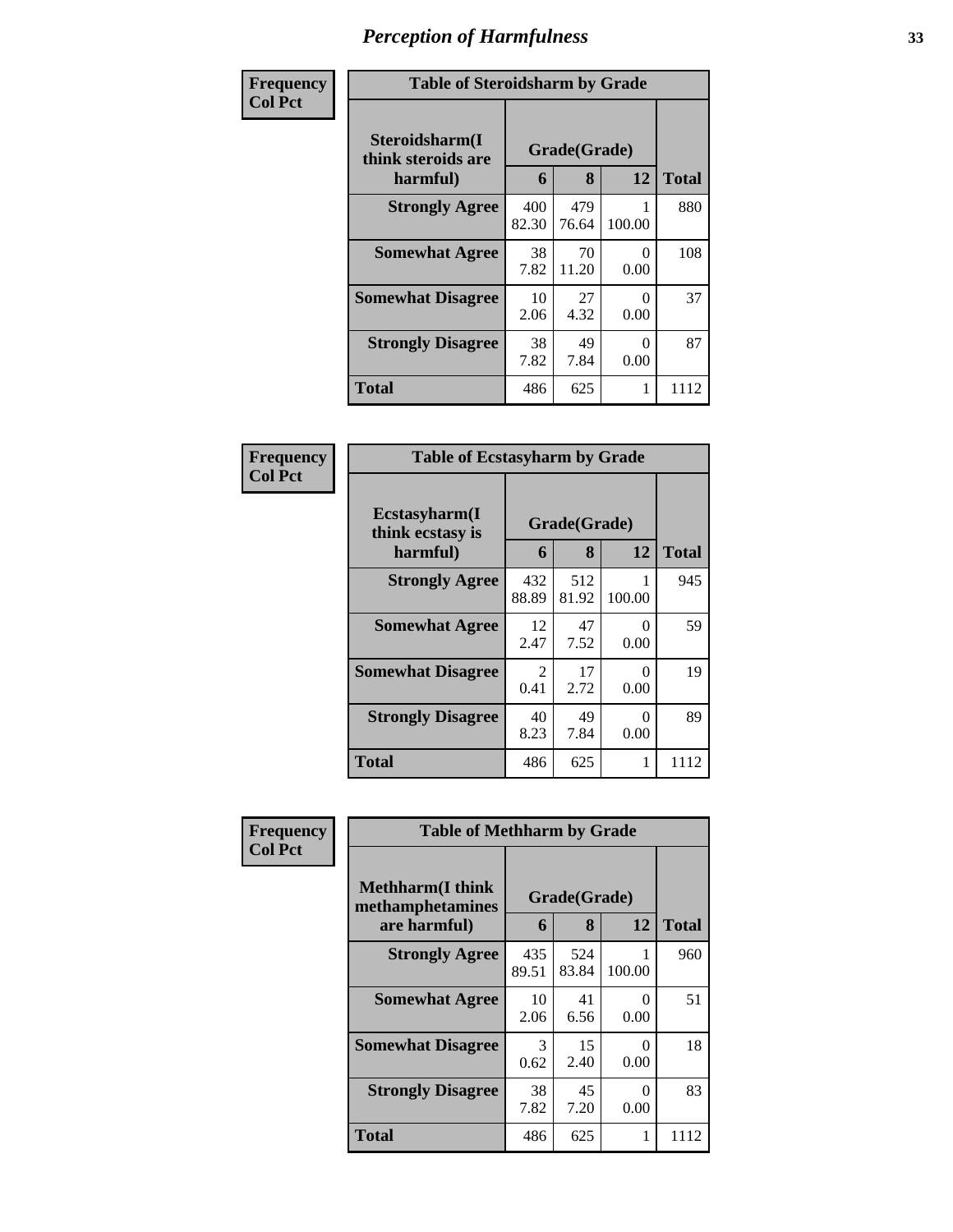| Frequency      | <b>Table of Hallucinogensharm by Grade</b>                 |              |                   |                  |              |  |
|----------------|------------------------------------------------------------|--------------|-------------------|------------------|--------------|--|
| <b>Col Pct</b> | Hallucinogensharm(I<br>think hallucinogens<br>are harmful) | 6            | Grade(Grade)<br>8 | 12               | <b>Total</b> |  |
|                | <b>Strongly Agree</b>                                      | 434<br>89.30 | 520<br>83.20      | 100.00           | 955          |  |
|                | <b>Somewhat Agree</b>                                      | 13<br>2.67   | 42<br>6.72        | $\Omega$<br>0.00 | 55           |  |
|                | <b>Somewhat Disagree</b>                                   | 0.21         | 19<br>3.04        | $\Omega$<br>0.00 | 20           |  |
|                | <b>Strongly Disagree</b>                                   | 38<br>7.82   | 44<br>7.04        | $\Omega$<br>0.00 | 82           |  |
|                | <b>Total</b>                                               | 486          | 625               | 1                | 1112         |  |

| Frequency      | <b>Table of Prescriptionharm by Grade</b>                                                 |              |                   |           |              |
|----------------|-------------------------------------------------------------------------------------------|--------------|-------------------|-----------|--------------|
| <b>Col Pct</b> | Prescriptionharm(I<br>think prescription<br>drugs not<br>prescribed to me<br>are harmful) | 6            | Grade(Grade)<br>8 | 12        | <b>Total</b> |
|                | <b>Strongly Agree</b>                                                                     | 397<br>81.69 | 463<br>74.08      | 100.00    | 861          |
|                | <b>Somewhat Agree</b>                                                                     | 48<br>9.88   | 87<br>13.92       | 0<br>0.00 | 135          |
|                | <b>Somewhat Disagree</b>                                                                  | 7<br>1.44    | 25<br>4.00        | 0<br>0.00 | 32           |
|                | <b>Strongly Disagree</b>                                                                  | 34<br>7.00   | 50<br>8.00        | 0<br>0.00 | 84           |
|                | Total                                                                                     | 486          | 625               | 1         | 1112         |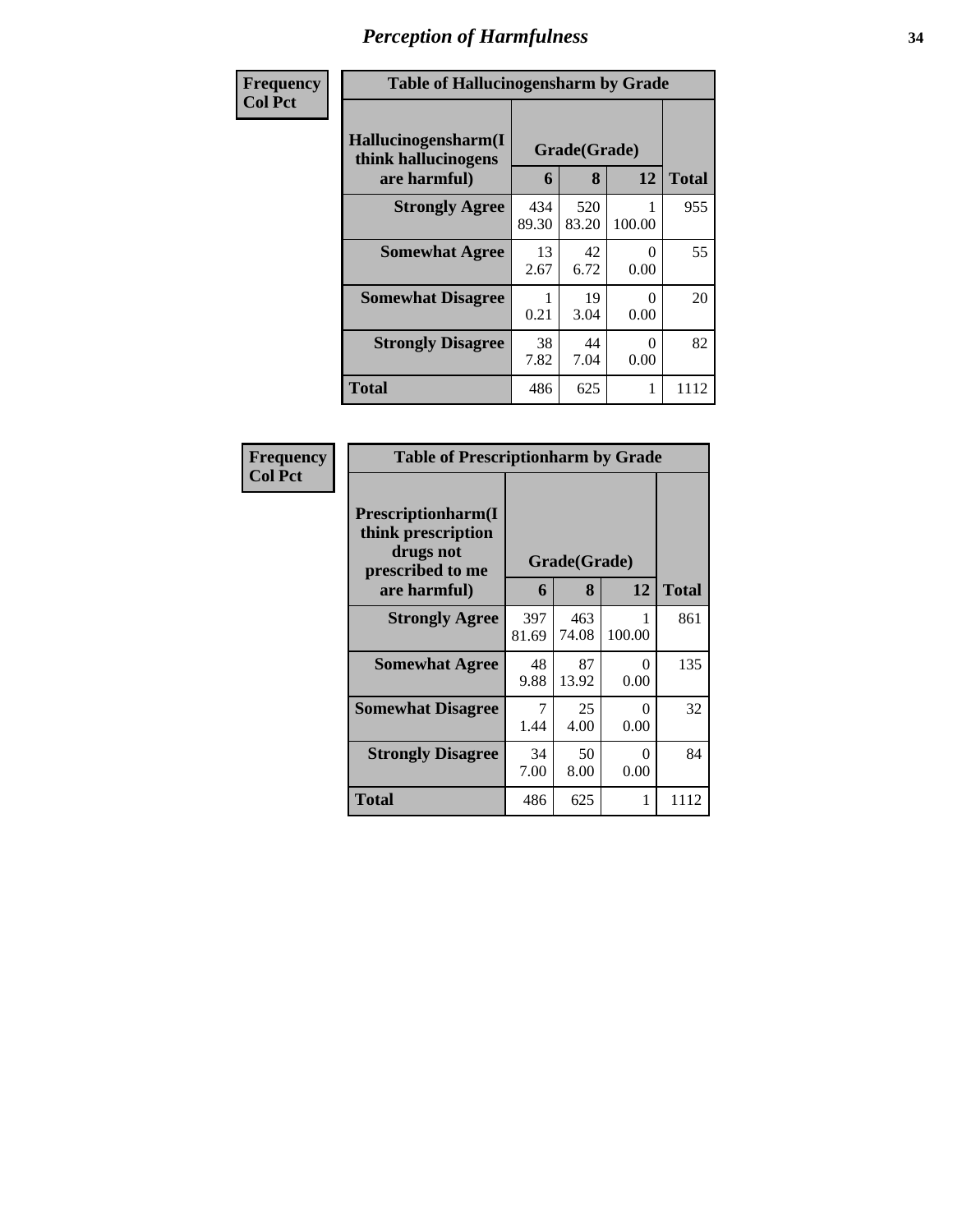## *Disapproval by Adults* **35**

| Frequency      | <b>Table of Alcoholadult by Grade</b>                                 |              |                   |                  |              |  |  |
|----------------|-----------------------------------------------------------------------|--------------|-------------------|------------------|--------------|--|--|
| <b>Col Pct</b> | <b>Alcoholadult</b> (Adults<br>would disapprove if<br>I used alcohol) | 6            | Grade(Grade)<br>8 | 12               | <b>Total</b> |  |  |
|                | <b>Strongly Agree</b>                                                 | 392<br>80.66 | 427<br>68.32      | 100.00           | 820          |  |  |
|                | <b>Somewhat Agree</b>                                                 | 41<br>8.44   | 108<br>17.28      | 0<br>0.00        | 149          |  |  |
|                | <b>Somewhat Disagree</b>                                              | 20<br>4.12   | 46<br>7.36        | 0<br>0.00        | 66           |  |  |
|                | <b>Strongly Disagree</b>                                              | 33<br>6.79   | 44<br>7.04        | $\Omega$<br>0.00 | 77           |  |  |
|                | <b>Total</b>                                                          | 486          | 625               | 1                | 1112         |  |  |

| Frequency      | <b>Table of Tobaccoadult by Grade</b>                         |              |                   |                  |              |  |
|----------------|---------------------------------------------------------------|--------------|-------------------|------------------|--------------|--|
| <b>Col Pct</b> | Tobaccoadult(Adults<br>would disapprove if<br>I used tobacco) | 6            | Grade(Grade)<br>8 | 12               | <b>Total</b> |  |
|                | <b>Strongly Agree</b>                                         | 434<br>89.30 | 534<br>85.44      | 100.00           | 969          |  |
|                | <b>Somewhat Agree</b>                                         | 12<br>2.47   | 34<br>5.44        | $\Omega$<br>0.00 | 46           |  |
|                | <b>Somewhat Disagree</b>                                      | 8<br>1.65    | 10<br>1.60        | $\Omega$<br>0.00 | 18           |  |
|                | <b>Strongly Disagree</b>                                      | 32<br>6.58   | 47<br>7.52        | $\Omega$<br>0.00 | 79           |  |
|                | <b>Total</b>                                                  | 486          | 625               | 1                | 1112         |  |

| Frequency<br><b>Col Pct</b> | <b>Table of Marijuanaadult by Grade</b>                           |                                  |                   |           |              |  |
|-----------------------------|-------------------------------------------------------------------|----------------------------------|-------------------|-----------|--------------|--|
|                             | Marijuanaadult(Adults<br>would disapprove if I<br>used marijuana) | 6                                | Grade(Grade)<br>8 | 12        | <b>Total</b> |  |
|                             | <b>Strongly Agree</b>                                             | 444<br>91.36                     | 541<br>86.56      | 100.00    | 986          |  |
|                             | <b>Somewhat Agree</b>                                             | 5<br>1.03                        | 26<br>4.16        | 0<br>0.00 | 31           |  |
|                             | <b>Somewhat Disagree</b>                                          | $\overline{\phantom{0}}$<br>1.03 | 9<br>1.44         | 0<br>0.00 | 14           |  |
|                             | <b>Strongly Disagree</b>                                          | 32<br>6.58                       | 49<br>7.84        | 0<br>0.00 | 81           |  |
|                             | <b>Total</b>                                                      | 486                              | 625               |           | 1112         |  |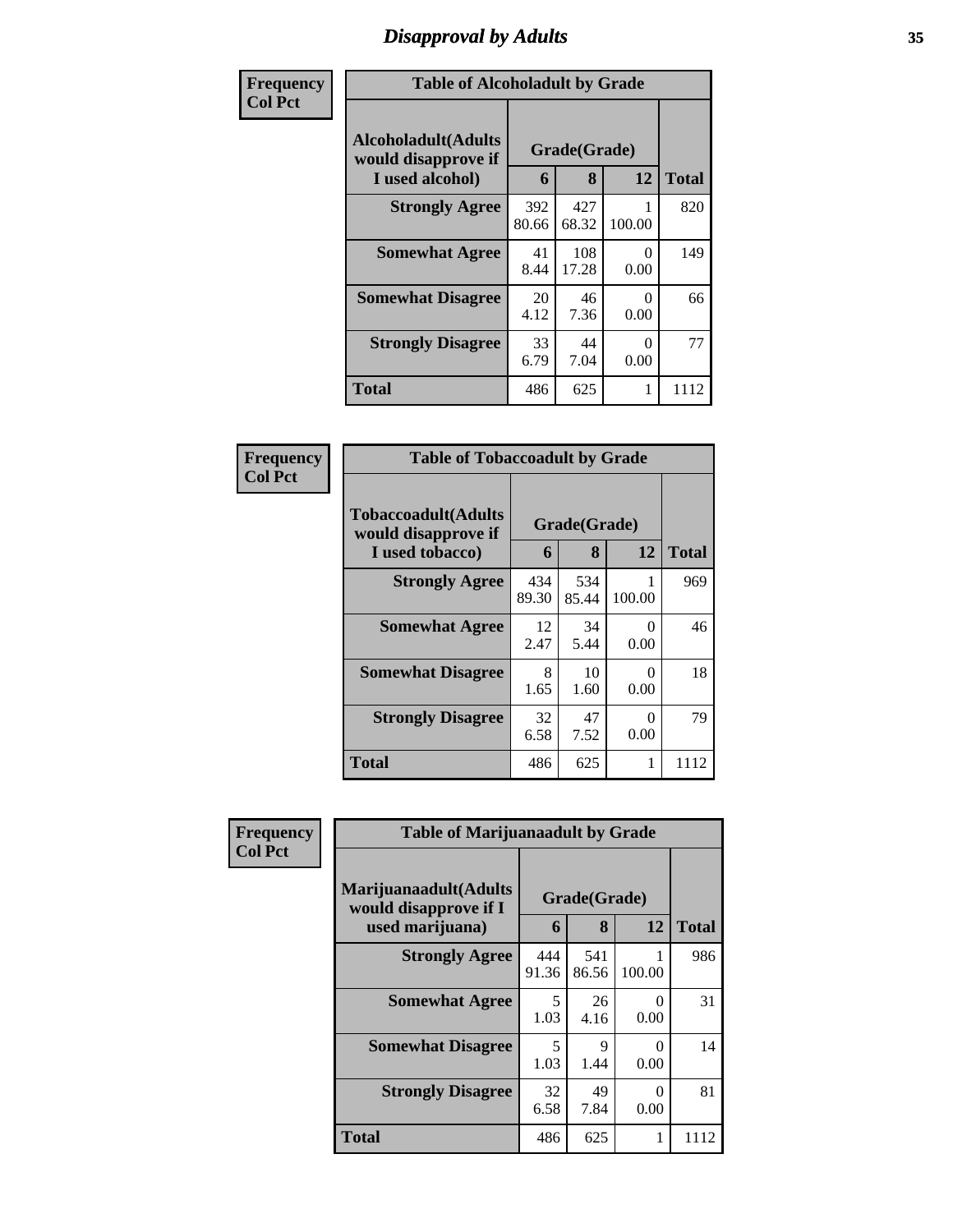## *Disapproval by Adults* **36**

| Frequency      | <b>Table of Otherdrugadult by Grade</b>                                     |                       |                   |           |              |
|----------------|-----------------------------------------------------------------------------|-----------------------|-------------------|-----------|--------------|
| <b>Col Pct</b> | <b>Otherdrugadult</b> (Adults<br>would disapprove if I<br>used other drugs) | 6                     | Grade(Grade)<br>8 | 12        | <b>Total</b> |
|                | <b>Strongly Agree</b>                                                       | 446<br>91.77          | 554<br>88.64      | 100.00    | 1001         |
|                | <b>Somewhat Agree</b>                                                       | $\mathcal{F}$<br>0.62 | 17<br>2.72        | 0<br>0.00 | 20           |
|                | <b>Somewhat Disagree</b>                                                    | $\mathcal{R}$<br>0.62 | 6<br>0.96         | 0<br>0.00 | 9            |
|                | <b>Strongly Disagree</b>                                                    | 34<br>7.00            | 48<br>7.68        | 0<br>0.00 | 82           |
|                | <b>Total</b>                                                                | 486                   | 625               | 1         | 1112         |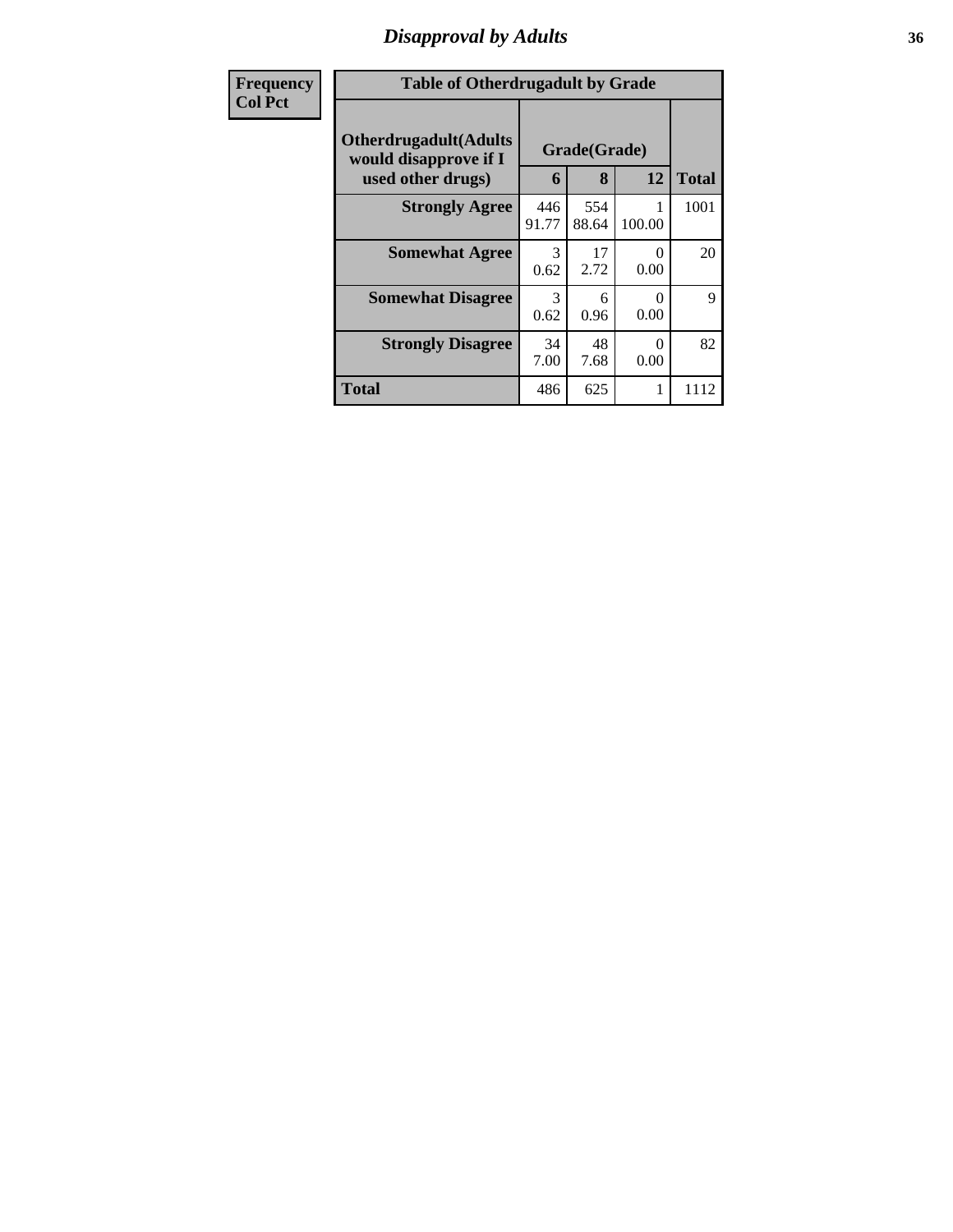# *Disapproval by Peers* **37**

| Frequency      | <b>Table of Alcoholpeer by Grade</b>                                         |              |              |           |              |  |  |
|----------------|------------------------------------------------------------------------------|--------------|--------------|-----------|--------------|--|--|
| <b>Col Pct</b> | Alcoholpeer(My<br>friends would<br>Grade(Grade)<br>disapprove if I used<br>6 |              |              |           |              |  |  |
|                | alcohol)                                                                     |              | 8            | 12        | <b>Total</b> |  |  |
|                | <b>Strongly Agree</b>                                                        | 369<br>75.93 | 300<br>48.00 | 100.00    | 670          |  |  |
|                | <b>Somewhat Agree</b>                                                        | 53<br>10.91  | 155<br>24.80 | 0<br>0.00 | 208          |  |  |
|                | <b>Somewhat Disagree</b>                                                     | 27<br>5.56   | 87<br>13.92  | 0<br>0.00 | 114          |  |  |
|                | <b>Strongly Disagree</b>                                                     | 37<br>7.61   | 83<br>13.28  | 0<br>0.00 | 120          |  |  |
|                | <b>Total</b>                                                                 | 486          | 625          | 1         | 1112         |  |  |

| Frequency      | <b>Table of Tobaccopeer by Grade</b>                                |              |                   |           |              |  |  |
|----------------|---------------------------------------------------------------------|--------------|-------------------|-----------|--------------|--|--|
| <b>Col Pct</b> | Tobaccopeer(My<br>friends would<br>disapprove if I used<br>tobacco) | 6            | Grade(Grade)<br>8 | 12        | <b>Total</b> |  |  |
|                |                                                                     |              |                   |           |              |  |  |
|                | <b>Strongly Agree</b>                                               | 402<br>82.72 | 378<br>60.48      | 100.00    | 781          |  |  |
|                | <b>Somewhat Agree</b>                                               | 33<br>6.79   | 112<br>17.92      | 0<br>0.00 | 145          |  |  |
|                | <b>Somewhat Disagree</b>                                            | 15<br>3.09   | 66<br>10.56       | ∩<br>0.00 | 81           |  |  |
|                | <b>Strongly Disagree</b>                                            | 36<br>7.41   | 69<br>11.04       | 0<br>0.00 | 105          |  |  |
|                | Total                                                               | 486          | 625               | 1         | 1112         |  |  |

| Frequency      | <b>Table of Marijuanapeer by Grade</b>                    |              |              |        |              |
|----------------|-----------------------------------------------------------|--------------|--------------|--------|--------------|
| <b>Col Pct</b> | Marijuanapeer(My<br>friends would<br>disapprove if I used |              | Grade(Grade) |        |              |
|                | marijuana)                                                | 6            | 8            | 12     | <b>Total</b> |
|                | <b>Strongly Agree</b>                                     | 421<br>86.63 | 386<br>61.76 | 100.00 | 808          |
|                | <b>Somewhat Agree</b>                                     | 19<br>3.91   | 112<br>17.92 | 0.00   | 131          |
|                | <b>Somewhat Disagree</b>                                  | 1.44         | 55<br>8.80   | 0.00   | 62           |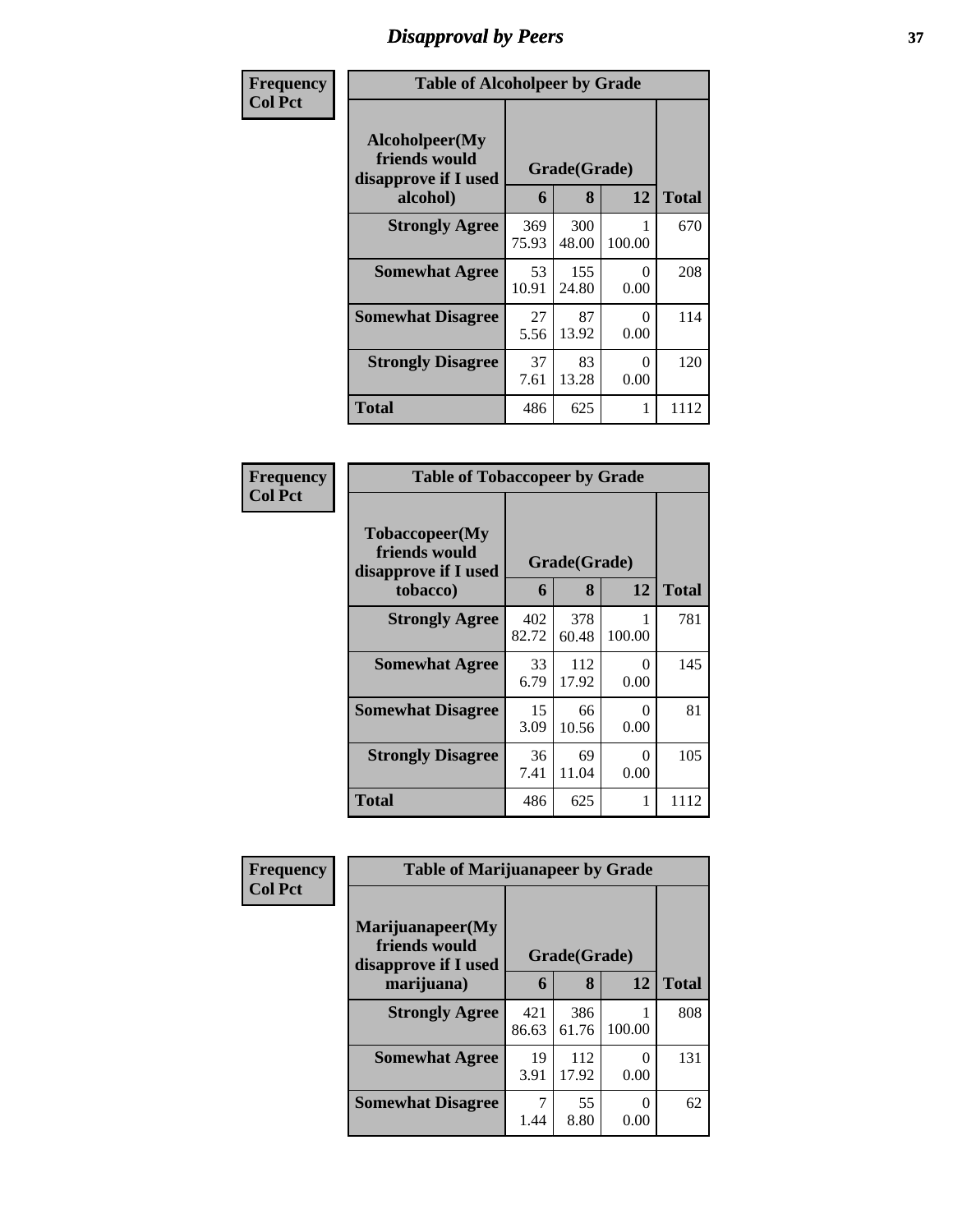# *Disapproval by Peers* **38**

| <b>Frequency</b><br><b>Col Pct</b> | <b>Table of Marijuanapeer by Grade</b>                                  |            |                   |      |              |  |
|------------------------------------|-------------------------------------------------------------------------|------------|-------------------|------|--------------|--|
|                                    | Marijuanapeer(My<br>friends would<br>disapprove if I used<br>marijuana) | 6          | Grade(Grade)<br>8 | 12   | <b>Total</b> |  |
|                                    | <b>Strongly Disagree</b>                                                | 39<br>8.02 | 72<br>11.52       | 0.00 | 111          |  |
|                                    | Total                                                                   | 486        | 625               |      |              |  |

| <b>Frequency</b> |                                                           | <b>Table of Otherdrugpeer by Grade</b> |              |                  |              |  |  |
|------------------|-----------------------------------------------------------|----------------------------------------|--------------|------------------|--------------|--|--|
| <b>Col Pct</b>   | Otherdrugpeer(My<br>friends would<br>disapprove if I used |                                        | Grade(Grade) |                  |              |  |  |
|                  | other drugs)                                              | 6                                      | 8            | 12               | <b>Total</b> |  |  |
|                  | <b>Strongly Agree</b>                                     | 420<br>86.42                           | 422<br>67.52 | 100.00           | 843          |  |  |
|                  | <b>Somewhat Agree</b>                                     | 18<br>3.70                             | 99<br>15.84  | $\Omega$<br>0.00 | 117          |  |  |
|                  | <b>Somewhat Disagree</b>                                  | 9<br>1.85                              | 42<br>6.72   | 0<br>0.00        | 51           |  |  |
|                  | <b>Strongly Disagree</b>                                  | 39<br>8.02                             | 62<br>9.92   | $\Omega$<br>0.00 | 101          |  |  |
|                  | <b>Total</b>                                              | 486                                    | 625          |                  | 1112         |  |  |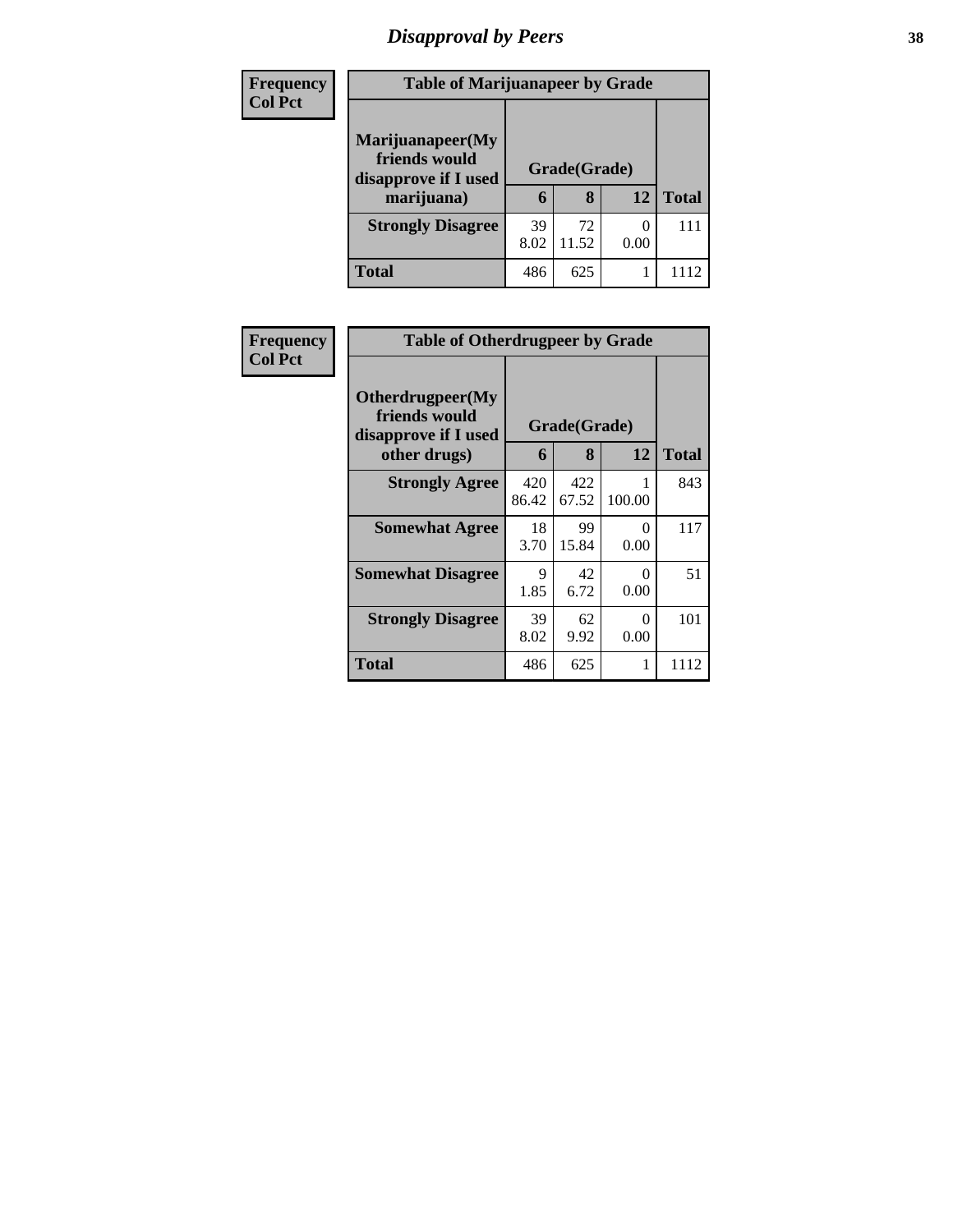| Frequency      | <b>Table of Alcohollocation1 by Grade</b> |              |              |           |              |  |  |  |
|----------------|-------------------------------------------|--------------|--------------|-----------|--------------|--|--|--|
| <b>Col Pct</b> | <b>Alcohollocation1(Places</b>            |              | Grade(Grade) |           |              |  |  |  |
|                | <b>Friends Use Alcohol)</b>               | 6            | 8            | 12        | <b>Total</b> |  |  |  |
|                |                                           | 32<br>6.58   | 206<br>32.96 | 0<br>0.00 | 238          |  |  |  |
|                | Do Not Use                                | 454<br>93.42 | 419<br>67.04 | 100.00    | 874          |  |  |  |
|                | <b>Total</b>                              | 486          | 625          |           | 1112         |  |  |  |

| Frequency      | <b>Table of Alcohollocation2 by Grade</b> |              |              |        |              |  |
|----------------|-------------------------------------------|--------------|--------------|--------|--------------|--|
| <b>Col Pct</b> | <b>Alcohollocation2(Places</b>            |              | Grade(Grade) |        |              |  |
|                | <b>Friends Use Alcohol)</b>               | 6            | 8            | 12     | <b>Total</b> |  |
|                |                                           | 457<br>94.03 | 487<br>77.92 | 100.00 | 945          |  |
|                | Home                                      | 29<br>5.97   | 138<br>22.08 | 0.00   | 167          |  |
|                | <b>Total</b>                              | 486          | 625          |        | 1112         |  |

| Frequency<br><b>Col Pct</b> | <b>Table of Alcohollocation 3 by Grade</b> |              |              |        |              |  |
|-----------------------------|--------------------------------------------|--------------|--------------|--------|--------------|--|
|                             | <b>Alcohollocation3(Places</b>             |              | Grade(Grade) |        |              |  |
|                             | <b>Friends Use Alcohol)</b>                | $\mathbf b$  | 8            | 12     | <b>Total</b> |  |
|                             |                                            | 479<br>98.56 | 596<br>95.36 | 100.00 | 1076         |  |
|                             | <b>School</b>                              | 1.44         | 29<br>4.64   | 0.00   | 36           |  |
|                             | <b>Total</b>                               | 486          | 625          |        | 1112         |  |

| <b>Frequency</b> | <b>Table of Alcohollocation4 by Grade</b> |              |              |        |              |  |
|------------------|-------------------------------------------|--------------|--------------|--------|--------------|--|
| <b>Col Pct</b>   | <b>Alcohollocation4(Places</b>            |              | Grade(Grade) |        |              |  |
|                  | <b>Friends Use Alcohol)</b>               | 6            | 8            | 12     | <b>Total</b> |  |
|                  |                                           | 480<br>98.77 | 597<br>95.52 | 100.00 | 1078         |  |
|                  | Car                                       | 6<br>1.23    | 28<br>4.48   | 0.00   | 34           |  |
|                  | <b>Total</b>                              | 486          | 625          |        | 1112         |  |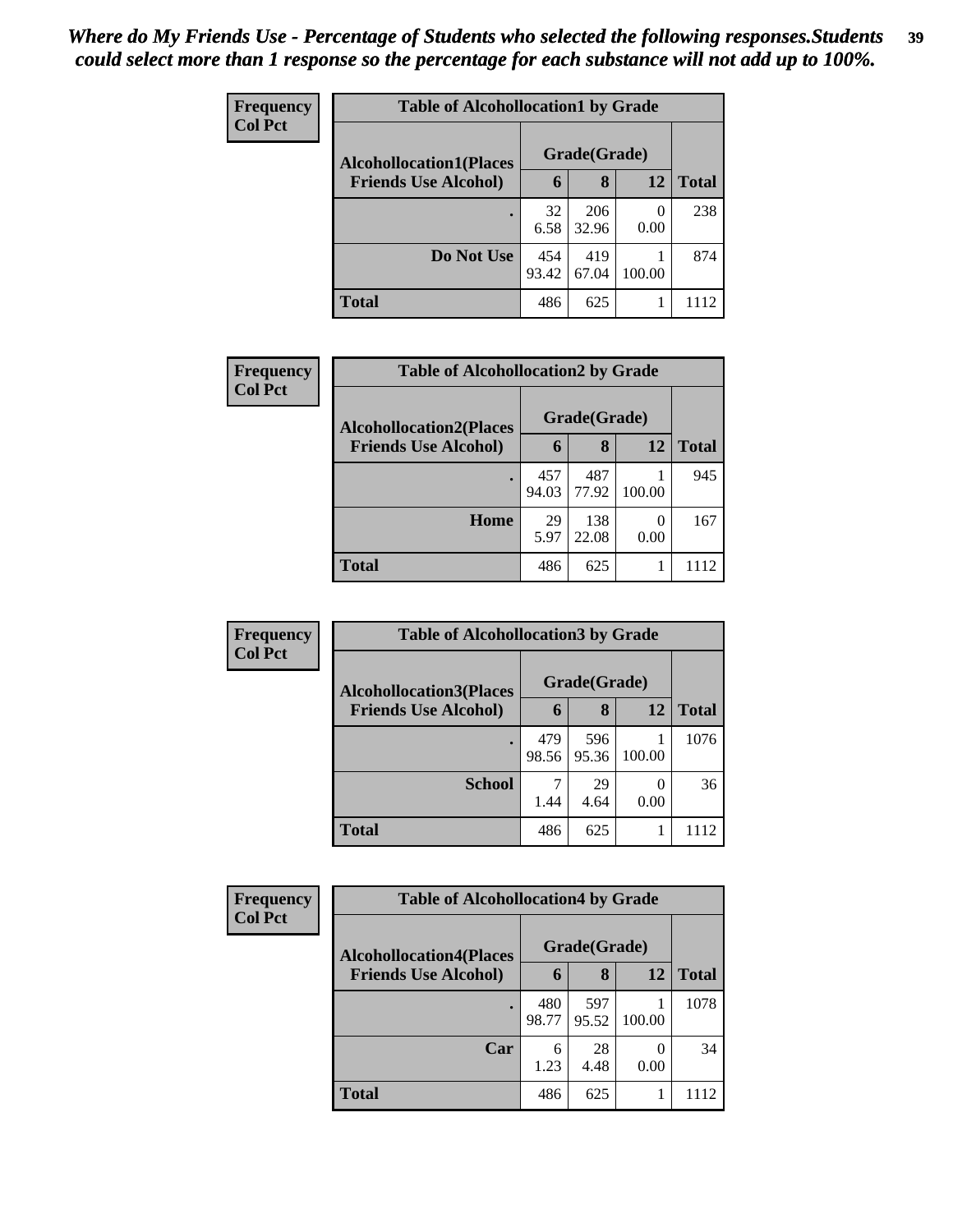| <b>Frequency</b><br><b>Col Pct</b> | <b>Table of Alcohollocation5 by Grade</b> |              |              |                  |              |  |
|------------------------------------|-------------------------------------------|--------------|--------------|------------------|--------------|--|
|                                    | <b>Alcohollocation5</b> (Places           | Grade(Grade) |              |                  |              |  |
|                                    | <b>Friends Use Alcohol)</b>               | 6            | 8            | 12               | <b>Total</b> |  |
|                                    |                                           | 473<br>97.33 | 484<br>77.44 | 100.00           | 958          |  |
|                                    | <b>Friend's House</b>                     | 13<br>2.67   | 141<br>22.56 | $\theta$<br>0.00 | 154          |  |
|                                    | <b>Total</b>                              | 486          | 625          |                  | 1112         |  |

| Frequency      | <b>Table of Alcohollocation6 by Grade</b> |              |              |        |              |  |  |
|----------------|-------------------------------------------|--------------|--------------|--------|--------------|--|--|
| <b>Col Pct</b> | <b>Alcohollocation6(Places</b>            |              | Grade(Grade) |        |              |  |  |
|                | <b>Friends Use Alcohol)</b>               | 6            | 8            | 12     | <b>Total</b> |  |  |
|                |                                           | 472<br>97.12 | 505<br>80.80 | 100.00 | 978          |  |  |
|                | <b>Other</b>                              | 14<br>2.88   | 120<br>19.20 | 0.00   | 134          |  |  |
|                | <b>Total</b>                              | 486          | 625          |        | 1112         |  |  |

| Frequency      | <b>Table of Tobaccolocation1 by Grade</b>                     |              |              |        |              |  |
|----------------|---------------------------------------------------------------|--------------|--------------|--------|--------------|--|
| <b>Col Pct</b> | <b>Tobaccolocation1(Places</b><br><b>Friends Use Tobacco)</b> | Grade(Grade) |              |        |              |  |
|                |                                                               | 6            | 8            | 12     | <b>Total</b> |  |
|                | ٠                                                             | 17<br>3.50   | 153<br>24.48 | 0.00   | 170          |  |
|                | Do Not Use                                                    | 469<br>96.50 | 472<br>75.52 | 100.00 | 942          |  |
|                | <b>Total</b>                                                  | 486          | 625          |        | 1112         |  |

| <b>Frequency</b> | <b>Table of Tobaccolocation2 by Grade</b> |              |              |        |              |  |  |  |  |
|------------------|-------------------------------------------|--------------|--------------|--------|--------------|--|--|--|--|
| <b>Col Pct</b>   | <b>Tobaccolocation2(Places</b>            | Grade(Grade) |              |        |              |  |  |  |  |
|                  | <b>Friends Use Tobacco)</b>               | $\mathbf b$  | 8            | 12     | <b>Total</b> |  |  |  |  |
|                  |                                           | 474<br>97.53 | 532<br>85.12 | 100.00 | 1007         |  |  |  |  |
|                  | Home                                      | 12<br>2.47   | 93<br>14.88  | 0.00   | 105          |  |  |  |  |
|                  | Total                                     | 486          | 625          |        |              |  |  |  |  |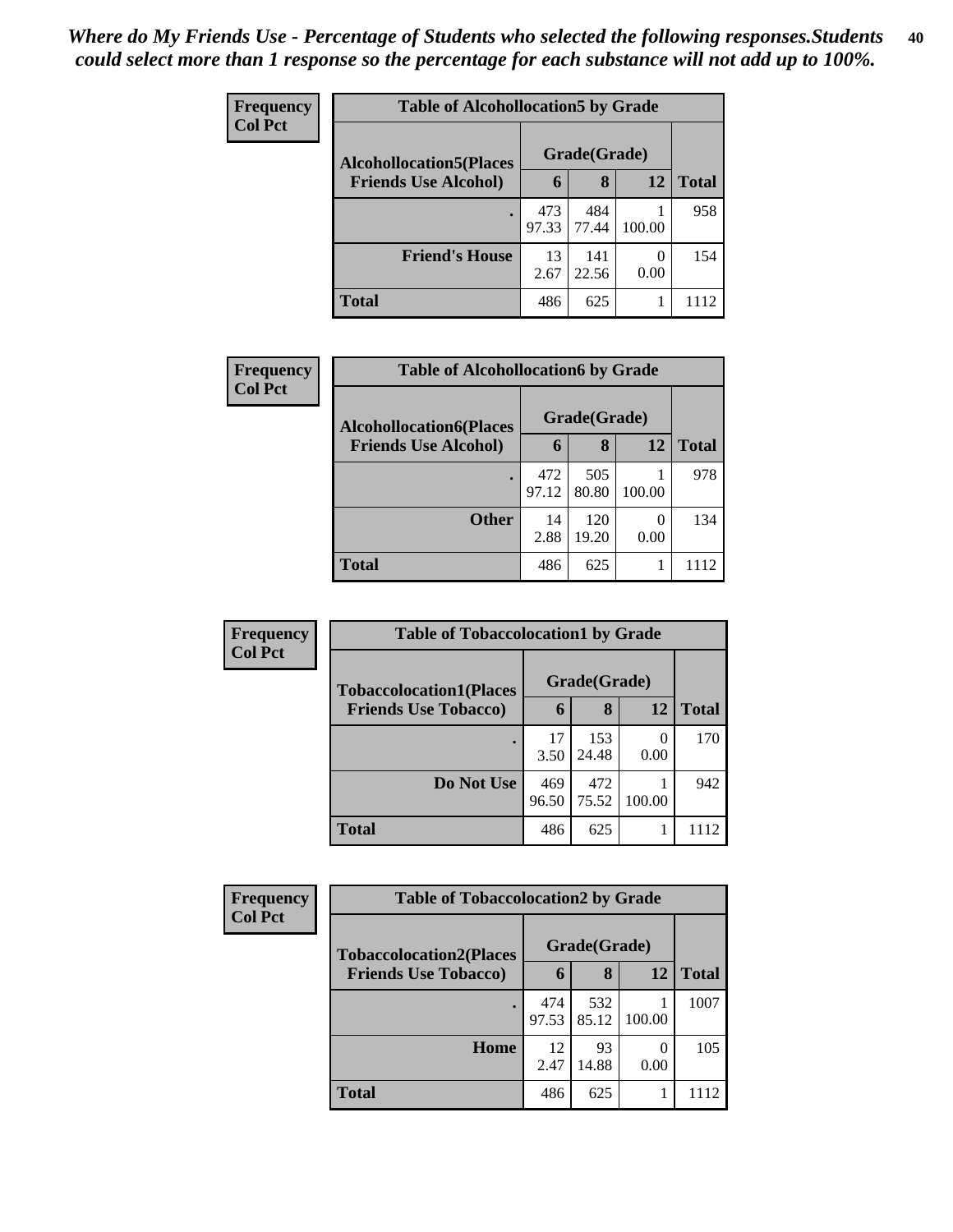| <b>Frequency</b> | <b>Table of Tobaccolocation3 by Grade</b> |              |              |        |              |  |  |
|------------------|-------------------------------------------|--------------|--------------|--------|--------------|--|--|
| <b>Col Pct</b>   | <b>Tobaccolocation3(Places</b>            | Grade(Grade) |              |        |              |  |  |
|                  | <b>Friends Use Tobacco)</b>               | 6            | 8            | 12     | <b>Total</b> |  |  |
|                  |                                           | 479<br>98.56 | 591<br>94.56 | 100.00 | 1071         |  |  |
|                  | <b>School</b>                             | ⇁<br>1.44    | 34<br>5.44   | 0.00   | 41           |  |  |
|                  | Total                                     | 486          | 625          |        |              |  |  |

| <b>Frequency</b> | <b>Table of Tobaccolocation4 by Grade</b> |              |              |        |              |  |  |  |
|------------------|-------------------------------------------|--------------|--------------|--------|--------------|--|--|--|
| <b>Col Pct</b>   | <b>Tobaccolocation4(Places</b>            |              | Grade(Grade) |        |              |  |  |  |
|                  | <b>Friends Use Tobacco)</b>               | 6            | 8            | 12     | <b>Total</b> |  |  |  |
|                  | $\bullet$                                 | 478<br>98.35 | 593<br>94.88 | 100.00 | 1072         |  |  |  |
|                  | Car                                       | 8<br>1.65    | 32<br>5.12   | 0.00   | 40           |  |  |  |
|                  | <b>Total</b>                              | 486          | 625          |        | 1112         |  |  |  |

| <b>Frequency</b> | <b>Table of Tobaccolocation5 by Grade</b> |              |              |        |              |  |
|------------------|-------------------------------------------|--------------|--------------|--------|--------------|--|
| <b>Col Pct</b>   | <b>Tobaccolocation5(Places</b>            |              | Grade(Grade) |        |              |  |
|                  | <b>Friends Use Tobacco)</b>               | 6            | 8            | 12     | <b>Total</b> |  |
|                  |                                           | 477<br>98.15 | 516<br>82.56 | 100.00 | 994          |  |
|                  | <b>Friend's House</b>                     | 9<br>1.85    | 109<br>17.44 | 0.00   | 118          |  |
|                  | <b>Total</b>                              | 486          | 625          |        | 1112         |  |

| <b>Frequency</b> | <b>Table of Tobaccolocation6 by Grade</b>                     |              |              |        |              |  |  |  |  |
|------------------|---------------------------------------------------------------|--------------|--------------|--------|--------------|--|--|--|--|
| <b>Col Pct</b>   | <b>Tobaccolocation6(Places</b><br><b>Friends Use Tobacco)</b> | Grade(Grade) |              |        |              |  |  |  |  |
|                  |                                                               | 6            | 8            | 12     | <b>Total</b> |  |  |  |  |
|                  | $\bullet$                                                     | 473<br>97.33 | 528<br>84.48 | 100.00 | 1002         |  |  |  |  |
|                  | <b>Other</b>                                                  | 13<br>2.67   | 97<br>15.52  | 0.00   | 110          |  |  |  |  |
|                  | Total                                                         | 486          | 625          |        | 1112         |  |  |  |  |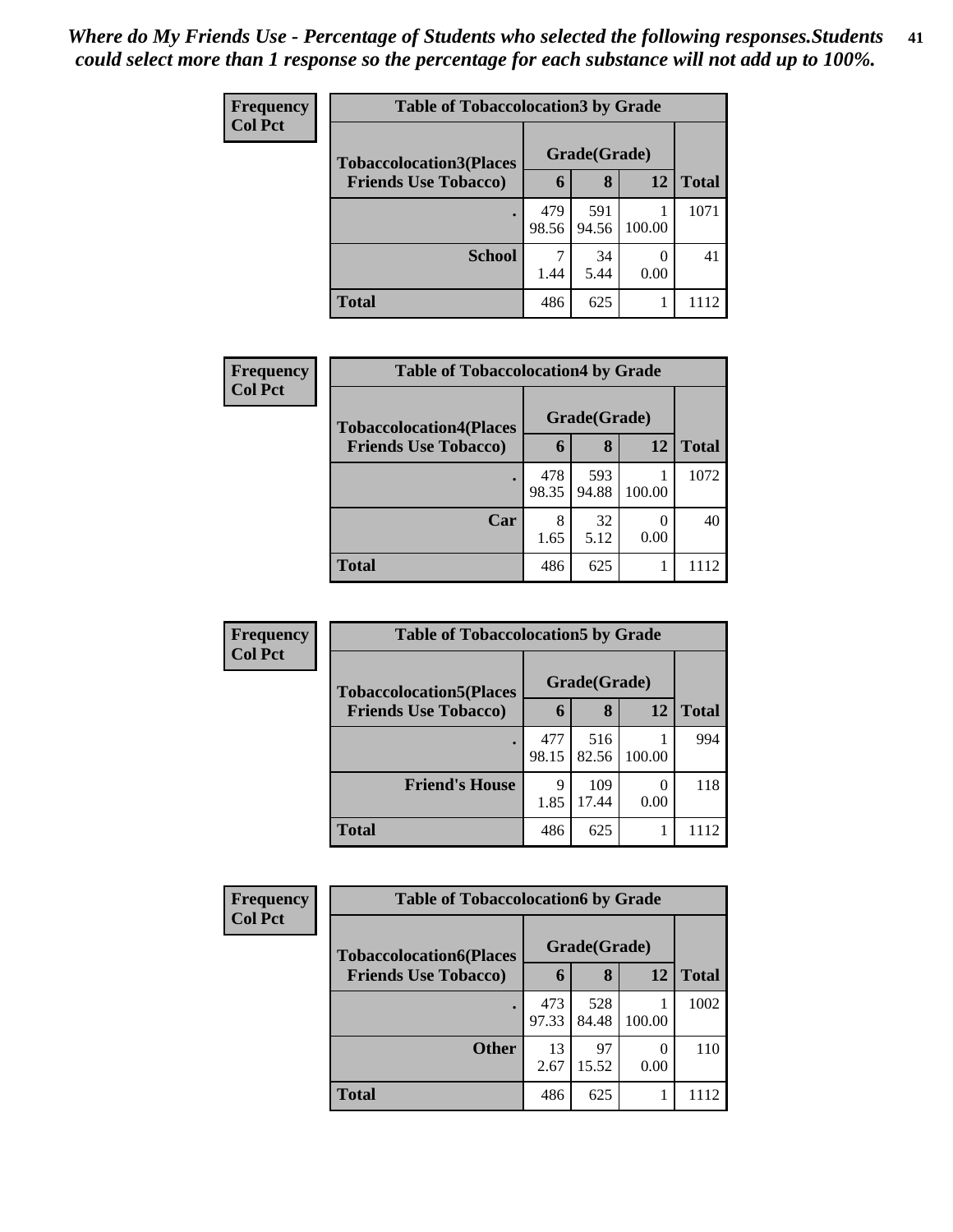| <b>Frequency</b> | <b>Table of Marijuanalocation1 by Grade</b> |              |              |           |              |  |  |  |
|------------------|---------------------------------------------|--------------|--------------|-----------|--------------|--|--|--|
| <b>Col Pct</b>   | <b>Marijuanalocation1(Places</b>            | Grade(Grade) |              |           |              |  |  |  |
|                  | <b>Friends Use Marijuana</b> )              | 6            | 8            | 12        | <b>Total</b> |  |  |  |
|                  |                                             | 14<br>2.88   | 157<br>25.12 | 0<br>0.00 | 171          |  |  |  |
|                  | Do Not Use                                  | 472<br>97.12 | 468<br>74.88 | 100.00    | 941          |  |  |  |
|                  | <b>Total</b>                                | 486          | 625          |           | 1112         |  |  |  |

| <b>Frequency</b>               | <b>Table of Marijuanalocation2 by Grade</b> |              |              |              |      |  |  |
|--------------------------------|---------------------------------------------|--------------|--------------|--------------|------|--|--|
| <b>Col Pct</b>                 | <b>Marijuanalocation2(Places)</b>           |              | Grade(Grade) |              |      |  |  |
| <b>Friends Use Marijuana</b> ) | 6                                           | 8            | 12           | <b>Total</b> |      |  |  |
|                                |                                             | 474<br>97.53 | 536<br>85.76 | 100.00       | 1011 |  |  |
|                                | Home                                        | 12<br>2.47   | 89<br>14.24  | 0<br>0.00    | 101  |  |  |
|                                | <b>Total</b>                                | 486          | 625          |              | 1112 |  |  |

| Frequency      | <b>Table of Marijuanalocation3 by Grade</b>                        |              |              |        |              |  |  |
|----------------|--------------------------------------------------------------------|--------------|--------------|--------|--------------|--|--|
| <b>Col Pct</b> | <b>Marijuanalocation3(Places</b><br><b>Friends Use Marijuana</b> ) | Grade(Grade) |              |        |              |  |  |
|                |                                                                    | 6            | 8            | 12     | <b>Total</b> |  |  |
|                |                                                                    | 480<br>98.77 | 586<br>93.76 | 100.00 | 1067         |  |  |
|                | <b>School</b>                                                      | 6<br>1.23    | 39<br>6.24   | 0.00   | 45           |  |  |
|                | <b>Total</b>                                                       | 486          | 625          |        | 112          |  |  |

| <b>Frequency</b> | <b>Table of Marijuanalocation4 by Grade</b> |                       |              |        |       |  |  |  |
|------------------|---------------------------------------------|-----------------------|--------------|--------|-------|--|--|--|
| <b>Col Pct</b>   | <b>Marijuanalocation4(Places</b>            |                       | Grade(Grade) |        |       |  |  |  |
|                  | <b>Friends Use Marijuana</b> )              | $\mathbf b$           | 8            | 12     | Total |  |  |  |
|                  | $\bullet$                                   | 479<br>98.56          | 588<br>94.08 | 100.00 | 1068  |  |  |  |
|                  | Car                                         | $\mathcal{L}$<br>1.44 | 37<br>5.92   | 0.00   | 44    |  |  |  |
|                  | <b>Total</b>                                | 486                   | 625          |        |       |  |  |  |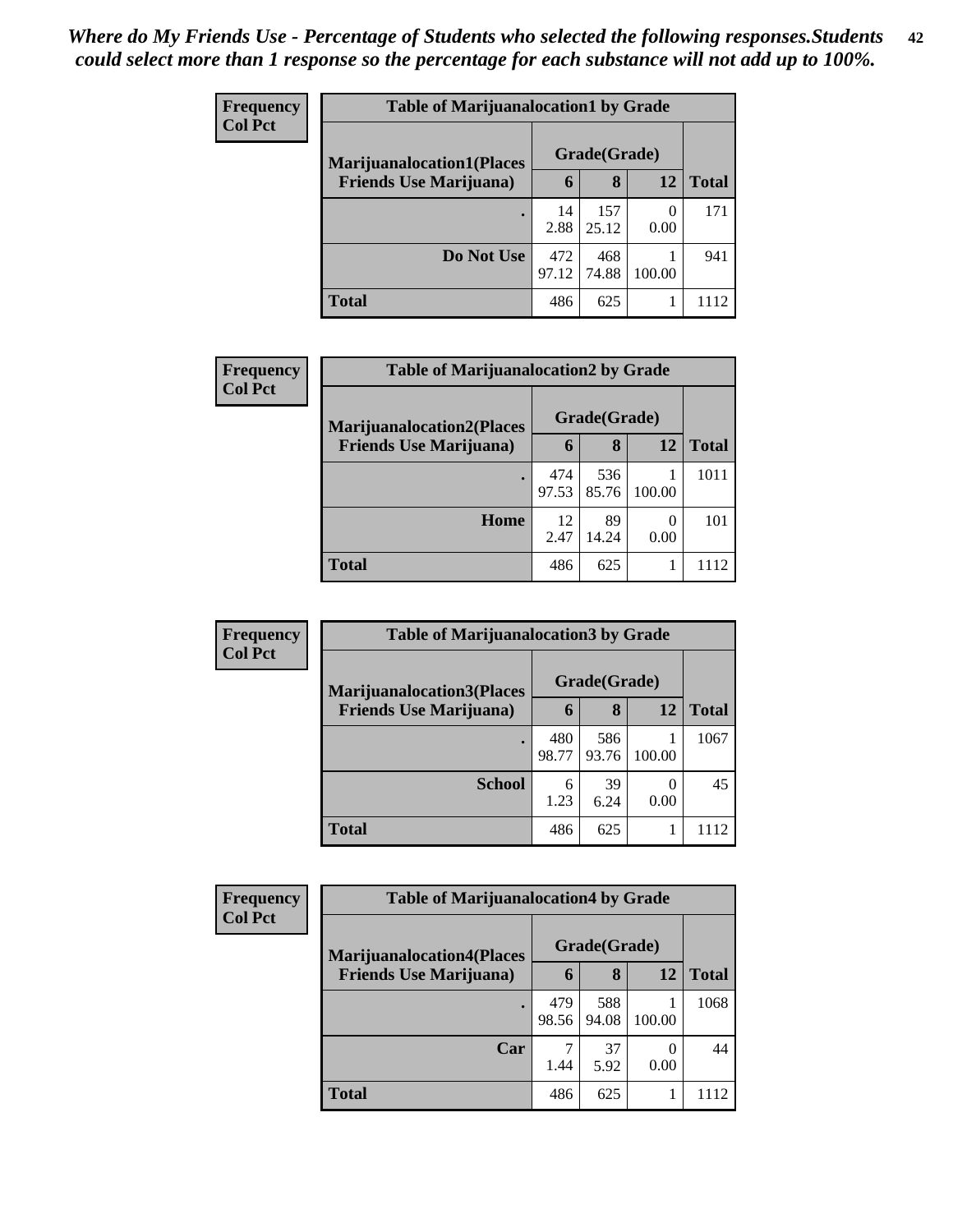| <b>Frequency</b> | <b>Table of Marijuanalocation5 by Grade</b>                         |              |              |        |              |  |  |
|------------------|---------------------------------------------------------------------|--------------|--------------|--------|--------------|--|--|
| <b>Col Pct</b>   | <b>Marijuanalocation5</b> (Places<br><b>Friends Use Marijuana</b> ) | Grade(Grade) |              |        |              |  |  |
|                  |                                                                     | 6            | 8            | 12     | <b>Total</b> |  |  |
|                  |                                                                     | 477<br>98.15 | 511<br>81.76 | 100.00 | 989          |  |  |
|                  | <b>Friend's House</b>                                               | 9<br>1.85    | 114<br>18.24 | 0.00   | 123          |  |  |
|                  | Total                                                               | 486          | 625          |        | 1112         |  |  |

| Frequency      | <b>Table of Marijuanalocation6 by Grade</b> |              |              |           |              |  |  |  |
|----------------|---------------------------------------------|--------------|--------------|-----------|--------------|--|--|--|
| <b>Col Pct</b> | <b>Marijuanalocation6(Places</b>            |              | Grade(Grade) |           |              |  |  |  |
|                | <b>Friends Use Marijuana</b> )              | 6            | 8            | 12        | <b>Total</b> |  |  |  |
|                |                                             | 478<br>98.35 | 523<br>83.68 | 100.00    | 1002         |  |  |  |
|                | <b>Other</b>                                | 8<br>1.65    | 102<br>16.32 | 0<br>0.00 | 110          |  |  |  |
|                | <b>Total</b>                                | 486          | 625          |           |              |  |  |  |

| <b>Frequency</b> | <b>Table of Otherdruglocation1 by Grade</b>                          |              |              |        |              |  |
|------------------|----------------------------------------------------------------------|--------------|--------------|--------|--------------|--|
| <b>Col Pct</b>   | <b>Otherdruglocation1(Places</b><br><b>Friends Use Other Illegal</b> |              | Grade(Grade) |        |              |  |
|                  | Drugs)                                                               | 6            | 8            | 12     | <b>Total</b> |  |
|                  | $\bullet$                                                            | 14<br>2.88   | 113<br>18.08 | 0.00   | 127          |  |
|                  | Do Not Use                                                           | 472<br>97.12 | 512<br>81.92 | 100.00 | 985          |  |
|                  | <b>Total</b>                                                         | 486          | 625          |        | 1112         |  |

| Frequency      | <b>Table of Otherdruglocation2 by Grade</b>                          |              |              |        |              |
|----------------|----------------------------------------------------------------------|--------------|--------------|--------|--------------|
| <b>Col Pct</b> | <b>Otherdruglocation2(Places</b><br><b>Friends Use Other Illegal</b> |              | Grade(Grade) |        |              |
|                | Drugs)                                                               | 6            | 8            | 12     | <b>Total</b> |
|                | ٠                                                                    | 473<br>97.33 | 568<br>90.88 | 100.00 | 1042         |
|                | Home                                                                 | 13<br>2.67   | 57<br>9.12   | 0.00   | 70           |
|                | Total                                                                | 486          | 625          |        | 1112         |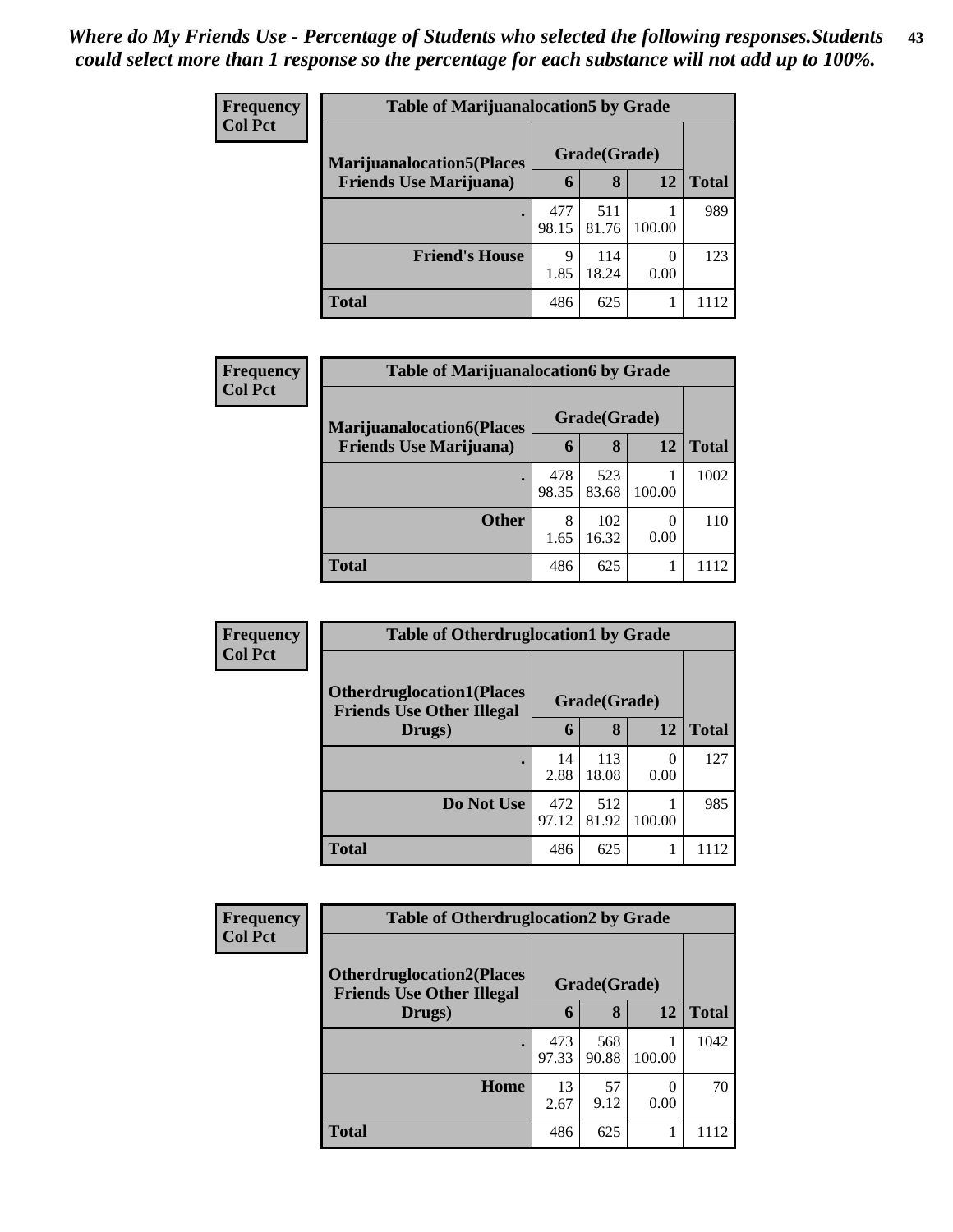| <b>Frequency</b> | <b>Table of Otherdruglocation 3 by Grade</b>                          |              |              |        |              |
|------------------|-----------------------------------------------------------------------|--------------|--------------|--------|--------------|
| <b>Col Pct</b>   | <b>Otherdruglocation3(Places)</b><br><b>Friends Use Other Illegal</b> |              | Grade(Grade) |        |              |
|                  | Drugs)                                                                | $\mathbf b$  | 8            | 12     | <b>Total</b> |
|                  | ٠                                                                     | 480<br>98.77 | 593<br>94.88 | 100.00 | 1074         |
|                  | <b>School</b>                                                         | 6<br>1.23    | 32<br>5.12   | 0.00   | 38           |
|                  | <b>Total</b>                                                          | 486          | 625          |        |              |

| <b>Frequency</b> | <b>Table of Otherdruglocation4 by Grade</b>                           |              |              |        |              |  |
|------------------|-----------------------------------------------------------------------|--------------|--------------|--------|--------------|--|
| <b>Col Pct</b>   | <b>Otherdruglocation4(Places)</b><br><b>Friends Use Other Illegal</b> |              | Grade(Grade) |        |              |  |
|                  | Drugs)                                                                | 6            | 8            | 12     | <b>Total</b> |  |
|                  |                                                                       | 478<br>98.35 | 600<br>96.00 | 100.00 | 1079         |  |
|                  | Car                                                                   | 8<br>1.65    | 25<br>4.00   | 0.00   | 33           |  |
|                  | <b>Total</b>                                                          | 486          | 625          |        | 1112         |  |

| <b>Frequency</b> | <b>Table of Otherdruglocation5 by Grade</b>                          |              |              |        |              |  |
|------------------|----------------------------------------------------------------------|--------------|--------------|--------|--------------|--|
| <b>Col Pct</b>   | <b>Otherdruglocation5(Places</b><br><b>Friends Use Other Illegal</b> |              | Grade(Grade) |        |              |  |
|                  | Drugs)                                                               | 6            | 8            | 12     | <b>Total</b> |  |
|                  |                                                                      | 477<br>98.15 | 553<br>88.48 | 100.00 | 1031         |  |
|                  | <b>Friend's House</b>                                                | 9<br>1.85    | 72<br>11.52  | 0.00   | 81           |  |
|                  | <b>Total</b>                                                         | 486          | 625          |        |              |  |

| <b>Frequency</b> | <b>Table of Otherdruglocation6 by Grade</b>                          |              |              |           |              |
|------------------|----------------------------------------------------------------------|--------------|--------------|-----------|--------------|
| <b>Col Pct</b>   | <b>Otherdruglocation6(Places</b><br><b>Friends Use Other Illegal</b> |              | Grade(Grade) |           |              |
|                  | Drugs)                                                               | 6            | 8            | 12        | <b>Total</b> |
|                  | $\bullet$                                                            | 478<br>98.35 | 537<br>85.92 | 100.00    | 1016         |
|                  | <b>Other</b>                                                         | 8<br>1.65    | 88<br>14.08  | 0<br>0.00 | 96           |
|                  | <b>Total</b>                                                         | 486          | 625          |           |              |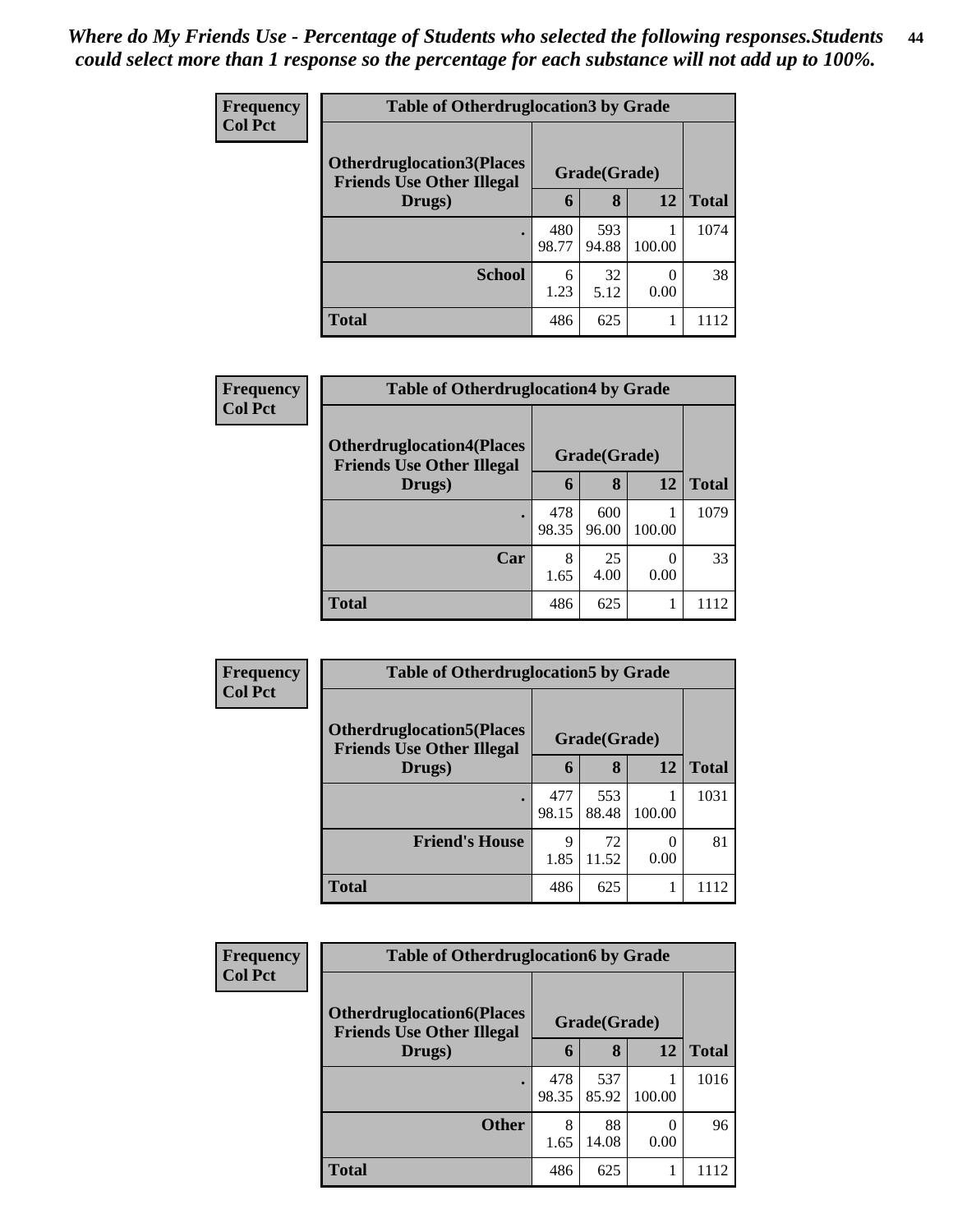| <b>Frequency</b> | <b>Table of Alcoholtime1 by Grade</b>           |              |              |           |              |  |  |
|------------------|-------------------------------------------------|--------------|--------------|-----------|--------------|--|--|
| <b>Col Pct</b>   | <b>Alcoholtime1(Times</b><br><b>Friends Use</b> |              | Grade(Grade) |           |              |  |  |
|                  | Alcohol)                                        | 6            | 8            | 12        | <b>Total</b> |  |  |
|                  | ٠                                               | 34<br>7.00   | 198<br>31.68 | 0<br>0.00 | 232          |  |  |
|                  | Do Not Use                                      | 452<br>93.00 | 427<br>68.32 | 100.00    | 880          |  |  |
|                  | <b>Total</b>                                    | 486          | 625          |           | 1112         |  |  |

| Frequency<br><b>Col Pct</b> | <b>Table of Alcoholtime2 by Grade</b>           |              |              |                  |              |  |  |
|-----------------------------|-------------------------------------------------|--------------|--------------|------------------|--------------|--|--|
|                             | <b>Alcoholtime2(Times</b><br><b>Friends Use</b> | Grade(Grade) |              |                  |              |  |  |
|                             | Alcohol)                                        | 6            | 8            | 12               | <b>Total</b> |  |  |
|                             | $\bullet$                                       | 476<br>97.94 | 610<br>97.60 | 100.00           | 1087         |  |  |
|                             | <b>On Way to School</b>                         | 10<br>2.06   | 15<br>2.40   | $\Omega$<br>0.00 | 25           |  |  |
|                             | <b>Total</b>                                    | 486          | 625          |                  | 1112         |  |  |

| Frequency      | <b>Table of Alcoholtime3 by Grade</b>           |              |              |        |              |  |  |
|----------------|-------------------------------------------------|--------------|--------------|--------|--------------|--|--|
| <b>Col Pct</b> | <b>Alcoholtime3(Times</b><br><b>Friends Use</b> |              | Grade(Grade) |        |              |  |  |
|                | Alcohol)                                        | 6            | 8            | 12     | <b>Total</b> |  |  |
|                | ٠                                               | 479<br>98.56 | 607<br>97.12 | 100.00 | 1087         |  |  |
|                | <b>During School</b>                            | 1.44         | 18<br>2.88   | 0.00   | 25           |  |  |
|                | <b>Total</b>                                    | 486          | 625          | 1      | 1112         |  |  |

| Frequency<br><b>Col Pct</b> | <b>Table of Alcoholtime4 by Grade</b> |              |              |              |      |  |
|-----------------------------|---------------------------------------|--------------|--------------|--------------|------|--|
|                             | <b>Alcoholtime4(Times</b>             | Grade(Grade) |              |              |      |  |
| <b>Friends Use Alcohol)</b> | 6                                     | 8            | 12           | <b>Total</b> |      |  |
|                             |                                       | 475<br>97.74 | 593<br>94.88 | 100.00       | 1069 |  |
|                             | <b>On Way Home From School</b>        | 11<br>2.26   | 32<br>5.12   | 0.00         | 43   |  |
|                             | <b>Total</b>                          | 486          | 625          |              | 1112 |  |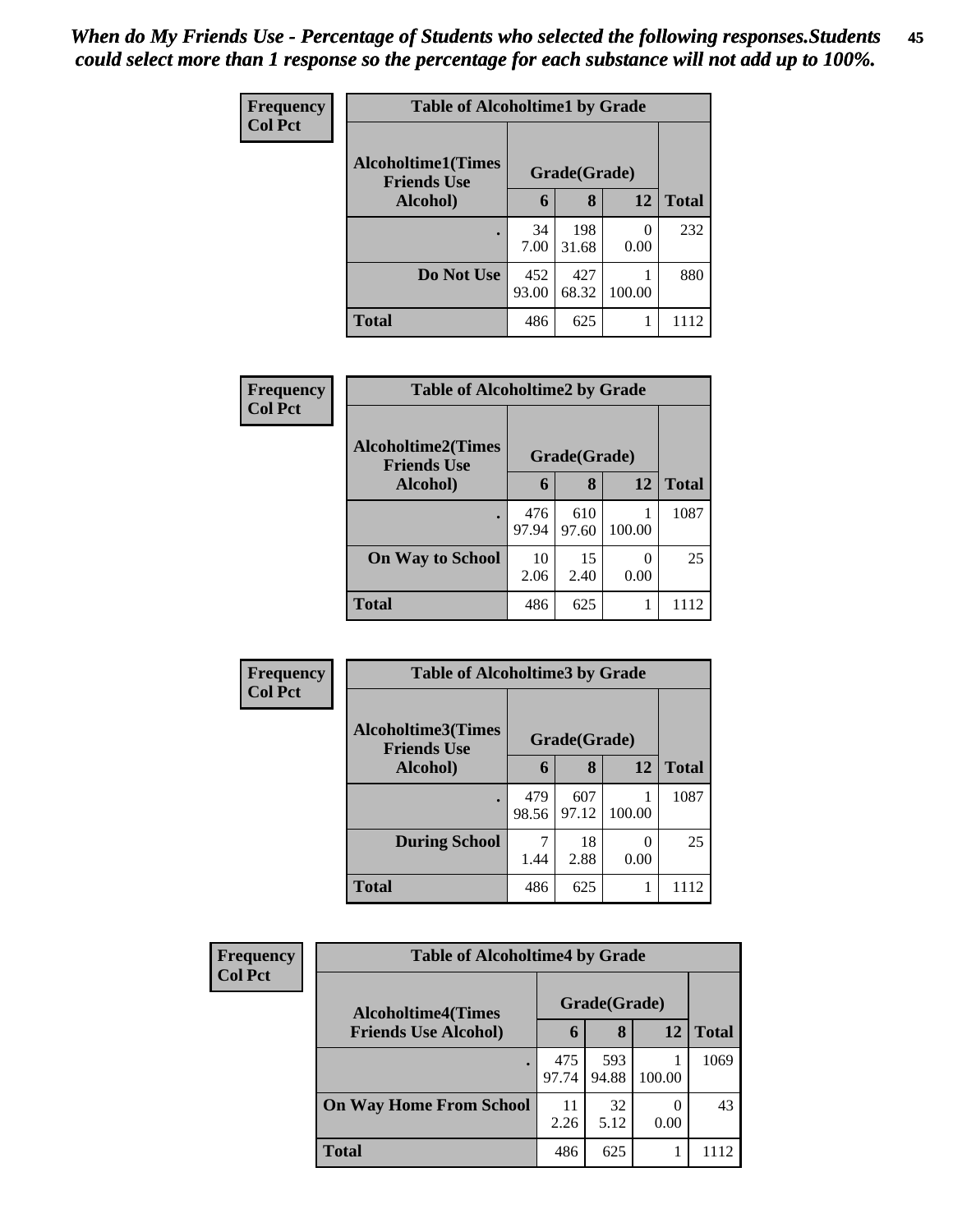| Frequency      | <b>Table of Alcoholtime5 by Grade</b>           |              |              |           |              |  |
|----------------|-------------------------------------------------|--------------|--------------|-----------|--------------|--|
| <b>Col Pct</b> | <b>Alcoholtime5(Times</b><br><b>Friends Use</b> |              | Grade(Grade) |           |              |  |
|                | Alcohol)                                        | 6            | 8            | 12        | <b>Total</b> |  |
|                | $\bullet$                                       | 467<br>96.09 | 516<br>82.56 | 100.00    | 984          |  |
|                | Weeknights                                      | 19<br>3.91   | 109<br>17.44 | 0<br>0.00 | 128          |  |
|                | <b>Total</b>                                    | 486          | 625          |           | 1112         |  |

| <b>Frequency</b><br><b>Col Pct</b> | <b>Table of Alcoholtime6 by Grade</b>           |              |              |                  |              |  |  |
|------------------------------------|-------------------------------------------------|--------------|--------------|------------------|--------------|--|--|
|                                    | <b>Alcoholtime6(Times</b><br><b>Friends Use</b> |              | Grade(Grade) |                  |              |  |  |
|                                    | Alcohol)                                        | 6            | 8            | 12               | <b>Total</b> |  |  |
|                                    | $\bullet$                                       | 448<br>92.18 | 435<br>69.60 | 100.00           | 884          |  |  |
|                                    | Weekends                                        | 38<br>7.82   | 190<br>30.40 | $\Omega$<br>0.00 | 228          |  |  |
|                                    | <b>Total</b>                                    | 486          | 625          |                  | 1112         |  |  |

| Frequency      | <b>Table of Tobaccotime1 by Grade</b>           |              |              |           |              |  |
|----------------|-------------------------------------------------|--------------|--------------|-----------|--------------|--|
| <b>Col Pct</b> | <b>Tobaccotime1(Times</b><br><b>Friends Use</b> |              | Grade(Grade) |           |              |  |
|                | <b>Tobacco</b> )                                | 6            | 8            | 12        | <b>Total</b> |  |
|                |                                                 | 19<br>3.91   | 148<br>23.68 | 0<br>0.00 | 167          |  |
|                | Do Not Use                                      | 467<br>96.09 | 477<br>76.32 | 100.00    | 945          |  |
|                | <b>Total</b>                                    | 486          | 625          |           |              |  |

| <b>Frequency</b> | <b>Table of Tobaccotime2 by Grade</b>           |              |              |        |              |
|------------------|-------------------------------------------------|--------------|--------------|--------|--------------|
| <b>Col Pct</b>   | <b>Tobaccotime2(Times</b><br><b>Friends Use</b> |              | Grade(Grade) |        |              |
|                  | <b>Tobacco</b> )                                | 6            | 8            | 12     | <b>Total</b> |
|                  | $\bullet$                                       | 479<br>98.56 | 603<br>96.48 | 100.00 | 1083         |
|                  | <b>On Way to School</b>                         | 1.44         | 22<br>3.52   | 0.00   | 29           |
|                  | <b>Total</b>                                    | 486          | 625          | 1      | 1112         |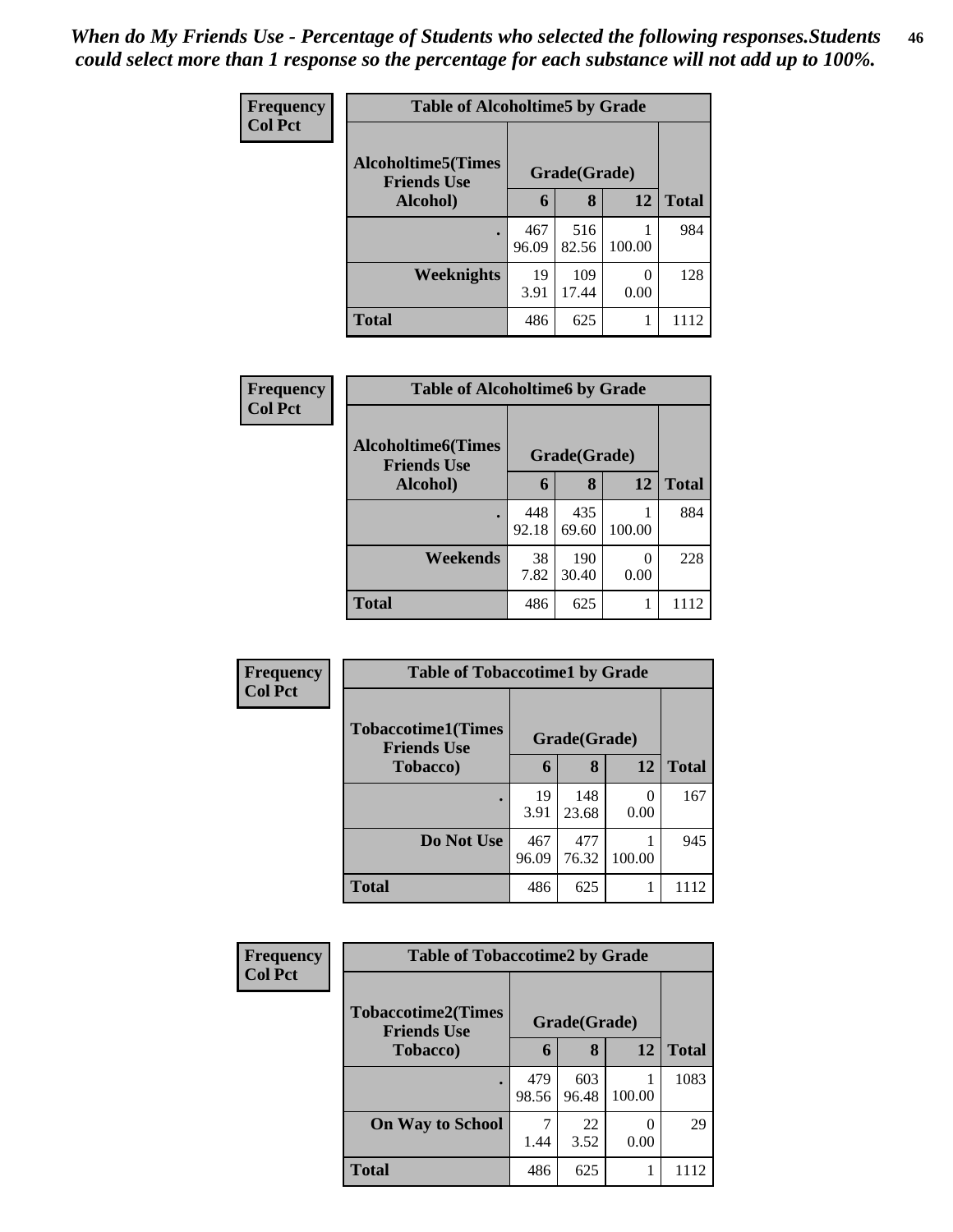| <b>Frequency</b><br><b>Col Pct</b> | <b>Table of Tobaccotime3 by Grade</b>                           |              |              |        |              |  |
|------------------------------------|-----------------------------------------------------------------|--------------|--------------|--------|--------------|--|
|                                    | <b>Tobaccotime3(Times</b><br>Grade(Grade)<br><b>Friends Use</b> |              |              |        |              |  |
|                                    | Tobacco)                                                        | 6            | 8            | 12     | <b>Total</b> |  |
|                                    | $\bullet$                                                       | 479<br>98.56 | 594<br>95.04 | 100.00 | 1074         |  |
|                                    | <b>During School</b>                                            | 1.44         | 31<br>4.96   | 0.00   | 38           |  |
|                                    | <b>Total</b>                                                    | 486          | 625          | 1      | 1112         |  |

| <b>Frequency</b> | <b>Table of Tobaccotime4 by Grade</b> |              |              |        |       |  |
|------------------|---------------------------------------|--------------|--------------|--------|-------|--|
| <b>Col Pct</b>   | <b>Tobaccotime4(Times</b>             |              | Grade(Grade) |        |       |  |
|                  | <b>Friends Use Tobacco)</b>           | 6            | 8            | 12     | Total |  |
|                  |                                       | 475<br>97.74 | 593<br>94.88 | 100.00 | 1069  |  |
|                  | <b>On Way Home From School</b>        | 11<br>2.26   | 32<br>5.12   | 0.00   | 43    |  |
|                  | <b>Total</b>                          | 486          | 625          |        | 1112  |  |

| <b>Frequency</b> | <b>Table of Tobaccotime5 by Grade</b>           |              |              |           |              |  |
|------------------|-------------------------------------------------|--------------|--------------|-----------|--------------|--|
| <b>Col Pct</b>   | <b>Tobaccotime5(Times</b><br><b>Friends Use</b> |              | Grade(Grade) |           |              |  |
|                  | <b>Tobacco</b> )                                | 6            | 8            | 12        | <b>Total</b> |  |
|                  |                                                 | 473<br>97.33 | 531<br>84.96 | 100.00    | 1005         |  |
|                  | Weeknights                                      | 13<br>2.67   | 94<br>15.04  | 0<br>0.00 | 107          |  |
|                  | <b>Total</b>                                    | 486          | 625          |           | 1112         |  |

| <b>Frequency</b> | <b>Table of Tobaccotime6 by Grade</b>           |              |              |           |              |  |
|------------------|-------------------------------------------------|--------------|--------------|-----------|--------------|--|
| <b>Col Pct</b>   | <b>Tobaccotime6(Times</b><br><b>Friends Use</b> | Grade(Grade) |              |           |              |  |
|                  | <b>Tobacco</b> )                                |              | 8            | 12        | <b>Total</b> |  |
|                  |                                                 | 467<br>96.09 | 492<br>78.72 | 100.00    | 960          |  |
|                  | Weekends                                        | 19<br>3.91   | 133<br>21.28 | 0<br>0.00 | 152          |  |
|                  | <b>Total</b>                                    | 486          | 625          | 1         | 1112         |  |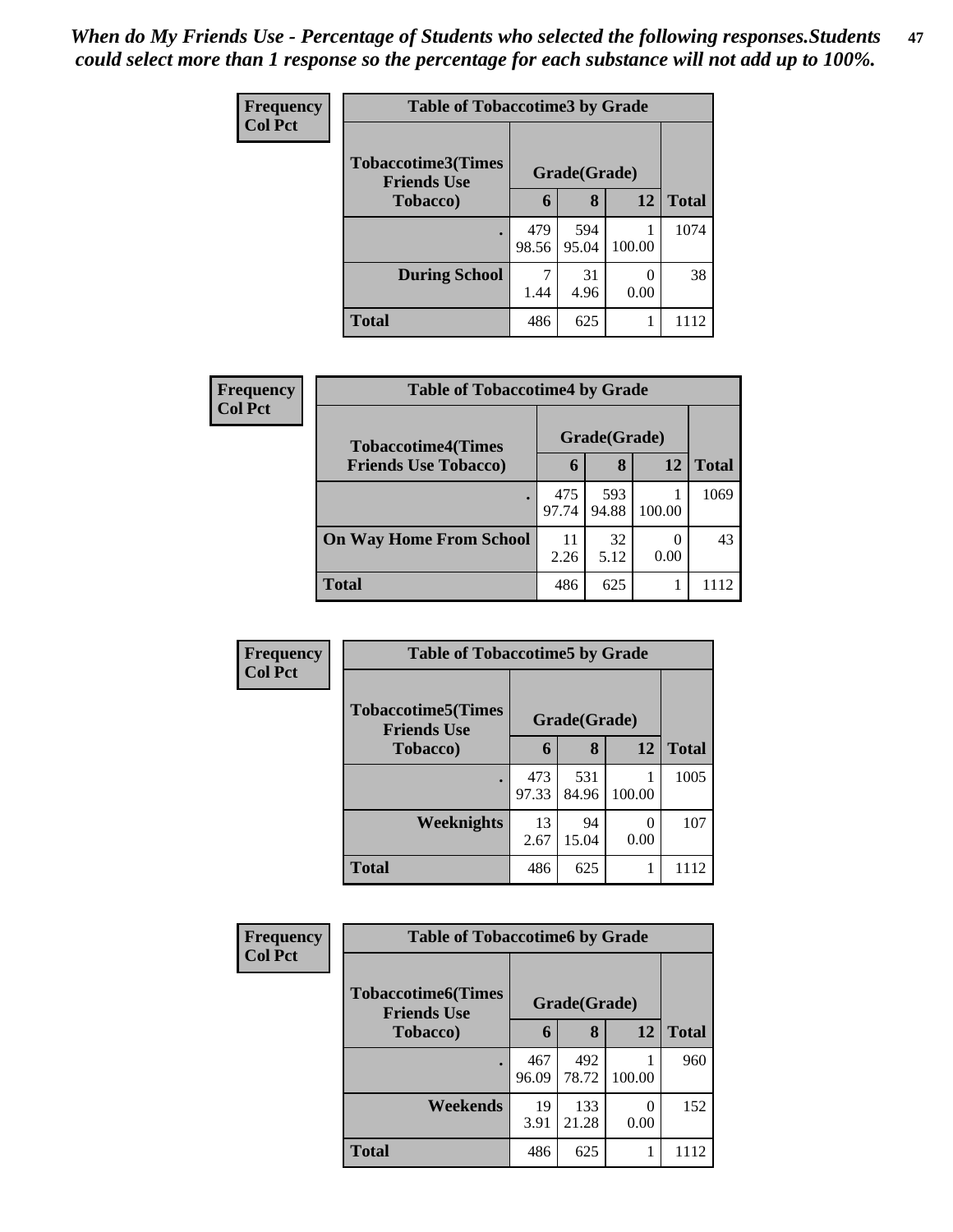| <b>Frequency</b> | <b>Table of Marijuanatime1 by Grade</b>           |              |              |        |              |
|------------------|---------------------------------------------------|--------------|--------------|--------|--------------|
| <b>Col Pct</b>   | <b>Marijuanatime1(Times</b><br><b>Friends Use</b> |              | Grade(Grade) |        |              |
|                  | Marijuana)                                        | 6            | 8            | 12     | <b>Total</b> |
|                  |                                                   | 13<br>2.67   | 150<br>24.00 | 0.00   | 163          |
|                  | Do Not Use                                        | 473<br>97.33 | 475<br>76.00 | 100.00 | 949          |
|                  | <b>Total</b>                                      | 486          | 625          |        | 1112         |

| Frequency      | <b>Table of Marijuanatime2 by Grade</b>            |              |              |        |              |  |
|----------------|----------------------------------------------------|--------------|--------------|--------|--------------|--|
| <b>Col Pct</b> | <b>Marijuanatime2</b> (Times<br><b>Friends Use</b> |              | Grade(Grade) |        |              |  |
|                | Marijuana)                                         | 6            | 8            | 12     | <b>Total</b> |  |
|                | $\bullet$                                          | 480<br>98.77 | 601<br>96.16 | 100.00 | 1082         |  |
|                | <b>On Way to School</b>                            | 6<br>1.23    | 24<br>3.84   | 0.00   | 30           |  |
|                | <b>Total</b>                                       | 486          | 625          |        | 1112         |  |

| Frequency<br><b>Col Pct</b> | <b>Table of Marijuanatime3 by Grade</b>    |              |              |        |              |  |
|-----------------------------|--------------------------------------------|--------------|--------------|--------|--------------|--|
|                             | Marijuanatime3(Times<br><b>Friends Use</b> |              | Grade(Grade) |        |              |  |
|                             | Marijuana)                                 | 6            | 8            | 12     | <b>Total</b> |  |
|                             |                                            | 479<br>98.56 | 596<br>95.36 | 100.00 | 1076         |  |
|                             | <b>During School</b>                       | 7<br>1.44    | 29<br>4.64   | 0.00   | 36           |  |
|                             | <b>Total</b>                               | 486          | 625          |        | 1112         |  |

| Frequency      | <b>Table of Marijuanatime4 by Grade</b> |              |              |        |              |  |
|----------------|-----------------------------------------|--------------|--------------|--------|--------------|--|
| <b>Col Pct</b> | <b>Marijuanatime4(Times</b>             |              | Grade(Grade) |        |              |  |
|                | <b>Friends Use Marijuana</b> )          | 6            | 8            | 12     | <b>Total</b> |  |
|                |                                         | 480<br>98.77 | 594<br>95.04 | 100.00 | 1075         |  |
|                | <b>On Way Home From School</b>          | 6<br>1.23    | 31<br>4.96   | 0.00   | 37           |  |
|                | <b>Total</b>                            | 486          | 625          |        | 1112         |  |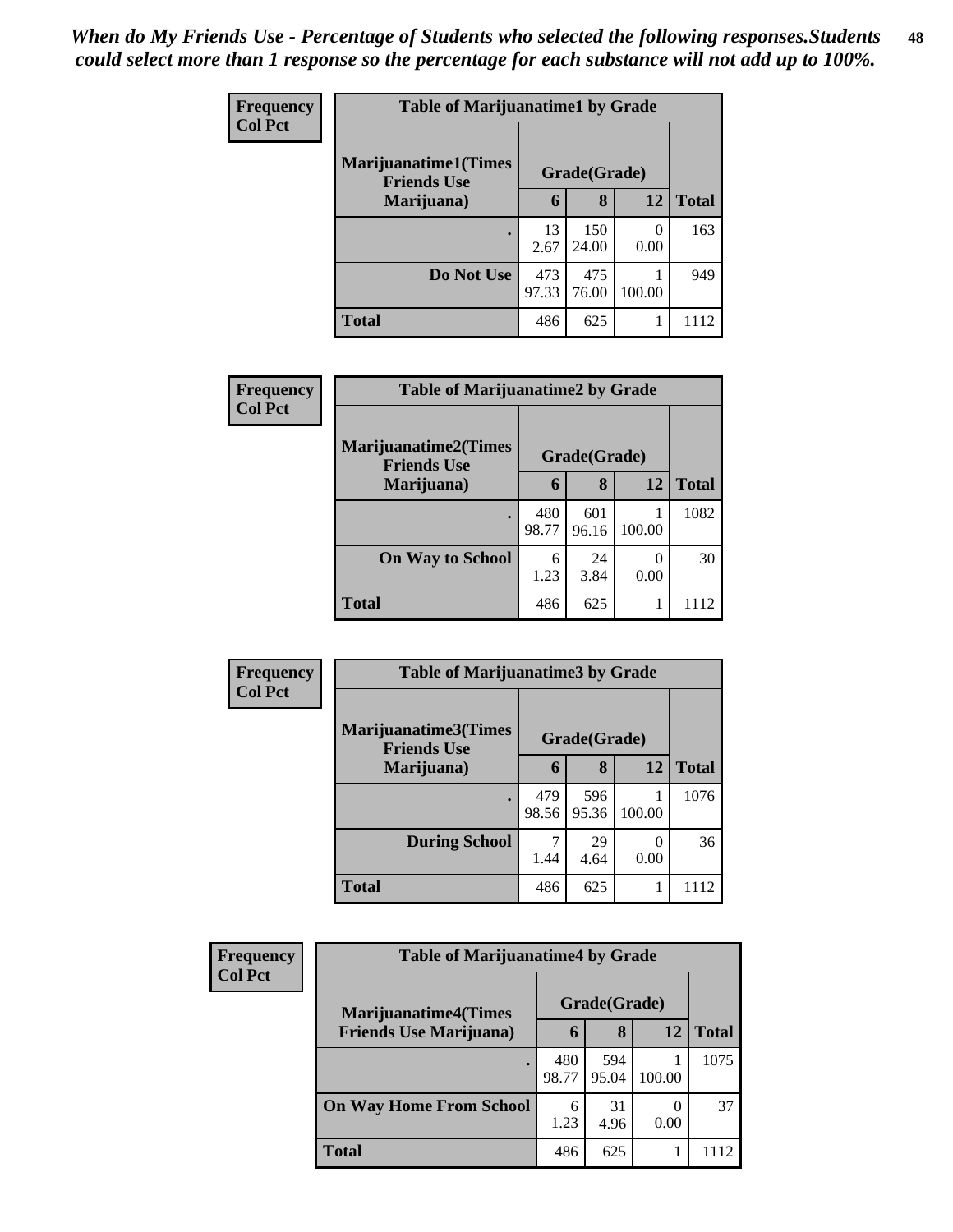| Frequency      | <b>Table of Marijuanatime5 by Grade</b>            |              |              |           |              |
|----------------|----------------------------------------------------|--------------|--------------|-----------|--------------|
| <b>Col Pct</b> | <b>Marijuanatime5</b> (Times<br><b>Friends Use</b> |              | Grade(Grade) |           |              |
|                | Marijuana)                                         | 6            | 8            | 12        | <b>Total</b> |
|                |                                                    | 475<br>97.74 | 545<br>87.20 | 100.00    | 1021         |
|                | <b>Weeknights</b>                                  | 11<br>2.26   | 80<br>12.80  | 0<br>0.00 | 91           |
|                | <b>Total</b>                                       | 486          | 625          |           | 1112         |

| Frequency      | <b>Table of Marijuanatime6 by Grade</b>            |              |              |        |              |  |
|----------------|----------------------------------------------------|--------------|--------------|--------|--------------|--|
| <b>Col Pct</b> | <b>Marijuanatime6</b> (Times<br><b>Friends Use</b> |              | Grade(Grade) |        |              |  |
|                | Marijuana)                                         | 6            | 8            | 12     | <b>Total</b> |  |
|                | ٠                                                  | 472<br>97.12 | 481<br>76.96 | 100.00 | 954          |  |
|                | Weekends                                           | 14<br>2.88   | 144<br>23.04 | 0.00   | 158          |  |
|                | <b>Total</b>                                       | 486          | 625          |        | 1112         |  |

| Frequency      | <b>Table of Otherdrugtime1 by Grade</b>                 |              |              |           |              |
|----------------|---------------------------------------------------------|--------------|--------------|-----------|--------------|
| <b>Col Pct</b> | <b>Otherdrugtime1(Times</b><br><b>Friends Use Other</b> |              | Grade(Grade) |           |              |
|                | <b>Illegal Drugs</b> )                                  | 6            | 8            | <b>12</b> | <b>Total</b> |
|                |                                                         | 12<br>2.47   | 102<br>16.32 | 0<br>0.00 | 114          |
|                | Do Not Use                                              | 474<br>97.53 | 523<br>83.68 | 100.00    | 998          |
|                | <b>Total</b>                                            | 486          | 625          |           | 1112         |

| <b>Frequency</b> | <b>Table of Otherdrugtime2 by Grade</b>                 |                                      |              |        |              |  |
|------------------|---------------------------------------------------------|--------------------------------------|--------------|--------|--------------|--|
| <b>Col Pct</b>   | <b>Otherdrugtime2(Times</b><br><b>Friends Use Other</b> |                                      | Grade(Grade) |        |              |  |
|                  | <b>Illegal Drugs</b> )                                  | 6                                    | 8            | 12     | <b>Total</b> |  |
|                  | $\bullet$                                               | 479<br>98.56                         | 608<br>97.28 | 100.00 | 1088         |  |
|                  | <b>On Way to School</b>                                 | 7<br>17<br>0<br>2.72<br>1.44<br>0.00 |              | 24     |              |  |
|                  | Total                                                   | 486                                  | 625          |        | 1112         |  |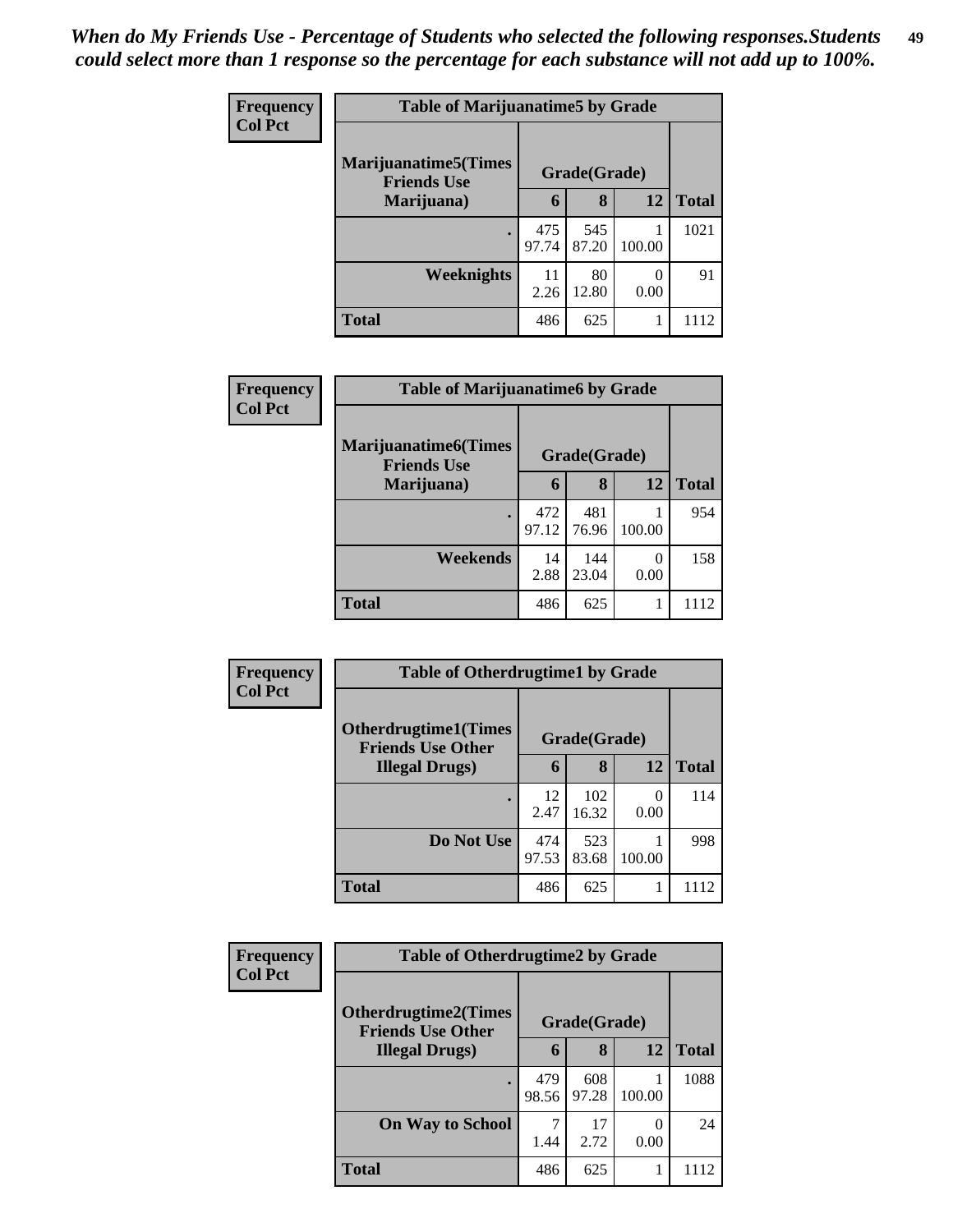| <b>Frequency</b> | <b>Table of Otherdrugtime3 by Grade</b>          |              |              |           |              |  |
|------------------|--------------------------------------------------|--------------|--------------|-----------|--------------|--|
| <b>Col Pct</b>   | Otherdrugtime3(Times<br><b>Friends Use Other</b> | Grade(Grade) |              |           |              |  |
|                  | <b>Illegal Drugs</b> )                           | 6            | 8            | 12        | <b>Total</b> |  |
|                  | $\bullet$                                        | 478<br>98.35 | 602<br>96.32 | 100.00    | 1081         |  |
|                  | <b>During School</b>                             | 8<br>1.65    | 23<br>3.68   | 0<br>0.00 | 31           |  |
|                  | <b>Total</b>                                     | 486          | 625          |           | 1112         |  |

| Frequency      | <b>Table of Otherdrugtime4 by Grade</b>                         |              |              |                  |              |  |
|----------------|-----------------------------------------------------------------|--------------|--------------|------------------|--------------|--|
| <b>Col Pct</b> | <b>Otherdrugtime4(Times</b><br><b>Friends Use Other Illegal</b> |              | Grade(Grade) |                  |              |  |
|                | Drugs)                                                          | $\mathbf{b}$ | 8            | 12               | <b>Total</b> |  |
|                | $\bullet$                                                       | 477<br>98.15 | 599<br>95.84 | 100.00           | 1077         |  |
|                | <b>On Way Home From School</b>                                  | 9<br>1.85    | 26<br>4.16   | $\Omega$<br>0.00 | 35           |  |
|                | <b>Total</b>                                                    | 486          | 625          |                  | 1112         |  |

| Frequency<br><b>Col Pct</b> | <b>Table of Otherdrugtime5 by Grade</b>                  |              |              |           |              |  |  |
|-----------------------------|----------------------------------------------------------|--------------|--------------|-----------|--------------|--|--|
|                             | <b>Otherdrugtime5</b> (Times<br><b>Friends Use Other</b> |              | Grade(Grade) |           |              |  |  |
|                             | <b>Illegal Drugs</b> )                                   | 6            | 8            | 12        | <b>Total</b> |  |  |
|                             |                                                          | 477<br>98.15 | 561<br>89.76 | 100.00    | 1039         |  |  |
|                             | Weeknights                                               | 9<br>1.85    | 64<br>10.24  | 0<br>0.00 | 73           |  |  |
|                             | <b>Total</b>                                             | 486          | 625          |           | 1112         |  |  |

| Frequency      | <b>Table of Otherdrugtime6 by Grade</b>                  |              |              |                  |              |  |  |
|----------------|----------------------------------------------------------|--------------|--------------|------------------|--------------|--|--|
| <b>Col Pct</b> | <b>Otherdrugtime6</b> (Times<br><b>Friends Use Other</b> |              | Grade(Grade) |                  |              |  |  |
|                | <b>Illegal Drugs</b> )                                   | 6            | 8            | 12               | <b>Total</b> |  |  |
|                |                                                          | 472<br>97.12 | 525<br>84.00 | 100.00           | 998          |  |  |
|                | Weekends                                                 | 14<br>2.88   | 100<br>16.00 | $\left($<br>0.00 | 114          |  |  |
|                | <b>Total</b>                                             | 486          | 625          |                  | 1112         |  |  |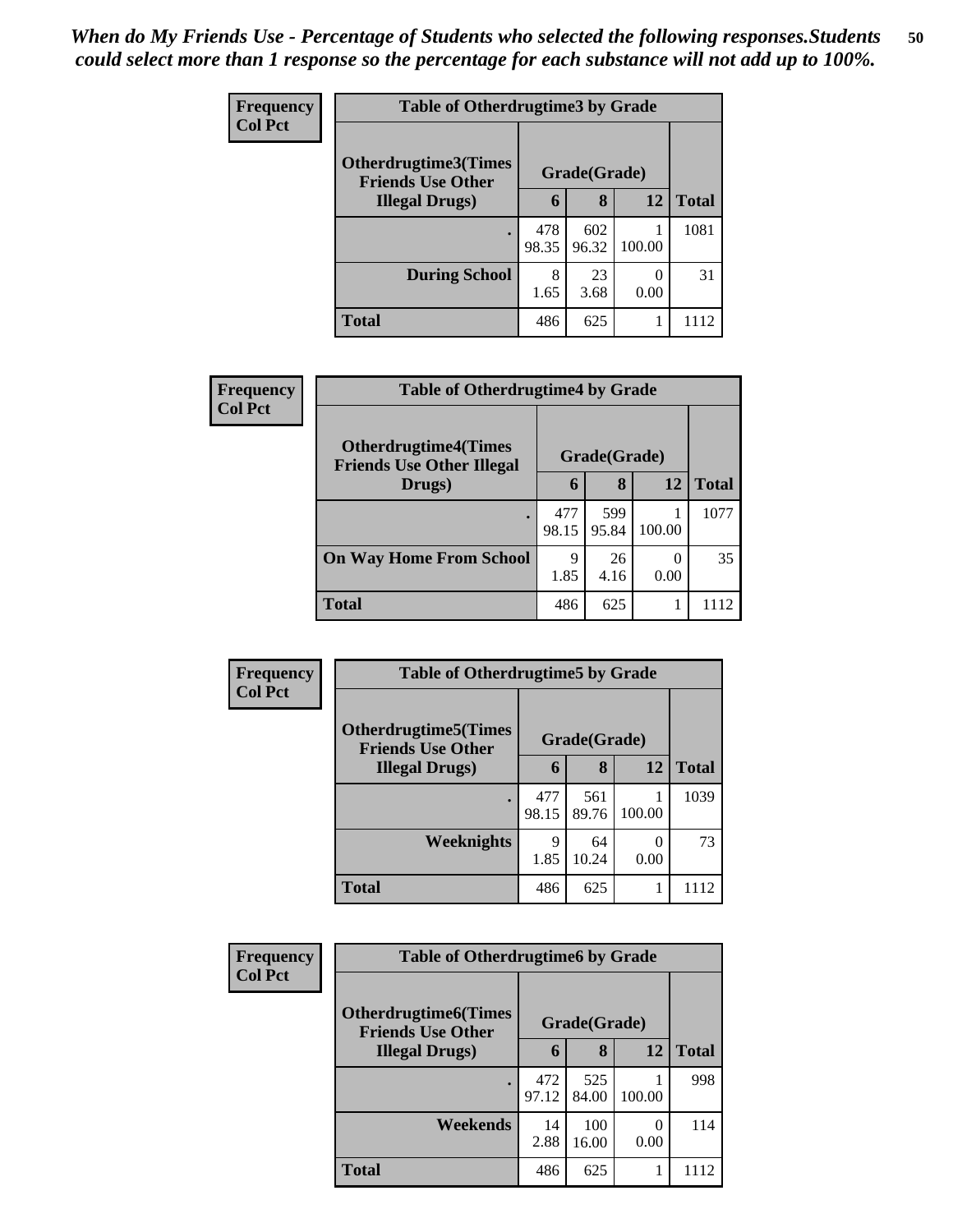| Frequency      | <b>Table of Educationalcohol by Grade</b>                                                                  |              |              |           |              |  |  |
|----------------|------------------------------------------------------------------------------------------------------------|--------------|--------------|-----------|--------------|--|--|
| <b>Col Pct</b> | Educationalcohol(I<br>have been taught<br>about alcohol,<br>tobacco,<br>and other drugs<br>within the last |              | Grade(Grade) |           |              |  |  |
|                | year at school)                                                                                            | 6            | 8            | 12        | <b>Total</b> |  |  |
|                | Yes                                                                                                        | 451<br>92.80 | 578<br>92.48 | 100.00    | 1030         |  |  |
|                | N <sub>0</sub>                                                                                             | 35<br>7.20   | 47<br>7.52   | 0<br>0.00 | 82           |  |  |
|                | <b>Total</b>                                                                                               | 486          | 625          | 1         | 1112         |  |  |

| Frequency      | <b>Table of Eversmoked by Grade</b> |              |              |           |              |
|----------------|-------------------------------------|--------------|--------------|-----------|--------------|
| <b>Col Pct</b> | Eversmoked(I<br>have smoked         |              | Grade(Grade) |           |              |
|                | a cigarette)                        | 6            | 8            | 12        | <b>Total</b> |
|                | <b>Yes</b>                          | 15<br>3.09   | 87<br>13.92  | 100.00    | 103          |
|                | N <sub>0</sub>                      | 471<br>96.91 | 538<br>86.08 | 0<br>0.00 | 1009         |
|                | <b>Total</b>                        | 486          | 625          |           | 1112         |

| Frequency      | <b>Table of Drovedrinking by Grade</b>  |          |               |        |              |
|----------------|-----------------------------------------|----------|---------------|--------|--------------|
| <b>Col Pct</b> |                                         |          |               |        |              |
|                | Drovedrinking(In                        |          |               |        |              |
|                | the past 30 days I<br>have driven a car |          |               |        |              |
|                | or other vehicle<br>while I was         |          | Grade(Grade)  |        |              |
|                | drinking alcohol)                       | 6        | 8             | 12     | <b>Total</b> |
|                | $\bf No$                                | $\Omega$ | $\mathcal{L}$ |        |              |
|                |                                         |          |               | 100.00 |              |
|                | <b>Total</b>                            | 0        |               |        |              |
|                | Frequency Missing $= 1111$              |          |               |        |              |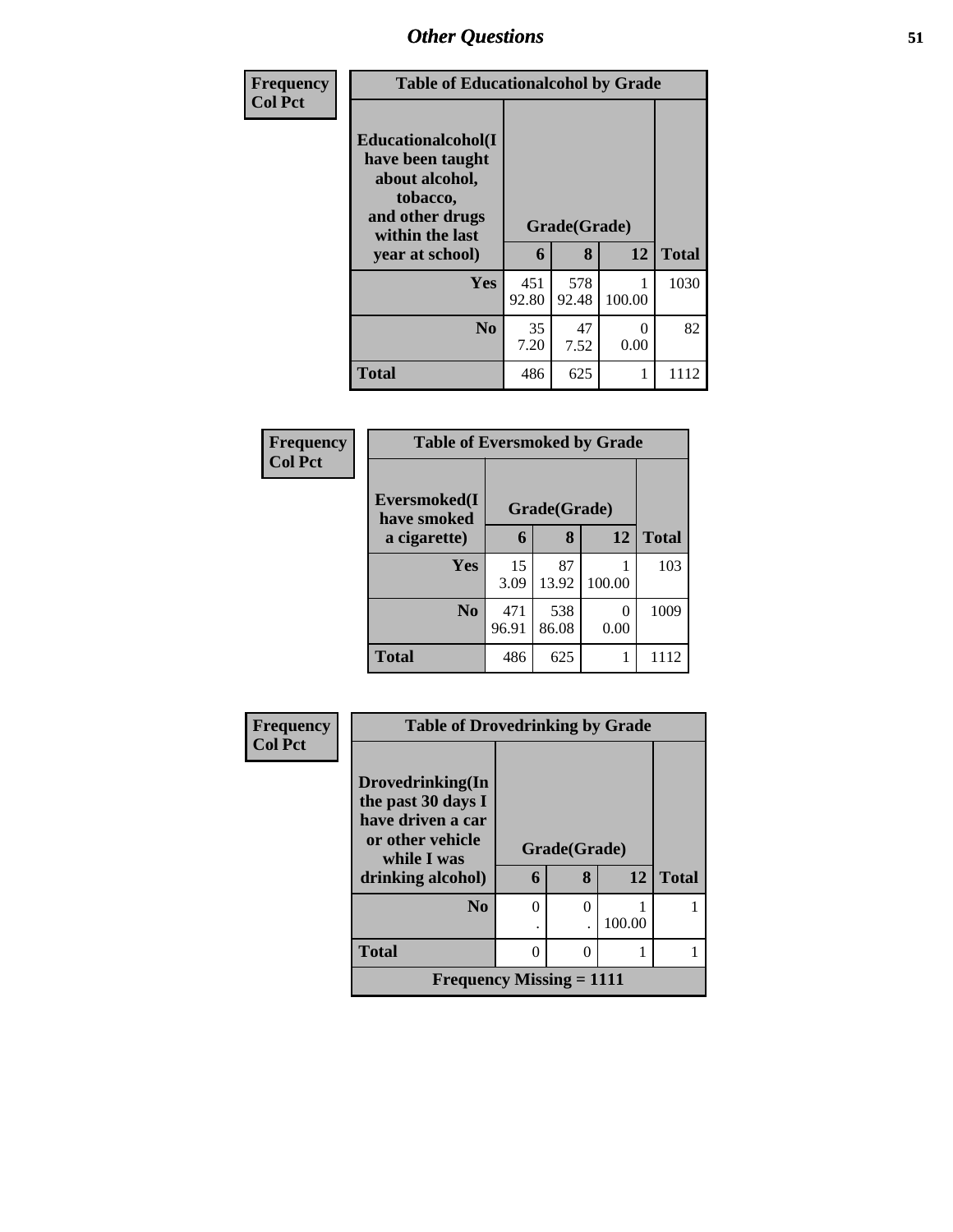| Frequency      | <b>Table of Rodedrinking by Grade</b>                                                                                  |              |                   |                           |              |  |  |
|----------------|------------------------------------------------------------------------------------------------------------------------|--------------|-------------------|---------------------------|--------------|--|--|
| <b>Col Pct</b> | Rodedrinking(In<br>the past 30 days<br>I have ridden in<br>a car with a<br>driver who had<br>been drinking<br>alcohol) | 6            | Grade(Grade)<br>8 | 12                        | <b>Total</b> |  |  |
|                | <b>Yes</b>                                                                                                             | 29<br>5.97   | 62<br>9.92        | $\mathbf{\Omega}$<br>0.00 | 91           |  |  |
|                | No.                                                                                                                    | 457<br>94.03 | 563<br>90.08      | 100.00                    | 1021         |  |  |
|                | <b>Total</b>                                                                                                           | 486          | 625               |                           | 1112         |  |  |

| Frequency      | <b>Table of Drugsschool by Grade</b>                                                                                                   |              |                   |           |              |
|----------------|----------------------------------------------------------------------------------------------------------------------------------------|--------------|-------------------|-----------|--------------|
| <b>Col Pct</b> | <b>Drugsschool</b> (During<br>the past 12 months,<br>I have been offered,<br>sold,<br>or given illegal<br>drugs on school<br>property) | 6            | Grade(Grade)<br>8 | 12        | <b>Total</b> |
|                | Yes                                                                                                                                    | 10<br>2.06   | 102<br>16.32      | 0<br>0.00 | 112          |
|                | N <sub>0</sub>                                                                                                                         | 476<br>97.94 | 523<br>83.68      | 100.00    | 1000         |
|                | <b>Total</b>                                                                                                                           | 486          | 625               | 1         | 1112         |

| Frequency      | <b>Table of Helpbullied by Grade</b>                              |                              |              |           |              |
|----------------|-------------------------------------------------------------------|------------------------------|--------------|-----------|--------------|
| <b>Col Pct</b> | Helpbullied(I)<br>would help<br>someone who was<br>being bullied) | Grade(Grade)<br>12<br>8<br>6 |              |           | <b>Total</b> |
|                | <b>Strongly Agree</b>                                             | 301<br>61.93                 | 282<br>45.12 | 100.00    | 584          |
|                | <b>Somewhat Agree</b>                                             | 138<br>28.40                 | 267<br>42.72 | 0<br>0.00 | 405          |
|                | <b>Somewhat Disagree</b>                                          | 26<br>5.35                   | 39<br>6.24   | 0<br>0.00 | 65           |
|                | <b>Strongly Disagree</b>                                          | 21<br>4.32                   | 37<br>5.92   | 0<br>0.00 | 58           |
|                | Total                                                             | 486                          | 625          | 1         | 1112         |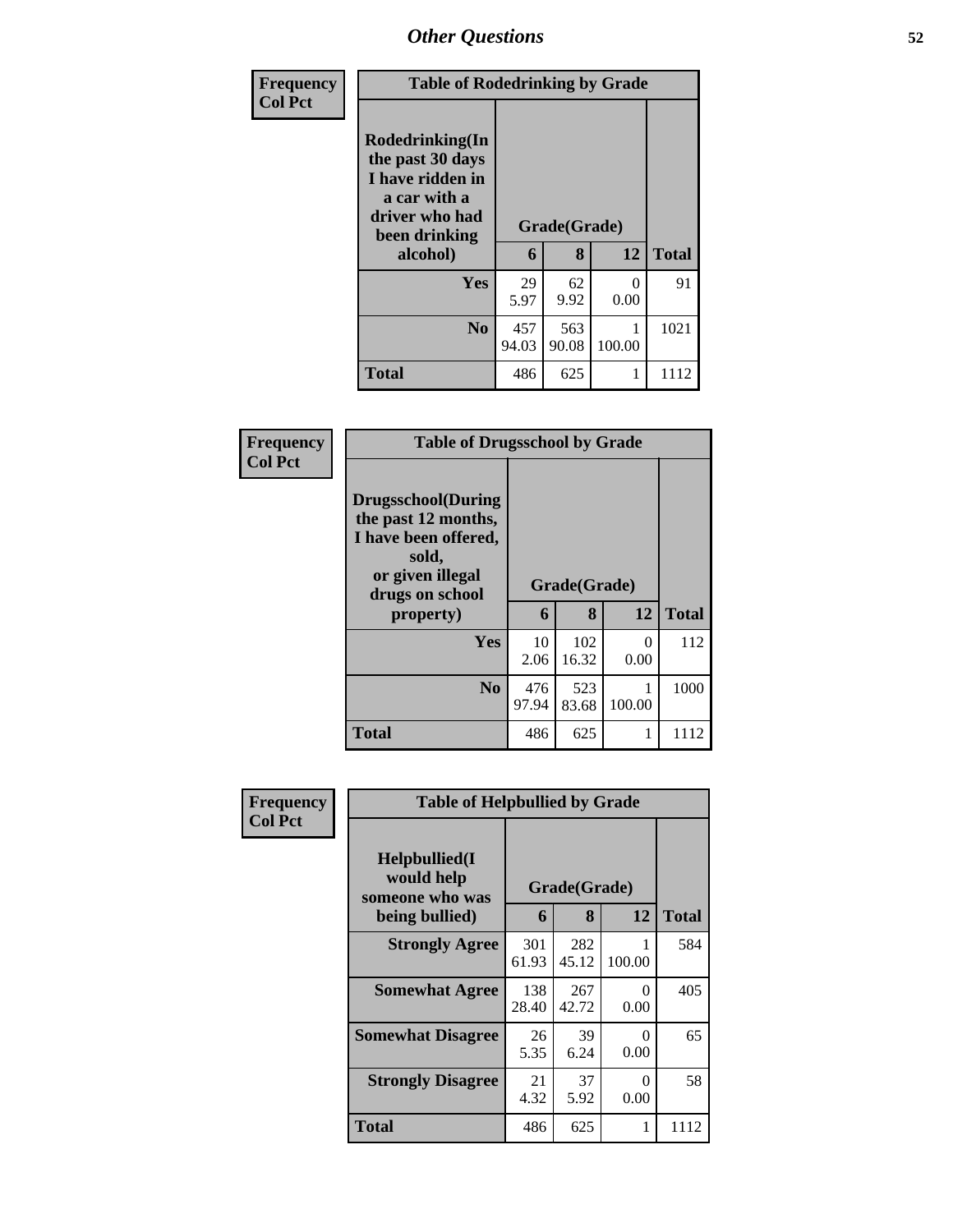| <b>Table of Grade by Bingedrinking</b> |                            |                                                                                                                                                                    |                  |                  |                        |                        |                        |      |  |
|----------------------------------------|----------------------------|--------------------------------------------------------------------------------------------------------------------------------------------------------------------|------------------|------------------|------------------------|------------------------|------------------------|------|--|
|                                        |                            | Bingedrinking(I have drunk five or more<br>drinks of alcohol at one sitting during the<br>last 30 days)                                                            |                  |                  |                        |                        |                        |      |  |
| Grade(Grade)                           | $\mathbf 0$<br><b>Days</b> | 20<br><b>10</b><br>All<br>3 to<br><b>6 to</b><br>1 or<br>to<br>to<br>29<br>9<br>19<br>30<br>2<br>5<br><b>Total</b><br>days<br>days<br>days<br>days<br>days<br>days |                  |                  |                        |                        |                        |      |  |
| 6                                      | 481<br>98.97               | $\mathcal{F}$<br>0.62                                                                                                                                              | $\Omega$<br>0.00 | $\Omega$<br>0.00 | $\Omega$<br>0.00       | 1<br>0.21              | 0.21                   | 486  |  |
| 8                                      | 595<br>95.20               | 16<br>2.56                                                                                                                                                         | 7<br>1.12        | 1<br>0.16        | $\mathfrak{D}$<br>0.32 | $\overline{2}$<br>0.32 | $\mathfrak{D}$<br>0.32 | 625  |  |
| 12                                     | 100.00                     | $\Omega$<br>$\Omega$<br>$\Omega$<br>$\Omega$<br>0<br>0<br>0.00<br>0.00<br>0.00<br>0.00<br>0.00<br>0.00                                                             |                  |                  |                        |                        |                        |      |  |
| <b>Total</b>                           | 1077                       | 19                                                                                                                                                                 | 7                | 1                | $\mathfrak{D}$         | 3                      | 3                      | 1112 |  |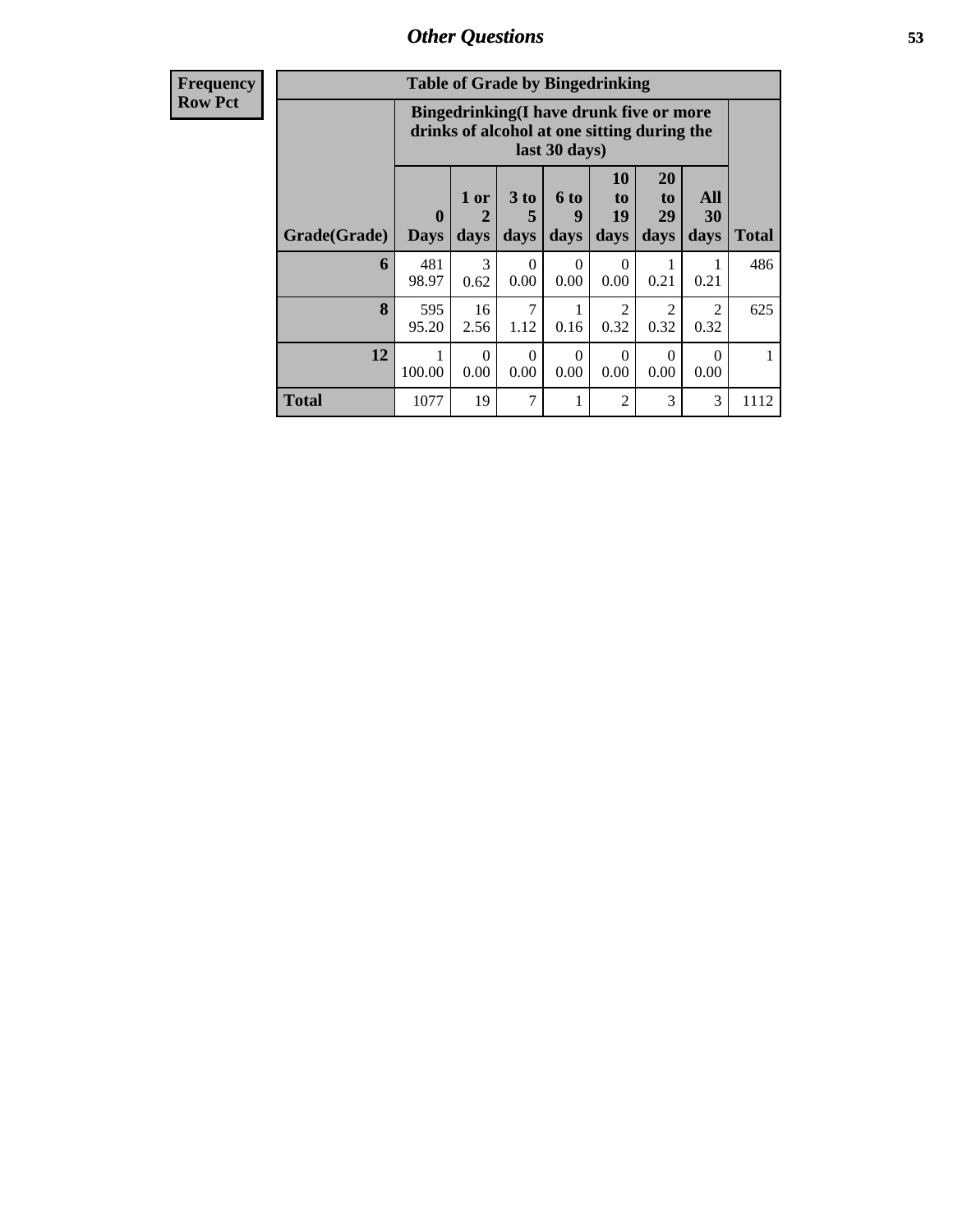## *Nutrition* **54**

**Frequency Row Pct**

| <b>Table of Grade by Dairy</b> |                          |                                                                                                 |             |            |      |  |  |  |
|--------------------------------|--------------------------|-------------------------------------------------------------------------------------------------|-------------|------------|------|--|--|--|
|                                |                          | Dairy (I eat at least 3 servings of dairy<br>products each day)                                 |             |            |      |  |  |  |
| Grade(Grade)                   | <b>Strongly</b><br>Agree | Somewhat  <br><b>Somewhat</b><br><b>Strongly</b><br><b>Disagree</b><br><b>Disagree</b><br>Agree |             |            |      |  |  |  |
| 6                              | 221<br>45.47             | 206<br>42.39                                                                                    | 46<br>9.47  | 13<br>2.67 | 486  |  |  |  |
| 8                              | 215<br>34.40             | 278<br>44.48                                                                                    | 82<br>13.12 | 50<br>8.00 | 625  |  |  |  |
| 12                             | $_{0}$<br>0.00           | 100.00                                                                                          | 0<br>0.00   | 0<br>0.00  |      |  |  |  |
| <b>Total</b>                   | 436                      | 485                                                                                             | 128         | 63         | 1112 |  |  |  |

**Frequency Row Pct**

| $\overline{I}$ | <b>Table of Grade by Fruitveg</b> |                          |                                                                          |                                    |                                    |              |  |
|----------------|-----------------------------------|--------------------------|--------------------------------------------------------------------------|------------------------------------|------------------------------------|--------------|--|
|                |                                   |                          | Fruitveg(I eat at least 5 servings of fruits<br>and vegetables each day) |                                    |                                    |              |  |
|                | Grade(Grade)                      | <b>Strongly</b><br>Agree | Somewhat  <br>Agree                                                      | <b>Somewhat</b><br><b>Disagree</b> | <b>Strongly</b><br><b>Disagree</b> | <b>Total</b> |  |
|                | 6                                 | 141<br>29.01             | 218<br>44.86                                                             | 91<br>18.72                        | 36<br>7.41                         | 486          |  |
|                | 8                                 | 117<br>18.72             | 277<br>44.32                                                             | 163<br>26.08                       | 68<br>10.88                        | 625          |  |
|                | 12                                | 0.00                     | 100.00                                                                   | 0<br>0.00                          | 0.00                               |              |  |
|                | <b>Total</b>                      | 258                      | 496                                                                      | 254                                | 104                                | 1112         |  |

| <b>Table of Grade by Cafeteriahealthy</b> |                                                                       |                     |                                    |                                    |              |  |  |
|-------------------------------------------|-----------------------------------------------------------------------|---------------------|------------------------------------|------------------------------------|--------------|--|--|
|                                           | Cafeteriahealthy (School meals in my<br>school cafeteria are healthy) |                     |                                    |                                    |              |  |  |
| Grade(Grade)                              | <b>Strongly</b><br>Agree                                              | Somewhat  <br>Agree | <b>Somewhat</b><br><b>Disagree</b> | <b>Strongly</b><br><b>Disagree</b> | <b>Total</b> |  |  |
| 6                                         | 157<br>32.30                                                          | 201<br>41.36        | 83<br>17.08                        | 45<br>9.26                         | 486          |  |  |
| 8                                         | 57<br>9.12                                                            | 233<br>37.28        | 148<br>23.68                       | 187<br>29.92                       | 625          |  |  |
| 12                                        | 0<br>0.00                                                             | 0.00                | 0.00                               | 100.00                             |              |  |  |
| <b>Total</b>                              | 214                                                                   | 434                 | 231                                | 233                                | 1112         |  |  |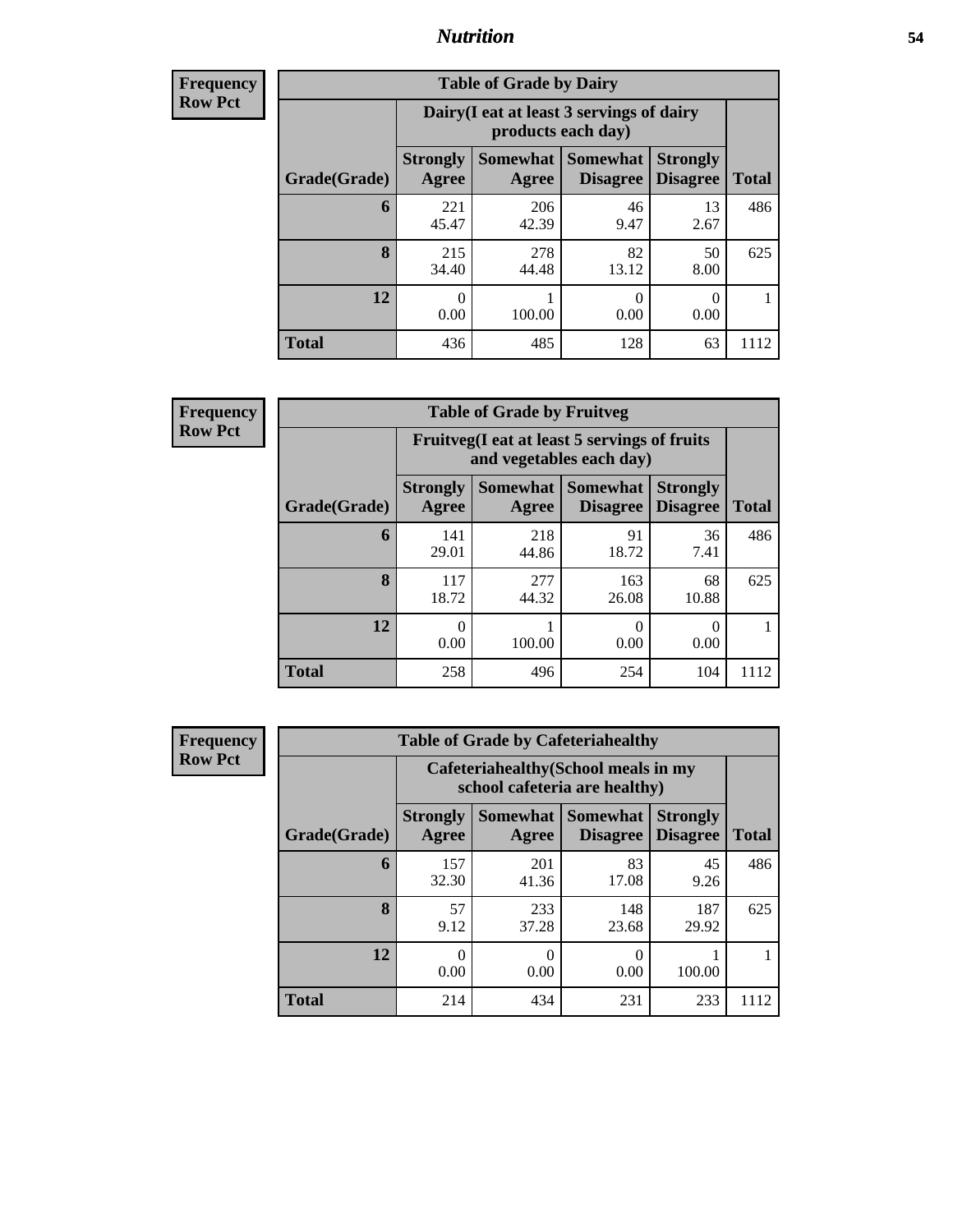## *Nutrition* **55**

| Frequency |
|-----------|
| Row Pct   |

| <b>Table of Grade by Cafeterianutrition</b> |                                                                                                                 |                                                                                           |              |             |      |  |  |
|---------------------------------------------|-----------------------------------------------------------------------------------------------------------------|-------------------------------------------------------------------------------------------|--------------|-------------|------|--|--|
|                                             |                                                                                                                 | <b>Cafeterianutrition</b> (Facts about nutrition<br>are available in my school cafeteria) |              |             |      |  |  |
| Grade(Grade)                                | Somewhat Somewhat<br><b>Strongly</b><br><b>Strongly</b><br><b>Disagree</b><br>Agree<br><b>Disagree</b><br>Agree |                                                                                           |              |             |      |  |  |
| 6                                           | 256<br>52.67                                                                                                    | 159<br>32.72                                                                              | 42<br>8.64   | 29<br>5.97  | 486  |  |  |
| 8                                           | 189<br>30.24                                                                                                    | 255<br>40.80                                                                              | 112<br>17.92 | 69<br>11.04 | 625  |  |  |
| 12                                          | 0<br>0.00                                                                                                       | 100.00                                                                                    | 0<br>0.00    | 0.00        |      |  |  |
| Total                                       | 445                                                                                                             | 415                                                                                       | 154          | 98          | 1112 |  |  |

**Frequency Row Pct**

| <b>Table of Grade by Schoollunch</b> |                          |                                                                 |                                   |                                    |              |  |  |
|--------------------------------------|--------------------------|-----------------------------------------------------------------|-----------------------------------|------------------------------------|--------------|--|--|
|                                      |                          | Schoollunch(I eat school lunch three or<br>more times per week) |                                   |                                    |              |  |  |
| Grade(Grade)                         | <b>Strongly</b><br>Agree | Agree                                                           | Somewhat   Somewhat  <br>Disagree | <b>Strongly</b><br><b>Disagree</b> | <b>Total</b> |  |  |
| 6                                    | 364<br>74.90             | 58<br>11.93                                                     | 22<br>4.53                        | 42<br>8.64                         | 486          |  |  |
| 8                                    | 384<br>61.44             | 111<br>17.76                                                    | 38<br>6.08                        | 92<br>14.72                        | 625          |  |  |
| 12                                   | 0.00                     | 100.00                                                          | 0.00                              | 0.00                               |              |  |  |
| <b>Total</b>                         | 748                      | 170                                                             | 60                                | 134                                | 1112         |  |  |

| <b>Table of Grade by Foodchoices</b> |                                                                            |                   |                                    |                                    |              |  |  |
|--------------------------------------|----------------------------------------------------------------------------|-------------------|------------------------------------|------------------------------------|--------------|--|--|
|                                      | <b>Foodchoices</b> (I make healthy food choices in<br>my school cafeteria) |                   |                                    |                                    |              |  |  |
| Grade(Grade)                         | <b>Strongly</b><br>Agree                                                   | Somewhat<br>Agree | <b>Somewhat</b><br><b>Disagree</b> | <b>Strongly</b><br><b>Disagree</b> | <b>Total</b> |  |  |
| 6                                    | 220<br>45.27                                                               | 209<br>43.00      | 39<br>8.02                         | 18<br>3.70                         | 486          |  |  |
| 8                                    | 139<br>22.24                                                               | 311<br>49.76      | 109<br>17.44                       | 66<br>10.56                        | 625          |  |  |
| 12                                   | 0<br>0.00                                                                  | 100.00            | 0<br>0.00                          | 0.00                               |              |  |  |
| <b>Total</b>                         | 359                                                                        | 521               | 148                                | 84                                 | 1112         |  |  |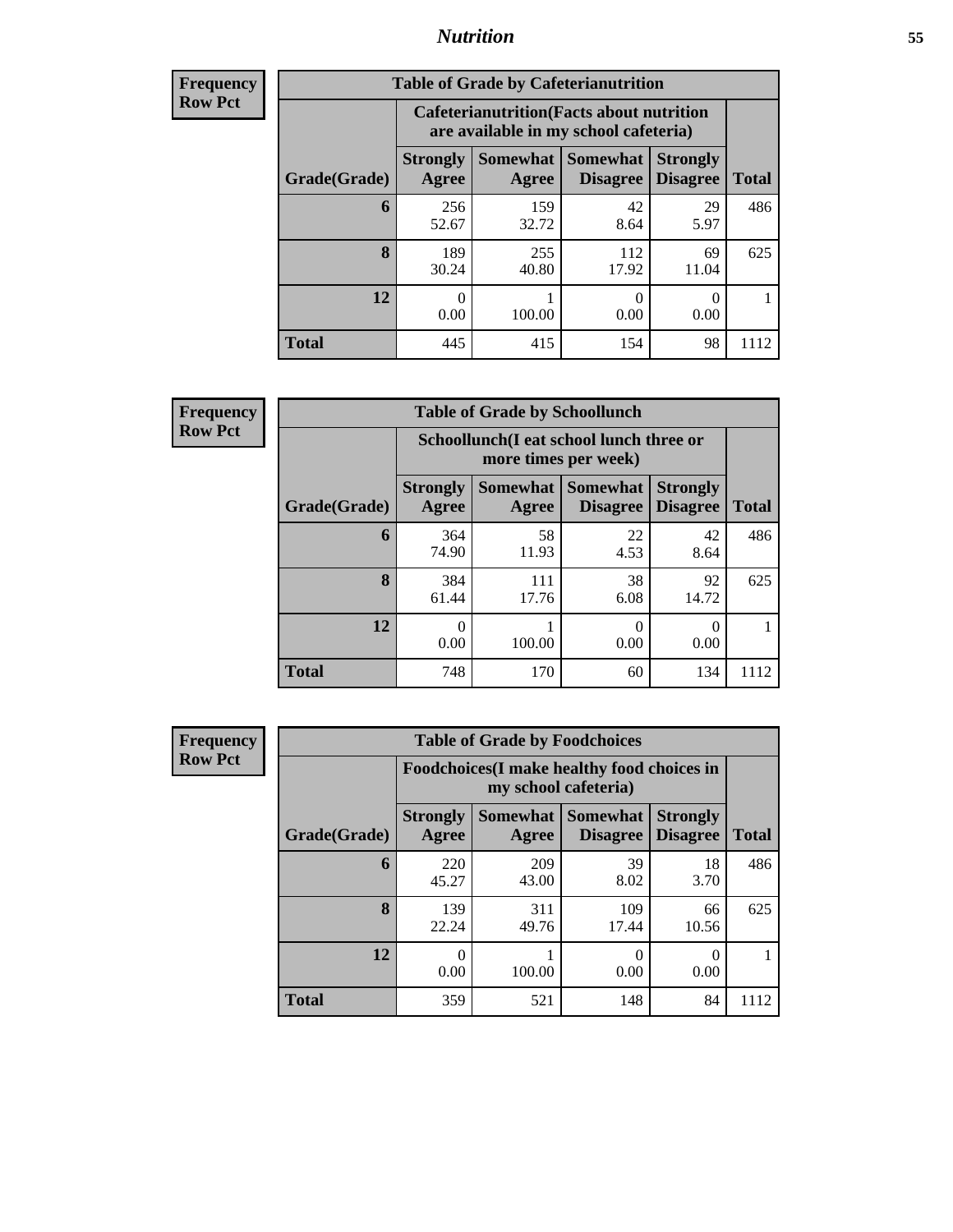## *Nutrition* **56**

| <b>Frequency</b><br>Row Pct |
|-----------------------------|
|                             |

| <b>Table of Grade by Wholewheat</b> |                                                                                                                                           |                  |                  |             |      |  |  |
|-------------------------------------|-------------------------------------------------------------------------------------------------------------------------------------------|------------------|------------------|-------------|------|--|--|
|                                     | Wholewheat (There are whole wheat and<br>multigrain breads and cereals available in<br>my school cafeteria)                               |                  |                  |             |      |  |  |
| Grade(Grade)                        | Somewhat<br><b>Somewhat</b><br><b>Strongly</b><br><b>Strongly</b><br><b>Disagree</b><br>Agree<br><b>Disagree</b><br><b>Total</b><br>Agree |                  |                  |             |      |  |  |
| 6                                   | 228<br>46.91                                                                                                                              | 162<br>33.33     | 58<br>11.93      | 38<br>7.82  | 486  |  |  |
| 8                                   | 193<br>30.88                                                                                                                              | 237<br>37.92     | 127<br>20.32     | 68<br>10.88 | 625  |  |  |
| 12                                  | 0<br>0.00                                                                                                                                 | $\Omega$<br>0.00 | $\Omega$<br>0.00 | 100.00      |      |  |  |
| <b>Total</b>                        | 421                                                                                                                                       | 399              | 185              | 107         | 1112 |  |  |

**Frequency Row Pct**

| V | <b>Table of Grade by Healthyvending</b> |                                                                                                                          |                          |                             |                                    |              |  |  |
|---|-----------------------------------------|--------------------------------------------------------------------------------------------------------------------------|--------------------------|-----------------------------|------------------------------------|--------------|--|--|
|   |                                         | Healthyvending (If only healthy snacks and<br>beverages were available in the vending<br>machines during the school day, |                          |                             |                                    |              |  |  |
|   | Grade(Grade)                            | <b>Strongly</b><br>Agree                                                                                                 | <b>Somewhat</b><br>Agree | Somewhat<br><b>Disagree</b> | <b>Strongly</b><br><b>Disagree</b> | <b>Total</b> |  |  |
|   | 6                                       | 201<br>41.36                                                                                                             | 158<br>32.51             | 61<br>12.55                 | 66<br>13.58                        | 486          |  |  |
|   | 8                                       | 183<br>29.28                                                                                                             | 214<br>34.24             | 109<br>17.44                | 119<br>19.04                       | 625          |  |  |
|   | 12                                      | 0<br>0.00                                                                                                                | 0<br>0.00                | 0<br>0.00                   | 100.00                             |              |  |  |
|   | <b>Total</b>                            | 384                                                                                                                      | 372                      | 170                         | 186                                | 1112         |  |  |

| <b>Table of Grade by Schoolbreakfast</b> |                                                                                                                                         |              |              |              |      |  |  |
|------------------------------------------|-----------------------------------------------------------------------------------------------------------------------------------------|--------------|--------------|--------------|------|--|--|
|                                          | Schoolbreakfast (If breakfast were<br>available at school,<br>but outside the cafeteria,<br>I would eat breakfast at school more often) |              |              |              |      |  |  |
| Grade(Grade)                             | Somewhat  <br>Somewhat<br><b>Strongly</b><br><b>Strongly</b><br><b>Disagree</b><br><b>Total</b><br>Agree<br><b>Disagree</b><br>Agree    |              |              |              |      |  |  |
| 6                                        | 153<br>31.48                                                                                                                            | 141<br>29.01 | 74<br>15.23  | 118<br>24.28 | 486  |  |  |
| $\bf{8}$                                 | 143<br>22.88                                                                                                                            | 190<br>30.40 | 139<br>22.24 | 153<br>24.48 | 625  |  |  |
| 12                                       | 0<br>0<br>0.00<br>0.00<br>100.00<br>0.00                                                                                                |              |              |              |      |  |  |
| <b>Total</b>                             | 296                                                                                                                                     | 331          | 213          | 272          | 1112 |  |  |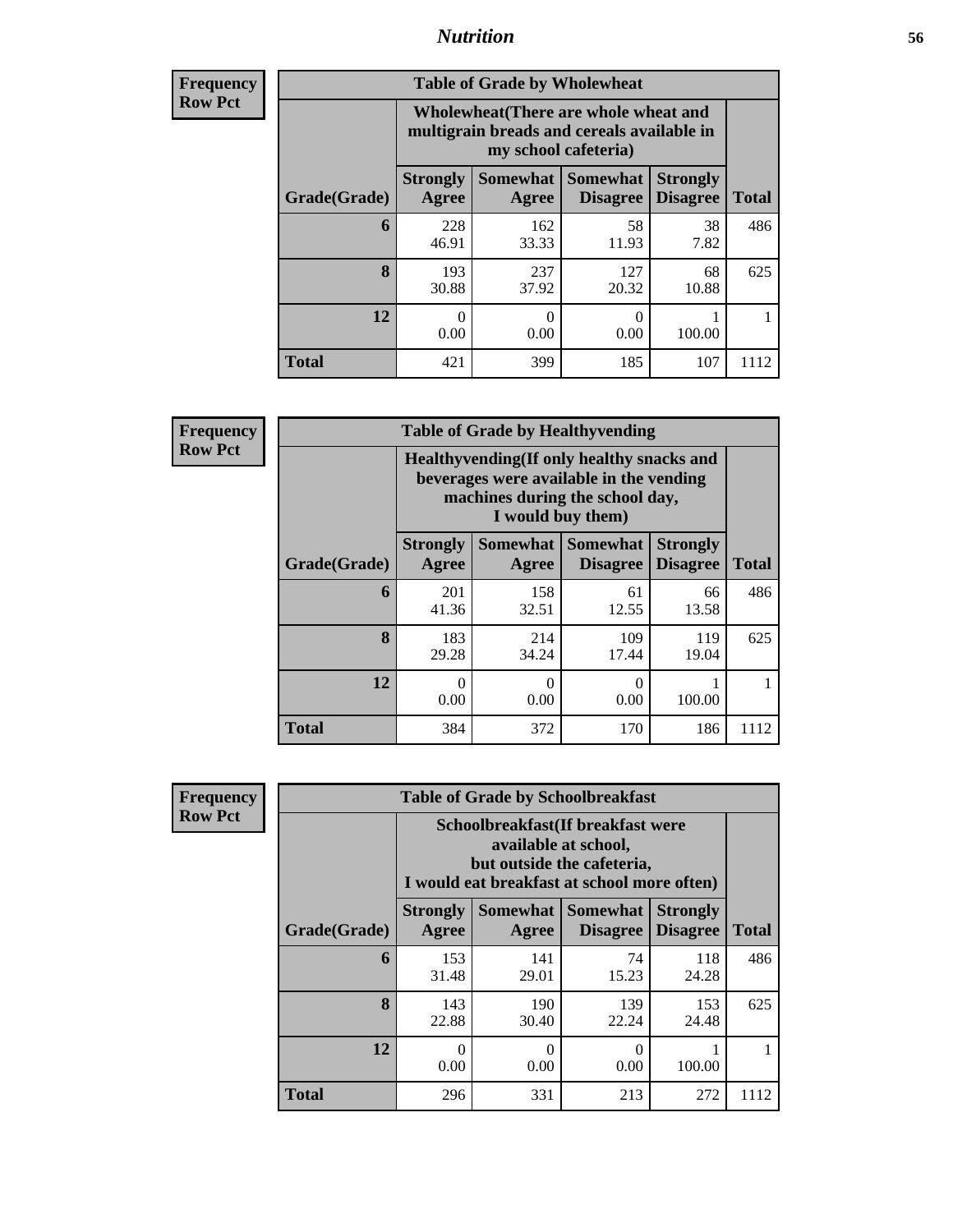| Frequency      | <b>Table of Educationaids by Grade</b>                                                                    |              |                   |           |              |
|----------------|-----------------------------------------------------------------------------------------------------------|--------------|-------------------|-----------|--------------|
| <b>Col Pct</b> | <b>Educationaids</b> (I<br>have been<br>taught about<br><b>HIV/AIDS</b> at<br>school in the<br>past year) | 6            | Grade(Grade)<br>8 | 12        | <b>Total</b> |
|                | Yes                                                                                                       | 285<br>58.64 | 587<br>93.92      | 100.00    | 873          |
|                | N <sub>0</sub>                                                                                            | 201<br>41.36 | 38<br>6.08        | 0<br>0.00 | 239          |
|                | <b>Total</b>                                                                                              | 486          | 625               |           | 1112         |

| <b>Frequency</b> | <b>Table of Educationcharacter by Grade</b>                                          |              |              |           |              |  |
|------------------|--------------------------------------------------------------------------------------|--------------|--------------|-----------|--------------|--|
| <b>Col Pct</b>   | Educationcharacter(I<br>have been taught<br>about character<br>education in the past | Grade(Grade) |              |           |              |  |
|                  | year at school)                                                                      | 6            | 8            | 12        | <b>Total</b> |  |
|                  | <b>Yes</b>                                                                           | 389<br>80.04 | 485<br>77.60 | 100.00    | 875          |  |
|                  | N <sub>0</sub>                                                                       | 97<br>19.96  | 140<br>22.40 | 0<br>0.00 | 237          |  |
|                  | <b>Total</b>                                                                         | 486          | 625          |           | 1112         |  |

| Frequency      | <b>Table of Gradcoach1 by Grade</b>              |              |              |        |              |
|----------------|--------------------------------------------------|--------------|--------------|--------|--------------|
| <b>Col Pct</b> | Gradcoach1(I<br>know who my<br><b>Graduation</b> |              | Grade(Grade) |        |              |
|                | Coach is)                                        | 6            | 8            | 12     | <b>Total</b> |
|                | Yes                                              | 42<br>8.64   | 75<br>12.00  | 100.00 | 118          |
|                | N <sub>0</sub>                                   | 444<br>91.36 | 550<br>88.00 | 0.00   | 994          |
|                | <b>Total</b>                                     | 486          | 625          |        | 1112         |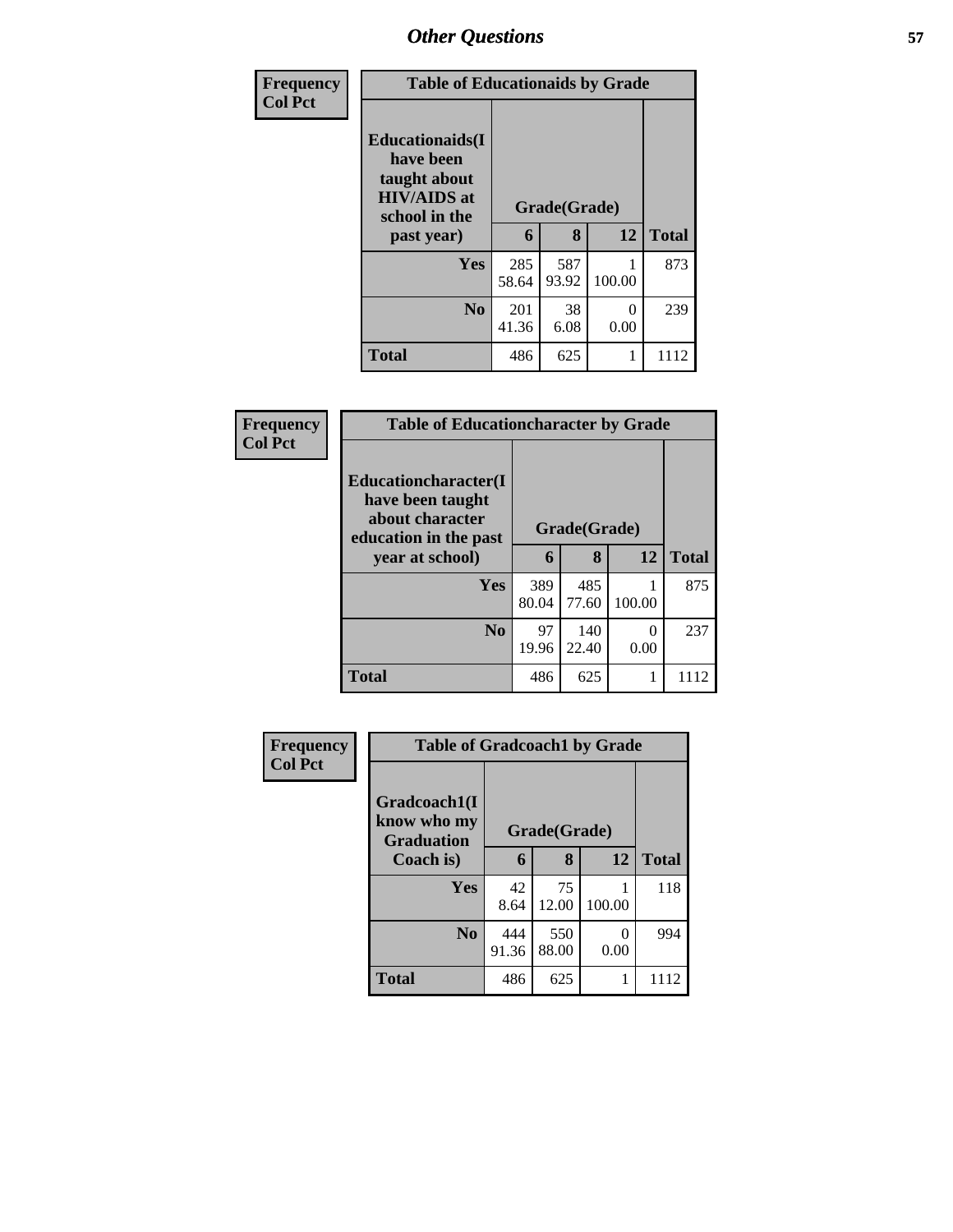| <b>Frequency</b> | <b>Table of Gradcoach2 by Grade</b>                       |              |              |                       |              |
|------------------|-----------------------------------------------------------|--------------|--------------|-----------------------|--------------|
| <b>Col Pct</b>   | Gradcoach2(I<br>have<br>contacted my<br><b>Graduation</b> | Grade(Grade) |              |                       |              |
|                  | Coach)                                                    | 6            | 8            | 12                    | <b>Total</b> |
|                  | Yes                                                       | 23<br>4.73   | 32<br>5.12   | $\mathcal{O}$<br>0.00 | 55           |
|                  | N <sub>0</sub>                                            | 463<br>95.27 | 593<br>94.88 | 100.00                | 1057         |
|                  | Total                                                     | 486          | 625          |                       | 1112         |

| Frequency<br><b>Col Pct</b> | <b>Table of Gradcoach3 by Grade</b>                                         |              |              |                  |              |
|-----------------------------|-----------------------------------------------------------------------------|--------------|--------------|------------------|--------------|
|                             | Gradcoach3(I<br>have received<br>assistance<br>from my<br><b>Graduation</b> | Grade(Grade) |              |                  |              |
|                             | Coach)                                                                      | 6            | 8            | 12               | <b>Total</b> |
|                             | Yes                                                                         | 22<br>4.53   | 30<br>4.80   | $\Omega$<br>0.00 | 52           |
|                             | N <sub>0</sub>                                                              | 177<br>36.42 | 144<br>23.04 | 0<br>0.00        | 321          |
|                             | Don't know                                                                  | 287<br>59.05 | 451<br>72.16 | 100.00           | 739          |
|                             | <b>Total</b>                                                                | 486          | 625          |                  | 1112         |

| Frequency<br><b>Col Pct</b> | <b>Table of Selfharm by Grade</b>                                                                                                                                          |              |              |             |              |
|-----------------------------|----------------------------------------------------------------------------------------------------------------------------------------------------------------------------|--------------|--------------|-------------|--------------|
|                             | <b>Selfharm</b> (During<br>the past 12<br>months,<br>I harmed myself<br>on purpose<br><b>Suicideconsider</b><br>During the past<br>12 months,<br>I seriously<br>considered |              | Grade(Grade) |             |              |
|                             | suicide)                                                                                                                                                                   | 6            | 8            | 12          | <b>Total</b> |
|                             | Yes                                                                                                                                                                        | 30<br>6.17   | 59<br>9.44   | 0<br>0.00   | 89           |
|                             | N <sub>0</sub>                                                                                                                                                             | 456<br>93.83 | 566<br>90.56 | 1<br>100.00 | 1023         |
|                             | Total                                                                                                                                                                      | 486          | 625          | 1           | 1112         |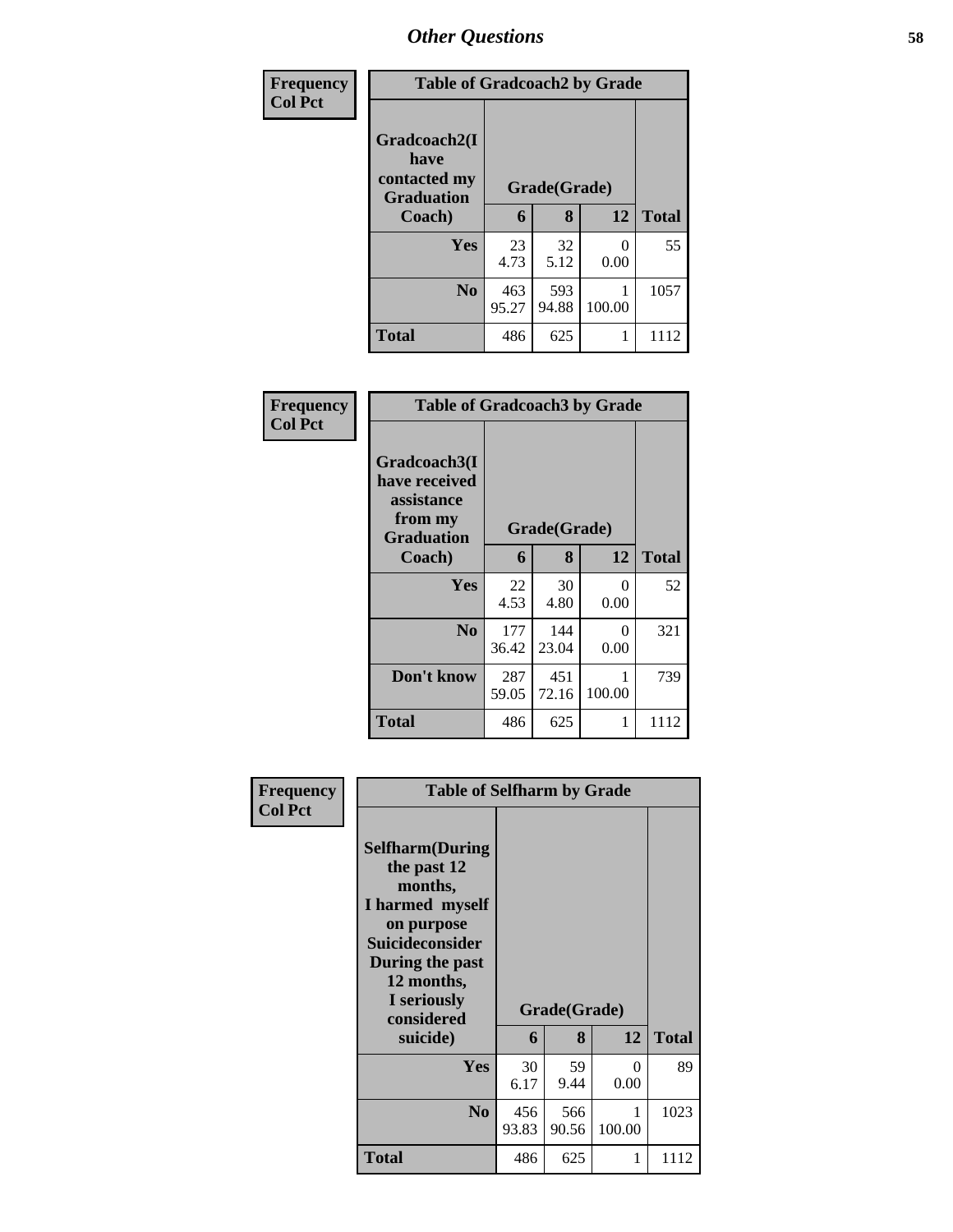| <b>Frequency</b> | <b>Table of Suicideconsider by Grade</b> |              |              |        |              |  |
|------------------|------------------------------------------|--------------|--------------|--------|--------------|--|
| <b>Col Pct</b>   |                                          | Grade(Grade) |              |        |              |  |
|                  | Suicideconsider                          | 6            | 8            | 12     | <b>Total</b> |  |
|                  | Yes                                      | 26<br>5.35   | 62<br>9.92   | 0.00   | 88           |  |
|                  | N <sub>0</sub>                           | 460<br>94.65 | 563<br>90.08 | 100.00 | 1024         |  |
|                  | <b>Total</b>                             | 486          | 625          |        | 1112         |  |

| Frequency      |                                                      | <b>Table of Suicideattempt by Grade</b> |              |           |              |  |  |
|----------------|------------------------------------------------------|-----------------------------------------|--------------|-----------|--------------|--|--|
| <b>Col Pct</b> | Suicideattempt(I<br>have attempted<br>suicide in the |                                         | Grade(Grade) |           |              |  |  |
|                | last year)                                           | 6                                       | 8            | 12        | <b>Total</b> |  |  |
|                | Yes                                                  | 9<br>1.85                               | 32<br>5.12   | 0<br>0.00 | 41           |  |  |
|                | N <sub>0</sub>                                       | 477<br>98.15                            | 593<br>94.88 | 100.00    | 1071         |  |  |
|                | <b>Total</b>                                         | 486                                     | 625          | 1         | 1112         |  |  |

| Frequency      | <b>Table of Instantmessaged by Grade</b>               |              |              |                  |              |  |
|----------------|--------------------------------------------------------|--------------|--------------|------------------|--------------|--|
| <b>Col Pct</b> | Instantmessaged(I<br>have instant<br>messaged people I |              | Grade(Grade) |                  |              |  |
|                | do not even know)                                      | 6            | 8            | 12               | <b>Total</b> |  |
|                | Yes                                                    | 61<br>12.55  | 179<br>28.64 | $\Omega$<br>0.00 | 240          |  |
|                | N <sub>0</sub>                                         | 425<br>87.45 | 446<br>71.36 | 100.00           | 872          |  |
|                | <b>Total</b>                                           | 486          | 625          |                  | 1112         |  |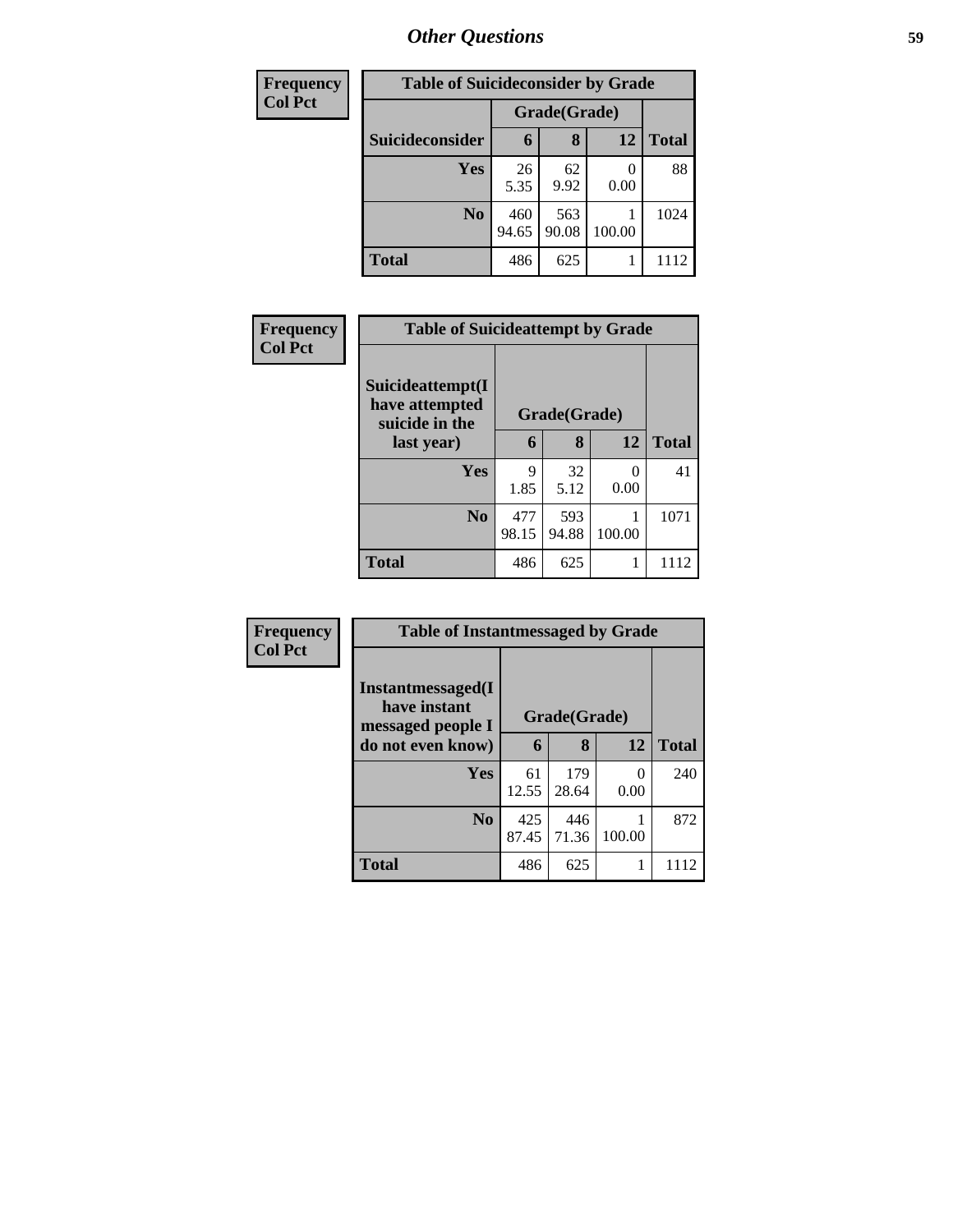| Frequency      | <b>Table of Getsalong by Grade</b>                  |              |              |                  |              |  |
|----------------|-----------------------------------------------------|--------------|--------------|------------------|--------------|--|
| <b>Col Pct</b> | Getsalong(I get<br>along with other<br>students and | Grade(Grade) |              |                  |              |  |
|                | adults)                                             | 6            | 8            | 12               | <b>Total</b> |  |
|                | <b>Strongly Agree</b>                               | 246<br>50.62 | 284<br>45.44 | 100.00           | 531          |  |
|                | <b>Somewhat Agree</b>                               | 206<br>42.39 | 293<br>46.88 | 0<br>0.00        | 499          |  |
|                | <b>Somewhat Disagree</b>                            | 25<br>5.14   | 30<br>4.80   | 0<br>0.00        | 55           |  |
|                | <b>Strongly Disagree</b>                            | 9<br>1.85    | 18<br>2.88   | $\Omega$<br>0.00 | 27           |  |
|                | <b>Total</b>                                        | 486          | 625          | 1                | 1112         |  |

| Frequency      | <b>Table of Safehome by Grade</b> |              |                   |           |              |
|----------------|-----------------------------------|--------------|-------------------|-----------|--------------|
| <b>Col Pct</b> | Safehome(I feel<br>safe at home)  | 6            | Grade(Grade)<br>8 | 12        | <b>Total</b> |
|                | <b>Strongly Agree</b>             | 336<br>69.14 | 410<br>65.60      | 100.00    | 747          |
|                | <b>Somewhat Agree</b>             | 119<br>24.49 | 167<br>26.72      | 0<br>0.00 | 286          |
|                | <b>Somewhat Disagree</b>          | 19<br>3.91   | 29<br>4.64        | 0<br>0.00 | 48           |
|                | <b>Strongly Disagree</b>          | 12<br>2.47   | 19<br>3.04        | 0<br>0.00 | 31           |
|                | <b>Total</b>                      | 486          | 625               |           | 1112         |

| Frequency      | <b>Table of Adulttalk by Grade</b>                                                                |              |                   |           |              |  |  |  |  |
|----------------|---------------------------------------------------------------------------------------------------|--------------|-------------------|-----------|--------------|--|--|--|--|
| <b>Col Pct</b> | <b>Adulttalk(I</b><br>know an<br>adult at<br>school that<br>I can talk<br>with if I<br>need help) | 6            | Grade(Grade)<br>8 | 12        | <b>Total</b> |  |  |  |  |
|                | <b>Yes</b>                                                                                        | 396<br>81.48 | 438<br>70.08      | 100.00    | 835          |  |  |  |  |
|                | N <sub>0</sub>                                                                                    | 90<br>18.52  | 187<br>29.92      | 0<br>0.00 | 277          |  |  |  |  |
|                | <b>Total</b>                                                                                      | 486          | 625               |           | 1112         |  |  |  |  |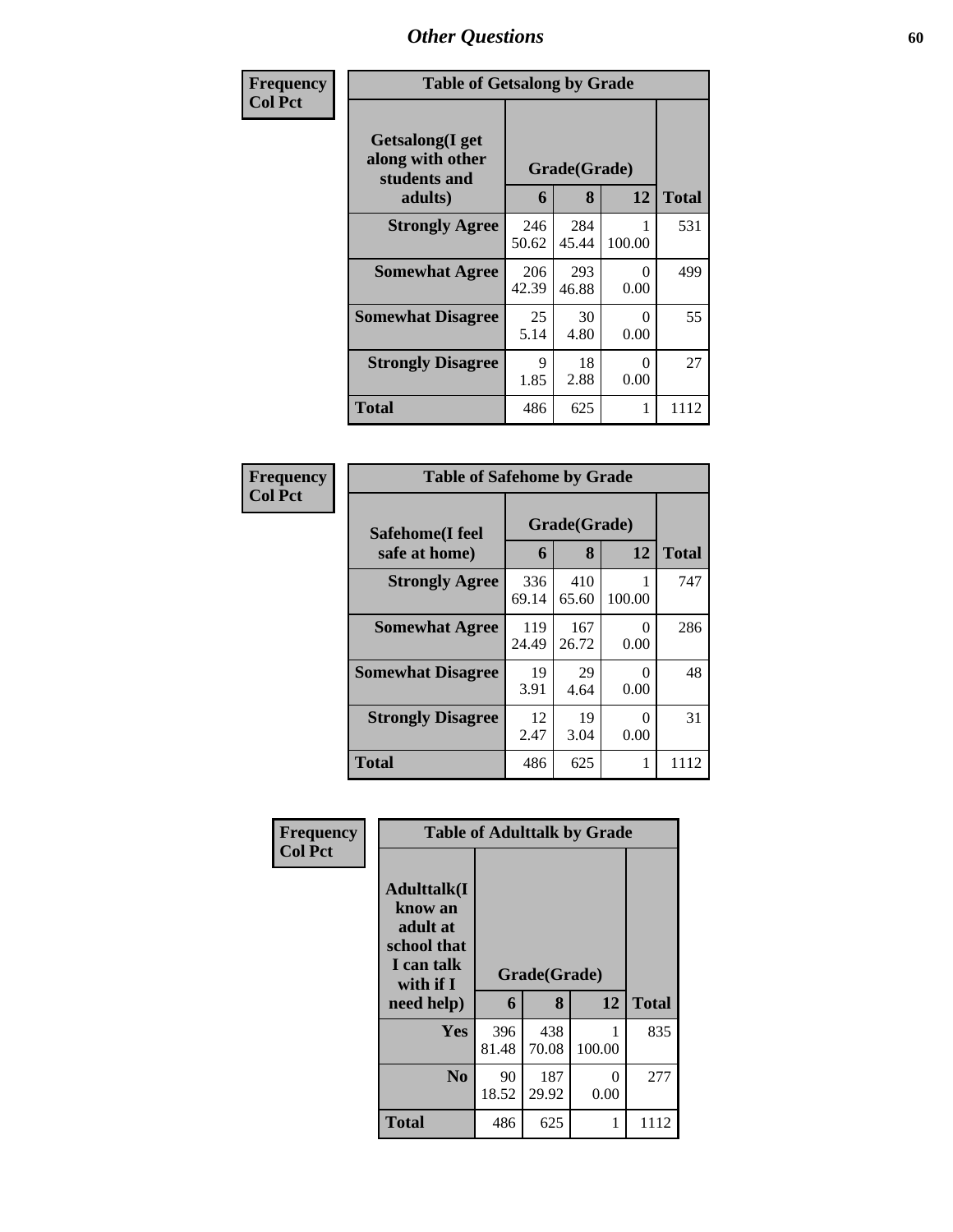**Frequency Row Pct**

| <b>Table of Grade by Tytime</b> |             |                                                                                        |              |                      |                      |                   |              |  |  |
|---------------------------------|-------------|----------------------------------------------------------------------------------------|--------------|----------------------|----------------------|-------------------|--------------|--|--|
|                                 |             | Tytime(On an average school day,<br>how much unsupervised time do I spend watching TV) |              |                      |                      |                   |              |  |  |
| Grade(Grade)                    | None        | <b>Less that</b><br>hour/day                                                           | hour/day     | $2 - 3$<br>hours/day | $4 - 5$<br>hours/day | $6+$<br>hours/day | <b>Total</b> |  |  |
| 6                               | 71<br>14.61 | 106<br>21.81                                                                           | 117<br>24.07 | 119<br>24.49         | 47<br>9.67           | 26<br>5.35        | 486          |  |  |
| 8                               | 65<br>10.40 | 129<br>20.64                                                                           | 129<br>20.64 | 196<br>31.36         | 64<br>10.24          | 42<br>6.72        | 625          |  |  |
| 12                              | 0.00        | 0.00                                                                                   | 0.00         | 100.00               | 0.00                 | 0.00              |              |  |  |
| <b>Total</b>                    | 136         | 235                                                                                    | 246          | 316                  | 111                  | 68                | 1112         |  |  |

**Frequency**

**Row Pct**

| <b>Table of Grade by Computertime</b> |              |                                                                                                   |                  |                      |                      |                   |              |
|---------------------------------------|--------------|---------------------------------------------------------------------------------------------------|------------------|----------------------|----------------------|-------------------|--------------|
|                                       |              | Computertime (On an average school day,<br>how much unsupervised time do I spend on the computer) |                  |                      |                      |                   |              |
| Grade(Grade)                          | <b>None</b>  | <b>Less that</b><br>hour/day                                                                      | hour/day         | $2 - 3$<br>hours/day | $4 - 5$<br>hours/day | $6+$<br>hours/day | <b>Total</b> |
| 6                                     | 111<br>22.84 | 146<br>30.04                                                                                      | 92<br>18.93      | 99<br>20.37          | 23<br>4.73           | 15<br>3.09        | 486          |
| 8                                     | 78<br>12.48  | 144<br>23.04                                                                                      | 122<br>19.52     | 164<br>26.24         | 74<br>11.84          | 43<br>6.88        | 625          |
| 12                                    | 0<br>0.00    | 0.00                                                                                              | $\theta$<br>0.00 | 0.00                 | 100.00               | 0.00              |              |
| <b>Total</b>                          | 189          | 290                                                                                               | 214              | 263                  | 98                   | 58                | 1112         |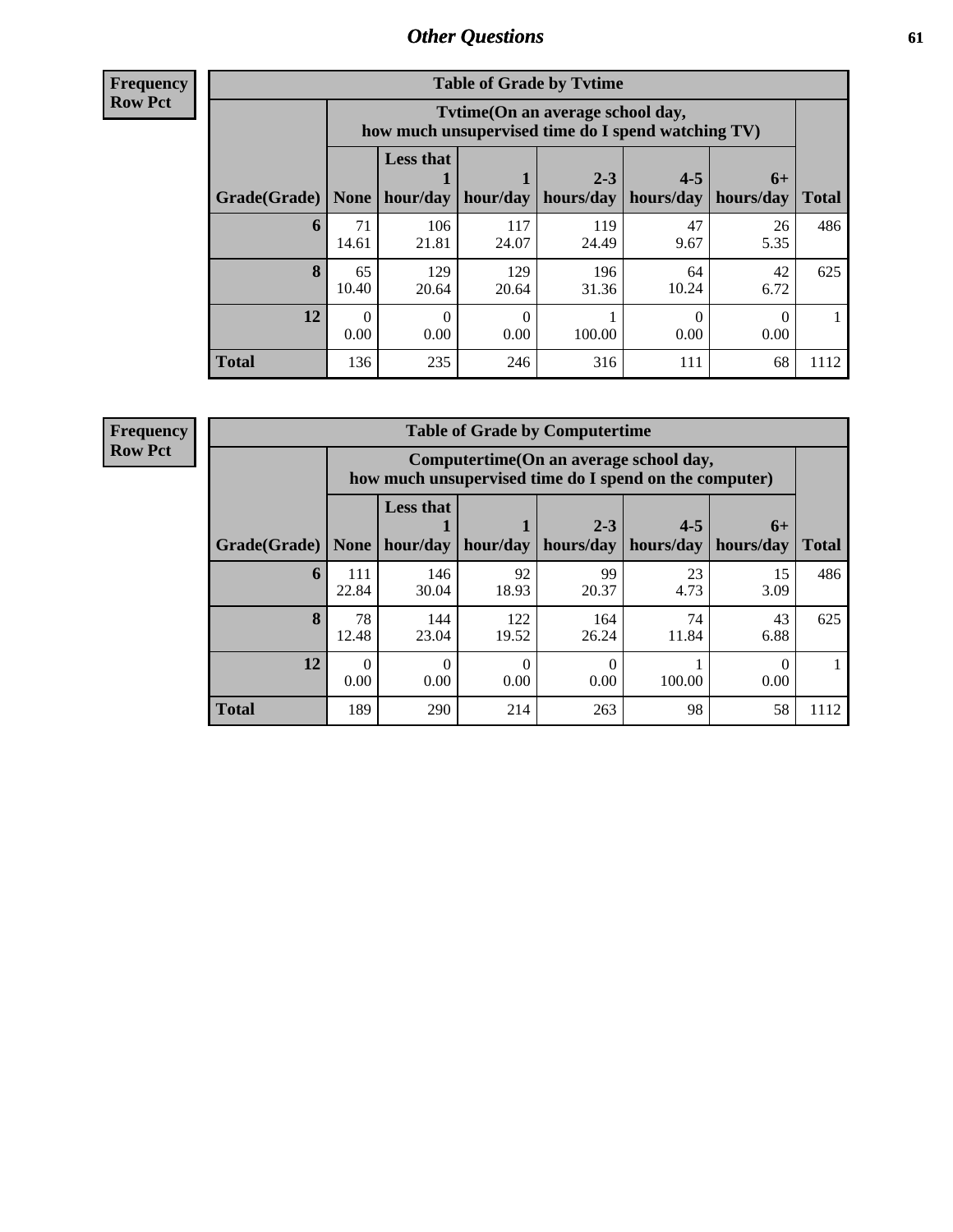## *Questions about Driving Laws* **62** *Driving Questions were asked only of high school students.*

| Frequency      |              | <b>Table of Grade by License1</b>                                                                                                                           |                |
|----------------|--------------|-------------------------------------------------------------------------------------------------------------------------------------------------------------|----------------|
| <b>Row Pct</b> |              | License1(During<br>the first 6<br>months of<br>driving with a<br>provisional<br>license,<br>the only<br>passengers who<br>can ride with<br>the driver are:) |                |
|                | Grade(Grade) | Family<br><b>Members</b>                                                                                                                                    | <b>Total</b>   |
|                | 6            | 0                                                                                                                                                           | $\theta$       |
|                | 8            | 0                                                                                                                                                           | $\overline{0}$ |
|                | 12           | 100.00                                                                                                                                                      | 1              |
|                | <b>Total</b> | 1                                                                                                                                                           | 1              |
|                |              | <b>Frequency Missing = 1111</b>                                                                                                                             |                |

| Frequency      | <b>Table of Grade by License2</b> |                                 |              |  |  |
|----------------|-----------------------------------|---------------------------------|--------------|--|--|
|                |                                   |                                 |              |  |  |
| <b>Row Pct</b> |                                   | License2(17                     |              |  |  |
|                |                                   | yr old                          |              |  |  |
|                |                                   | drivers                         |              |  |  |
|                |                                   | with a                          |              |  |  |
|                |                                   | provisional                     |              |  |  |
|                |                                   | driver's                        |              |  |  |
|                |                                   | license                         |              |  |  |
|                |                                   | cannot                          |              |  |  |
|                |                                   | drive                           |              |  |  |
|                |                                   | between                         |              |  |  |
|                |                                   | the hours                       |              |  |  |
|                |                                   | of:)                            |              |  |  |
|                |                                   |                                 |              |  |  |
|                |                                   | <b>Midnight</b>                 |              |  |  |
|                | Grade(Grade)                      | to 6am                          | <b>Total</b> |  |  |
|                | 6                                 | 0                               | $\theta$     |  |  |
|                |                                   |                                 |              |  |  |
|                | 8                                 | $\theta$                        | $\theta$     |  |  |
|                |                                   |                                 |              |  |  |
|                | 12                                | 1                               | 1            |  |  |
|                |                                   | 100.00                          |              |  |  |
|                |                                   |                                 |              |  |  |
|                | <b>Total</b>                      | 1                               | 1            |  |  |
|                |                                   | <b>Frequency Missing = 1111</b> |              |  |  |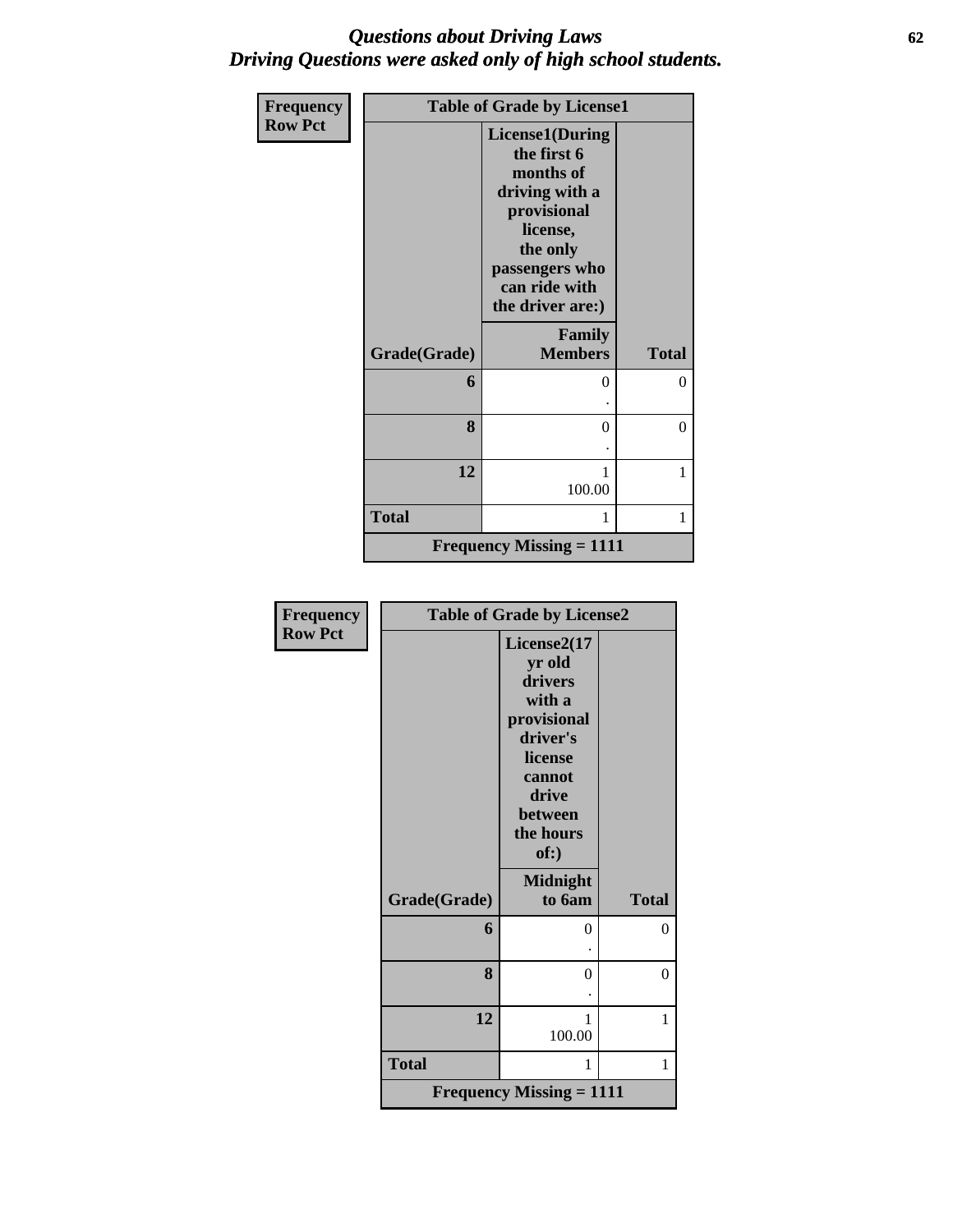## *Questions about Driving Laws* **63** *Driving Questions were asked only of high school students.*

| Frequency      | <b>Table of Grade by License3</b> |                                                                                                             |              |  |
|----------------|-----------------------------------|-------------------------------------------------------------------------------------------------------------|--------------|--|
| <b>Row Pct</b> |                                   | License3(For<br>drivers<br>under the<br>age of 21,<br>what level of<br>alcohol is<br>considered<br>$DUI$ ?) |              |  |
|                | Grade(Grade)                      | Don't know                                                                                                  | <b>Total</b> |  |
|                | 6                                 | 0                                                                                                           | $\theta$     |  |
|                |                                   |                                                                                                             |              |  |
|                | 8                                 | $\theta$                                                                                                    | $\theta$     |  |
|                |                                   |                                                                                                             |              |  |
|                | 12                                | 1<br>100.00                                                                                                 | 1            |  |
|                | <b>Total</b>                      | 1                                                                                                           | 1            |  |
|                |                                   | <b>Frequency Missing = 1111</b>                                                                             |              |  |

| Frequency      |              | <b>Table of Grade by License4</b>                                                                                                         |                |
|----------------|--------------|-------------------------------------------------------------------------------------------------------------------------------------------|----------------|
| <b>Row Pct</b> |              | License4(A<br>driver under<br>21<br>automatically<br>loses his/her<br>license if<br>caught<br>exceeding the<br>posted speet<br>limit by:) |                |
|                | Grade(Grade) | Don't know                                                                                                                                | <b>Total</b>   |
|                | 6            | 0                                                                                                                                         | $\overline{0}$ |
|                |              |                                                                                                                                           |                |
|                | 8            | 0                                                                                                                                         | $\overline{0}$ |
|                |              |                                                                                                                                           |                |
|                | 12           | 1<br>100.00                                                                                                                               | 1              |
|                |              |                                                                                                                                           |                |
|                | <b>Total</b> | 1                                                                                                                                         | 1              |
|                |              | <b>Frequency Missing = 1111</b>                                                                                                           |                |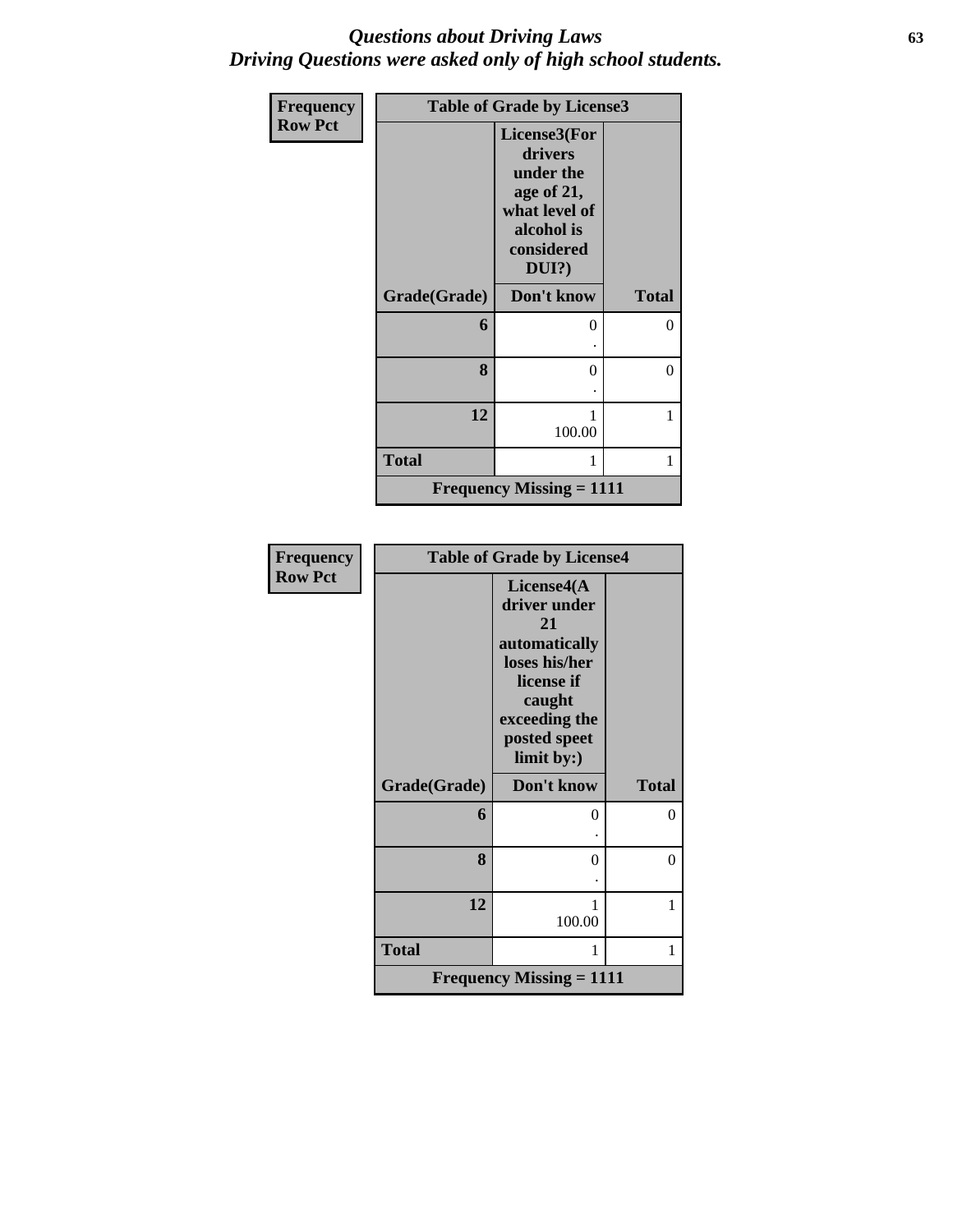## *Questions about Driving Laws* **64** *Driving Questions were asked only of high school students.*

| <b>Frequency</b> |              | <b>Table of Grade by License5</b>                                           |              |
|------------------|--------------|-----------------------------------------------------------------------------|--------------|
| <b>Row Pct</b>   |              | License5(A<br>Georgia                                                       |              |
|                  |              | teenager<br>with family<br>connections                                      |              |
|                  |              | or a good<br>lawyer can                                                     |              |
|                  |              | break a<br>teen<br>driving law<br>and keep<br>their<br>driver's<br>license) |              |
|                  | Grade(Grade) | Don't<br>know                                                               | <b>Total</b> |
|                  | 6            | 0                                                                           | 0            |
|                  | 8            | $\theta$                                                                    | $\theta$     |
|                  | 12           | 1<br>100.00                                                                 | 1            |
|                  | <b>Total</b> | 1                                                                           | 1            |
|                  |              | <b>Frequency Missing = 1111</b>                                             |              |

| <b>Frequency</b> |              | <b>Table of Grade by License6</b> |                |
|------------------|--------------|-----------------------------------|----------------|
| <b>Row Pct</b>   |              | License <sub>6</sub> (I           |                |
|                  |              | know a                            |                |
|                  |              | friend or                         |                |
|                  |              | classmate                         |                |
|                  |              | that                              |                |
|                  |              | broke a                           |                |
|                  |              | teen                              |                |
|                  |              | driving                           |                |
|                  |              | law,                              |                |
|                  |              | but was                           |                |
|                  |              | allowed to                        |                |
|                  |              | keep                              |                |
|                  |              | his/her                           |                |
|                  |              | license)                          |                |
|                  |              | Don't                             |                |
|                  | Grade(Grade) | know                              | <b>Total</b>   |
|                  | 6            | $\theta$                          | $\overline{0}$ |
|                  |              |                                   |                |
|                  | 8            | 0                                 | $\overline{0}$ |
|                  |              |                                   |                |
|                  | 12           | 1                                 | 1              |
|                  |              | 100.00                            |                |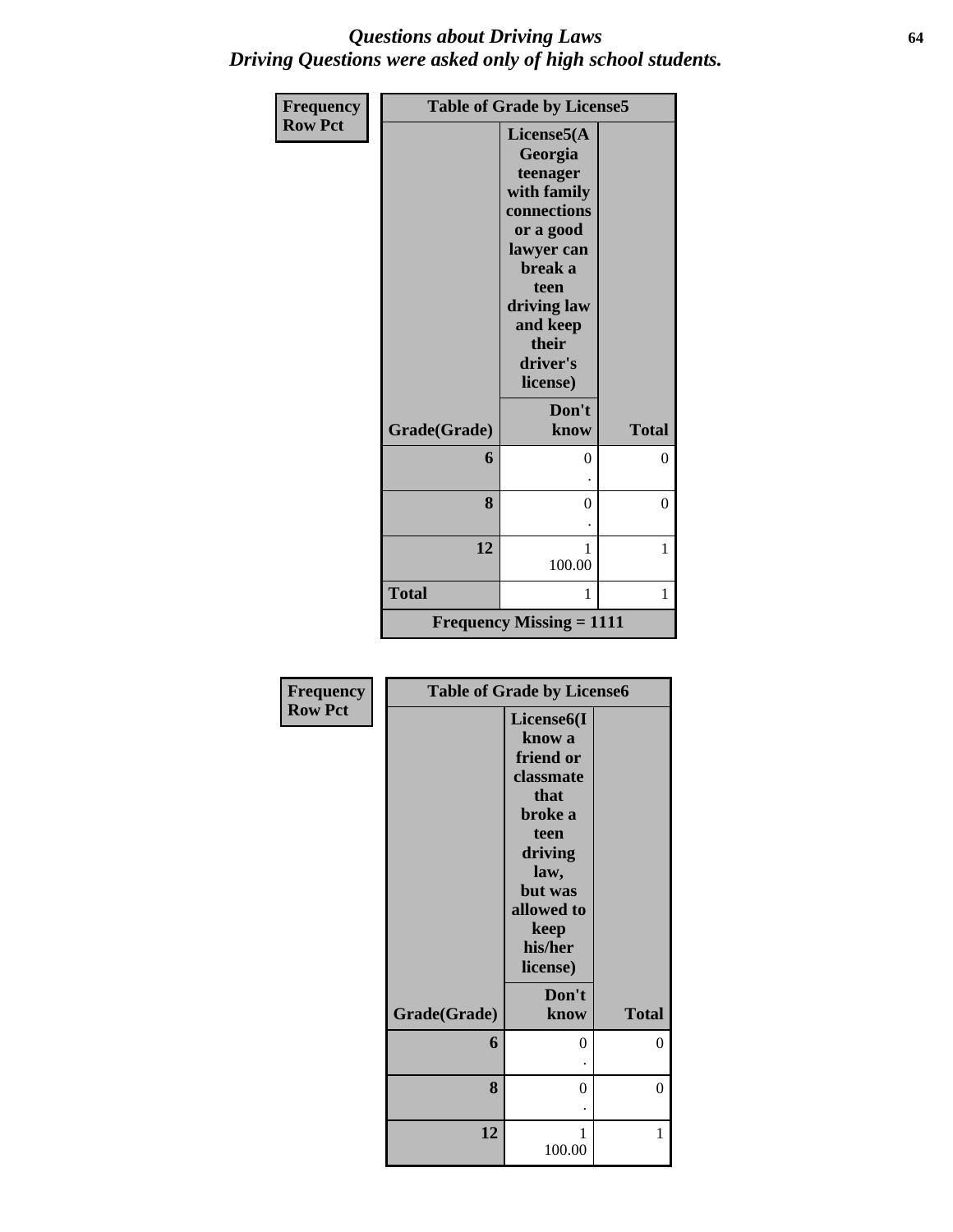## *Questions about Driving Laws* **65** *Driving Questions were asked only of high school students.*

| Frequency      |              | <b>Table of Grade by License6</b> |              |
|----------------|--------------|-----------------------------------|--------------|
| <b>Row Pct</b> |              | License <sub>6</sub> (I           |              |
|                |              | know a                            |              |
|                |              | friend or                         |              |
|                |              | classmate                         |              |
|                |              | that                              |              |
|                |              | broke a                           |              |
|                |              | teen                              |              |
|                |              | driving                           |              |
|                |              | law,                              |              |
|                |              | but was                           |              |
|                |              | allowed to                        |              |
|                |              | keep                              |              |
|                |              | his/her                           |              |
|                |              | license)                          |              |
|                |              | Don't                             |              |
|                | Grade(Grade) | know                              | <b>Total</b> |
|                |              |                                   |              |
|                | <b>Total</b> |                                   | 1            |
|                |              | <b>Frequency Missing = 1111</b>   |              |

| <b>Frequency</b> | <b>Table of Grade by License7</b> |                                                                                                                        |              |  |  |
|------------------|-----------------------------------|------------------------------------------------------------------------------------------------------------------------|--------------|--|--|
| <b>Row Pct</b>   |                                   | License7(A)<br>student<br>under the<br>age of 18<br>cam loser<br>his/her<br>driving<br>privileges<br>if he or<br>she:) |              |  |  |
|                  | Grade(Grade)                      | All of the<br>above                                                                                                    | <b>Total</b> |  |  |
|                  | 6                                 | 0                                                                                                                      | $\Omega$     |  |  |
|                  | 8                                 | 0                                                                                                                      | $\theta$     |  |  |
|                  | 12                                | 1<br>100.00                                                                                                            | 1            |  |  |
|                  | <b>Total</b>                      | 1                                                                                                                      | 1            |  |  |
|                  |                                   | <b>Frequency Missing = 1111</b>                                                                                        |              |  |  |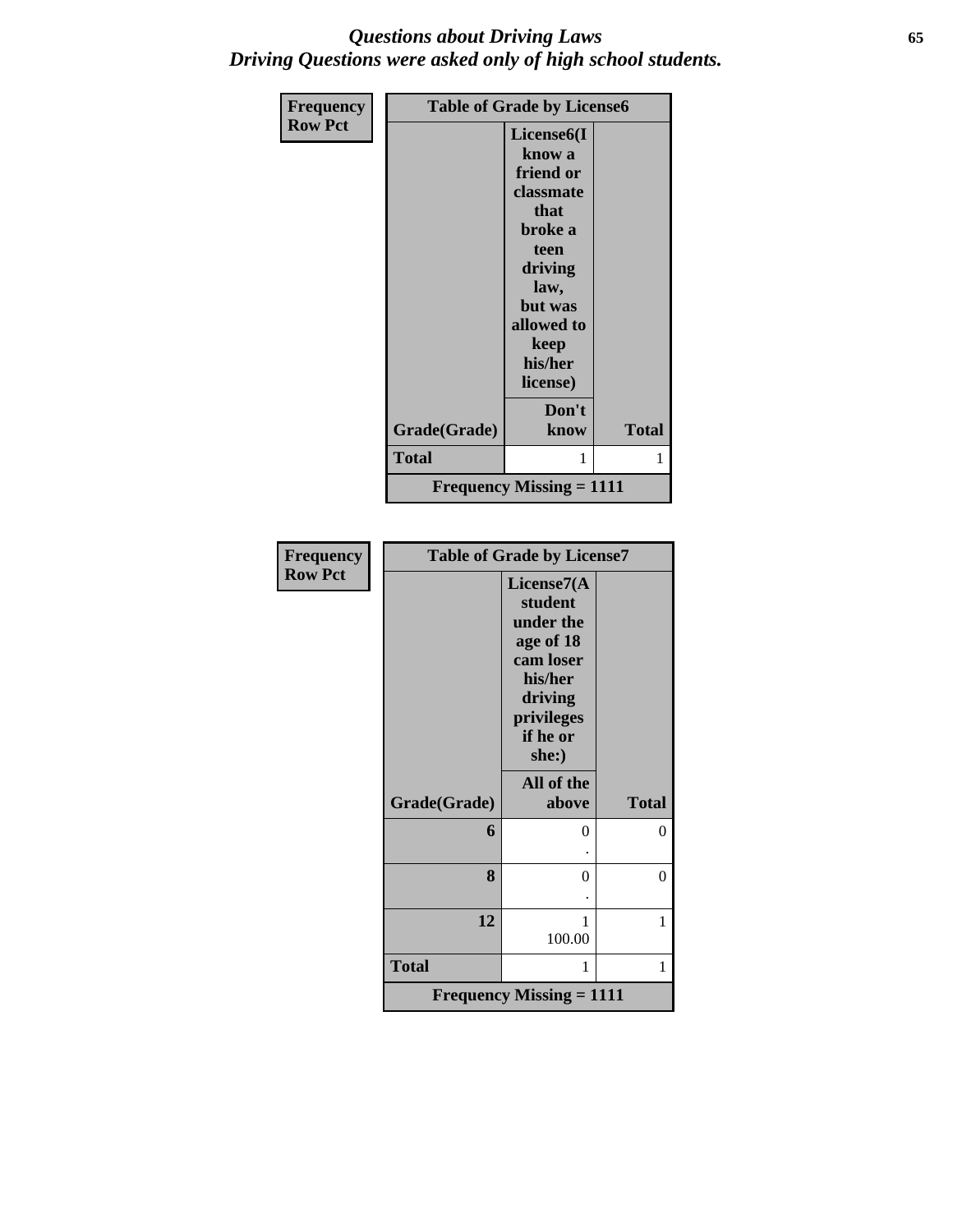# *Select Results by Gender* **66**

| Frequency      | <b>Table of SchoolClimate2 by Gender</b> |                               |                             |                     |  |
|----------------|------------------------------------------|-------------------------------|-----------------------------|---------------------|--|
| <b>Col Pct</b> | SchoolClimate2(I<br>feel successful at   | Gender(Gender)                |                             |                     |  |
|                | school)<br><b>Strongly Agree</b>         | <b>Female</b><br>218<br>37.65 | <b>Male</b><br>213<br>39.96 | <b>Total</b><br>431 |  |
|                | <b>Somewhat Agree</b>                    | 293<br>50.60                  | 243<br>45.59                | 536                 |  |
|                | <b>Somewhat Disagree</b>                 | 53<br>9.15                    | 57<br>10.69                 | 110                 |  |
|                | <b>Strongly Disagree</b>                 | 15<br>2.59                    | 20<br>3.75                  | 35                  |  |
|                | <b>Total</b>                             | 579                           | 533                         | 1112                |  |

| Frequency      | <b>Table of SchoolClimate6 by Gender</b>                 |                                 |              |              |  |
|----------------|----------------------------------------------------------|---------------------------------|--------------|--------------|--|
| <b>Col Pct</b> | <b>SchoolClimate6(Teachers</b><br>treat me with respect) | Gender(Gender)<br><b>Female</b> | <b>Male</b>  | <b>Total</b> |  |
|                | <b>Strongly Agree</b>                                    | 218<br>37.65                    | 193<br>36.21 | 411          |  |
|                | <b>Somewhat Agree</b>                                    | 249<br>43.01                    | 204<br>38.27 | 453          |  |
|                | <b>Somewhat Disagree</b>                                 | 81<br>13.99                     | 76<br>14.26  | 157          |  |
|                | <b>Strongly Disagree</b>                                 | 31<br>5.35                      | 60<br>11.26  | 91           |  |
|                | <b>Total</b>                                             | 579                             | 533          | 1112         |  |

| <b>Frequency</b> | <b>Table of SchoolClimate8 by Gender</b>                                             |               |                               |              |  |
|------------------|--------------------------------------------------------------------------------------|---------------|-------------------------------|--------------|--|
| <b>Col Pct</b>   | <b>SchoolClimate8(Students</b><br>are frequently<br>recognized for good<br>behavior) | <b>Female</b> | Gender(Gender)<br><b>Male</b> | <b>Total</b> |  |
|                  | <b>Strongly Agree</b>                                                                | 137<br>23.66  | 120<br>22.51                  | 257          |  |
|                  | <b>Somewhat Agree</b>                                                                | 296<br>51.12  | 227<br>42.59                  | 523          |  |
|                  | <b>Somewhat Disagree</b>                                                             | 105<br>18.13  | 120<br>22.51                  | 225          |  |
|                  | <b>Strongly Disagree</b>                                                             | 41<br>7.08    | 66<br>12.38                   | 107          |  |
|                  | Total                                                                                | 579           | 533                           | 1112         |  |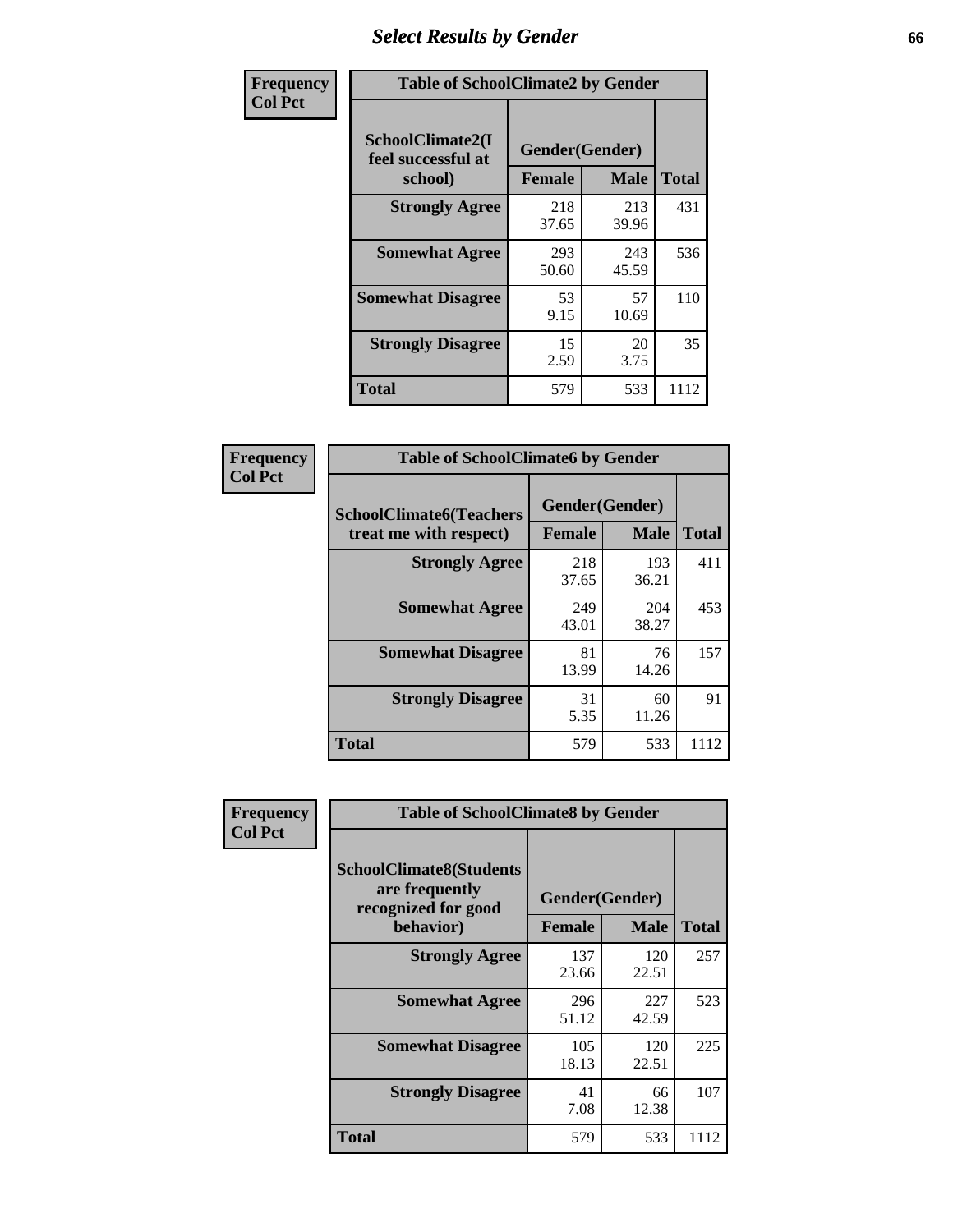# **Select Results by Gender 67**

| Frequency      | <b>Table of Gender by Dropout</b> |                                                                        |                |              |
|----------------|-----------------------------------|------------------------------------------------------------------------|----------------|--------------|
| <b>Row Pct</b> |                                   | Dropout(I<br>have<br>thought<br>about<br>dropping<br>out of<br>school) |                |              |
|                | Gender(Gender)                    | Yes                                                                    | N <sub>0</sub> | <b>Total</b> |
|                | <b>Female</b>                     | 84<br>14.51                                                            | 495<br>85.49   | 579          |
|                | <b>Male</b>                       | 110<br>20.64                                                           | 423<br>79.36   | 533          |
|                | <b>Total</b>                      | 194                                                                    | 918            | 1112         |

| <b>Frequency</b> | <b>Table of Gender by Dropoutreason</b> |                             |              |                                                                     |                                |              |  |
|------------------|-----------------------------------------|-----------------------------|--------------|---------------------------------------------------------------------|--------------------------------|--------------|--|
| <b>Row Pct</b>   |                                         |                             |              | Dropoutreason (If I dropped out the<br>reason would most likely be) |                                |              |  |
|                  | <b>Gender</b> (Gender)                  | Won't<br><b>Drop</b><br>out | <b>Bored</b> | <b>Family</b><br><b>Reasons</b>                                     | <b>Being</b><br><b>Bullied</b> | <b>Other</b> |  |
|                  | Female                                  | 426<br>73.58                | 61<br>10.54  | 21<br>3.63                                                          | 22<br>3.80                     | 49<br>8.46   |  |
|                  | <b>Male</b>                             | 363<br>68.11                | 74<br>13.88  | 18<br>3.38                                                          | 22<br>4.13                     | 56<br>10.51  |  |

г ٦

**Total** 789 135 39 44 105 1112

**Total**

579

533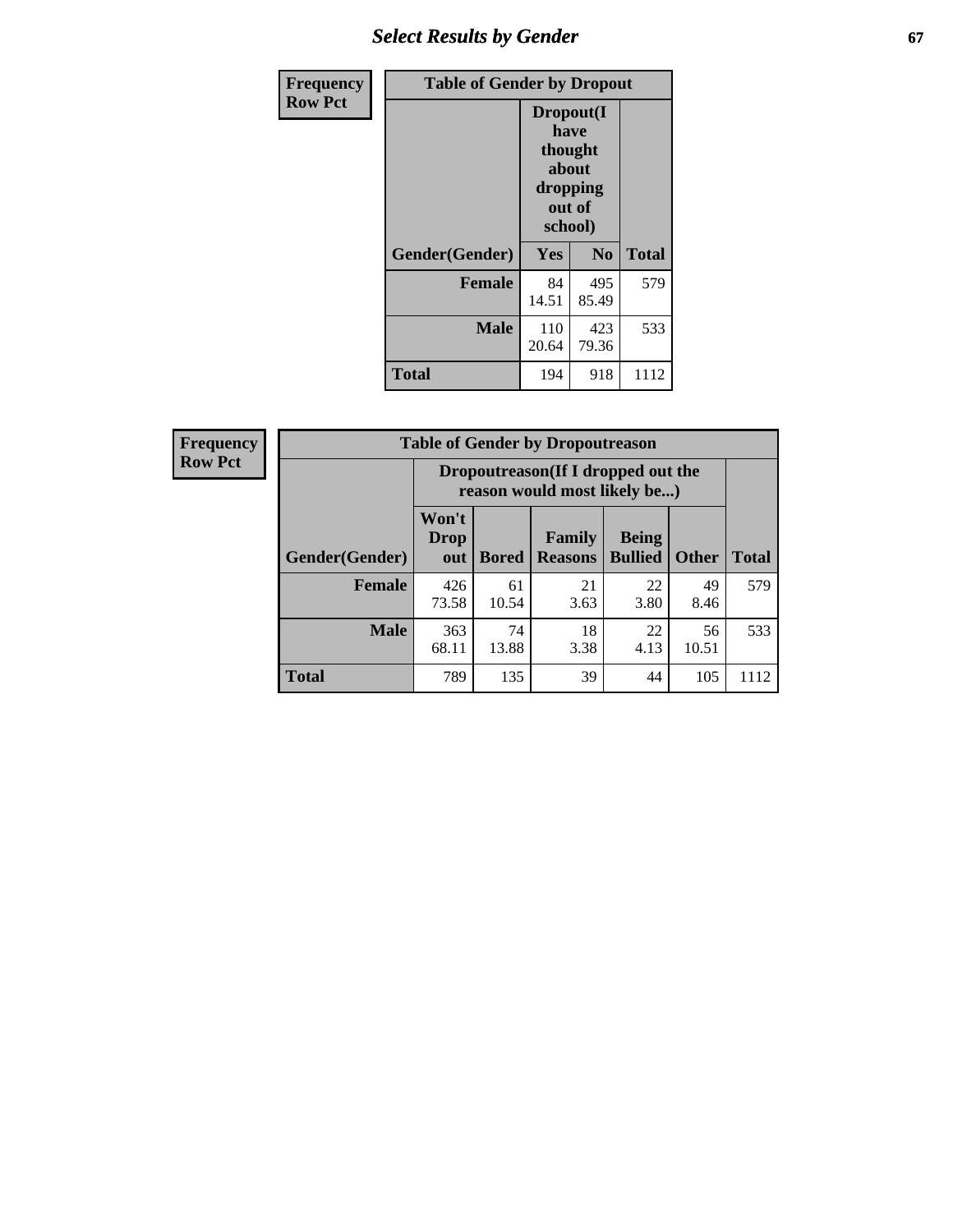*School Safety* **68**

| Frequency      | <b>Table of Gender by Bullied2</b> |                 |                |              |
|----------------|------------------------------------|-----------------|----------------|--------------|
| <b>Row Pct</b> |                                    | <b>Bullied2</b> |                |              |
|                | Gender(Gender)                     | Yes             | N <sub>0</sub> | <b>Total</b> |
|                | <b>Female</b>                      | 92<br>15.89     | 487<br>84.11   | 579          |
|                | <b>Male</b>                        | 91<br>17.07     | 442<br>82.93   | 533          |
|                | Total                              | 183             | 929            | 1112         |

| Frequency      | <b>Table of Gender by Bulliedothers2</b> |                       |                |              |
|----------------|------------------------------------------|-----------------------|----------------|--------------|
| <b>Row Pct</b> |                                          | <b>Bulliedothers2</b> |                |              |
|                | Gender(Gender)                           | <b>Yes</b>            | N <sub>0</sub> | <b>Total</b> |
|                | <b>Female</b>                            | 56<br>9.67            | 523<br>90.33   | 579          |
|                | <b>Male</b>                              | 49<br>9.19            | 484<br>90.81   | 533          |
|                | <b>Total</b>                             | 105                   | 1007           | 1112         |

| <b>Frequency</b> | <b>Table of Gender by Weaponschool2</b> |               |                |              |
|------------------|-----------------------------------------|---------------|----------------|--------------|
| <b>Row Pct</b>   |                                         | Weaponschool2 |                |              |
|                  | Gender(Gender)                          | Yes           | N <sub>0</sub> | <b>Total</b> |
|                  | <b>Female</b>                           | 9<br>1.55     | 570<br>98.45   | 579          |
|                  | <b>Male</b>                             | 20<br>3.75    | 513<br>96.25   | 533          |
|                  | <b>Total</b>                            | 29            | 1083           | 1112         |

| Frequency      | <b>Table of Gender by Absentunsafe2</b> |               |                |              |
|----------------|-----------------------------------------|---------------|----------------|--------------|
| <b>Row Pct</b> |                                         | Absentunsafe2 |                |              |
|                | Gender(Gender)                          | <b>Yes</b>    | N <sub>0</sub> | <b>Total</b> |
|                | <b>Female</b>                           | 8<br>1.38     | 571<br>98.62   | 579          |
|                | <b>Male</b>                             | 20<br>3.75    | 513<br>96.25   | 533          |
|                | <b>Total</b>                            | 28            | 1084           | 1112         |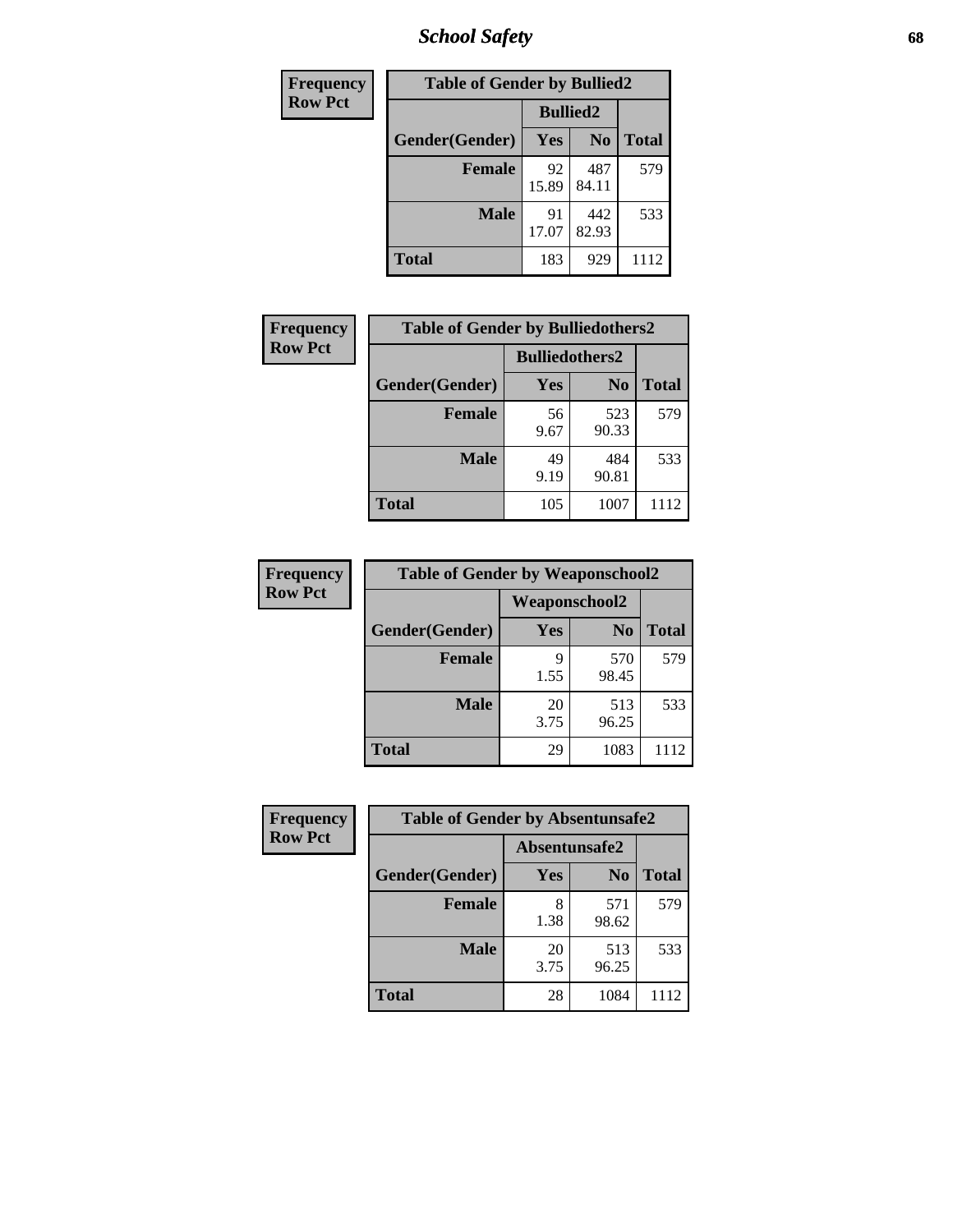*School Safety* **69**

| Frequency      | <b>Table of Gender by Gangself</b> |                                                                                                |                |              |
|----------------|------------------------------------|------------------------------------------------------------------------------------------------|----------------|--------------|
| <b>Row Pct</b> |                                    | Gangself(I<br>have<br>participated<br>in illegal gang<br>activities in<br>the past 30<br>days) |                |              |
|                | Gender(Gender)                     | Yes                                                                                            | N <sub>0</sub> | <b>Total</b> |
|                | <b>Female</b>                      | 18<br>3.11                                                                                     | 561<br>96.89   | 579          |
|                | <b>Male</b>                        | 26<br>4.88                                                                                     | 507<br>95.12   | 533          |
|                | <b>Total</b>                       | 44                                                                                             | 1068           | 1112         |

| Frequency      | <b>Table of Gender by Gangpeers</b> |                                                                                                                             |                |       |
|----------------|-------------------------------------|-----------------------------------------------------------------------------------------------------------------------------|----------------|-------|
| <b>Row Pct</b> |                                     | <b>Gangpeers</b> (I<br>have friends<br>who have<br>participated<br>in illegal gang<br>activities in<br>the past 30<br>days) |                |       |
|                | Gender(Gender)                      | Yes                                                                                                                         | N <sub>0</sub> | Total |
|                | <b>Female</b>                       | 98<br>16.93                                                                                                                 | 481<br>83.07   | 579   |
|                | <b>Male</b>                         | 95<br>17.82                                                                                                                 | 438<br>82.18   | 533   |
|                | Total                               | 193                                                                                                                         | 919            | 1112  |

| Frequency      | <b>Table of Gender by Pickedon2</b> |              |                |              |
|----------------|-------------------------------------|--------------|----------------|--------------|
| <b>Row Pct</b> |                                     | Pickedon2    |                |              |
|                | Gender(Gender)                      | Yes          | N <sub>0</sub> | <b>Total</b> |
|                | <b>Female</b>                       | 209<br>36.10 | 370<br>63.90   | 579          |
|                | <b>Male</b>                         | 152<br>28.52 | 381<br>71.48   | 533          |
|                | <b>Total</b>                        | 361          | 751            | 1112         |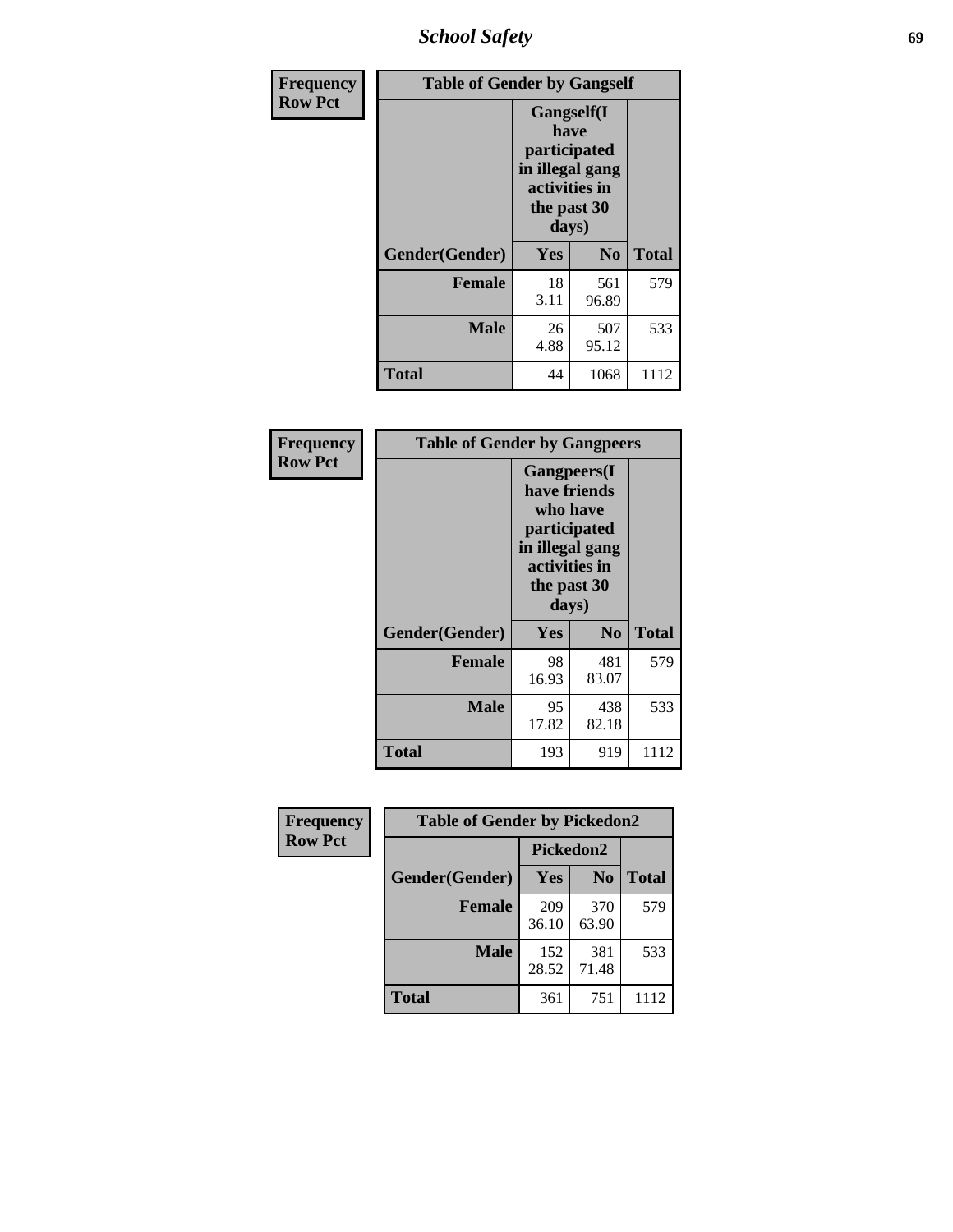*School Safety* **70**

| Frequency      | <b>Table of Gender by Safeschool2</b> |              |                |              |
|----------------|---------------------------------------|--------------|----------------|--------------|
| <b>Row Pct</b> |                                       | Safeschool2  |                |              |
|                | Gender(Gender)                        | <b>Yes</b>   | N <sub>0</sub> | <b>Total</b> |
|                | <b>Female</b>                         | 456<br>78.76 | 123<br>21.24   | 579          |
|                | Male                                  | 380<br>71.29 | 153<br>28.71   | 533          |
|                | <b>Total</b>                          | 836          | 276            | 1112         |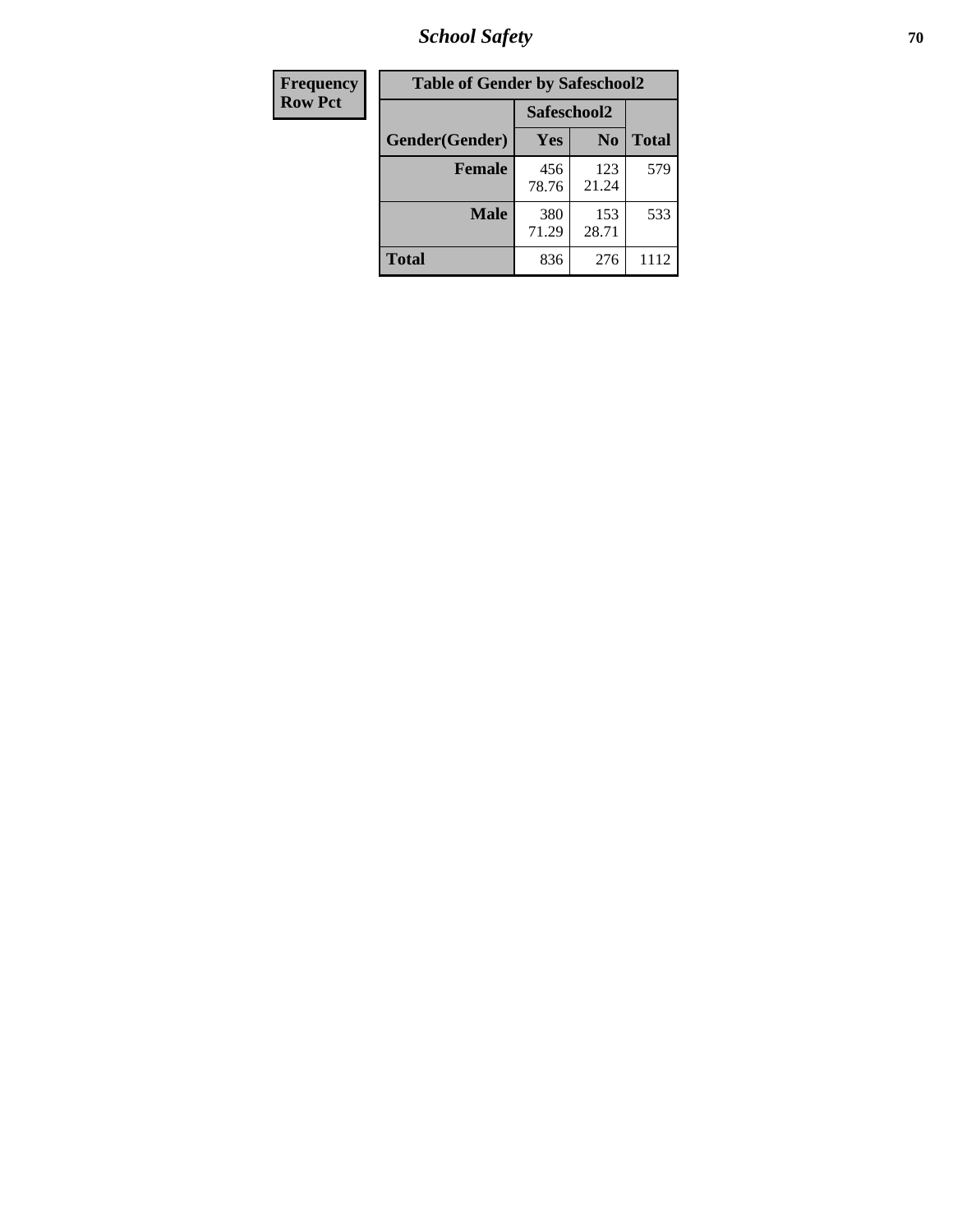# *Incidence of Drug Use* <sup>71</sup>

| <b>Frequency</b> | <b>Table of Gender by AlcoholAlt</b> |                                          |                |              |  |
|------------------|--------------------------------------|------------------------------------------|----------------|--------------|--|
| <b>Row Pct</b>   |                                      | AlcoholAlt(Alcohol<br>use, past 30 days) |                |              |  |
|                  | Gender(Gender)                       | <b>Yes</b>                               | N <sub>0</sub> | <b>Total</b> |  |
|                  | <b>Female</b>                        | 56<br>9.67                               | 523<br>90.33   | 579          |  |
|                  | <b>Male</b>                          | 42<br>7.88                               | 491<br>92.12   | 533          |  |
|                  | <b>Total</b>                         | 98                                       | 1014           | 1112         |  |

| <b>Frequency</b> | <b>Table of Gender by TobaccoAny</b> |                                          |                |              |
|------------------|--------------------------------------|------------------------------------------|----------------|--------------|
| <b>Row Pct</b>   |                                      | TobaccoAny(Tobacco<br>use, past 30 days) |                |              |
|                  | Gender(Gender)                       | Yes                                      | N <sub>0</sub> | <b>Total</b> |
|                  | <b>Female</b>                        | 18<br>3.11                               | 561<br>96.89   | 579          |
|                  | <b>Male</b>                          | 28<br>5.25                               | 505<br>94.75   | 533          |
|                  | <b>Total</b>                         | 46                                       | 1066           | 1112         |

| <b>Frequency</b> | <b>Table of Gender by MarijuanaAlt</b> |                                              |                |              |
|------------------|----------------------------------------|----------------------------------------------|----------------|--------------|
| <b>Row Pct</b>   |                                        | MarijuanaAlt(Marijuana<br>use, past 30 days) |                |              |
|                  | Gender(Gender)                         | <b>Yes</b>                                   | N <sub>0</sub> | <b>Total</b> |
|                  | <b>Female</b>                          | 11<br>1.90                                   | 568<br>98.10   | 579          |
|                  | <b>Male</b>                            | 22<br>4.13                                   | 511<br>95.87   | 533          |
|                  | <b>Total</b>                           | 33                                           | 1079           |              |

| <b>Frequency</b> | <b>Table of Gender by OtherDrugAny</b> |                                                       |                |              |
|------------------|----------------------------------------|-------------------------------------------------------|----------------|--------------|
| <b>Row Pct</b>   |                                        | <b>OtherDrugAny</b> (Other<br>drug use, past 30 days) |                |              |
|                  | Gender(Gender)                         | <b>Yes</b>                                            | N <sub>0</sub> | <b>Total</b> |
|                  | <b>Female</b>                          | 25<br>4.32                                            | 554<br>95.68   | 579          |
|                  | <b>Male</b>                            | 21<br>3.94                                            | 512<br>96.06   | 533          |
|                  | <b>Total</b>                           | 46                                                    | 1066           | 1112         |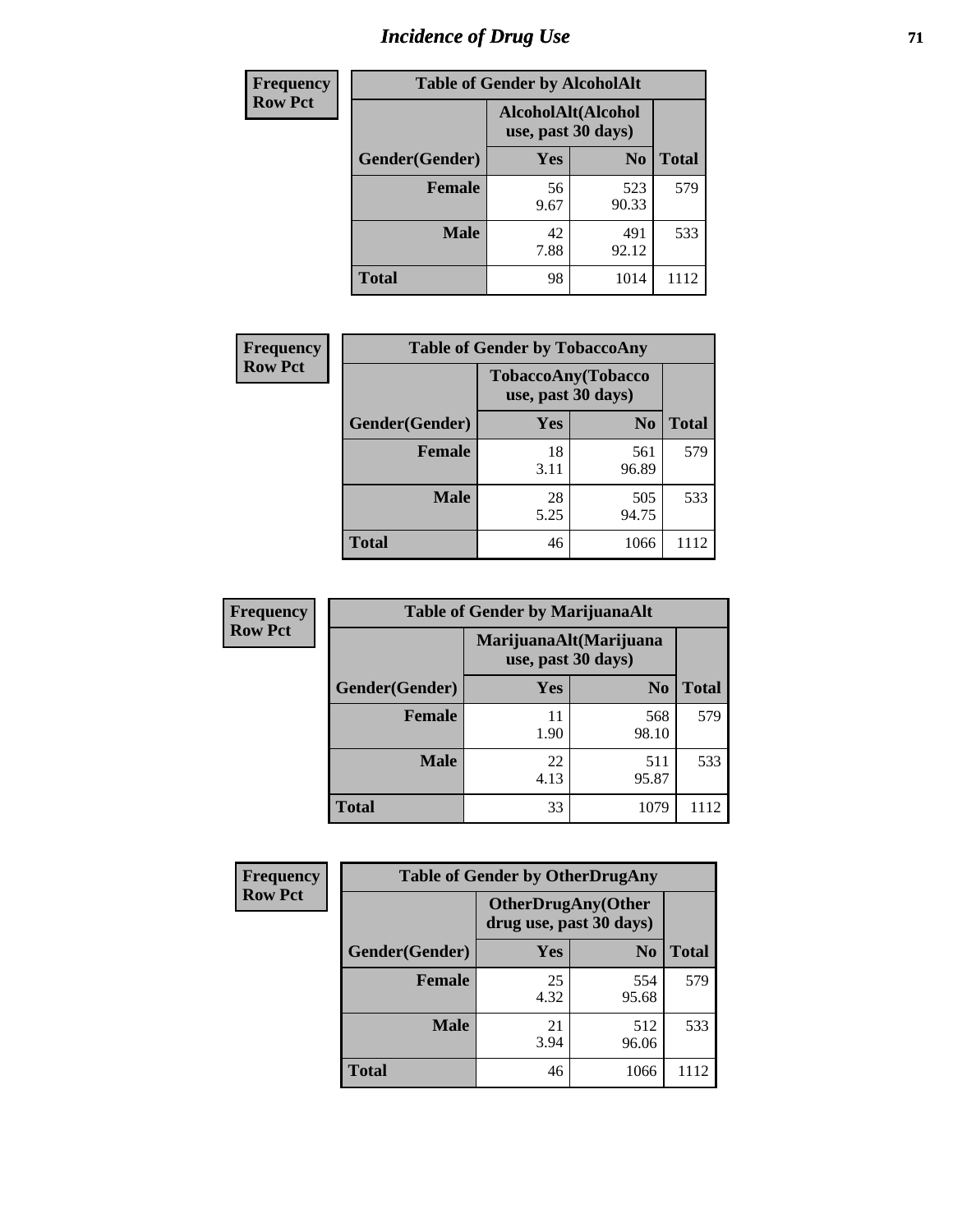## *Average Age at Onset of Use* **72** *Results for "Average Age at Onset of Use" questions exclude students who said they did not use that substance*

### **Gender=Female**

| <b>Variable</b>    | Label                                                              | <b>Mean</b> |
|--------------------|--------------------------------------------------------------------|-------------|
| Alcoholinit2       | I started using alcohol when I was                                 | 11.10       |
| Cigarettesinit2    | I started smoking tobacco when I was                               | 11.95       |
| Smokelessinit2     | I started chewing tobacco when I was                               | 8.00        |
| Marijuanainit2     | I started using marijuana when I was                               | 12.12       |
| Cocaineinit2       | I started using cocaine when I was                                 | 11.25       |
| Inhalantsinit2     | I started using inhalants when I was                               | 10.24       |
| Steroidsinit2      | I started using steroids when I was                                | 8.00        |
| Ecstasyinit2       | I started using ecstasy when I was                                 | 10.00       |
| Methinit2          | I started using methamphetamines when I was                        | 9.75        |
| Hallucinogensinit2 | I started using hallucinogens when I was                           | 11.00       |
| Prescription in t2 | I started using prescription drugs not prescribed to me when I was | 11.21       |

### **Gender=Male**

| <b>Variable</b>    | Label                                                              | <b>Mean</b> |
|--------------------|--------------------------------------------------------------------|-------------|
| Alcoholinit2       | I started using alcohol when I was                                 | 11.47       |
| Cigarettesinit2    | I started smoking tobacco when I was                               | 11.60       |
| Smokelessinit2     | I started chewing tobacco when I was                               | 12.50       |
| Marijuanainit2     | I started using marijuana when I was                               | 12.73       |
| Cocaineinit2       | I started using cocaine when I was                                 | 12.25       |
| Inhalantsinit2     | I started using inhalants when I was                               | 11.25       |
| Steroidsinit2      | I started using steroids when I was                                | 11.67       |
| Ecstasyinit2       | I started using ecstasy when I was                                 | 14.00       |
| Methinit2          | I started using methamphetamines when I was                        | 13.33       |
| Hallucinogensinit2 | I started using hallucinogens when I was                           | 12.75       |
| Prescriptioninit2  | I started using prescription drugs not prescribed to me when I was | 11.50       |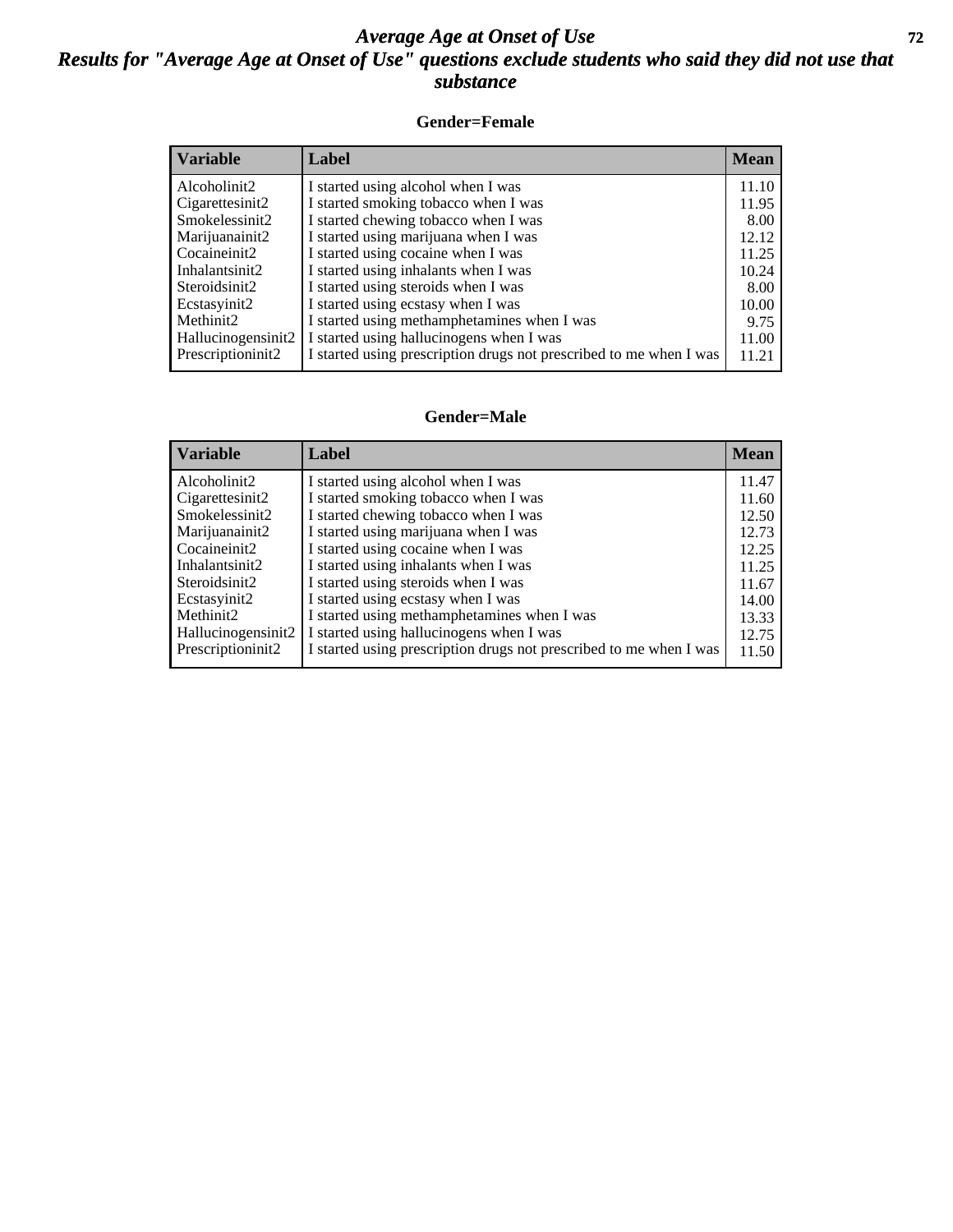# *I Think These Drugs are Harmful* **73**

| <b>Frequency</b> | <b>Table of Gender by Alcoholharmdich</b> |                                                   |                |              |
|------------------|-------------------------------------------|---------------------------------------------------|----------------|--------------|
| <b>Row Pct</b>   |                                           | Alcoholharmdich(I<br>think alcohol is<br>harmful) |                |              |
|                  | Gender(Gender)                            | <b>Yes</b>                                        | N <sub>0</sub> | <b>Total</b> |
|                  | <b>Female</b>                             | 480<br>82.90                                      | 99<br>17.10    | 579          |
|                  | <b>Male</b>                               | 462<br>86.68                                      | 71<br>13.32    | 533          |
|                  | Total                                     | 942                                               | 170            | 1112         |

| Frequency      | <b>Table of Gender by Tobaccoharmdich</b> |                                                   |                |              |
|----------------|-------------------------------------------|---------------------------------------------------|----------------|--------------|
| <b>Row Pct</b> |                                           | Tobaccoharmdich(I<br>think tobacco is<br>harmful) |                |              |
|                | Gender(Gender)                            | Yes                                               | N <sub>0</sub> | <b>Total</b> |
|                | <b>Female</b>                             | 521<br>89.98                                      | 58<br>10.02    | 579          |
|                | <b>Male</b>                               | 491<br>92.12                                      | 42<br>7.88     | 533          |
|                | <b>Total</b>                              | 1012                                              | 100            | 1112         |

| Frequency      | <b>Table of Gender by Marijuanaharmdich</b> |                                                       |                |              |  |
|----------------|---------------------------------------------|-------------------------------------------------------|----------------|--------------|--|
| <b>Row Pct</b> |                                             | Marijuanaharmdich(I<br>think marijuana is<br>harmful) |                |              |  |
|                | Gender(Gender)                              | <b>Yes</b>                                            | N <sub>0</sub> | <b>Total</b> |  |
|                | <b>Female</b>                               | 504<br>87.05                                          | 75<br>12.95    | 579          |  |
|                | <b>Male</b>                                 | 467<br>87.62                                          | 66<br>12.38    | 533          |  |
|                | <b>Total</b>                                | 971                                                   | 141            | 1112         |  |

| Frequency      | <b>Table of Gender by Otherdrugharmdich</b> |                                   |                     |              |  |
|----------------|---------------------------------------------|-----------------------------------|---------------------|--------------|--|
| <b>Row Pct</b> |                                             | think other drugs are<br>harmful) | Otherdrugharmdich(I |              |  |
|                | Gender(Gender)                              | <b>Yes</b>                        | N <sub>0</sub>      | <b>Total</b> |  |
|                | <b>Female</b>                               | 528<br>91.19                      | 51<br>8.81          | 579          |  |
|                | <b>Male</b>                                 | 494<br>92.68                      | 39<br>7.32          | 533          |  |
|                | <b>Total</b>                                | 1022                              | 90                  | 1112         |  |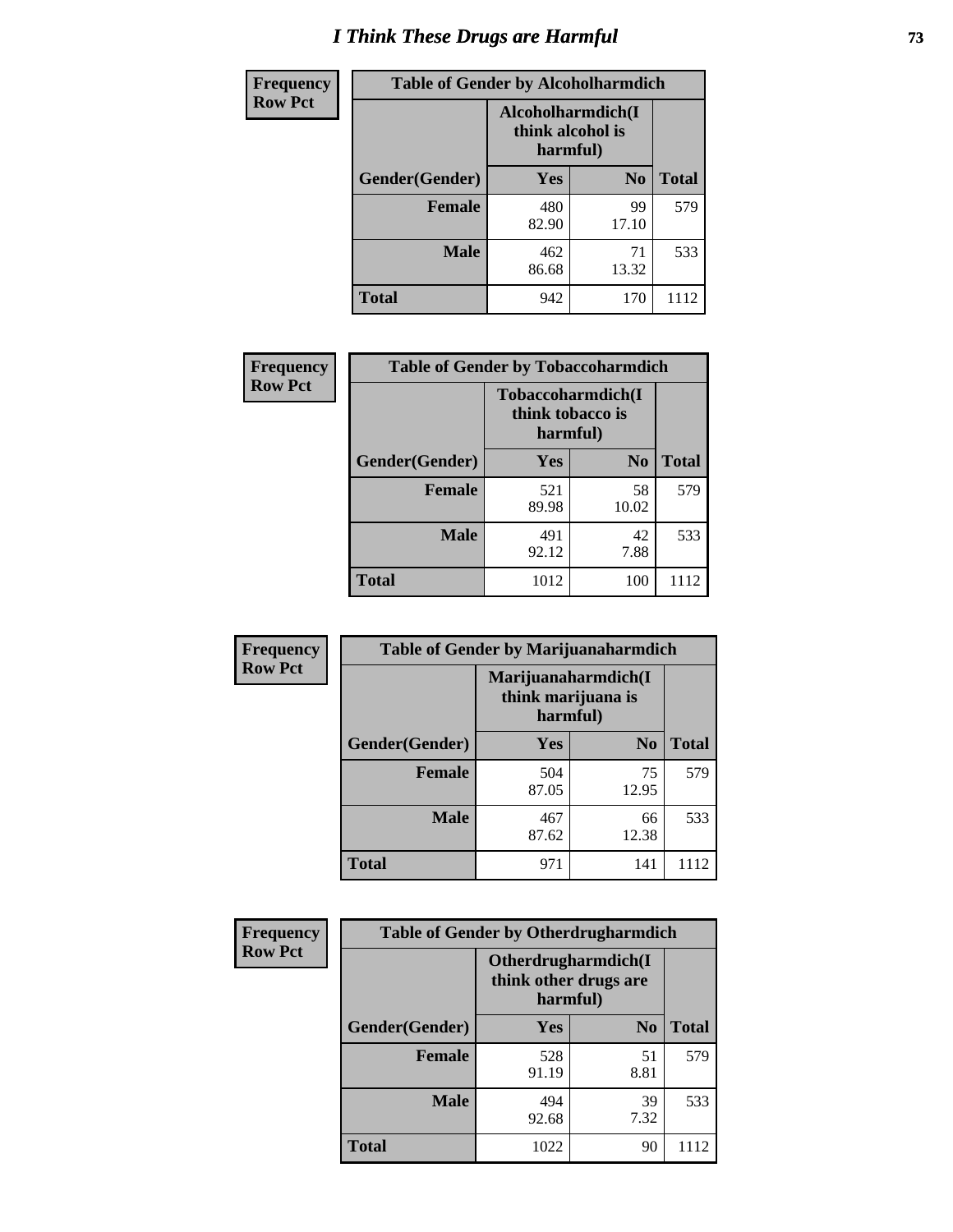| <b>Frequency</b> | <b>Table of Gender by Alcohollocation1</b> |                                                               |              |              |  |
|------------------|--------------------------------------------|---------------------------------------------------------------|--------------|--------------|--|
| <b>Row Pct</b>   |                                            | <b>Alcohollocation1(Places</b><br><b>Friends Use Alcohol)</b> |              |              |  |
|                  | Gender(Gender)                             |                                                               | Do Not Use   | <b>Total</b> |  |
|                  | <b>Female</b>                              | 126<br>21.76                                                  | 453<br>78.24 | 579          |  |
|                  | <b>Male</b>                                | 112<br>21.01                                                  | 421<br>78.99 | 533          |  |
|                  | Total                                      | 238                                                           | 874          | 1112         |  |

| <b>Frequency</b> | <b>Table of Gender by Alcohollocation2</b> |                                |                             |              |
|------------------|--------------------------------------------|--------------------------------|-----------------------------|--------------|
| <b>Row Pct</b>   |                                            | <b>Alcohollocation2(Places</b> | <b>Friends Use Alcohol)</b> |              |
|                  | Gender(Gender)                             |                                | Home                        | <b>Total</b> |
|                  | <b>Female</b>                              | 493<br>85.15                   | 86<br>14.85                 | 579          |
|                  | <b>Male</b>                                | 452<br>84.80                   | 81<br>15.20                 | 533          |
|                  | <b>Total</b>                               | 945                            | 167                         | 1112         |

| <b>Frequency</b> | <b>Table of Gender by Alcohollocation3</b> |              |                                                               |              |
|------------------|--------------------------------------------|--------------|---------------------------------------------------------------|--------------|
| <b>Row Pct</b>   |                                            |              | <b>Alcohollocation3(Places</b><br><b>Friends Use Alcohol)</b> |              |
|                  | Gender(Gender)                             | ٠            | <b>School</b>                                                 | <b>Total</b> |
|                  | <b>Female</b>                              | 564<br>97.41 | 15<br>2.59                                                    | 579          |
|                  | <b>Male</b>                                | 512<br>96.06 | 21<br>3.94                                                    | 533          |
|                  | <b>Total</b>                               | 1076         | 36                                                            | 1112         |

| Frequency      | <b>Table of Gender by Alcohollocation4</b> |                                                               |            |              |
|----------------|--------------------------------------------|---------------------------------------------------------------|------------|--------------|
| <b>Row Pct</b> |                                            | <b>Alcohollocation4(Places</b><br><b>Friends Use Alcohol)</b> |            |              |
|                | Gender(Gender)                             |                                                               | Car        | <b>Total</b> |
|                | <b>Female</b>                              | 565<br>97.58                                                  | 14<br>2.42 | 579          |
|                | <b>Male</b>                                | 513<br>96.25                                                  | 20<br>3.75 | 533          |
|                | <b>Total</b>                               | 1078                                                          | 34         | 1112         |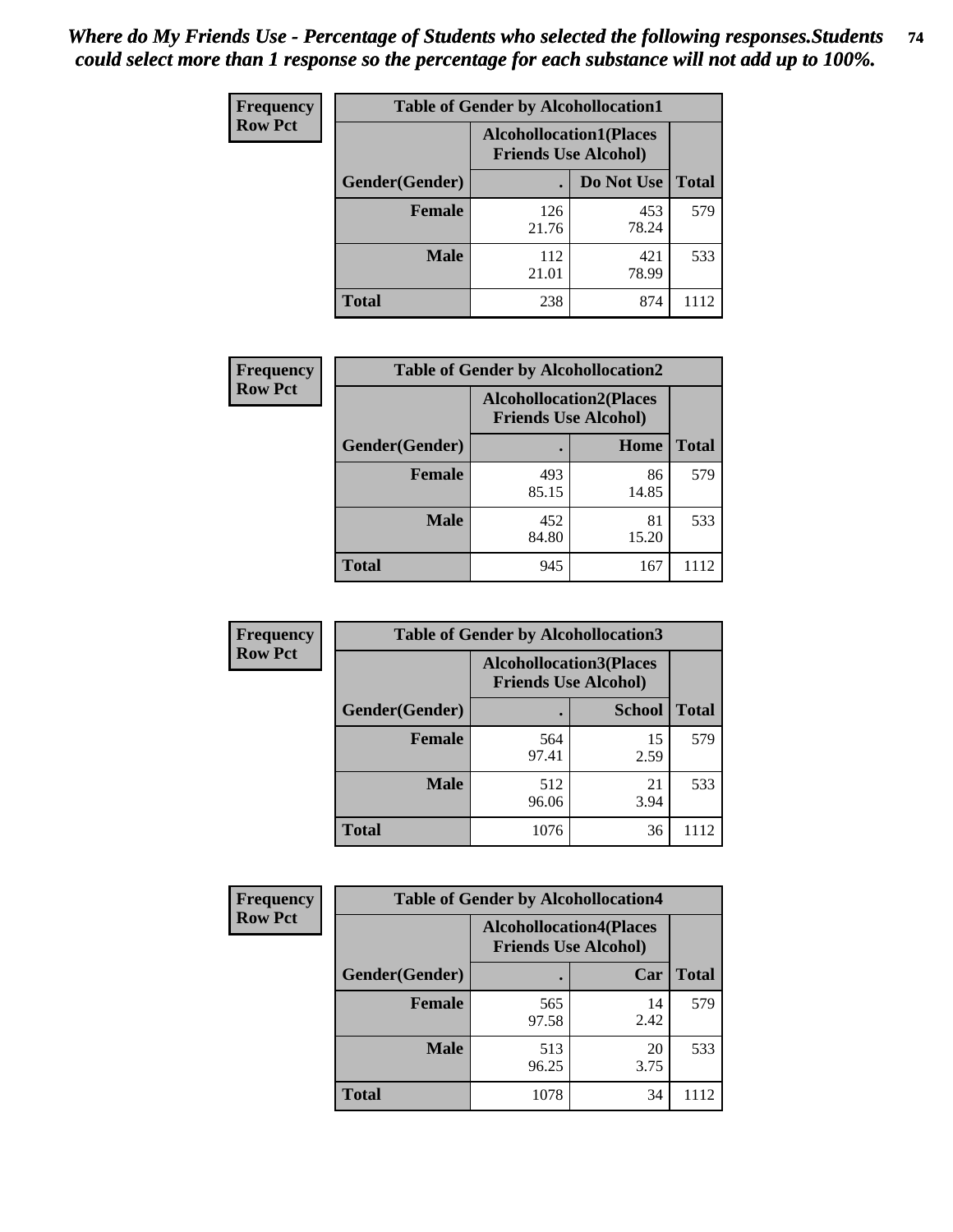| <b>Frequency</b> | <b>Table of Gender by Alcohollocation5</b> |                                                               |                                 |              |
|------------------|--------------------------------------------|---------------------------------------------------------------|---------------------------------|--------------|
| <b>Row Pct</b>   |                                            | <b>Alcohollocation5(Places</b><br><b>Friends Use Alcohol)</b> |                                 |              |
|                  | Gender(Gender)                             |                                                               | <b>Friend's</b><br><b>House</b> | <b>Total</b> |
|                  | <b>Female</b>                              | 491<br>84.80                                                  | 88<br>15.20                     | 579          |
|                  | <b>Male</b>                                | 467<br>87.62                                                  | 66<br>12.38                     | 533          |
|                  | <b>Total</b>                               | 958                                                           | 154                             | 1112         |

| <b>Frequency</b> |                | <b>Table of Gender by Alcohollocation6</b>                    |              |              |
|------------------|----------------|---------------------------------------------------------------|--------------|--------------|
| <b>Row Pct</b>   |                | <b>Alcohollocation6(Places</b><br><b>Friends Use Alcohol)</b> |              |              |
|                  | Gender(Gender) |                                                               | <b>Other</b> | <b>Total</b> |
|                  | <b>Female</b>  | 514<br>88.77                                                  | 65<br>11.23  | 579          |
|                  | <b>Male</b>    | 464<br>87.05                                                  | 69<br>12.95  | 533          |
|                  | <b>Total</b>   | 978                                                           | 134          | 1112         |

| Frequency      | <b>Table of Gender by Tobaccolocation1</b> |                                                               |              |              |
|----------------|--------------------------------------------|---------------------------------------------------------------|--------------|--------------|
| <b>Row Pct</b> |                                            | <b>Tobaccolocation1(Places</b><br><b>Friends Use Tobacco)</b> |              |              |
|                | Gender(Gender)                             |                                                               | Do Not Use   | <b>Total</b> |
|                | Female                                     | 81<br>13.99                                                   | 498<br>86.01 | 579          |
|                | <b>Male</b>                                | 89<br>16.70                                                   | 444<br>83.30 | 533          |
|                | <b>Total</b>                               | 170                                                           | 942          | 1112         |

| <b>Frequency</b> | <b>Table of Gender by Tobaccolocation2</b> |                                                               |             |              |
|------------------|--------------------------------------------|---------------------------------------------------------------|-------------|--------------|
| <b>Row Pct</b>   |                                            | <b>Tobaccolocation2(Places</b><br><b>Friends Use Tobacco)</b> |             |              |
|                  | Gender(Gender)                             |                                                               | Home        | <b>Total</b> |
|                  | Female                                     | 531<br>91.71                                                  | 48<br>8.29  | 579          |
|                  | <b>Male</b>                                | 476<br>89.31                                                  | 57<br>10.69 | 533          |
|                  | <b>Total</b>                               | 1007                                                          | 105         | 1112         |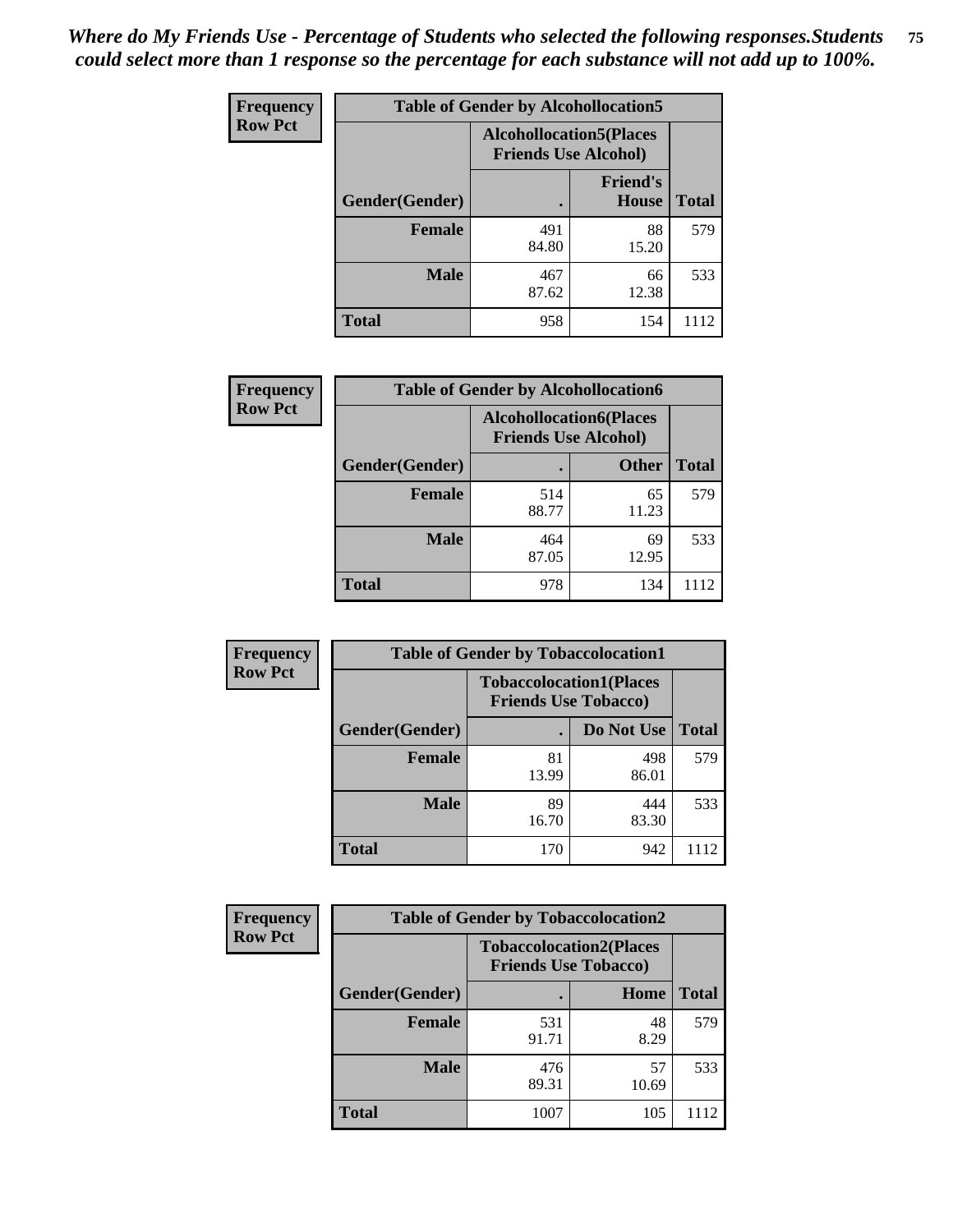| <b>Frequency</b> |                | <b>Table of Gender by Tobaccolocation3</b> |                                                               |              |
|------------------|----------------|--------------------------------------------|---------------------------------------------------------------|--------------|
| <b>Row Pct</b>   |                |                                            | <b>Tobaccolocation3(Places</b><br><b>Friends Use Tobacco)</b> |              |
|                  | Gender(Gender) |                                            | <b>School</b>                                                 | <b>Total</b> |
|                  | <b>Female</b>  | 561<br>96.89                               | 18<br>3.11                                                    | 579          |
|                  | <b>Male</b>    | 510<br>95.68                               | 23<br>4.32                                                    | 533          |
|                  | Total          | 1071                                       | 41                                                            | 1112         |

| <b>Frequency</b> | <b>Table of Gender by Tobaccolocation4</b> |              |                                                               |              |
|------------------|--------------------------------------------|--------------|---------------------------------------------------------------|--------------|
| <b>Row Pct</b>   |                                            |              | <b>Tobaccolocation4(Places</b><br><b>Friends Use Tobacco)</b> |              |
|                  | Gender(Gender)                             |              | Car                                                           | <b>Total</b> |
|                  | <b>Female</b>                              | 562<br>97.06 | 17<br>2.94                                                    | 579          |
|                  | <b>Male</b>                                | 510<br>95.68 | 23<br>4.32                                                    | 533          |
|                  | <b>Total</b>                               | 1072         | 40                                                            |              |

| <b>Frequency</b> | <b>Table of Gender by Tobaccolocation5</b> |                                                               |                                 |              |
|------------------|--------------------------------------------|---------------------------------------------------------------|---------------------------------|--------------|
| <b>Row Pct</b>   |                                            | <b>Tobaccolocation5(Places</b><br><b>Friends Use Tobacco)</b> |                                 |              |
|                  | Gender(Gender)                             |                                                               | <b>Friend's</b><br><b>House</b> | <b>Total</b> |
|                  | <b>Female</b>                              | 518<br>89.46                                                  | 61<br>10.54                     | 579          |
|                  | <b>Male</b>                                | 476<br>89.31                                                  | 57<br>10.69                     | 533          |
|                  | <b>Total</b>                               | 994                                                           | 118                             | 1112         |

| <b>Frequency</b> | <b>Table of Gender by Tobaccolocation6</b> |                                                               |              |              |
|------------------|--------------------------------------------|---------------------------------------------------------------|--------------|--------------|
| <b>Row Pct</b>   |                                            | <b>Tobaccolocation6(Places</b><br><b>Friends Use Tobacco)</b> |              |              |
|                  | Gender(Gender)                             |                                                               | <b>Other</b> | <b>Total</b> |
|                  | Female                                     | 527<br>91.02                                                  | 52<br>8.98   | 579          |
|                  | <b>Male</b>                                | 475<br>89.12                                                  | 58<br>10.88  | 533          |
|                  | <b>Total</b>                               | 1002                                                          | 110          | 1112         |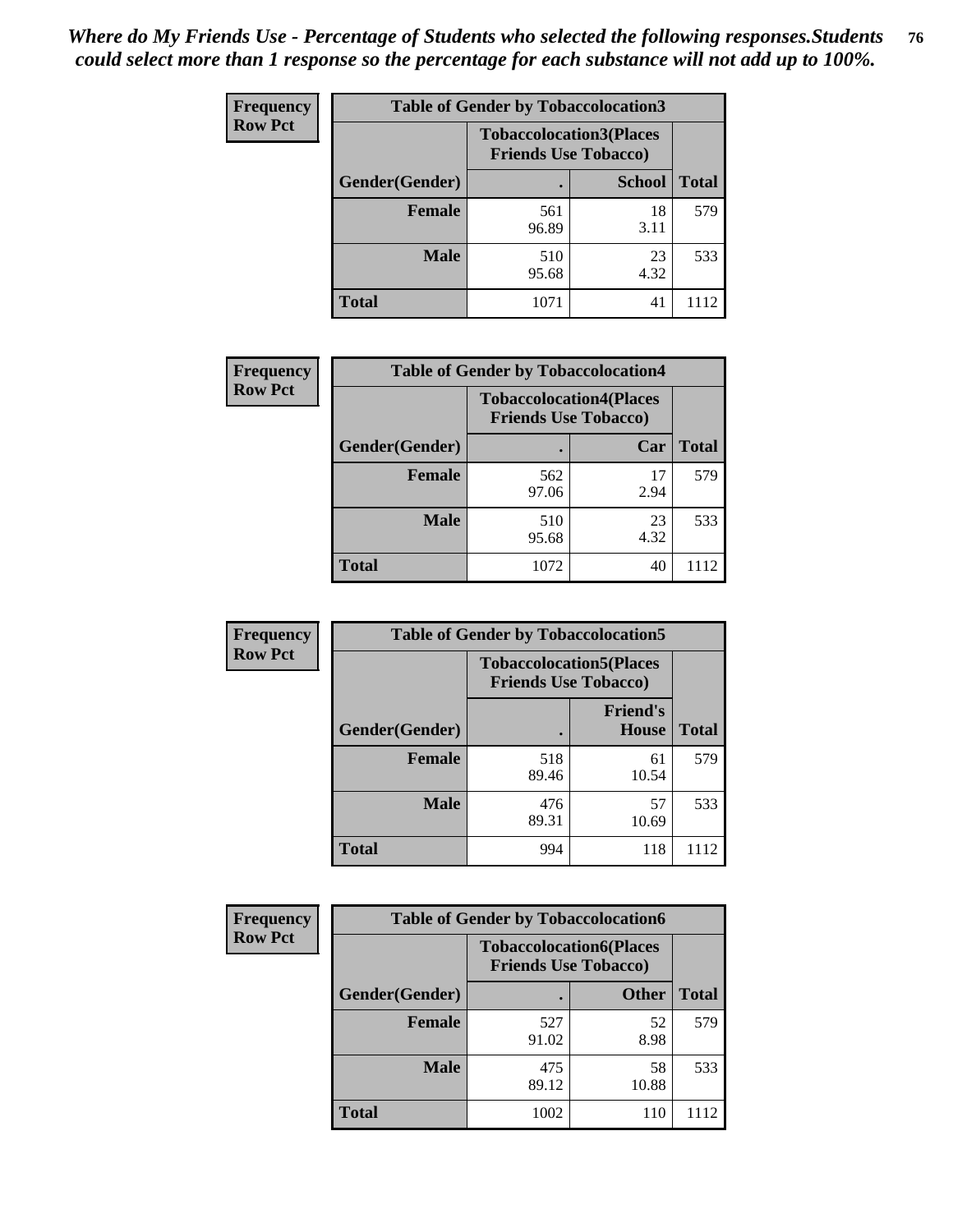| <b>Frequency</b> | <b>Table of Gender by Marijuanalocation1</b> |                                |                                  |              |  |
|------------------|----------------------------------------------|--------------------------------|----------------------------------|--------------|--|
| <b>Row Pct</b>   |                                              | <b>Friends Use Marijuana</b> ) | <b>Marijuanalocation1(Places</b> |              |  |
|                  | <b>Gender</b> (Gender)                       |                                | Do Not Use                       | <b>Total</b> |  |
|                  | <b>Female</b>                                | 79<br>13.64                    | 500<br>86.36                     | 579          |  |
|                  | <b>Male</b>                                  | 92<br>17.26                    | 441<br>82.74                     | 533          |  |
|                  | <b>Total</b>                                 | 171                            | 941                              | 1112         |  |

| <b>Frequency</b> | <b>Table of Gender by Marijuanalocation2</b> |                                                                    |             |              |
|------------------|----------------------------------------------|--------------------------------------------------------------------|-------------|--------------|
| <b>Row Pct</b>   |                                              | <b>Marijuanalocation2(Places</b><br><b>Friends Use Marijuana</b> ) |             |              |
|                  | Gender(Gender)                               |                                                                    | Home        | <b>Total</b> |
|                  | <b>Female</b>                                | 532<br>91.88                                                       | 47<br>8.12  | 579          |
|                  | <b>Male</b>                                  | 479<br>89.87                                                       | 54<br>10.13 | 533          |
|                  | <b>Total</b>                                 | 1011                                                               | 101         | 1112         |

| Frequency      |                | <b>Table of Gender by Marijuanalocation3</b>                       |               |              |
|----------------|----------------|--------------------------------------------------------------------|---------------|--------------|
| <b>Row Pct</b> |                | <b>Marijuanalocation3(Places</b><br><b>Friends Use Marijuana</b> ) |               |              |
|                | Gender(Gender) |                                                                    | <b>School</b> | <b>Total</b> |
|                | Female         | 556<br>96.03                                                       | 23<br>3.97    | 579          |
|                | <b>Male</b>    | 511<br>95.87                                                       | 22<br>4.13    | 533          |
|                | <b>Total</b>   | 1067                                                               | 45            | 1112         |

| <b>Frequency</b> | <b>Table of Gender by Marijuanalocation4</b> |                                |                                  |              |  |
|------------------|----------------------------------------------|--------------------------------|----------------------------------|--------------|--|
| <b>Row Pct</b>   |                                              | <b>Friends Use Marijuana</b> ) | <b>Marijuanalocation4(Places</b> |              |  |
|                  | Gender(Gender)                               |                                | Car                              | <b>Total</b> |  |
|                  | <b>Female</b>                                | 560<br>96.72                   | 19<br>3.28                       | 579          |  |
|                  | <b>Male</b>                                  | 508<br>95.31                   | 25<br>4.69                       | 533          |  |
|                  | <b>Total</b>                                 | 1068                           | 44                               |              |  |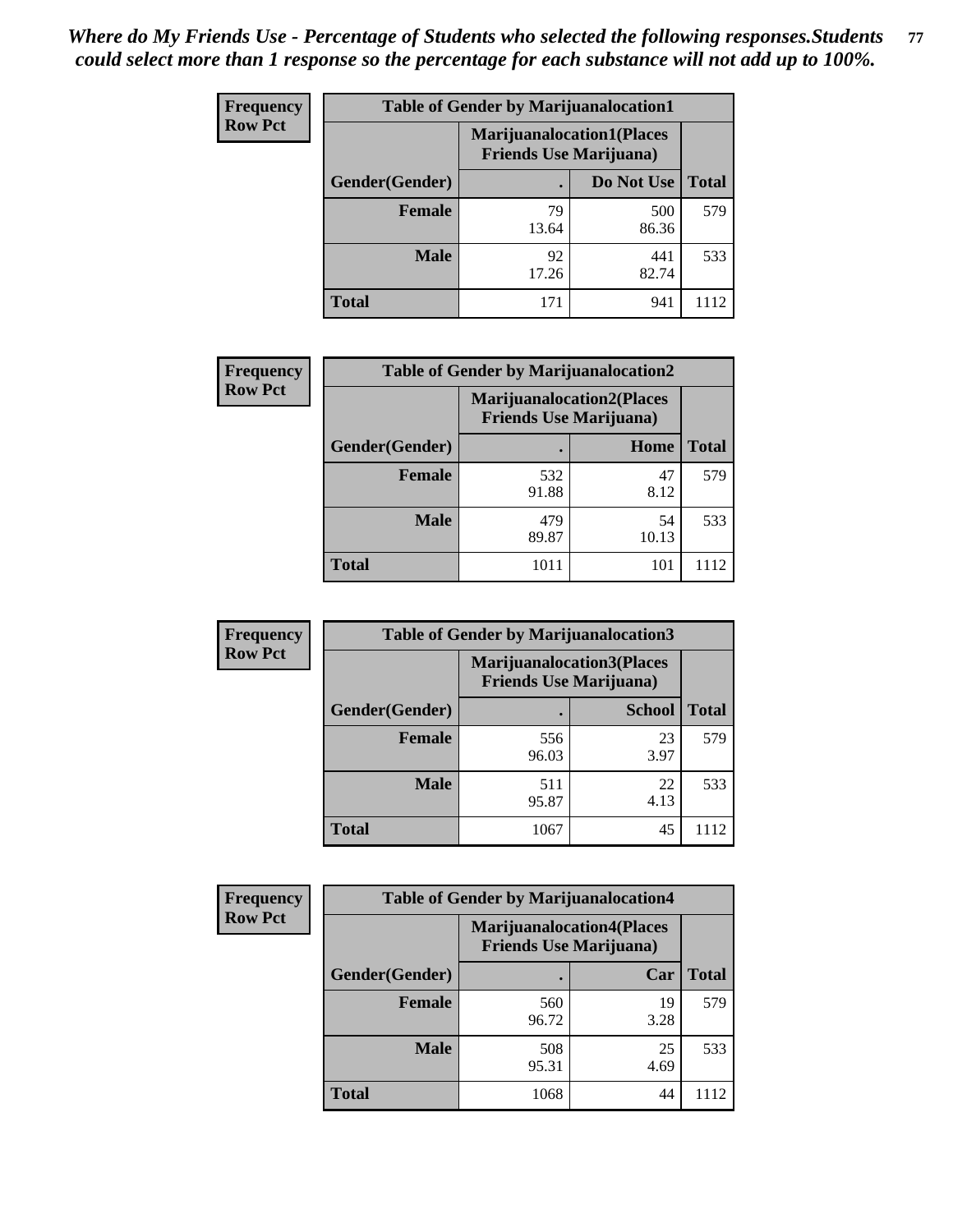| <b>Frequency</b> | <b>Table of Gender by Marijuanalocation5</b> |                                                                    |                          |              |
|------------------|----------------------------------------------|--------------------------------------------------------------------|--------------------------|--------------|
| <b>Row Pct</b>   |                                              | <b>Marijuanalocation5(Places</b><br><b>Friends Use Marijuana</b> ) |                          |              |
|                  | Gender(Gender)                               |                                                                    | <b>Friend's</b><br>House | <b>Total</b> |
|                  | Female                                       | 515<br>88.95                                                       | 64<br>11.05              | 579          |
|                  | <b>Male</b>                                  | 474<br>88.93                                                       | 59<br>11.07              | 533          |
|                  | <b>Total</b>                                 | 989                                                                | 123                      | 1112         |

| <b>Frequency</b> | <b>Table of Gender by Marijuanalocation6</b> |                                                                     |              |              |
|------------------|----------------------------------------------|---------------------------------------------------------------------|--------------|--------------|
| <b>Row Pct</b>   |                                              | <b>Marijuanalocation6(Places)</b><br><b>Friends Use Marijuana</b> ) |              |              |
|                  | Gender(Gender)                               |                                                                     | <b>Other</b> | <b>Total</b> |
|                  | Female                                       | 531<br>91.71                                                        | 48<br>8.29   | 579          |
|                  | <b>Male</b>                                  | 471<br>88.37                                                        | 62<br>11.63  | 533          |
|                  | <b>Total</b>                                 | 1002                                                                | 110          | 1112         |

| <b>Frequency</b> | <b>Table of Gender by Otherdruglocation1</b> |             |                                                                                |              |
|------------------|----------------------------------------------|-------------|--------------------------------------------------------------------------------|--------------|
| <b>Row Pct</b>   |                                              |             | <b>Otherdruglocation1(Places</b><br><b>Friends Use Other Illegal</b><br>Drugs) |              |
|                  | Gender(Gender)                               |             | Do Not Use                                                                     | <b>Total</b> |
|                  | <b>Female</b>                                | 60<br>10.36 | 519<br>89.64                                                                   | 579          |
|                  | <b>Male</b>                                  | 67<br>12.57 | 466<br>87.43                                                                   | 533          |
|                  | <b>Total</b>                                 | 127         | 985                                                                            | 1112         |

| Frequency      | <b>Table of Gender by Otherdruglocation2</b> |                                                                                |            |              |
|----------------|----------------------------------------------|--------------------------------------------------------------------------------|------------|--------------|
| <b>Row Pct</b> |                                              | <b>Otherdruglocation2(Places</b><br><b>Friends Use Other Illegal</b><br>Drugs) |            |              |
|                | Gender(Gender)                               |                                                                                | Home       | <b>Total</b> |
|                | <b>Female</b>                                | 546<br>94.30                                                                   | 33<br>5.70 | 579          |
|                | <b>Male</b>                                  | 496<br>93.06                                                                   | 37<br>6.94 | 533          |
|                | <b>Total</b>                                 | 1042                                                                           | 70         | 1112         |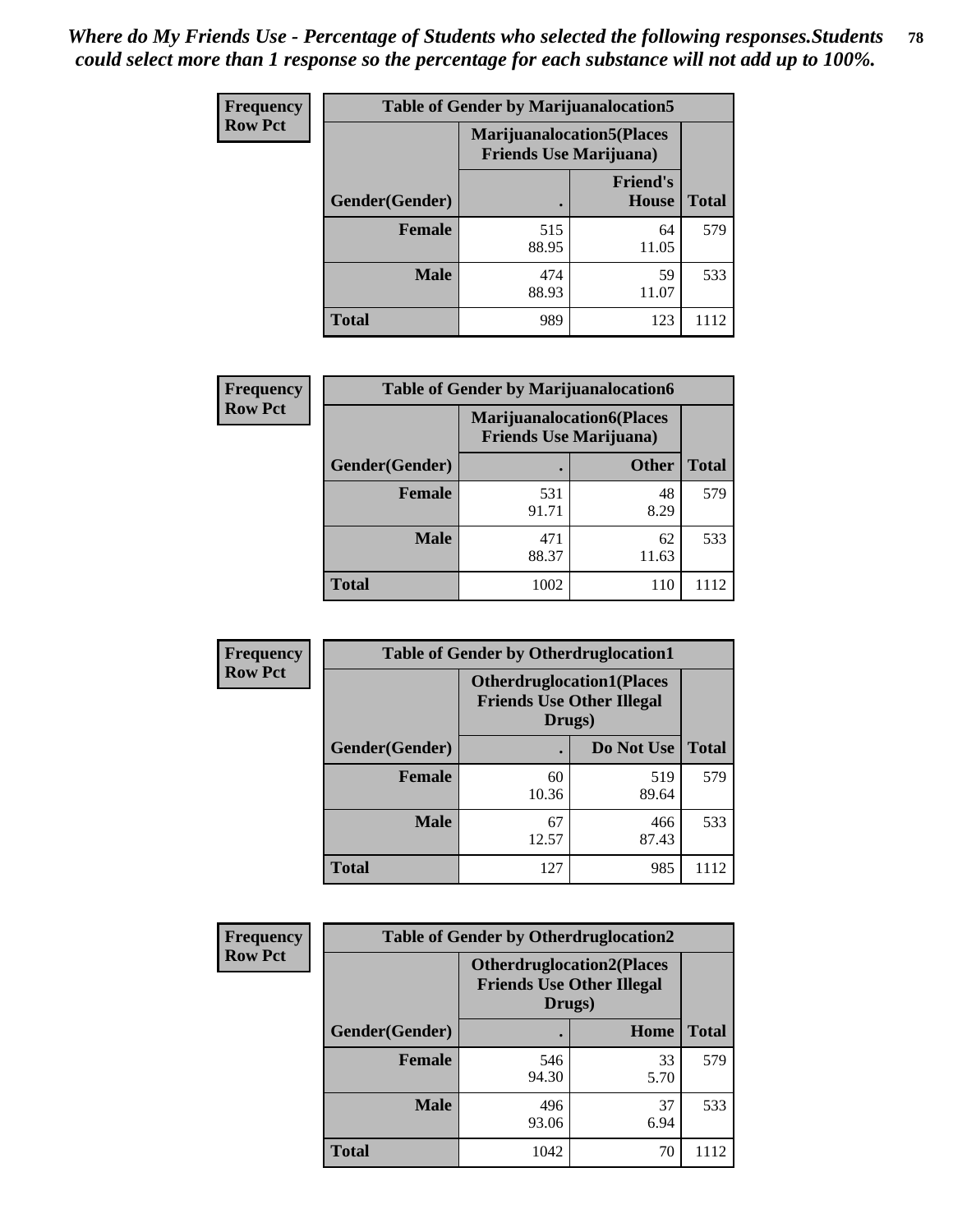| Frequency      | <b>Table of Gender by Otherdruglocation3</b> |                                                                                |               |              |
|----------------|----------------------------------------------|--------------------------------------------------------------------------------|---------------|--------------|
| <b>Row Pct</b> |                                              | <b>Otherdruglocation3(Places</b><br><b>Friends Use Other Illegal</b><br>Drugs) |               |              |
|                | Gender(Gender)                               |                                                                                | <b>School</b> | <b>Total</b> |
|                | <b>Female</b>                                | 561<br>96.89                                                                   | 18<br>3.11    | 579          |
|                | <b>Male</b>                                  | 513<br>96.25                                                                   | 20<br>3.75    | 533          |
|                | <b>Total</b>                                 | 1074                                                                           | 38            | 1112         |

| Frequency      | <b>Table of Gender by Otherdruglocation4</b> |                                                                                |            |              |
|----------------|----------------------------------------------|--------------------------------------------------------------------------------|------------|--------------|
| <b>Row Pct</b> |                                              | <b>Otherdruglocation4(Places</b><br><b>Friends Use Other Illegal</b><br>Drugs) |            |              |
|                | Gender(Gender)                               |                                                                                | Car        | <b>Total</b> |
|                | <b>Female</b>                                | 567<br>97.93                                                                   | 12<br>2.07 | 579          |
|                | <b>Male</b>                                  | 512<br>96.06                                                                   | 21<br>3.94 | 533          |
|                | <b>Total</b>                                 | 1079                                                                           | 33         | 1112         |

| Frequency      | <b>Table of Gender by Otherdruglocation5</b> |                                                                                |                                 |              |
|----------------|----------------------------------------------|--------------------------------------------------------------------------------|---------------------------------|--------------|
| <b>Row Pct</b> |                                              | <b>Otherdruglocation5(Places</b><br><b>Friends Use Other Illegal</b><br>Drugs) |                                 |              |
|                | Gender(Gender)                               |                                                                                | <b>Friend's</b><br><b>House</b> | <b>Total</b> |
|                | <b>Female</b>                                | 535<br>92.40                                                                   | 44<br>7.60                      | 579          |
|                | <b>Male</b>                                  | 496<br>93.06                                                                   | 37<br>6.94                      | 533          |
|                | <b>Total</b>                                 | 1031                                                                           | 81                              | 1112         |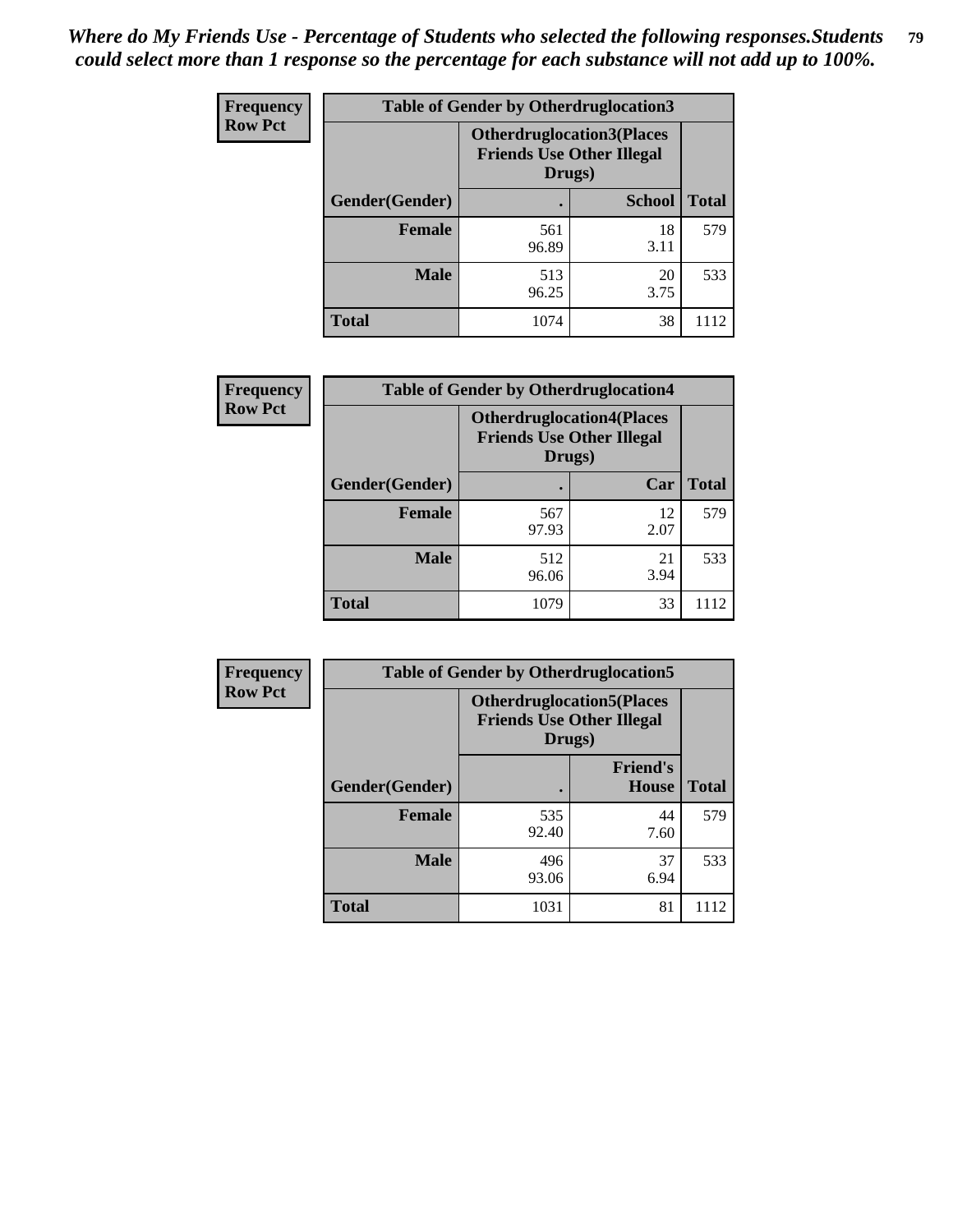| Frequency      | <b>Table of Gender by Otherdruglocation6</b> |                                                                                |              |              |
|----------------|----------------------------------------------|--------------------------------------------------------------------------------|--------------|--------------|
| <b>Row Pct</b> |                                              | <b>Otherdruglocation6(Places</b><br><b>Friends Use Other Illegal</b><br>Drugs) |              |              |
|                | Gender(Gender)                               |                                                                                | <b>Other</b> | <b>Total</b> |
|                | <b>Female</b>                                | 536<br>92.57                                                                   | 43<br>7.43   | 579          |
|                | <b>Male</b>                                  | 480<br>90.06                                                                   | 53<br>9.94   | 533          |
|                | <b>Total</b>                                 | 1016                                                                           | 96           | 1112         |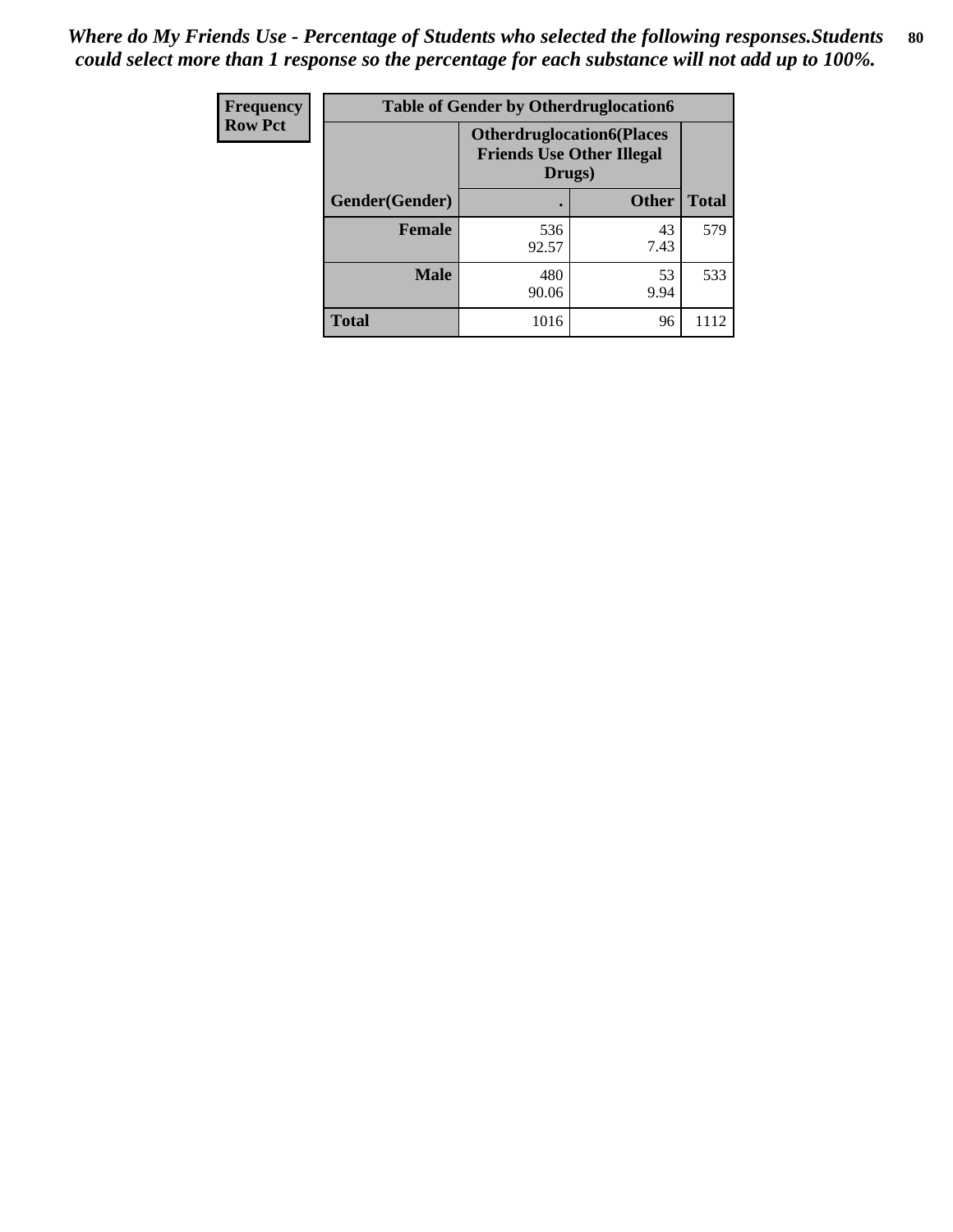| <b>Frequency</b> | <b>Table of Gender by Alcoholtime1</b> |                                                          |                      |              |
|------------------|----------------------------------------|----------------------------------------------------------|----------------------|--------------|
| <b>Row Pct</b>   |                                        | <b>Alcoholtime1(Times</b><br><b>Friends Use Alcohol)</b> |                      |              |
|                  | <b>Gender</b> (Gender)                 |                                                          | Do Not<br><b>Use</b> | <b>Total</b> |
|                  | <b>Female</b>                          | 121<br>20.90                                             | 458<br>79.10         | 579          |
|                  | <b>Male</b>                            | 111<br>20.83                                             | 422<br>79.17         | 533          |
|                  | <b>Total</b>                           | 232                                                      | 880                  | 1112         |

| Frequency      | <b>Table of Gender by Alcoholtime2</b> |                                                          |                            |              |
|----------------|----------------------------------------|----------------------------------------------------------|----------------------------|--------------|
| <b>Row Pct</b> |                                        | <b>Alcoholtime2(Times</b><br><b>Friends Use Alcohol)</b> |                            |              |
|                | Gender(Gender)                         |                                                          | <b>On Way</b><br>to School | <b>Total</b> |
|                | Female                                 | 570<br>98.45                                             | 9<br>1.55                  | 579          |
|                | <b>Male</b>                            | 517<br>97.00                                             | 16<br>3.00                 | 533          |
|                | <b>Total</b>                           | 1087                                                     | 25                         | 1112         |

| Frequency      | <b>Table of Gender by Alcoholtime3</b> |                                                   |                                |              |
|----------------|----------------------------------------|---------------------------------------------------|--------------------------------|--------------|
| <b>Row Pct</b> |                                        | Alcoholtime3(Times<br><b>Friends Use Alcohol)</b> |                                |              |
|                | Gender(Gender)                         |                                                   | <b>During</b><br><b>School</b> | <b>Total</b> |
|                | <b>Female</b>                          | 569<br>98.27                                      | 10<br>1.73                     | 579          |
|                | <b>Male</b>                            | 518<br>97.19                                      | 15<br>2.81                     | 533          |
|                | <b>Total</b>                           | 1087                                              | 25                             | 1112         |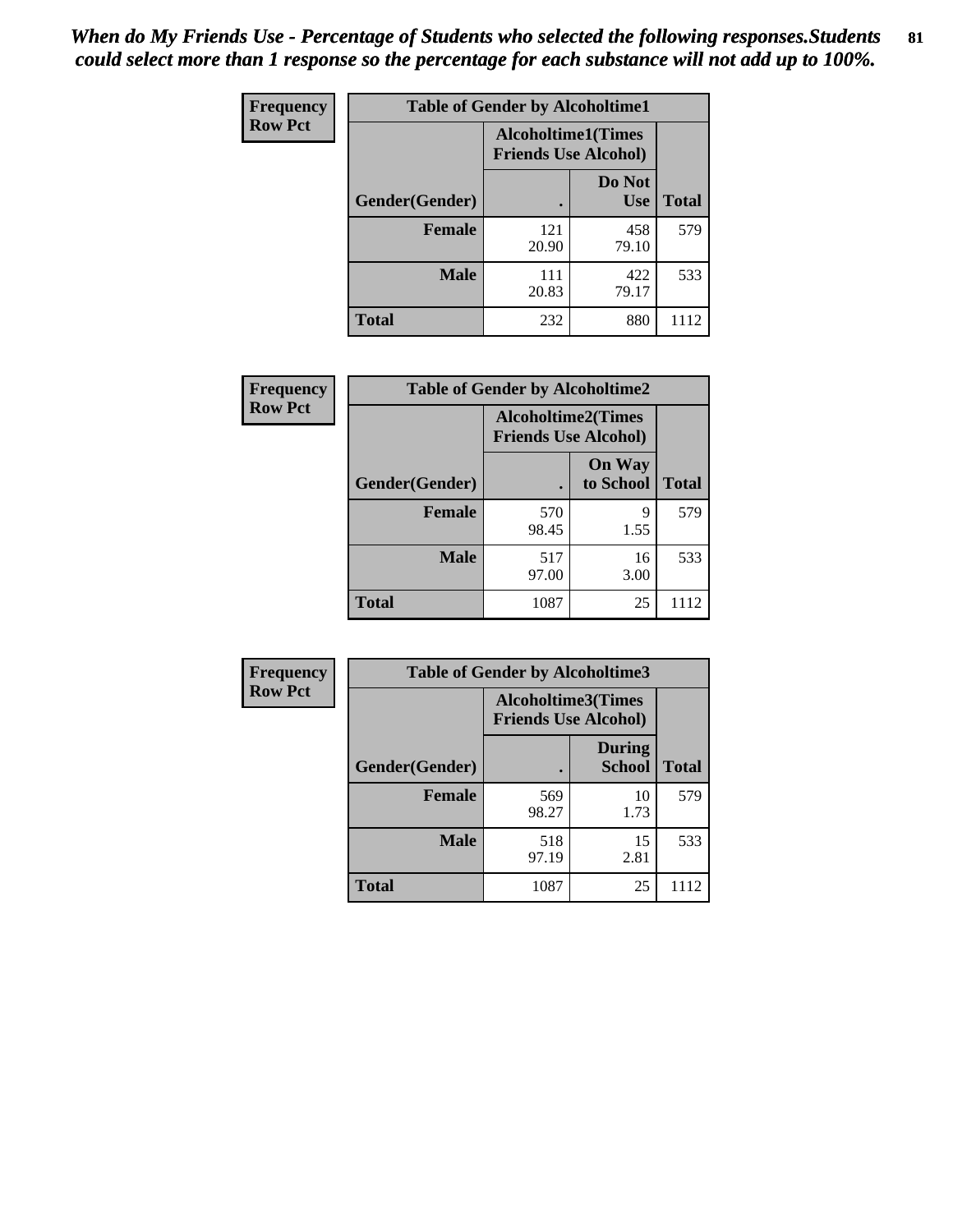*When do My Friends Use - Percentage of Students who selected the following responses.Students could select more than 1 response so the percentage for each substance will not add up to 100%.* **82**

| Frequency      | <b>Table of Gender by Alcoholtime4</b> |                                                          |                                                |              |
|----------------|----------------------------------------|----------------------------------------------------------|------------------------------------------------|--------------|
| <b>Row Pct</b> |                                        | <b>Alcoholtime4(Times</b><br><b>Friends Use Alcohol)</b> |                                                |              |
|                | Gender(Gender)                         |                                                          | <b>On Way</b><br>Home<br><b>From</b><br>School | <b>Total</b> |
|                | <b>Female</b>                          | 556<br>96.03                                             | 23<br>3.97                                     | 579          |
|                | <b>Male</b>                            | 513<br>96.25                                             | 20<br>3.75                                     | 533          |
|                | <b>Total</b>                           | 1069                                                     | 43                                             | 1112         |

| <b>Frequency</b> | <b>Table of Gender by Alcoholtime5</b> |              |                                                           |              |
|------------------|----------------------------------------|--------------|-----------------------------------------------------------|--------------|
| <b>Row Pct</b>   |                                        |              | <b>Alcoholtime5</b> (Times<br><b>Friends Use Alcohol)</b> |              |
|                  | Gender(Gender)                         |              | Weeknights                                                | <b>Total</b> |
|                  | <b>Female</b>                          | 500<br>86.36 | 79<br>13.64                                               | 579          |
|                  | <b>Male</b>                            | 484<br>90.81 | 49<br>9.19                                                | 533          |
|                  | <b>Total</b>                           | 984          | 128                                                       | 1112         |

| <b>Frequency</b> | <b>Table of Gender by Alcoholtime6</b> |              |                                                           |              |
|------------------|----------------------------------------|--------------|-----------------------------------------------------------|--------------|
| <b>Row Pct</b>   |                                        |              | <b>Alcoholtime6</b> (Times<br><b>Friends Use Alcohol)</b> |              |
|                  | Gender(Gender)                         |              | Weekends                                                  | <b>Total</b> |
|                  | <b>Female</b>                          | 457<br>78.93 | 122<br>21.07                                              | 579          |
|                  | <b>Male</b>                            | 427<br>80.11 | 106<br>19.89                                              | 533          |
|                  | <b>Total</b>                           | 884          | 228                                                       | 1112         |

| Frequency      | <b>Table of Gender by Tobaccotime1</b> |                                                          |                      |              |
|----------------|----------------------------------------|----------------------------------------------------------|----------------------|--------------|
| <b>Row Pct</b> |                                        | <b>Tobaccotime1(Times</b><br><b>Friends Use Tobacco)</b> |                      |              |
|                | Gender(Gender)                         |                                                          | Do Not<br><b>Use</b> | <b>Total</b> |
|                | Female                                 | 83<br>14.34                                              | 496<br>85.66         | 579          |
|                | <b>Male</b>                            | 84<br>15.76                                              | 449<br>84.24         | 533          |
|                | <b>Total</b>                           | 167                                                      | 945                  | 1112         |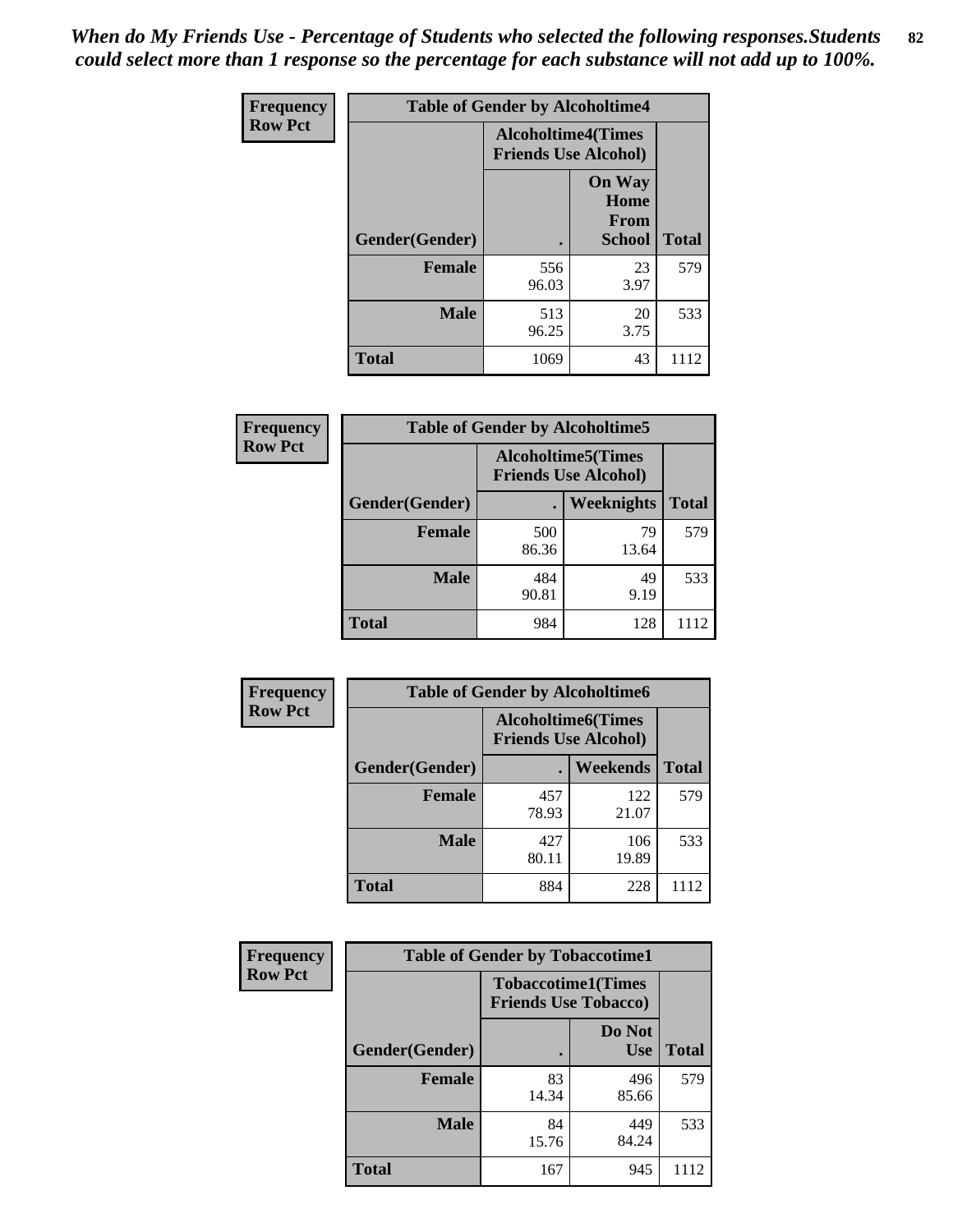| <b>Frequency</b> | <b>Table of Gender by Tobaccotime2</b> |                             |                            |              |
|------------------|----------------------------------------|-----------------------------|----------------------------|--------------|
| <b>Row Pct</b>   |                                        | <b>Friends Use Tobacco)</b> | <b>Tobaccotime2(Times</b>  |              |
|                  | Gender(Gender)                         |                             | <b>On Way</b><br>to School | <b>Total</b> |
|                  | <b>Female</b>                          | 571<br>98.62                | 8<br>1.38                  | 579          |
|                  | <b>Male</b>                            | 512<br>96.06                | 21<br>3.94                 | 533          |
|                  | <b>Total</b>                           | 1083                        | 29                         | 1112         |

| Frequency      | <b>Table of Gender by Tobaccotime3</b> |                                                          |                                |              |
|----------------|----------------------------------------|----------------------------------------------------------|--------------------------------|--------------|
| <b>Row Pct</b> |                                        | <b>Tobaccotime3(Times</b><br><b>Friends Use Tobacco)</b> |                                |              |
|                | Gender(Gender)                         |                                                          | <b>During</b><br><b>School</b> | <b>Total</b> |
|                | Female                                 | 564<br>97.41                                             | 15<br>2.59                     | 579          |
|                | <b>Male</b>                            | 510<br>95.68                                             | 23<br>4.32                     | 533          |
|                | <b>Total</b>                           | 1074                                                     | 38                             | 1112         |

| <b>Frequency</b> | <b>Table of Gender by Tobaccotime4</b> |                                                          |                                                       |              |
|------------------|----------------------------------------|----------------------------------------------------------|-------------------------------------------------------|--------------|
| <b>Row Pct</b>   |                                        | <b>Tobaccotime4(Times</b><br><b>Friends Use Tobacco)</b> |                                                       |              |
|                  | Gender(Gender)                         |                                                          | <b>On Way</b><br>Home<br><b>From</b><br><b>School</b> | <b>Total</b> |
|                  | <b>Female</b>                          | 556<br>96.03                                             | 23<br>3.97                                            | 579          |
|                  | <b>Male</b>                            | 513<br>96.25                                             | 20<br>3.75                                            | 533          |
|                  | <b>Total</b>                           | 1069                                                     | 43                                                    | 1112         |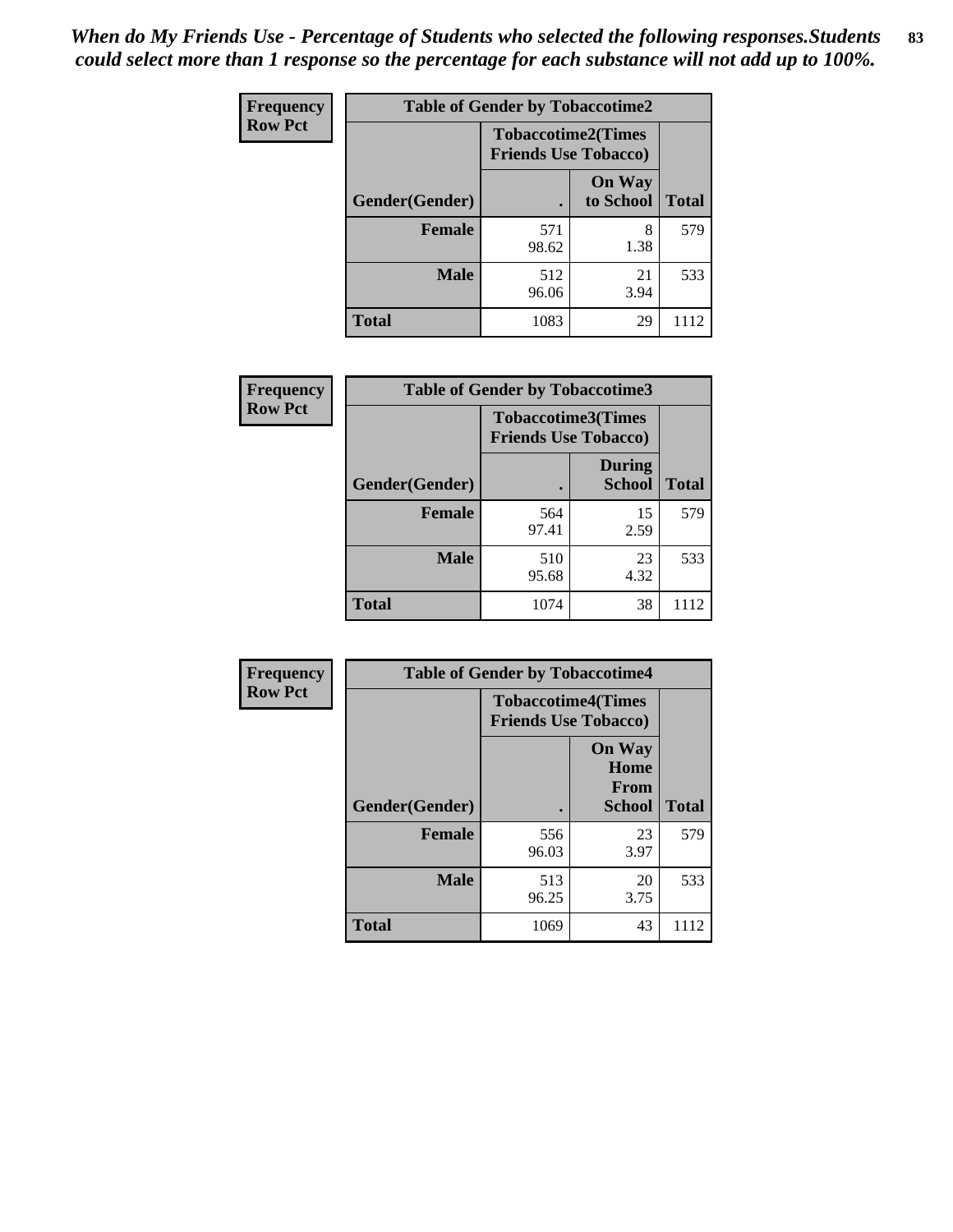| <b>Frequency</b> | <b>Table of Gender by Tobaccotime5</b> |                                                          |                   |              |  |
|------------------|----------------------------------------|----------------------------------------------------------|-------------------|--------------|--|
| <b>Row Pct</b>   |                                        | <b>Tobaccotime5(Times</b><br><b>Friends Use Tobacco)</b> |                   |              |  |
|                  | <b>Gender</b> (Gender)                 |                                                          | <b>Weeknights</b> | <b>Total</b> |  |
|                  | Female                                 | 517<br>89.29                                             | 62<br>10.71       | 579          |  |
|                  | <b>Male</b>                            | 488<br>91.56                                             | 45<br>8.44        | 533          |  |
|                  | Total                                  | 1005                                                     | 107               | 1112         |  |

| <b>Frequency</b> |                | <b>Table of Gender by Tobaccotime6</b>                   |                 |              |
|------------------|----------------|----------------------------------------------------------|-----------------|--------------|
| <b>Row Pct</b>   |                | <b>Tobaccotime6(Times</b><br><b>Friends Use Tobacco)</b> |                 |              |
|                  | Gender(Gender) |                                                          | <b>Weekends</b> | <b>Total</b> |
|                  | Female         | 502<br>86.70                                             | 77<br>13.30     | 579          |
|                  | <b>Male</b>    | 458<br>85.93                                             | 75<br>14.07     | 533          |
|                  | <b>Total</b>   | 960                                                      | 152             | 1112         |

| Frequency      | <b>Table of Gender by Marijuanatime1</b> |             |                                                                |              |  |
|----------------|------------------------------------------|-------------|----------------------------------------------------------------|--------------|--|
| <b>Row Pct</b> |                                          |             | <b>Marijuanatime1</b> (Times<br><b>Friends Use Marijuana</b> ) |              |  |
|                | Gender(Gender)                           |             | Do Not Use                                                     | <b>Total</b> |  |
|                | <b>Female</b>                            | 78<br>13.47 | 501<br>86.53                                                   | 579          |  |
|                | <b>Male</b>                              | 85<br>15.95 | 448<br>84.05                                                   | 533          |  |
|                | <b>Total</b>                             | 163         | 949                                                            | 1112         |  |

| <b>Frequency</b> | <b>Table of Gender by Marijuanatime2</b> |                                                               |                            |              |
|------------------|------------------------------------------|---------------------------------------------------------------|----------------------------|--------------|
| <b>Row Pct</b>   |                                          | <b>Marijuanatime2(Times</b><br><b>Friends Use Marijuana</b> ) |                            |              |
|                  | Gender(Gender)                           |                                                               | On Way to<br><b>School</b> | <b>Total</b> |
|                  | <b>Female</b>                            | 566<br>97.75                                                  | 13<br>2.25                 | 579          |
|                  | <b>Male</b>                              | 516<br>96.81                                                  | 17<br>3.19                 | 533          |
|                  | <b>Total</b>                             | 1082                                                          | 30                         | 1112         |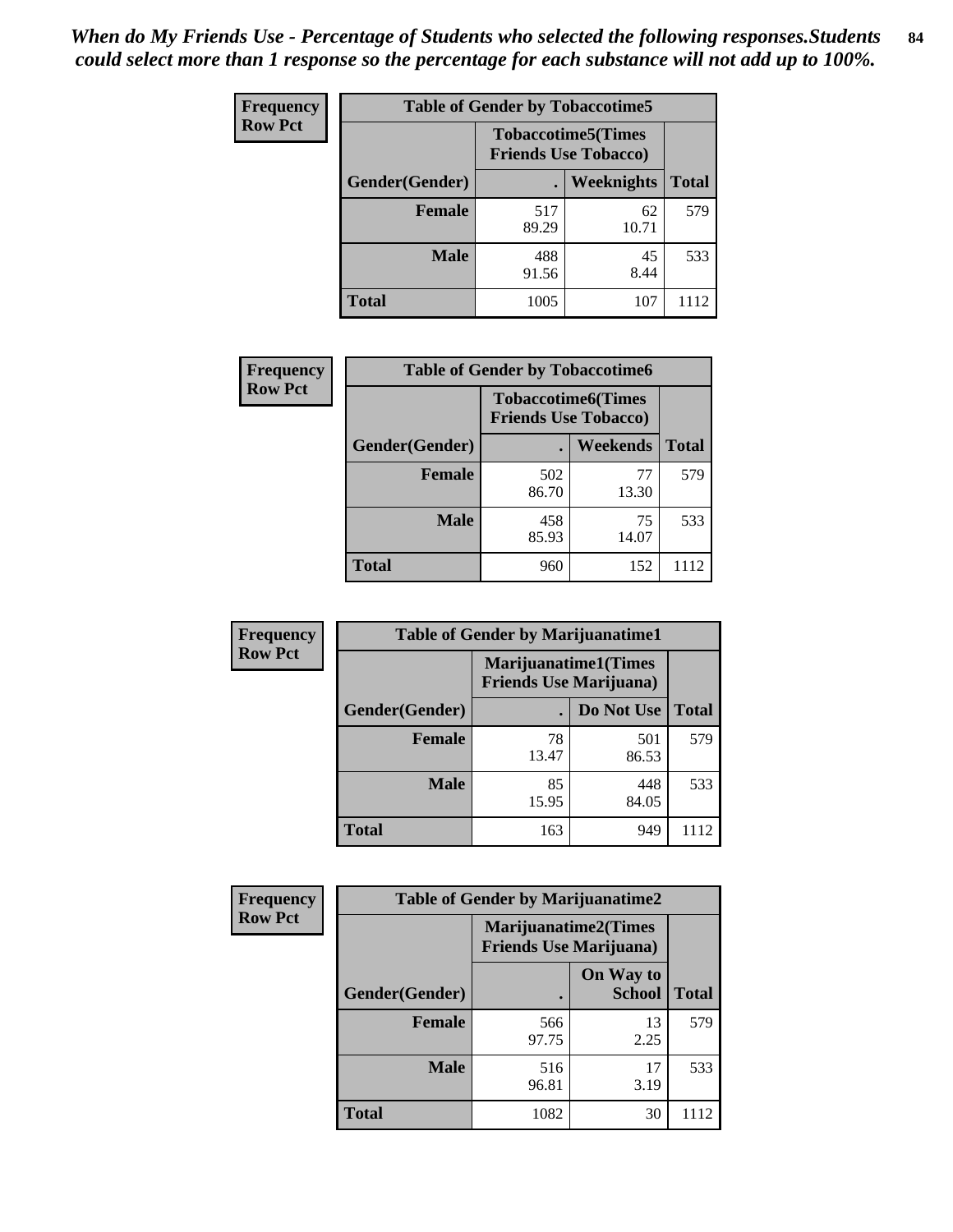*When do My Friends Use - Percentage of Students who selected the following responses.Students could select more than 1 response so the percentage for each substance will not add up to 100%.* **85**

| <b>Frequency</b> | <b>Table of Gender by Marijuanatime3</b> |                                                        |                                |              |
|------------------|------------------------------------------|--------------------------------------------------------|--------------------------------|--------------|
| <b>Row Pct</b>   |                                          | Marijuanatime3(Times<br><b>Friends Use Marijuana</b> ) |                                |              |
|                  | Gender(Gender)                           |                                                        | <b>During</b><br><b>School</b> | <b>Total</b> |
|                  | <b>Female</b>                            | 563<br>97.24                                           | 16<br>2.76                     | 579          |
|                  | <b>Male</b>                              | 513<br>96.25                                           | 20<br>3.75                     | 533          |
|                  | <b>Total</b>                             | 1076                                                   | 36                             | 1112         |

| Frequency      | <b>Table of Gender by Marijuanatime4</b> |                                                               |                                                |              |
|----------------|------------------------------------------|---------------------------------------------------------------|------------------------------------------------|--------------|
| <b>Row Pct</b> |                                          | <b>Marijuanatime4(Times</b><br><b>Friends Use Marijuana</b> ) |                                                |              |
|                | Gender(Gender)                           |                                                               | <b>On Way</b><br>Home<br>From<br><b>School</b> | <b>Total</b> |
|                | <b>Female</b>                            | 561<br>96.89                                                  | 18<br>3.11                                     | 579          |
|                | <b>Male</b>                              | 514<br>96.44                                                  | 19<br>3.56                                     | 533          |
|                | <b>Total</b>                             | 1075                                                          | 37                                             | 1112         |

| <b>Frequency</b> | <b>Table of Gender by Marijuanatime5</b> |              |                                                                |              |  |
|------------------|------------------------------------------|--------------|----------------------------------------------------------------|--------------|--|
| <b>Row Pct</b>   |                                          |              | <b>Marijuanatime5</b> (Times<br><b>Friends Use Marijuana</b> ) |              |  |
|                  | Gender(Gender)                           |              | Weeknights                                                     | <b>Total</b> |  |
|                  | Female                                   | 529<br>91.36 | 50<br>8.64                                                     | 579          |  |
|                  | <b>Male</b>                              | 492<br>92.31 | 41<br>7.69                                                     | 533          |  |
|                  | <b>Total</b>                             | 1021         | 91                                                             | 1112         |  |

| Frequency      | <b>Table of Gender by Marijuanatime6</b> |                                                               |                 |              |
|----------------|------------------------------------------|---------------------------------------------------------------|-----------------|--------------|
| <b>Row Pct</b> |                                          | <b>Marijuanatime6(Times</b><br><b>Friends Use Marijuana</b> ) |                 |              |
|                | Gender(Gender)                           |                                                               | <b>Weekends</b> | <b>Total</b> |
|                | <b>Female</b>                            | 504<br>87.05                                                  | 75<br>12.95     | 579          |
|                | <b>Male</b>                              | 450<br>84.43                                                  | 83<br>15.57     | 533          |
|                | <b>Total</b>                             | 954                                                           | 158             | 1112         |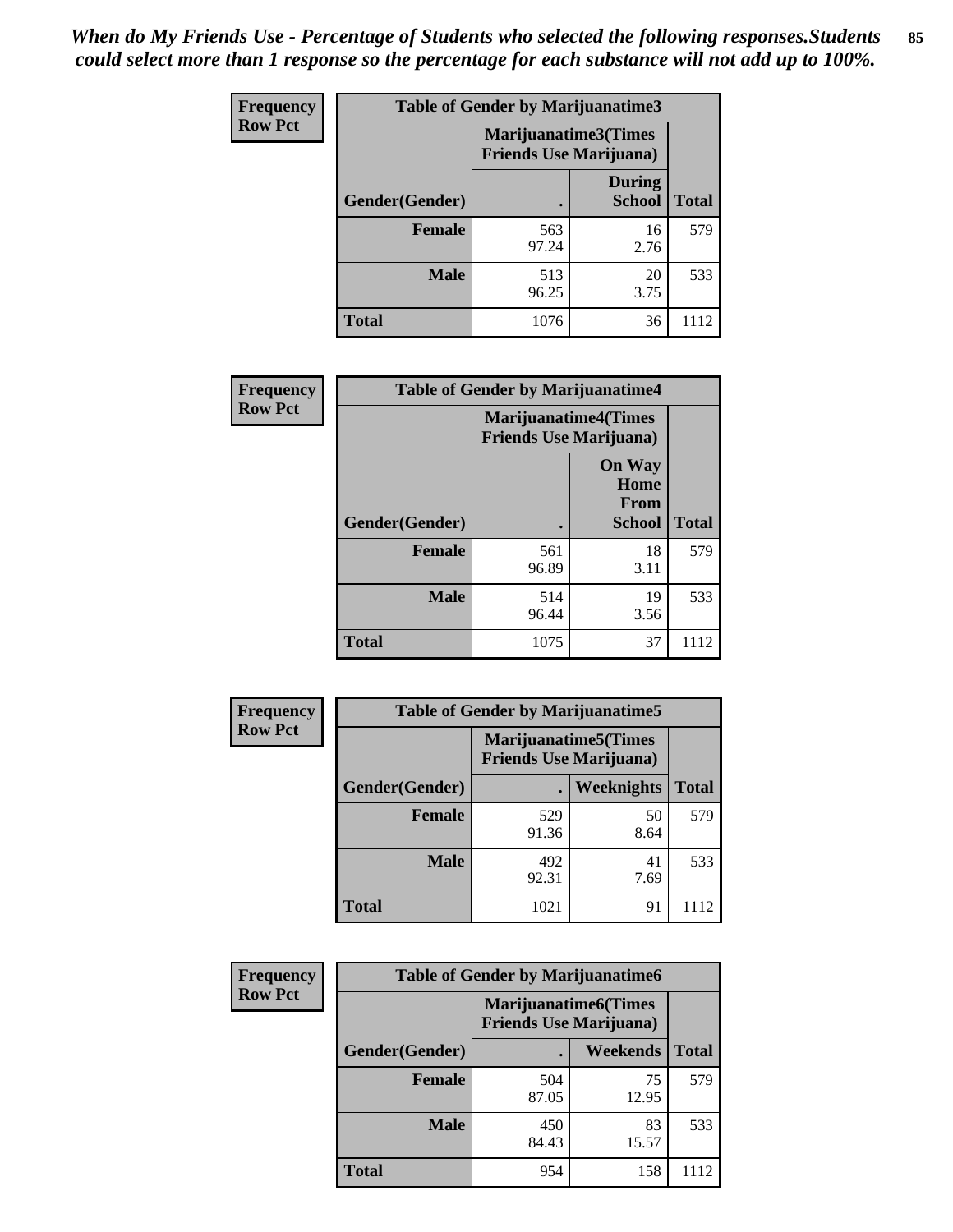| <b>Frequency</b> | <b>Table of Gender by Otherdrugtime1</b> |                                                                                   |                    |      |  |
|------------------|------------------------------------------|-----------------------------------------------------------------------------------|--------------------|------|--|
| <b>Row Pct</b>   |                                          | <b>Otherdrugtime1(Times</b><br><b>Friends Use Other</b><br><b>Illegal Drugs</b> ) |                    |      |  |
|                  | Gender(Gender)                           |                                                                                   | Do Not Use   Total |      |  |
|                  | <b>Female</b>                            | 59<br>10.19                                                                       | 520<br>89.81       | 579  |  |
|                  | <b>Male</b>                              | 55<br>10.32                                                                       | 478<br>89.68       | 533  |  |
|                  | <b>Total</b>                             | 114                                                                               | 998                | 1112 |  |

| Frequency      | <b>Table of Gender by Otherdrugtime2</b> |                                                                                   |                            |              |
|----------------|------------------------------------------|-----------------------------------------------------------------------------------|----------------------------|--------------|
| <b>Row Pct</b> |                                          | <b>Otherdrugtime2(Times</b><br><b>Friends Use Other</b><br><b>Illegal Drugs</b> ) |                            |              |
|                | Gender(Gender)                           |                                                                                   | On Way to<br><b>School</b> | <b>Total</b> |
|                | <b>Female</b>                            | 572<br>98.79                                                                      | 1.21                       | 579          |
|                | <b>Male</b>                              | 516<br>96.81                                                                      | 17<br>3.19                 | 533          |
|                | <b>Total</b>                             | 1088                                                                              | 24                         | 1112         |

| Frequency      | <b>Table of Gender by Otherdrugtime3</b> |                        |                                                  |              |  |
|----------------|------------------------------------------|------------------------|--------------------------------------------------|--------------|--|
| <b>Row Pct</b> |                                          | <b>Illegal Drugs</b> ) | Otherdrugtime3(Times<br><b>Friends Use Other</b> |              |  |
|                | Gender(Gender)                           |                        | <b>During</b><br><b>School</b>                   | <b>Total</b> |  |
|                | <b>Female</b>                            | 565<br>97.58           | 14<br>2.42                                       | 579          |  |
|                | <b>Male</b>                              | 516<br>96.81           | 17<br>3.19                                       | 533          |  |
|                | <b>Total</b>                             | 1081                   | 31                                               | 1112         |  |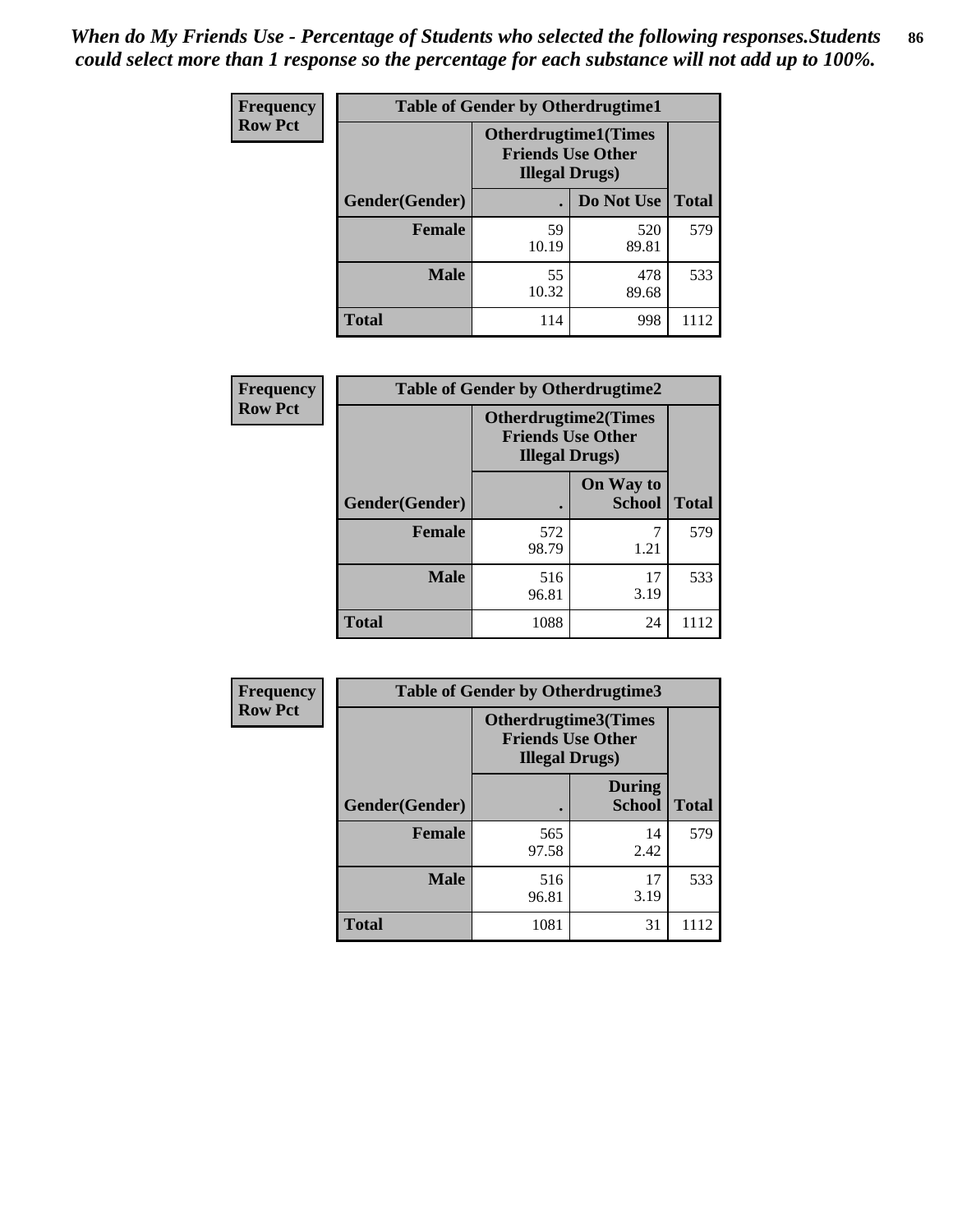*When do My Friends Use - Percentage of Students who selected the following responses.Students could select more than 1 response so the percentage for each substance will not add up to 100%.* **87**

| Frequency      |                |                                                                                   | <b>Table of Gender by Otherdrugtime4</b>              |              |  |
|----------------|----------------|-----------------------------------------------------------------------------------|-------------------------------------------------------|--------------|--|
| <b>Row Pct</b> |                | <b>Otherdrugtime4(Times</b><br><b>Friends Use Other</b><br><b>Illegal Drugs</b> ) |                                                       |              |  |
|                | Gender(Gender) |                                                                                   | <b>On Way</b><br>Home<br><b>From</b><br><b>School</b> | <b>Total</b> |  |
|                | <b>Female</b>  | 563<br>97.24                                                                      | 16<br>2.76                                            | 579          |  |
|                | <b>Male</b>    | 514<br>96.44                                                                      | 19<br>3.56                                            | 533          |  |
|                | <b>Total</b>   | 1077                                                                              | 35                                                    | 1112         |  |

| <b>Frequency</b> | <b>Table of Gender by Otherdrugtime5</b> |                                                                                    |                   |              |  |
|------------------|------------------------------------------|------------------------------------------------------------------------------------|-------------------|--------------|--|
| <b>Row Pct</b>   |                                          | <b>Otherdrugtime5</b> (Times<br><b>Friends Use Other</b><br><b>Illegal Drugs</b> ) |                   |              |  |
|                  | Gender(Gender)                           |                                                                                    | <b>Weeknights</b> | <b>Total</b> |  |
|                  | <b>Female</b>                            | 537<br>92.75                                                                       | 42<br>7.25        | 579          |  |
|                  | <b>Male</b>                              | 502<br>94.18                                                                       | 31<br>5.82        | 533          |  |
|                  | <b>Total</b>                             | 1039                                                                               | 73                | 1112         |  |

| <b>Frequency</b> | <b>Table of Gender by Otherdrugtime6</b> |                                                                                   |             |              |  |
|------------------|------------------------------------------|-----------------------------------------------------------------------------------|-------------|--------------|--|
| <b>Row Pct</b>   |                                          | <b>Otherdrugtime6(Times</b><br><b>Friends Use Other</b><br><b>Illegal Drugs</b> ) |             |              |  |
|                  | Gender(Gender)                           |                                                                                   | Weekends    | <b>Total</b> |  |
|                  | <b>Female</b>                            | 518<br>89.46                                                                      | 61<br>10.54 | 579          |  |
|                  | <b>Male</b>                              | 480<br>90.06                                                                      | 53<br>9.94  | 533          |  |
|                  | <b>Total</b>                             | 998                                                                               | 114         | 1112         |  |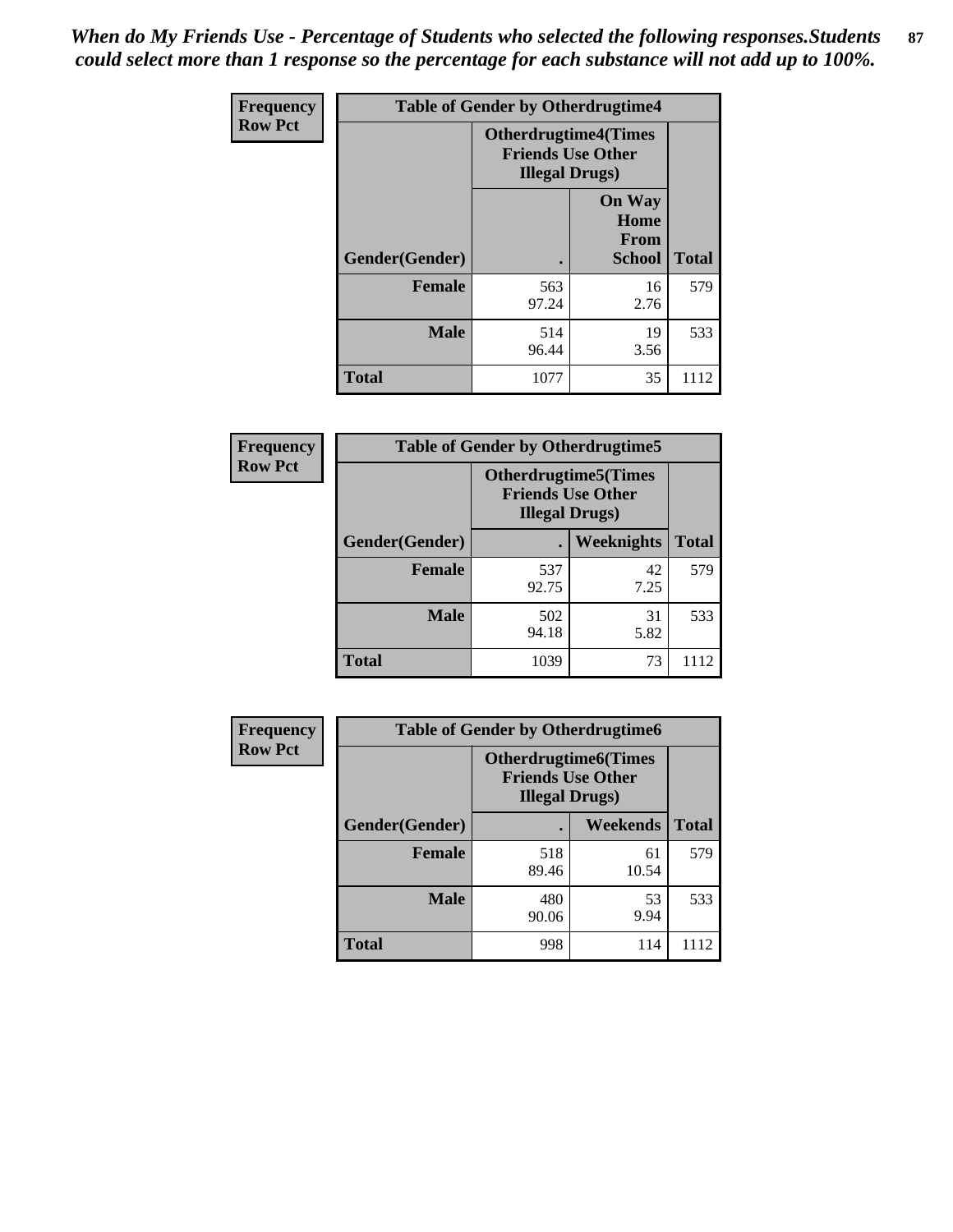# *Other Questions* **88**

| <b>Frequency</b> | <b>Table of Gender by Educationalcohol</b> |                                                                                                                                       |                |              |  |
|------------------|--------------------------------------------|---------------------------------------------------------------------------------------------------------------------------------------|----------------|--------------|--|
| <b>Row Pct</b>   |                                            | <b>Educationalcohol</b> (I<br>have been taught<br>about alcohol,<br>tobacco,<br>and other drugs<br>within the last year<br>at school) |                |              |  |
|                  | Gender(Gender)                             | <b>Yes</b>                                                                                                                            | N <sub>0</sub> | <b>Total</b> |  |
|                  | <b>Female</b>                              | 548<br>94.65                                                                                                                          | 31<br>5.35     | 579          |  |
|                  | <b>Male</b>                                | 482<br>90.43                                                                                                                          | 51<br>9.57     | 533          |  |
|                  | <b>Total</b>                               | 1030                                                                                                                                  | 82             | 1112         |  |

| Frequency      | <b>Table of Gender by Rodedrinking</b> |                                                                                                                     |                |              |
|----------------|----------------------------------------|---------------------------------------------------------------------------------------------------------------------|----------------|--------------|
| <b>Row Pct</b> |                                        | Rodedrinking(In<br>the past 30 days I<br>have ridden in a<br>car with a driver<br>who had been<br>drinking alcohol) |                |              |
|                | Gender(Gender)                         | Yes                                                                                                                 | N <sub>0</sub> | <b>Total</b> |
|                | <b>Female</b>                          | 47<br>8.12                                                                                                          | 532<br>91.88   | 579          |
|                | <b>Male</b>                            | 44<br>8.26                                                                                                          | 489<br>91.74   | 533          |
|                | <b>Total</b>                           | 91                                                                                                                  | 1021           | 1112         |

| Frequency      | <b>Table of Gender by Drugsschool</b> |                                                                                                                                     |                |              |
|----------------|---------------------------------------|-------------------------------------------------------------------------------------------------------------------------------------|----------------|--------------|
| <b>Row Pct</b> |                                       | <b>Drugsschool</b> (During<br>the past 12 months,<br>I have been offered,<br>sold,<br>or given illegal drugs<br>on school property) |                |              |
|                | Gender(Gender)                        | Yes                                                                                                                                 | N <sub>0</sub> | <b>Total</b> |
|                | <b>Female</b>                         | 52<br>8.98                                                                                                                          | 527<br>91.02   | 579          |
|                | <b>Male</b>                           | 60<br>11.26                                                                                                                         | 473<br>88.74   | 533          |
|                | <b>Total</b>                          | 112                                                                                                                                 | 1000           | 1112         |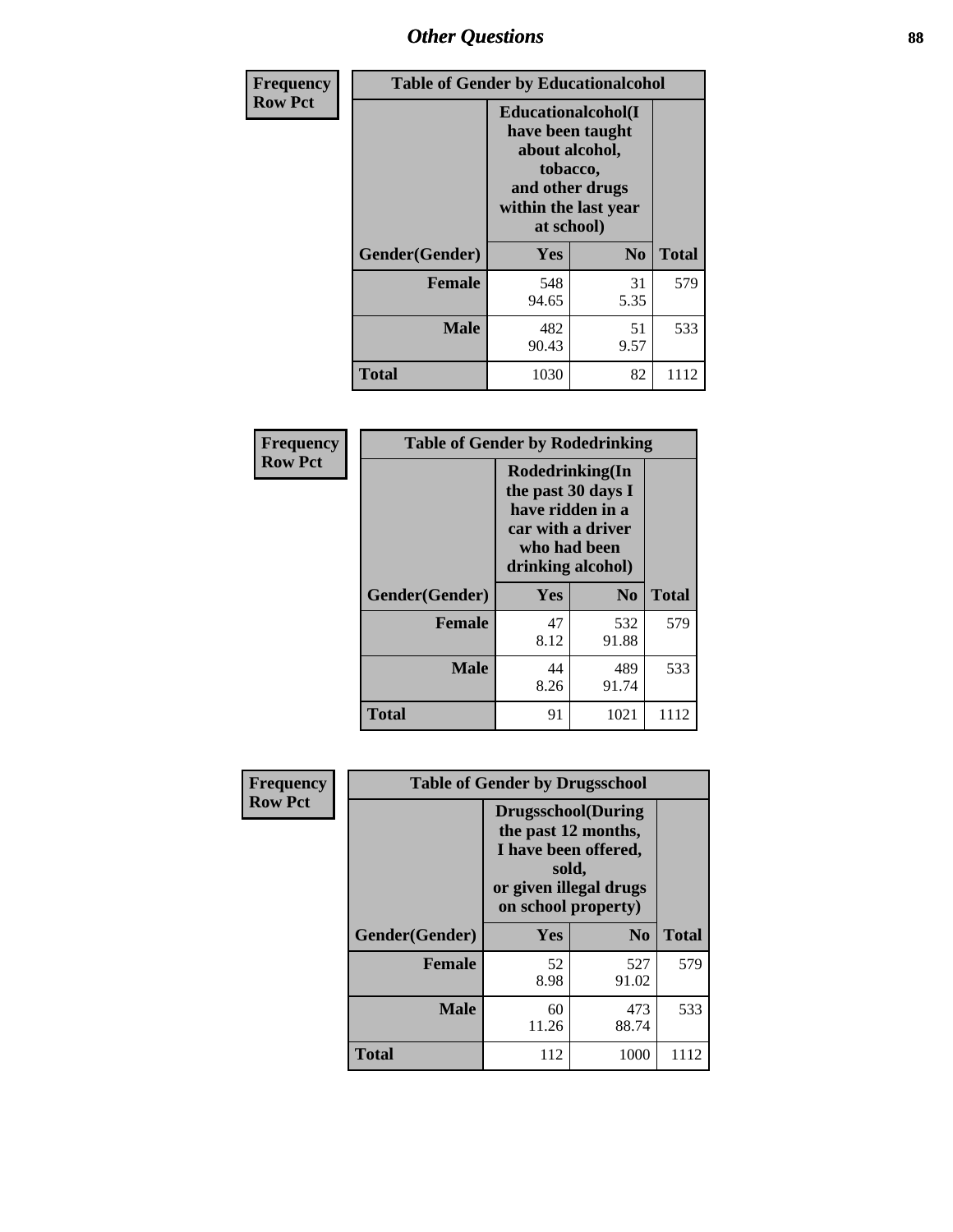# *Other Questions* **89**

**Frequency Row Pct**

| <b>Table of Gender by Bingedrinking</b> |                                                                                                         |              |                        |                   |                        |                               |                        |              |
|-----------------------------------------|---------------------------------------------------------------------------------------------------------|--------------|------------------------|-------------------|------------------------|-------------------------------|------------------------|--------------|
|                                         | Bingedrinking(I have drunk five or more<br>drinks of alcohol at one sitting during the<br>last 30 days) |              |                        |                   |                        |                               |                        |              |
| <b>Gender</b> (Gender)                  | $\bf{0}$<br><b>Days</b>                                                                                 | 1 or<br>days | 3 to<br>5<br>days      | 6 to<br>9<br>days | 10<br>to<br>19<br>days | <b>20</b><br>to<br>29<br>days | All<br>30<br>days      | <b>Total</b> |
| <b>Female</b>                           | 565<br>97.58                                                                                            | 9<br>1.55    | $\overline{2}$<br>0.35 | ∩<br>0.00         | $\mathfrak{D}$<br>0.35 | $\Omega$<br>0.00              | 0.17                   | 579          |
| <b>Male</b>                             | 512<br>96.06                                                                                            | 10<br>1.88   | 5<br>0.94              | 0.19              | $\Omega$<br>0.00       | 3<br>0.56                     | $\mathfrak{D}$<br>0.38 | 533          |
| <b>Total</b>                            | 1077                                                                                                    | 19           | $\overline{7}$         |                   | $\overline{2}$         | 3                             | 3                      | 1112         |

| Frequency      | <b>Table of Gender by Educationaids</b> |                                                                                                 |                |              |
|----------------|-----------------------------------------|-------------------------------------------------------------------------------------------------|----------------|--------------|
| <b>Row Pct</b> |                                         | <b>Educationaids</b> (I<br>have been taught<br>about HIV/AIDS<br>at school in the<br>past year) |                |              |
|                | Gender(Gender)                          | Yes                                                                                             | N <sub>0</sub> | <b>Total</b> |
|                | <b>Female</b>                           | 454<br>78.41                                                                                    | 125<br>21.59   | 579          |
|                | <b>Male</b>                             | 419<br>78.61                                                                                    | 114<br>21.39   | 533          |
|                | <b>Total</b>                            | 873                                                                                             | 239            | 1112         |

| <b>Frequency</b> | <b>Table of Gender by Suicideconsider</b> |                 |                |              |
|------------------|-------------------------------------------|-----------------|----------------|--------------|
| <b>Row Pct</b>   |                                           | Suicideconsider |                |              |
|                  | Gender(Gender)                            | Yes             | N <sub>0</sub> | <b>Total</b> |
|                  | <b>Female</b>                             | 63<br>10.88     | 516<br>89.12   | 579          |
|                  | <b>Male</b>                               | 25<br>4.69      | 508<br>95.31   | 533          |
|                  | <b>Total</b>                              | 88              | 1024           | 1112         |